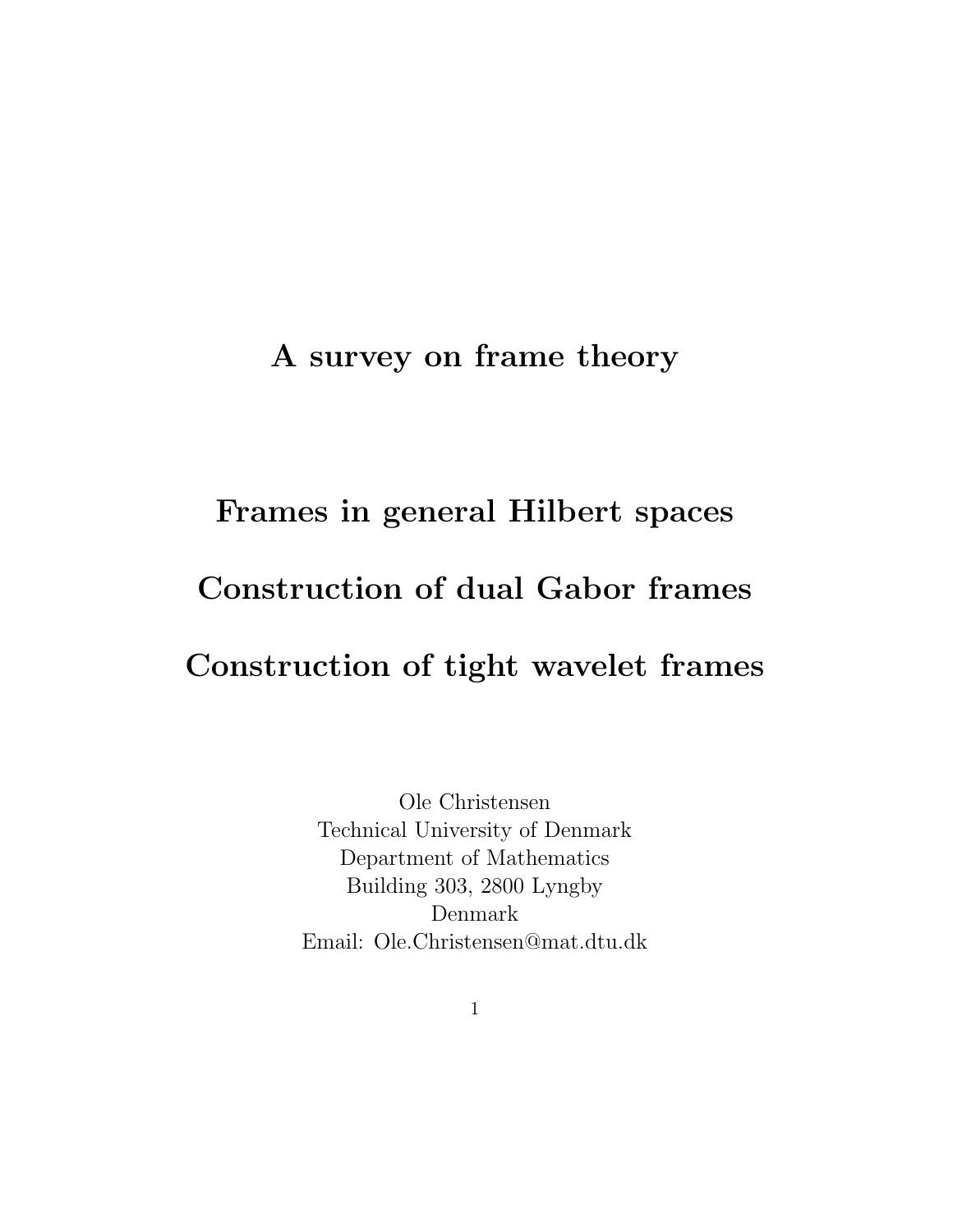#### 1 Goal and scope

 $(\mathcal{H}, \langle \cdot, \cdot \rangle)$ : Hilbert space.

Want: Expansions

$$
f = \sum c_k e_k
$$

of signals  $f \in \mathcal{H}$  in terms of convenient building blocks  $c_k$ .

Desirable properties could be:

- Easy to calculate the coefficients  $c_k$
- Only few large coefficients  $c_k$  for the relevant signals  $f$ .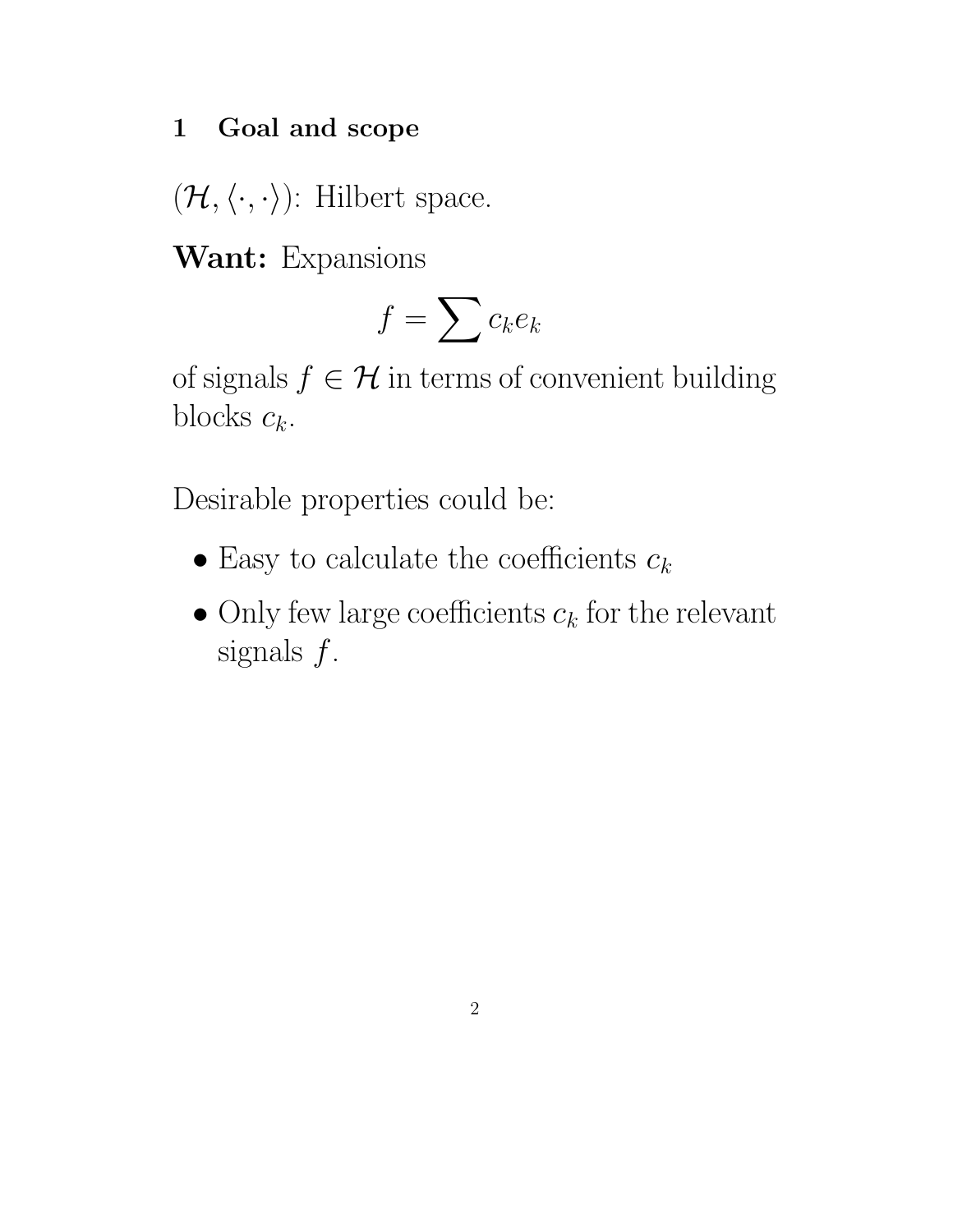Part I: Expansions in general Hilbert spaces

- Bases;
- Shortcomings of bases;
- Frames;
- Central themes: tight frames, pairs of dual frames.

**Part II:** Expansions in  $L^2(\mathbb{R})$  of the

(i) Gabor type:

$$
e_k \sim e^{2\pi i m b x} g(x - n a), \ m, n \in \mathbb{Z},
$$

for some  $g \in L^2(\mathbb{R}), a, b > 0;$ 

(i) Wavelet type:

$$
e_k \sim 2^{j/2} \psi(2^j x - k), \ j, k \in \mathbb{Z},
$$

for some  $\psi \in L^2(\mathbb{R})$ .

# Central themes:

- Why are frames needed?
- Explicit construction of tight frames and dual frame pairs.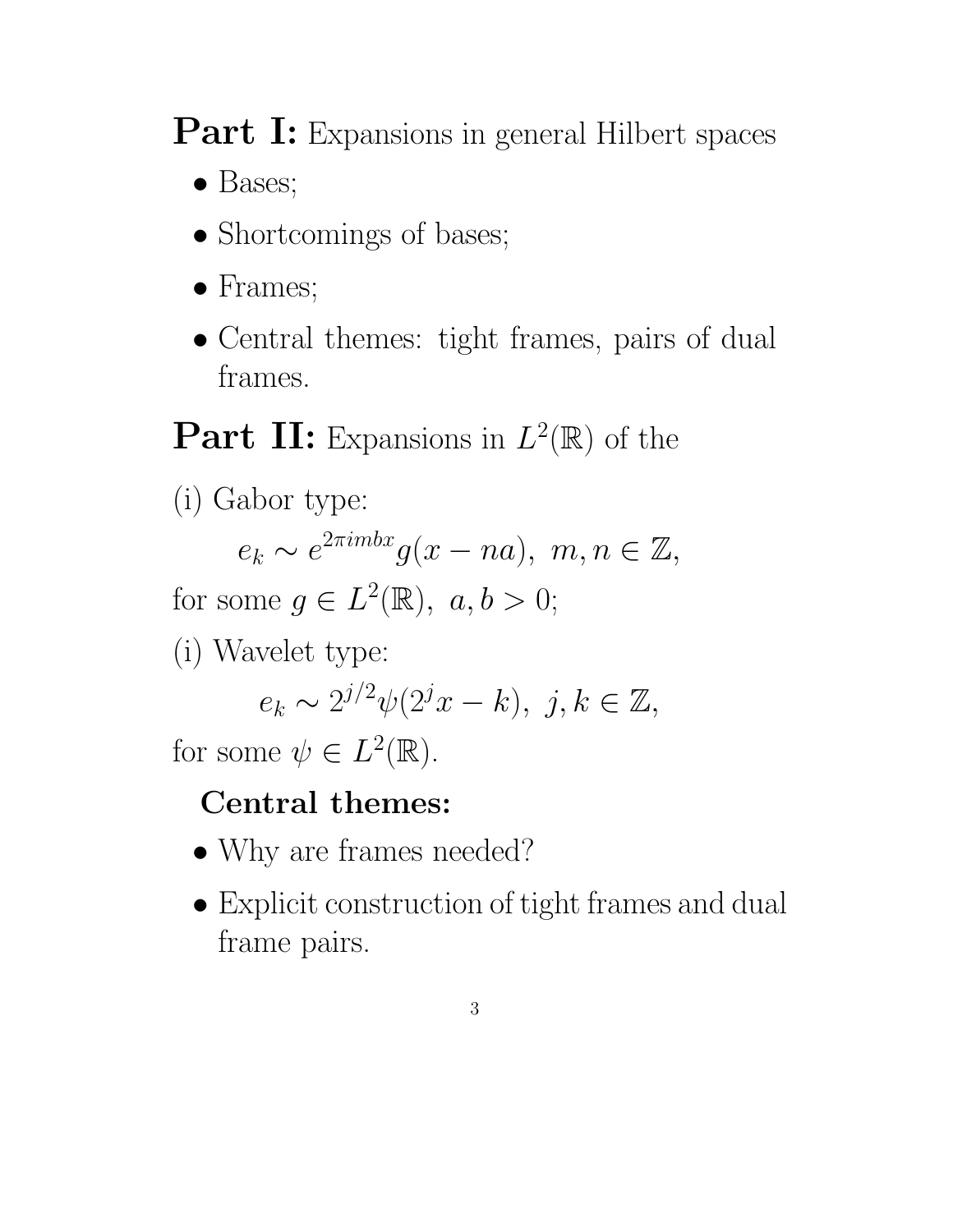Operators on  $L^2(\mathbb{R})$ :

Translation by  $a \in \mathbb{R}$ :  $T_a: L^2(\mathbb{R}) \to L^2(\mathbb{R}), \ (T_a f)(x) = f(x - a).$ 

Modulation by  $b \in \mathbb{R}$  $E_b: L^2(\mathbb{R}) \to L^2(\mathbb{R}), \ (E_b f)(x) = e^{2\pi i bx} f(x).$ 

Dilation by  $a \neq 0$ :  $D_a: L^2(\mathbb{R}) \to L^2(\mathbb{R}), (D_a f)(x) =$ 1  $\sqrt{|a|}$  $f(% \mathcal{N})=\left( \mathcal{N}\right) ^{\ast }=\mathcal{N}^{2}\left( \mathcal{N}\right) ^{\ast }$  $\overline{x}$  $\overline{a}$ ).

With this notation, the Gabor system can be written

$$
\{E_{mb}T_{na}g\}_{m,n\in\mathbb{Z}}=\{e^{2\pi imbx}g(x-na)\}_{m,n\in\mathbb{Z}}.
$$

The wavelet system has the form  $(D := D_{1/2})$ 

$$
\{D^jT_k\psi\}_{j,k\in\mathbb{Z}} = \{2^{j/2}\psi(2^jx-k)\}_{j,k\in\mathbb{Z}}.
$$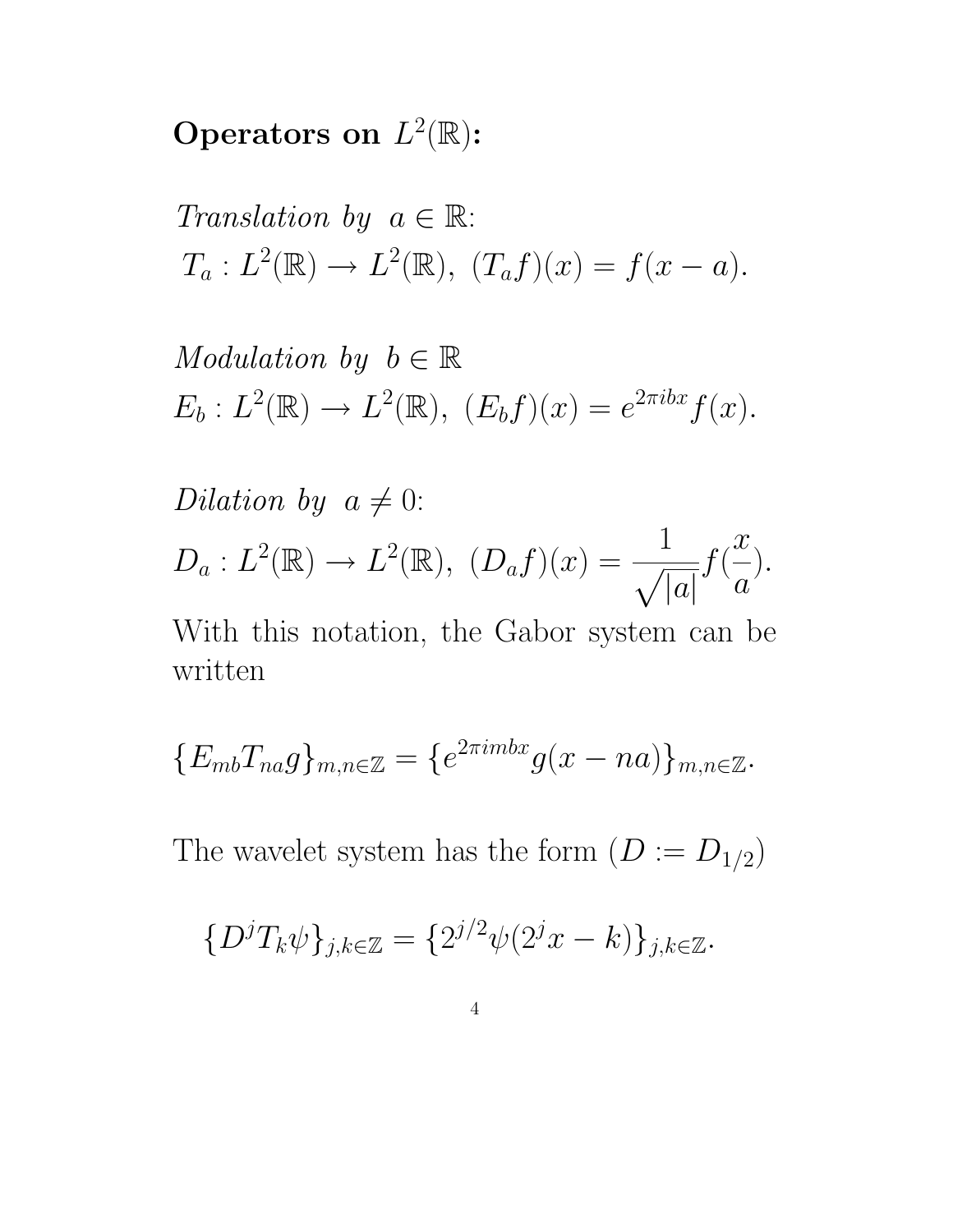1.1 The Fourier transform

For  $f \in L^1(\mathbb{R})$ , the Fourier transform is defined by

$$
\mathcal{F}f(\gamma) = \hat{f}(\gamma) := \int_{-\infty}^{\infty} f(x)e^{-2\pi ix\gamma} dx, \ \gamma \in \mathbb{R}.
$$

The Fourier transform can be extended to a unitary operator on  $L^2(\mathbb{R})$ .

Plancherel's equation:

 $\langle \hat{f}, \hat{g} \rangle = \langle f, g \rangle, \ \forall f, g \in L^2(\mathbb{R}), \text{ and } ||\hat{f}|| = ||f||.$ 

Important commutator relations:

$$
\mathcal{F}T_a = E_{-a}\mathcal{F}, \quad \mathcal{F}E_a = T_a\mathcal{F},
$$
  

$$
\mathcal{F}D_a = D_{1/a}\mathcal{F}, \quad \mathcal{F}D = D^{-1}\mathcal{F}.
$$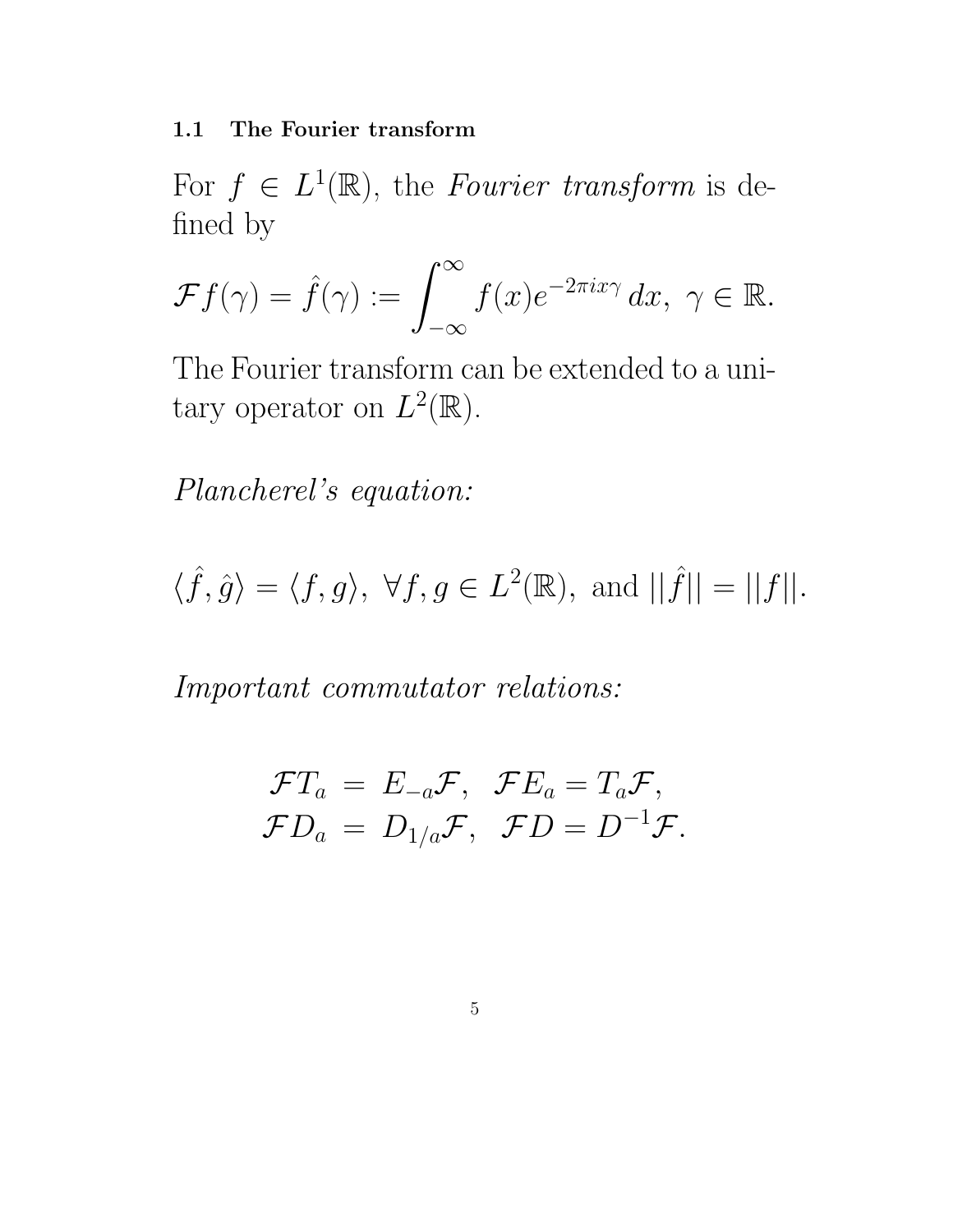#### 2 Bessel sequences

Let  $\mathcal H$  be a separable Hilbert space.

**Definition 2.1** *A sequence*  $\{f_k\}_{k=1}^{\infty}$  *in H is* called a Bessel sequence if there exists a constant  $B > 0$  such that

$$
\sum_{k=1}^{\infty} |\langle f, f_k \rangle|^2 \leq B ||f||^2, \ \forall f \in \mathcal{H}.
$$

**Theorem 2.2** Let  $\{f_k\}_{k=1}^{\infty}$  be a sequence in  $\mathcal{H}, \text{ and } B > 0 \text{ be given. Then } \{f_k\}_{k=1}^{\infty} \text{ is a }$ Bessel sequence with Bessel bound B if and only if

$$
T: \{c_k\}_{k=1}^\infty \to \sum_{k=1}^\infty c_k f_k
$$

defines a bounded operator from  $\ell^2(\mathbb{N})$  into  $H$  and  $||T|| \leq$ √  $B$ .

**Corollary 2.3** If  $\{f_k\}_{k=1}^{\infty}$  is a Bessel sequence in H, then  $\sum_{k=1}^{\infty} c_k f_k$  converges unconditionally for all  $\{c_k\}_{k=1}^{\infty} \in \ell^2(\mathbb{N}).$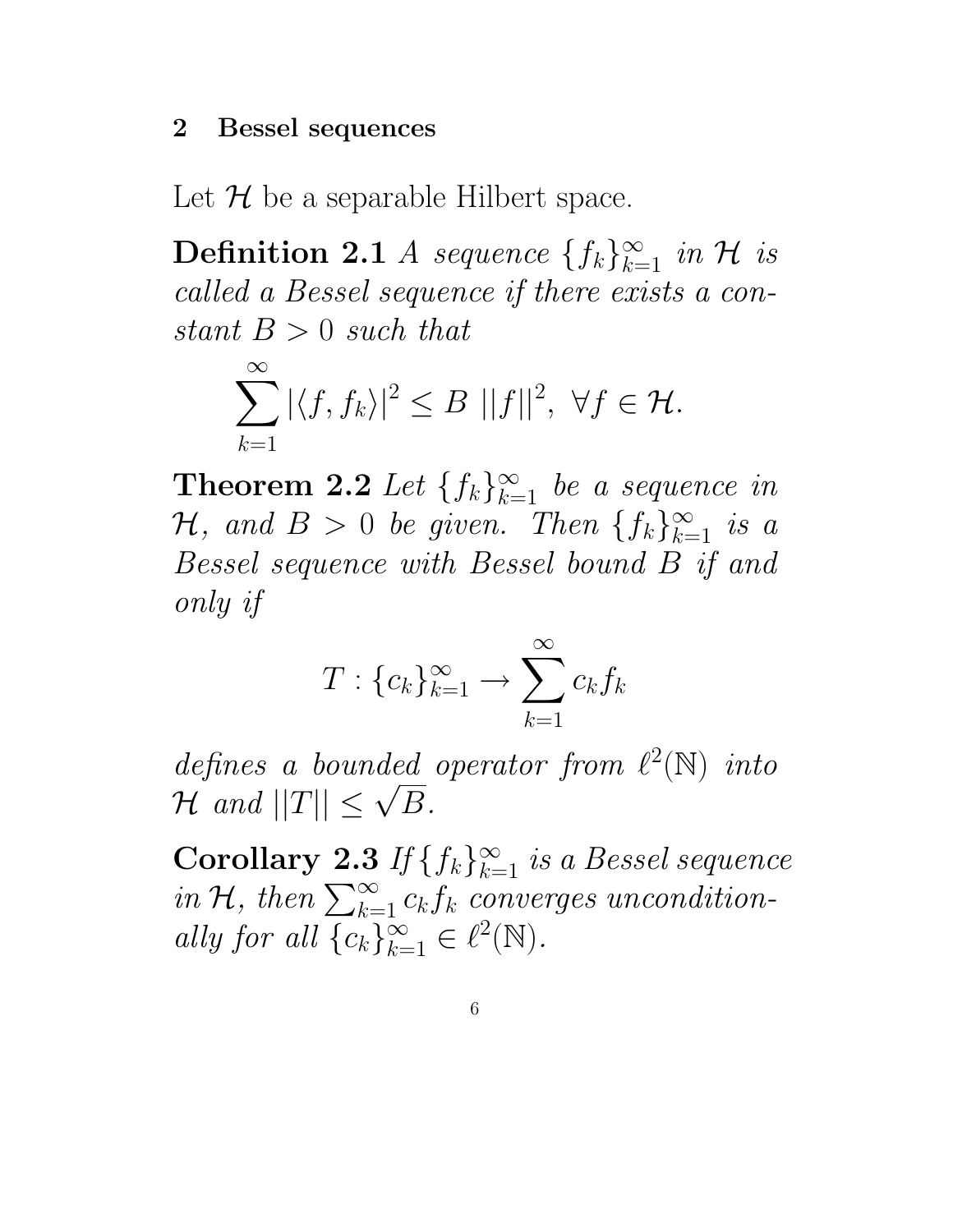Pre-frame operator associated to a Bessel sequence:

$$
T: \ell^2(\mathbb{N}) \to \mathcal{H}, \ T\{c_k\}_{k=1}^\infty = \sum_{k=1}^\infty c_k f_k
$$

T is also called the synthesis operator.

The adjoint operator - the *analysis operator*:

$$
T^*: \mathcal{H} \to \ell^2(\mathbb{N}), \quad T^*f = \{ \langle f, f_k \rangle \}_{k=1}^{\infty}.
$$

The frame operator:

$$
S: \mathcal{H} \to \mathcal{H}, \quad Sf = TT^*f = \sum_{k=1}^{\infty} \langle f, f_k \rangle f_k.
$$

The series defining  $S$  converges unconditionally for all  $f \in \mathcal{H}$  by Corollary 2.3.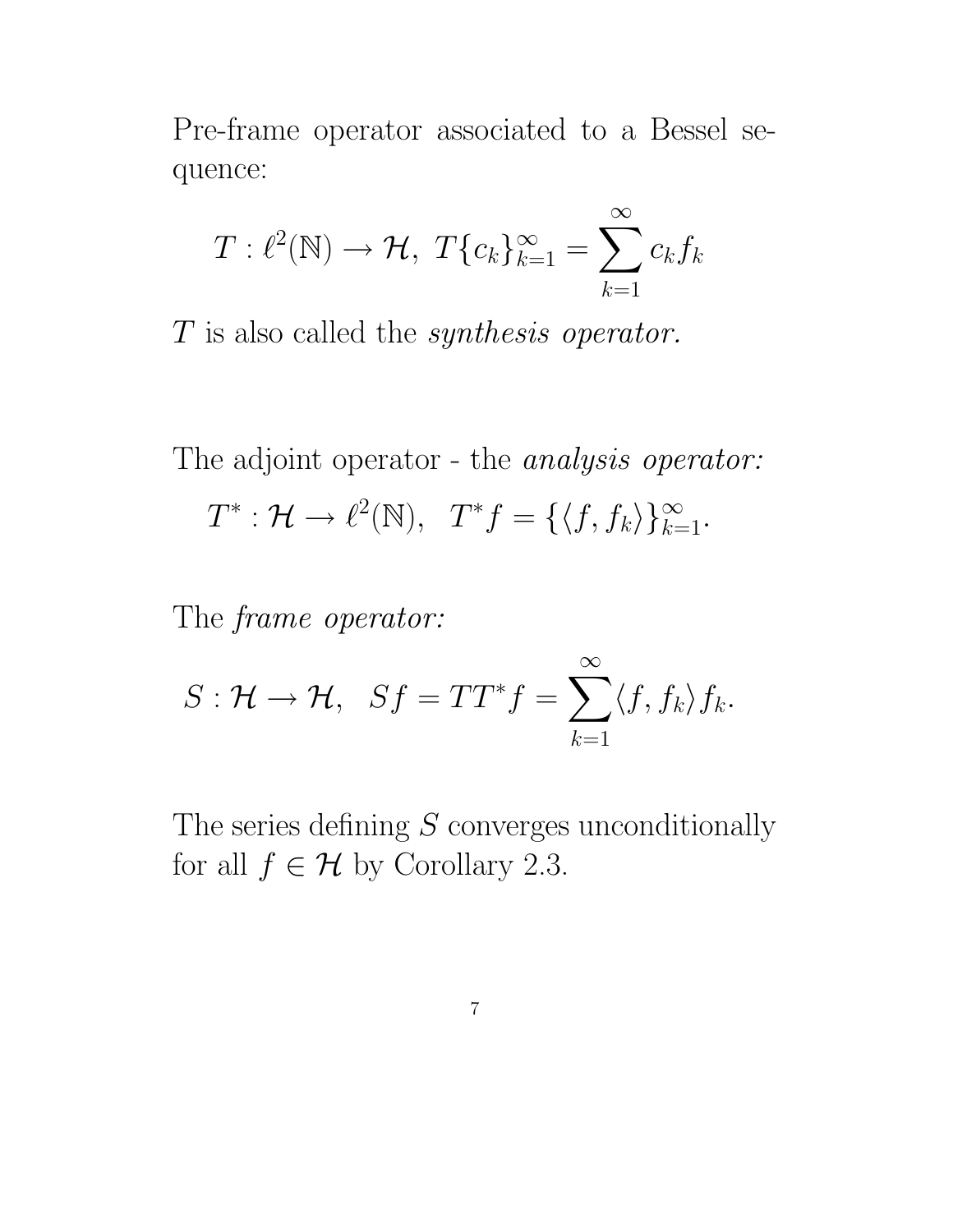$\textbf{Definition 3.1} \ Consider a sequence \ \{e_k\}_{k=1}^\infty$  $k=1$ of vectors in H.

(i) The sequence  $\{e_k\}_{k=1}^{\infty}$  is a basis for  $\mathcal H$  if there for each  $f \in \mathcal{H}$  exist unique scalar coefficients  ${c_k(f)}_{k=1}^{\infty}$  such that

$$
f = \sum_{k=1}^{\infty} c_k(f)e_k.
$$

- (ii) A basis  $\{e_k\}_{k=1}^{\infty}$  is an unconditional basis if the series in (i) converges unconditionally for each  $f \in \mathcal{H}$ .
- (iii) A basis  $\{e_k\}_{k=1}^{\infty}$  is an orthonormal basis if  $\{e_k\}_{k=1}^{\infty}$  is an orthonormal system, i.e., if

$$
\langle e_k, e_j \rangle = \delta_{k,j}.
$$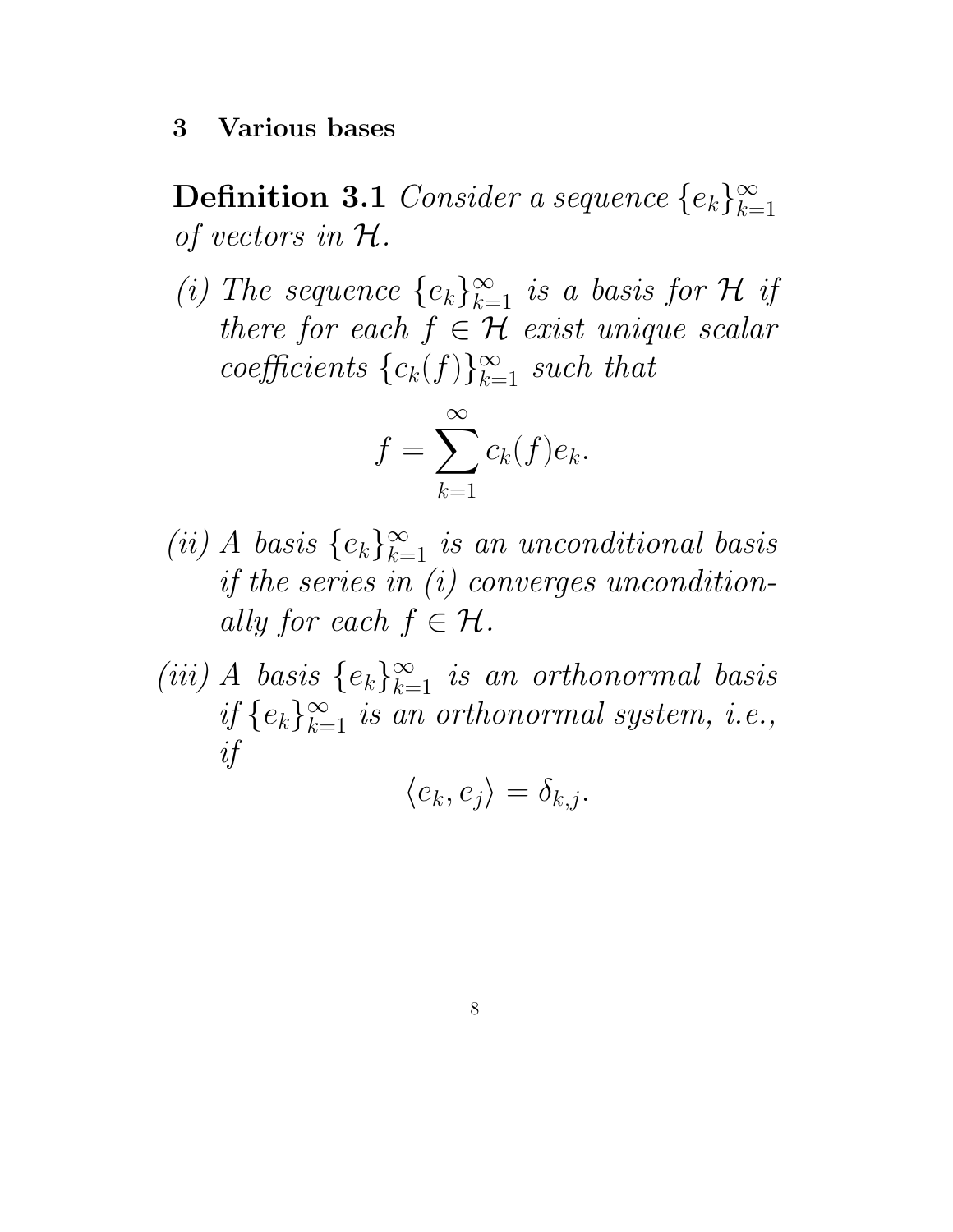3.1 Orthonormal bases

**Theorem 3.2** For an orthonormal system  $\{e_k\}_{k=1}^{\infty}$ , the following are equivalent: (i)  $\{e_k\}_{k=1}^{\infty}$  is an orthonormal basis. (ii)  $f = \sum_{k=1}^{\infty} \langle f, e_k \rangle e_k, \ \forall f \in \mathcal{H}$ . (iii)  $\langle f, g \rangle = \sum_{k=1}^{\infty} \langle f, e_k \rangle \langle e_k, g \rangle, \ \forall f, g \in \mathcal{H}.$  $(iv) \sum_{k=1}^{\infty} |\langle f, e_k \rangle|^2 = ||f||^2, \ \forall f \in \mathcal{H}.$ (v)  $\overline{span}\{e_k\}_{k=1}^{\infty} = \mathcal{H}.$ (vi) If  $\langle f, e_k \rangle = 0$ ,  $\forall k \in \mathbb{N}$ , then  $f = 0$ .

**Corollary 3.3** If  $\{e_k\}_{k=1}^{\infty}$  is an orthonormal basis, then each  $f \in \mathcal{H}$  has an unconditionally convergent expansion

$$
f = \sum_{k=1}^{\infty} \langle f, e_k \rangle e_k.
$$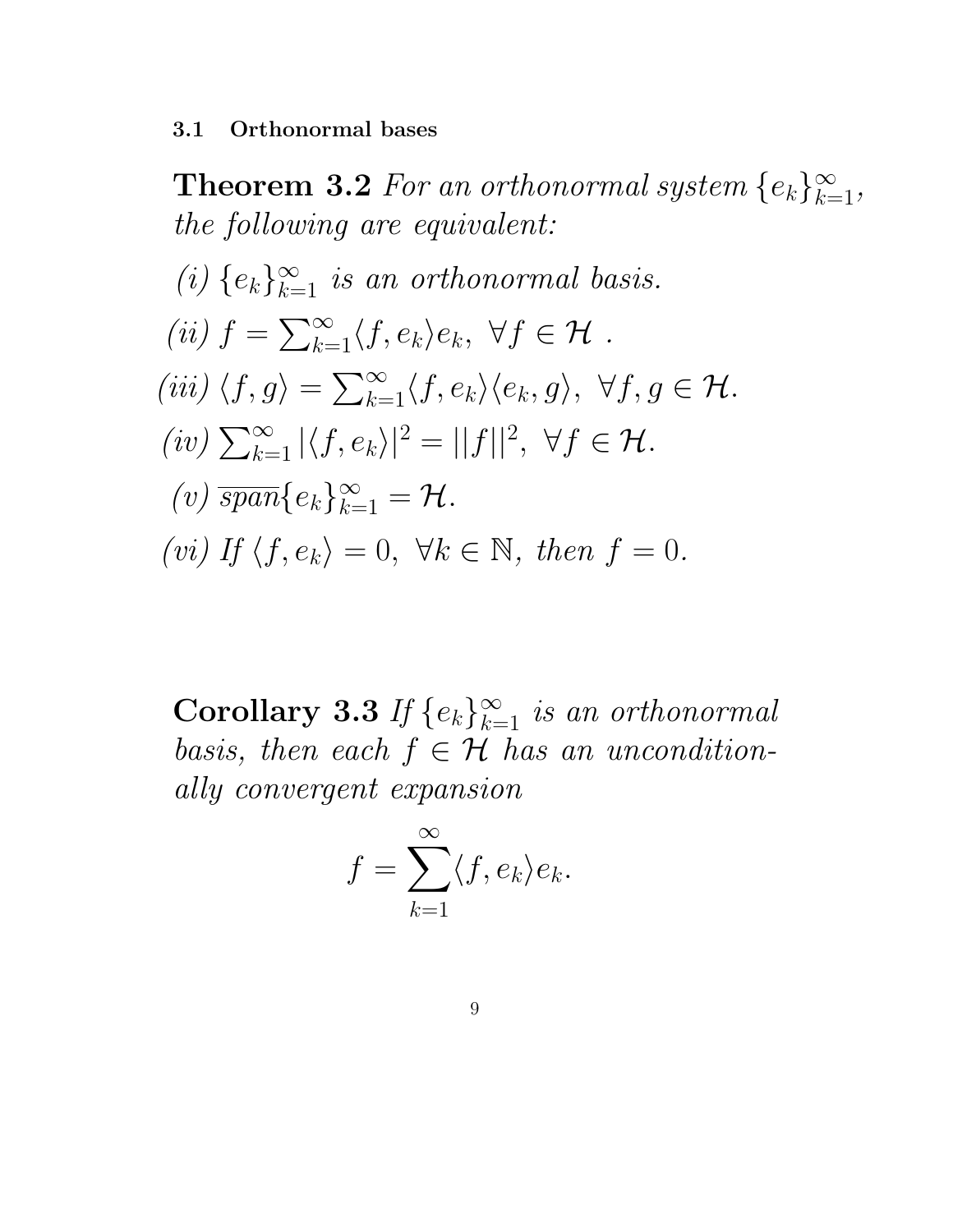**Theorem 3.4** Let  $\{e_k\}_{k=1}^{\infty}$  be an orthonormal basis for  $H$ . Then the orthonormal bases for  $\mathcal H$  are precisely the sets  $\{Ue_k\}_{k=1}^\infty$ , where  $U: \mathcal{H} \to \mathcal{H}$  is a unitary operator.

Proposition 3.5 Assume that  $\{e_k\}_{k=1}^{\infty}$  is a sequence of normalized vectors in  ${\mathcal H}$  and that

$$
\sum_{k=1}^{\infty} |\langle f, e_k \rangle|^2 = ||f||^2, \ \forall f \in \mathcal{H}.
$$

Then  $\{e_k\}_{k=1}^{\infty}$  is an orthonormal basis for  $\mathcal{H}$ .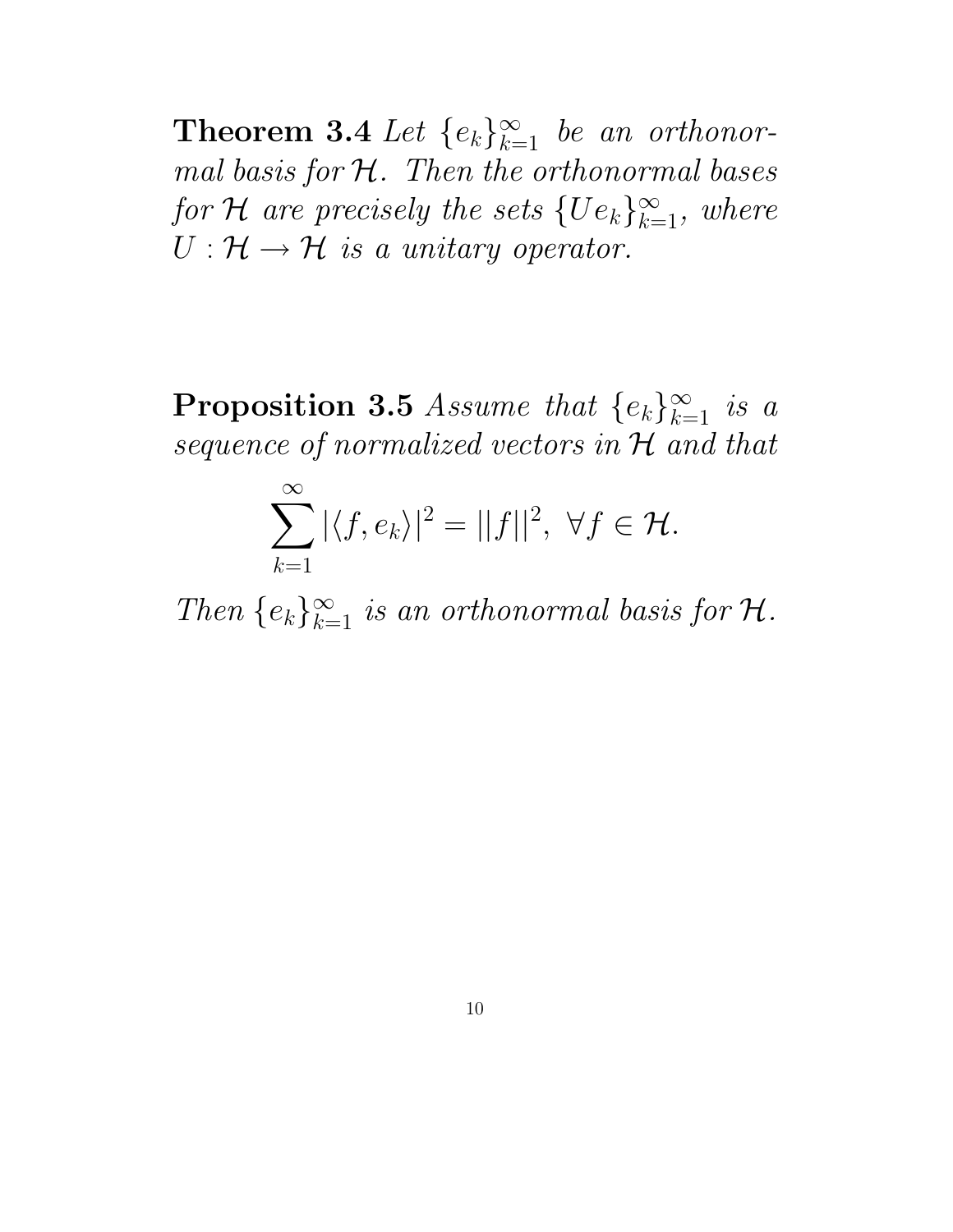3.2 Riesz bases

**Definition 3.6** A Riesz basis for  $H$  is a family of the form  ${Ue_k}_{k=1}^{\infty}$ , where  ${e_k}_{k=1}^{\infty}$  is an orthonormal basis for  $\mathcal H$  and  $U : \mathcal H \to \mathcal H$  is a bounded bijective operator.

**Theorem 3.7** If  $\{f_k\}_{k=1}^{\infty} = \{Ue_k\}_{k=1}^{\infty}$  is a Riesz basis for  $H$ , there exists a unique sequence  ${g_k}_{k=1}^{\infty}$  in H such that

$$
f = \sum_{k=1}^{\infty} \langle f, g_k \rangle f_k, \ \forall f \in \mathcal{H}.
$$

The sequence  ${g_k}_{k=1}^{\infty}$  is also a Riesz basis, and the series converges unconditionally for all  $f \in \mathcal{H}$ .

 ${g_k}_{k=1}^{\infty}$  is called the *dual Riesz basis.*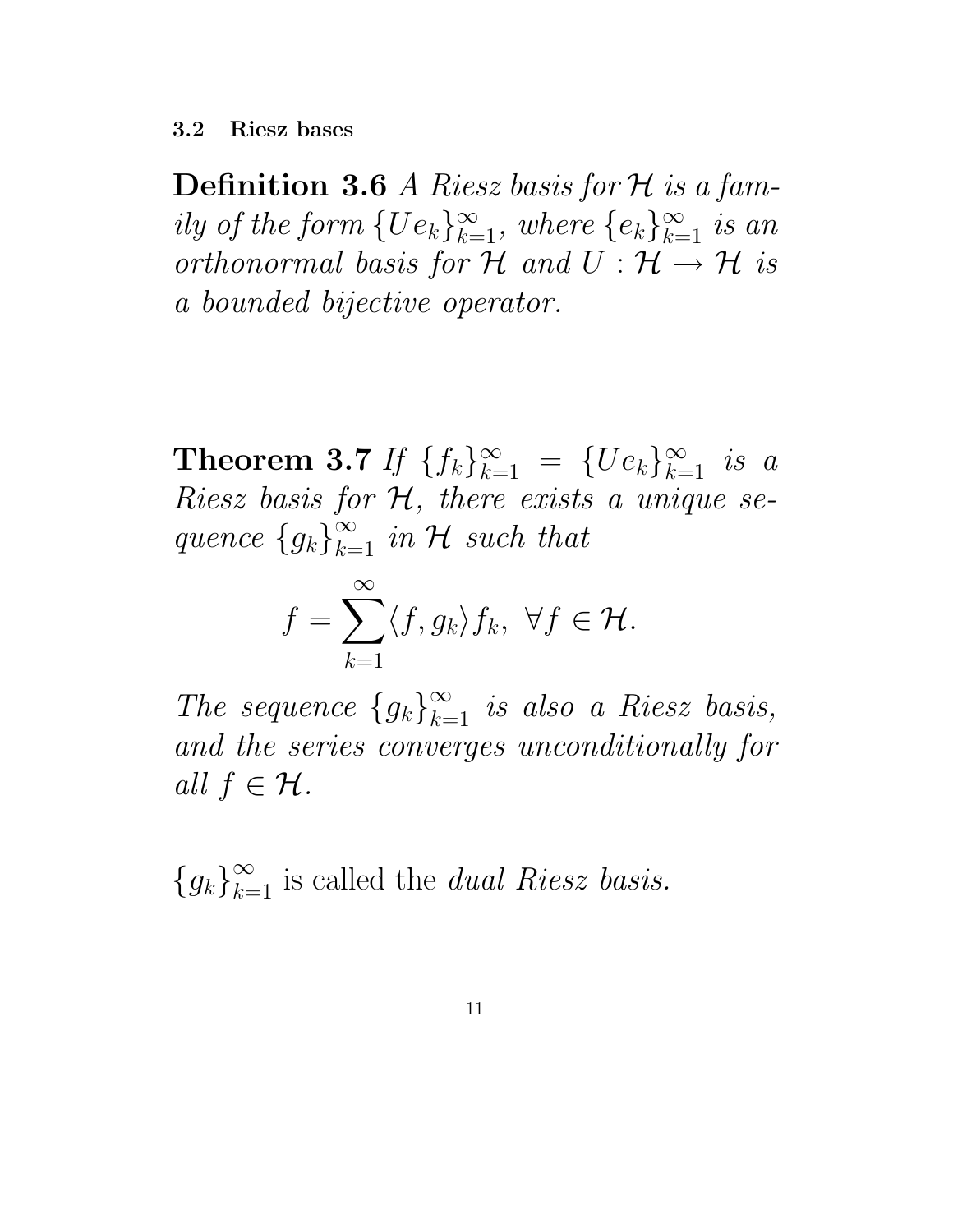From the proof:

$$
\{g_k\}_{k=1}^{\infty} = \{(U^{-1})^* e_k\}_{k=1}^{\infty}.
$$

Dual of 
$$
\{g_k\}_{k=1}^{\infty}
$$
:  

$$
\left\{ \left( ((U^{-1})^*)^{-1} \right)^* e_k \right\}_{k=1}^{\infty} = \{U e_k\}_{k=1}^{\infty} = \{f_k\}_{k=1}^{\infty}.
$$

So  ${f_k}_{k=1}^{\infty}$  and  ${g_k}_{k=1}^{\infty}$  are duals of each other: they are called a pair of dual Riesz bases.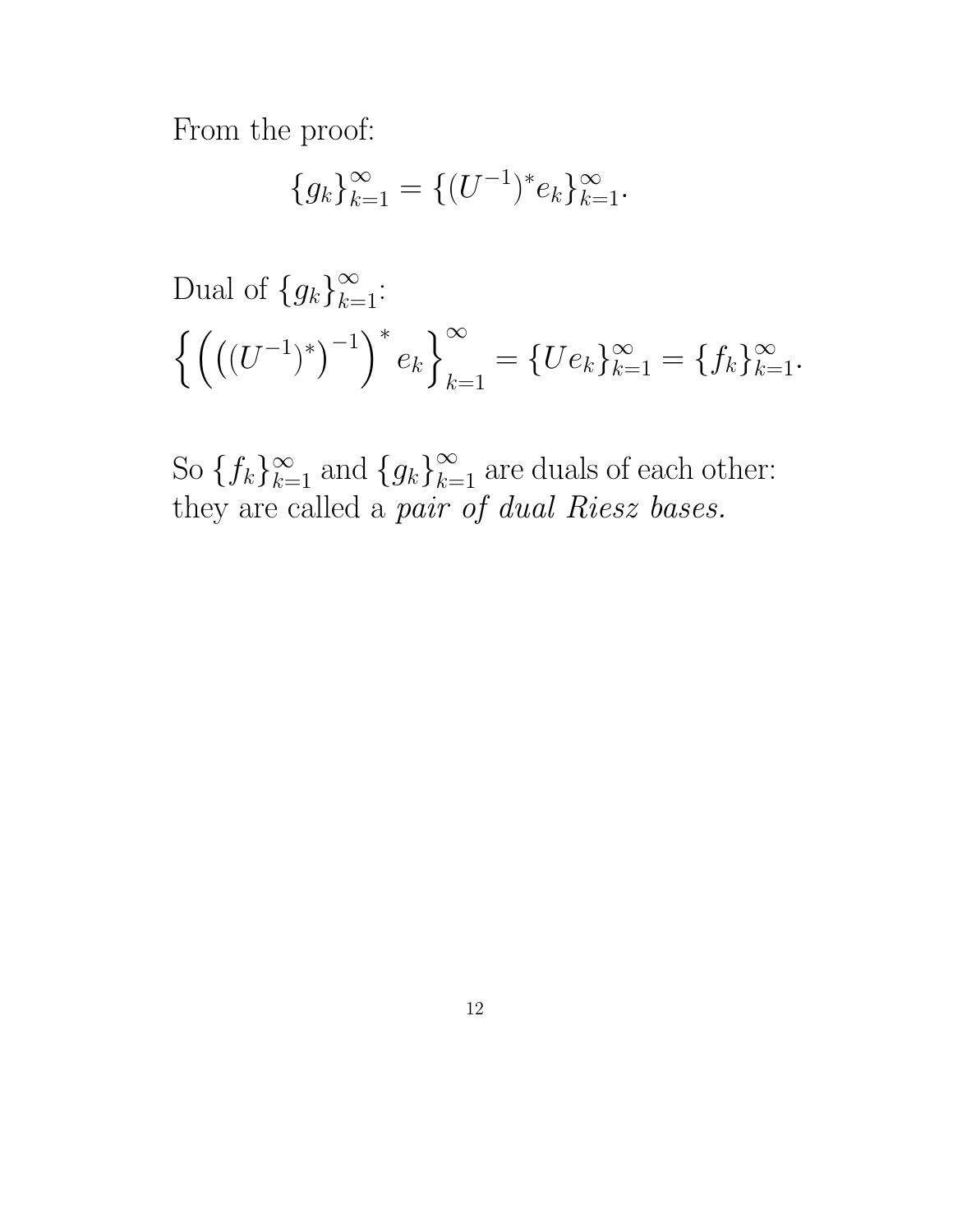**Definition 3.8** Two sequences  $\{f_k\}_{k=1}^{\infty}$  and  ${g_k}_{k=1}^{\infty}$  in a Hilbert space are biorthogonal if

$$
\langle f_k, g_j \rangle = \delta_{k,j}.
$$

Corollary 3.9 For a pair of dual Riesz bases  $\{f_k\}_{k=1}^{\infty}$  and  $\{g_k\}_{k=1}^{\infty}$  the following hold: (i)  $\{f_k\}_{k=1}^{\infty}$  and  $\{g_k\}_{k=1}^{\infty}$  are biorthogonal. (ii) For all  $f \in \mathcal{H}$ ,

$$
f = \sum_{k=1}^{\infty} \langle f, g_k \rangle f_k = \sum_{k=1}^{\infty} \langle f, f_k \rangle g_k.
$$

**Proposition 3.10** If  $\{f_k\}_{k=1}^{\infty} = \{Ue_k\}_{k=1}^{\infty}$  is a Riesz basis for H, there exist constants  $A, B > 0$  such that

$$
A ||f||2 \le \sum_{k=1}^{\infty} |\langle f, f_k \rangle|^2 \le B ||f||^2, \ \forall f \in \mathcal{H}.
$$

The largest possible value for the constant A is  $\frac{1}{\sqrt{11}}$  $\sqrt{|U^{-1}||^2}$ , and the smallest possible value for  $B$  is  $||U||^2$ .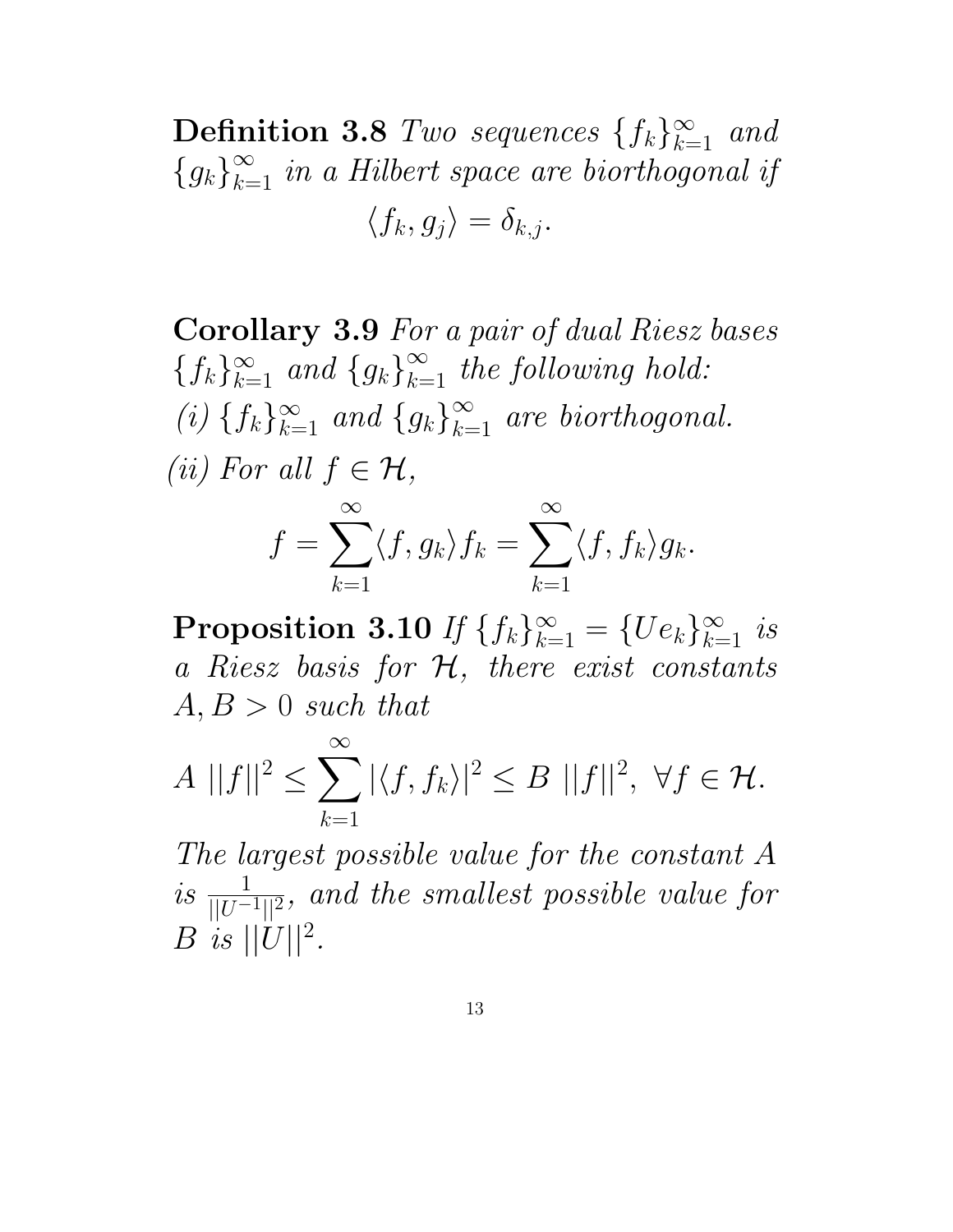**Theorem 3.11** For a sequence  $\{f_k\}_{k=1}^{\infty}$  in H, the following conditions are equivalent:

(i)  $\{f_k\}_{k=1}^{\infty}$  is a Riesz basis for  $\mathcal{H}$ .

(ii)  $\{f_k\}_{k=1}^{\infty}$  is complete in  $\mathcal{H}$ , and there exist constants  $A, B > 0$  such that for every finite scalar sequence  $\{c_k\}$  one has

$$
A\sum |c_k|^2 \le \left\|\sum c_k f_k\right\|^2 \le B\sum |c_k|^2.
$$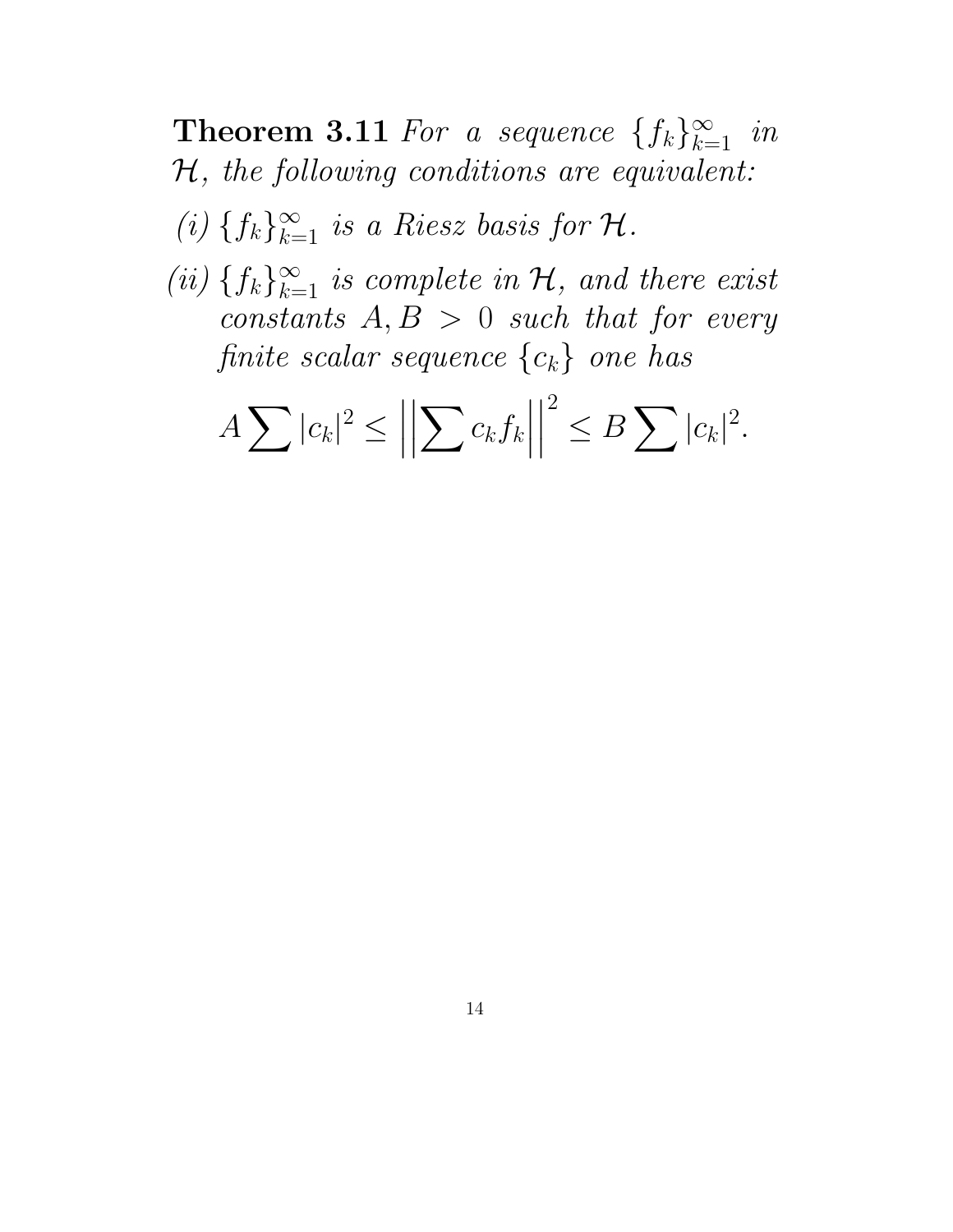#### 4 The expansion property for a non-basis:

Example 4.1 The family

$$
\{e_k\}_{k\in\mathbb{Z}}=\{e^{2\pi ikx}\}_{k\in\mathbb{Z}}
$$

forms an ONB for  $L^2(0,1)$ .

Consider an open subinterval  $I \subset ]0,1[$  with  $|I| < 1.$ 

Identify  $L^2(I)$  with the subspace of  $L^2(0, 1)$  consisting of the functions which are zero on  $]0,1[\setminus I$ .

For a function  $f \in L^2(I)$ :

$$
f = \sum_{k \in \mathbb{Z}} \langle f, e_k \rangle e_k \quad \text{in} \quad L^2(0, 1). \tag{1}
$$

Since

$$
\left\| f - \sum_{|k| \le n} \langle f, e_k \rangle e_k \right\|_{L^2(I)}^2 \to 0 \text{ as } n \to \infty,
$$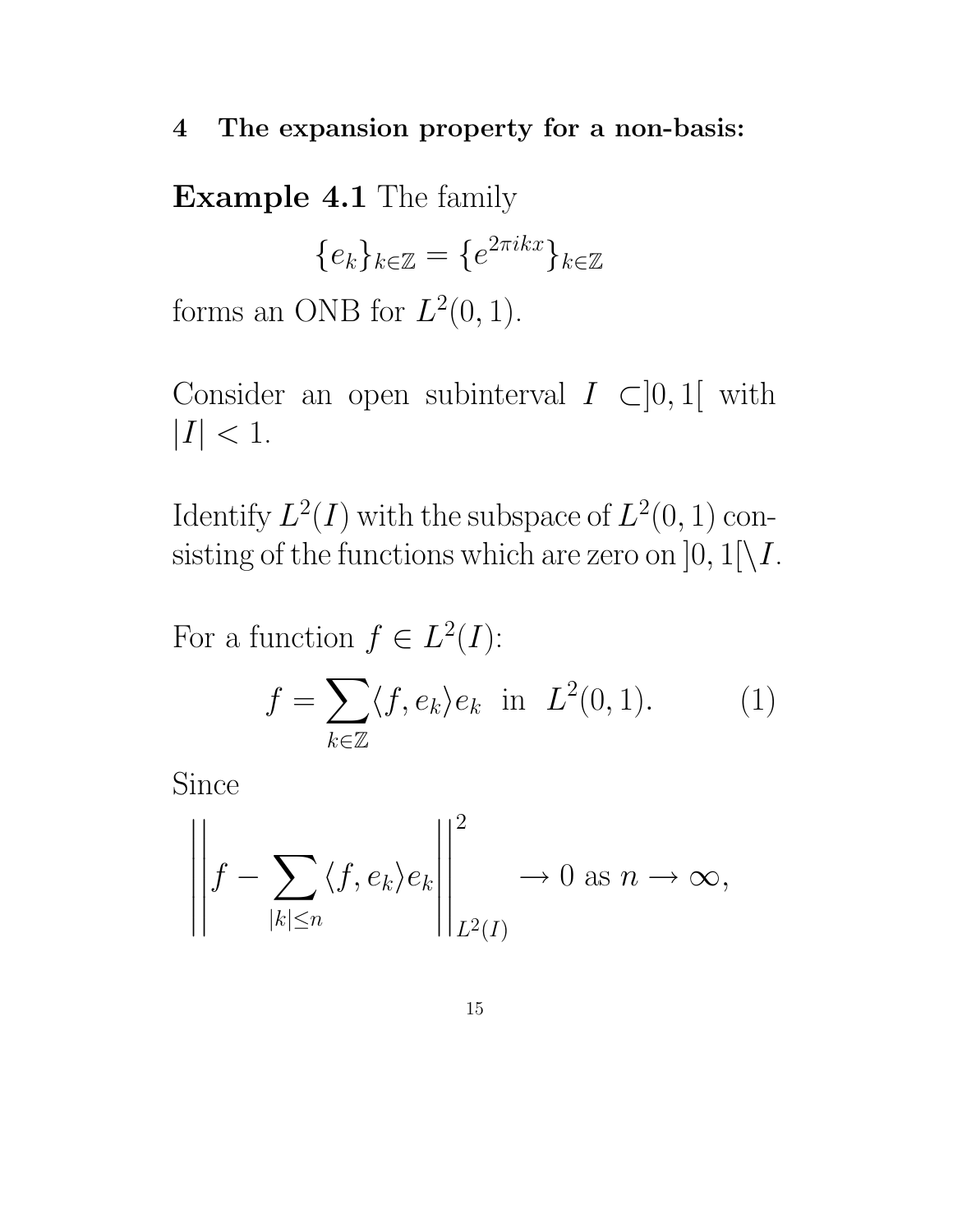we also have

$$
f = \sum_{k \in \mathbb{Z}} \langle f, e_k \rangle e_k \quad \text{in} \quad L^2(I). \tag{2}
$$

That is, the (restrictions to  $I$  of the) functions  ${e_k}_{k \in \mathbb{Z}}$  also have the expansion property in  $L^2(I)$ . However, they are not a basis for  $L^2(I)!$ To see this, define the function

$$
\tilde{f}(x) = \begin{cases} f(x) & \text{if } x \in I, \\ 1 & \text{if } x \notin I. \end{cases}
$$

Then  $\tilde{f} \in L^2(0,1)$  and we have the representation

$$
\tilde{f} = \sum_{k \in \mathbb{Z}} \langle \tilde{f}, e_k \rangle e_k \text{ in } L^2(0, 1). \tag{3}
$$

By restricting to  $I$ , the expansion  $(3)$  is also valid in  $L^2(I)$ ; since  $f = \tilde{f}$  on I, this shows that

$$
f = \sum_{k \in \mathbb{Z}} \langle \tilde{f}, e_k \rangle e_k \text{ in } L^2(I). \tag{4}
$$

Thus,  $(2)$  and  $(4)$  are both expansions of f in  $L^2(I)$ , and they are non-identical; the argument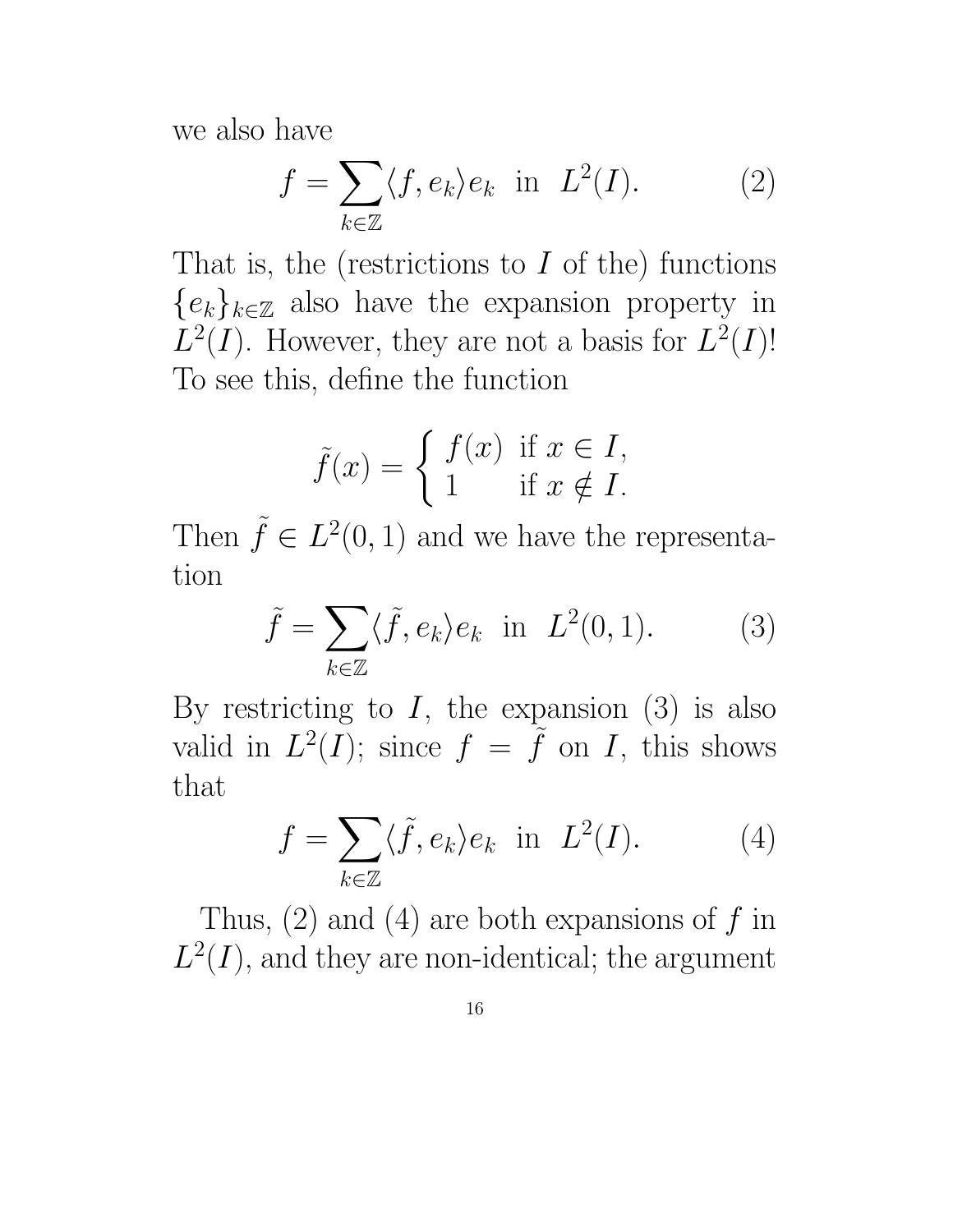is that since  $f \neq \tilde{f}$  in  $L^2(0, 1)$ , the expansions (1) and (3) show that

$$
\{\langle f, e_k \rangle\}_{k \in \mathbb{Z}} \neq \{\langle \tilde{f}, e_k \rangle\}_{k \in \mathbb{Z}}.
$$

Conclusion: The restriction of the functions { $e_k$ }<sub> $k∈\mathbb{Z}$ </sub> to *I* is not a basis for  $L^2(I)$ , but the expansion property is preserved.

It is natural to consider sequences which are not bases, but nevertheless have the expansion property.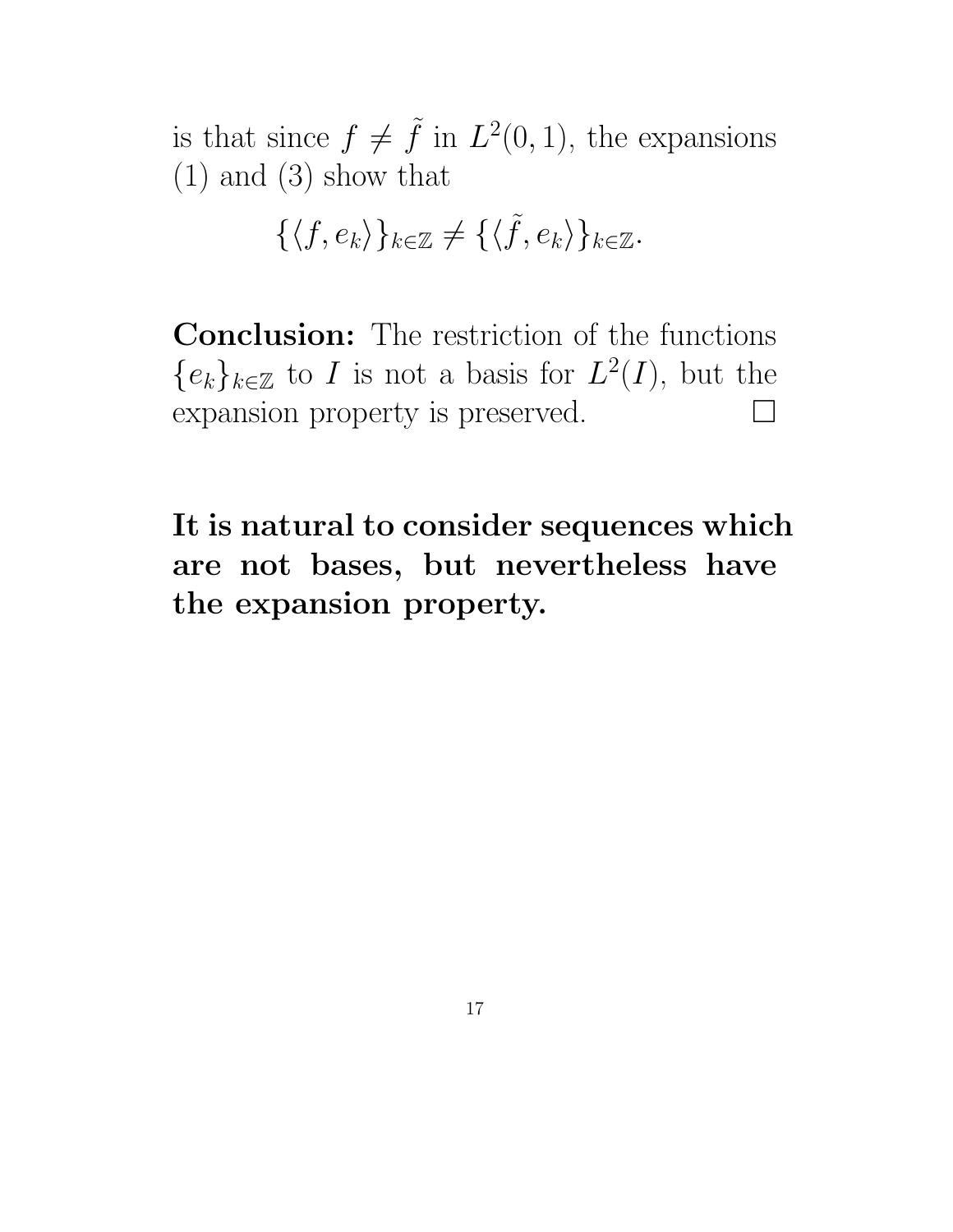#### 5 Frames in Hilbert spaces

**Definition 5.1** *A* sequence  $\{f_k\}_{k=1}^{\infty}$  of elements in  $H$  is a frame for  $H$  if there exist constants  $A, B > 0$  such that

$$
A ||f||2 \le \sum_{k=1}^{\infty} |\langle f, f_k \rangle|^2 \le B ||f||2, \quad \forall f \in \mathcal{H}.
$$

The numbers A and B are called *frame bounds*. The *optimal upper frame bound* is the infimum over all upper frame bounds, and the *optimal lower frame bound* is the supremum over all lower frame bounds.

**Lemma 5.2** Suppose that  $\{f_k\}_{k=1}^{\infty}$  is a sequence of elements in  $H$  and that there exist constants  $A, B > 0$  such that

$$
A ||f||^2 \le \sum_{k=1}^{\infty} |\langle f, f_k \rangle|^2 \le B ||f||^2
$$

for all  $f$  in a dense subset  $V$  of  $H$ . Then  ${f_k}_{k=1}^{\infty}$  is a frame for H with bounds A, B.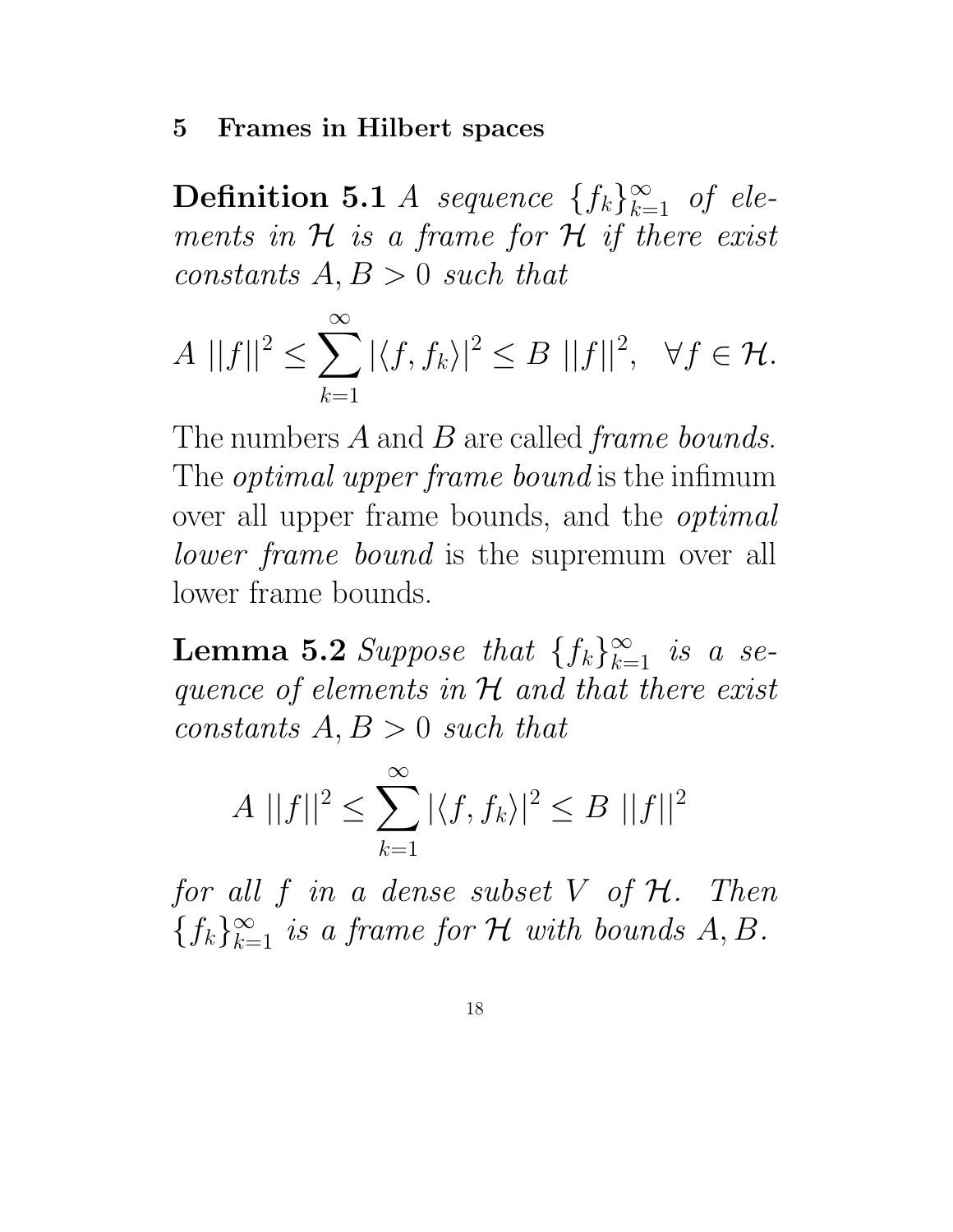**Definition 5.3** A sequence  $\{f_k\}_{k=1}^{\infty}$  in H is a tight frame if there exist a number  $A > 0$ such that

$$
\sum_{k=1}^{\infty} |\langle f, f_k \rangle|^2 = A ||f||^2, \ \forall f \in \mathcal{H}.
$$

The (exact) number A is called the frame bound.

Recall: the pre-frame operator is

 $\infty$ 

$$
T: \mathcal{H} \to \ell^2(\mathbb{N}), \ T\{c_k\}_{k=1}^\infty = \sum_{k=1}^\infty c_k f_k.
$$

Frame operator associated to general frame  $\{f_k\}_{k=1}^\infty$ :  $S: \mathcal{H} \to \mathcal{H}, \ \ Sf = TT^*f =$  $\sum$  $\frac{\infty}{\sqrt{2}}$  $k=1$  $\langle f, f_k \rangle f_k.$ 

 ${f_k}_{k=1}^{\infty}$  is a Bessel sequence, so the series defining S converges unconditionally for all  $f \in \mathcal{H}$ by Corollary 2.3.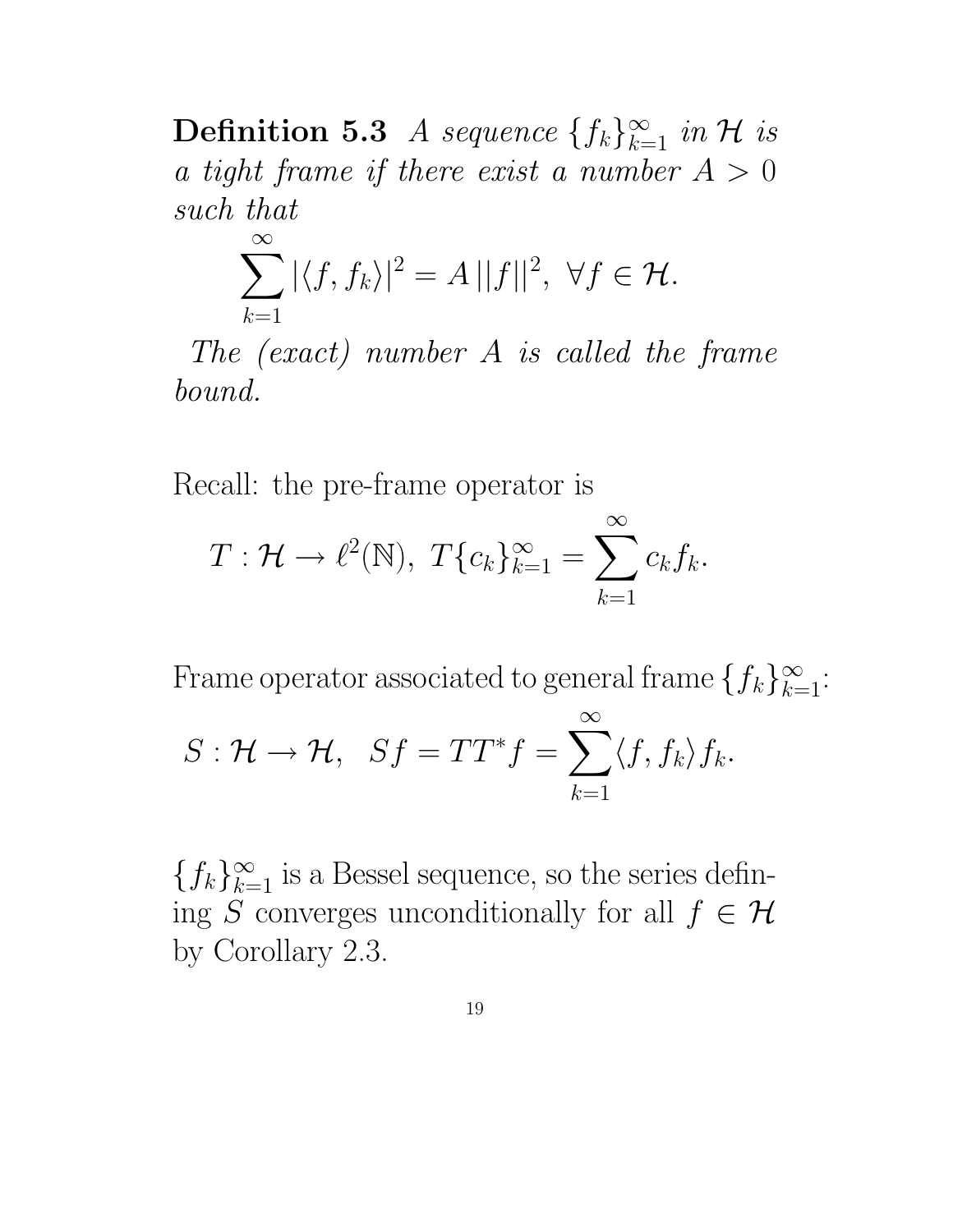Some important properties of S:

**Lemma 5.4** Let  $\{f_k\}_{k=1}^{\infty}$  be a frame with frame operator S and frame bounds A, B. Then the following holds:

- (i) S is bounded, invertible, self-adjoint, and positive.
- (ii)  $\{S^{-1}f_k\}_{k=1}^{\infty}$  is a frame with frame operator  $S^{-1}$  and frame bounds  $B^{-1}$ ,  $A^{-1}$ .
- (iii) If A, B are the optimal frame bounds for  ${f_k}_{k=1}^{\infty}$ , then the bounds  $B^{-1}$ ,  $A^{-1}$  are optimal for  $\{S^{-1}f_k\}_{k=1}^{\infty}$ .

 $\{S^{-1}f_k\}_{k=1}^{\infty}$  is called the *canonical dual frame* of  $\{f_k\}_{k=1}^{\infty}$ .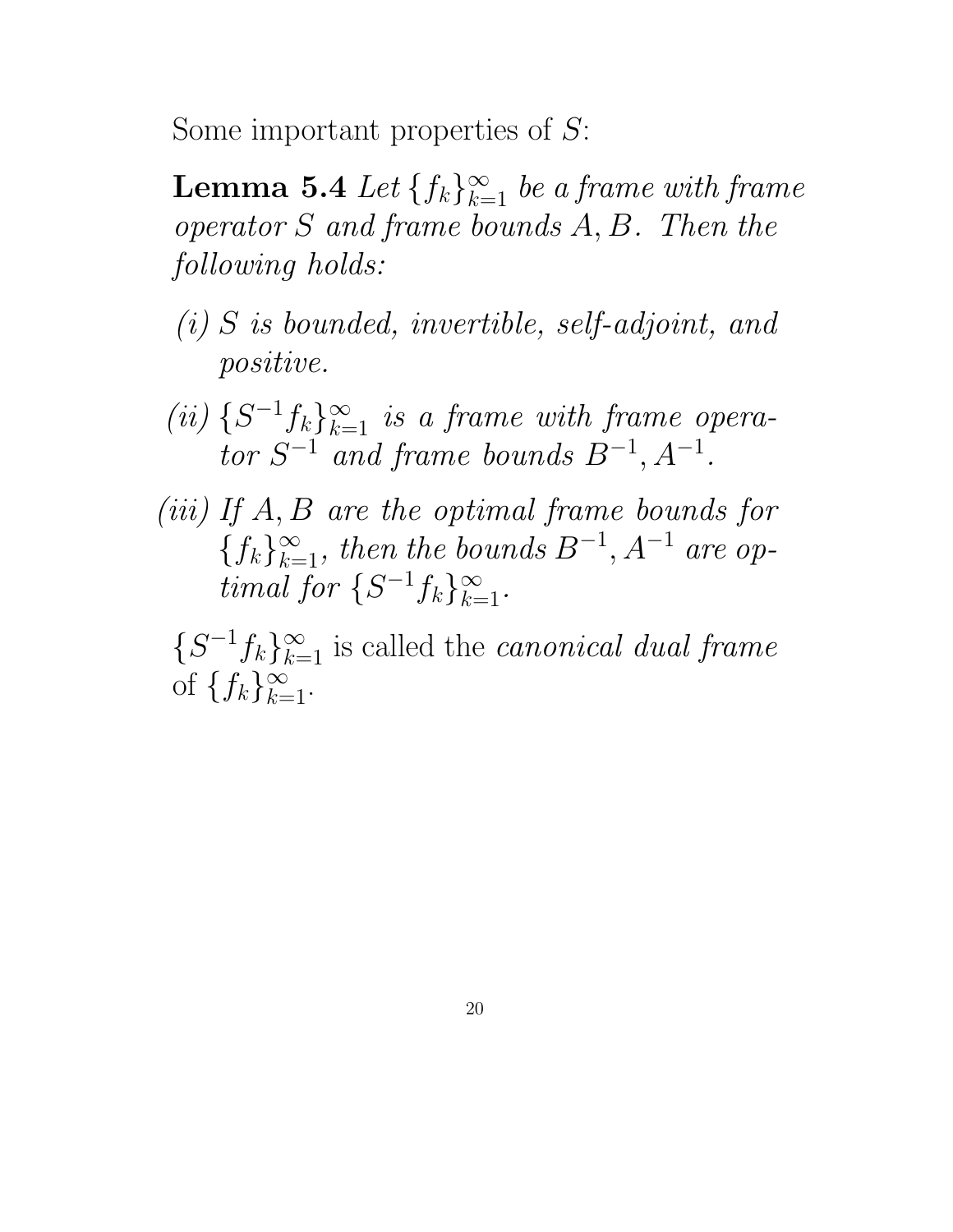#### Frame decomposition:

**Theorem 5.5** Let  $\{f_k\}_{k=1}^{\infty}$  be a frame with frame operator S. Then

$$
f = \sum_{k=1}^{\infty} \langle f, S^{-1} f_k \rangle f_k, \quad \forall f \in \mathcal{H},
$$

and

$$
f = \sum_{k=1}^{\infty} \langle f, f_k \rangle S^{-1} f_k, \ \forall f \in \mathcal{H}.
$$
 (5)

Both series converge unconditionally for all  $f \in \mathcal{H}$ .

**Proof.** Let  $f \in \mathcal{H}$ . Via Lemma 5.4,

$$
f = SS^{-1}f = \sum_{k=1}^{\infty} \langle S^{-1}f, f_k \rangle f_k = \sum_{k=1}^{\infty} \langle f, S^{-1}f_k \rangle f_k.
$$

Since  $\{f_k\}_{k=1}^{\infty}$  is a Bessel sequence and

$$
\{\langle f, S^{-1}f_k \rangle\}_{k=1}^{\infty} \in \ell^2(\mathbb{N}),
$$

the series converges unconditionally by Corollary 2.3. The expansion (5) follows from

$$
f = S^{-1}Sf.
$$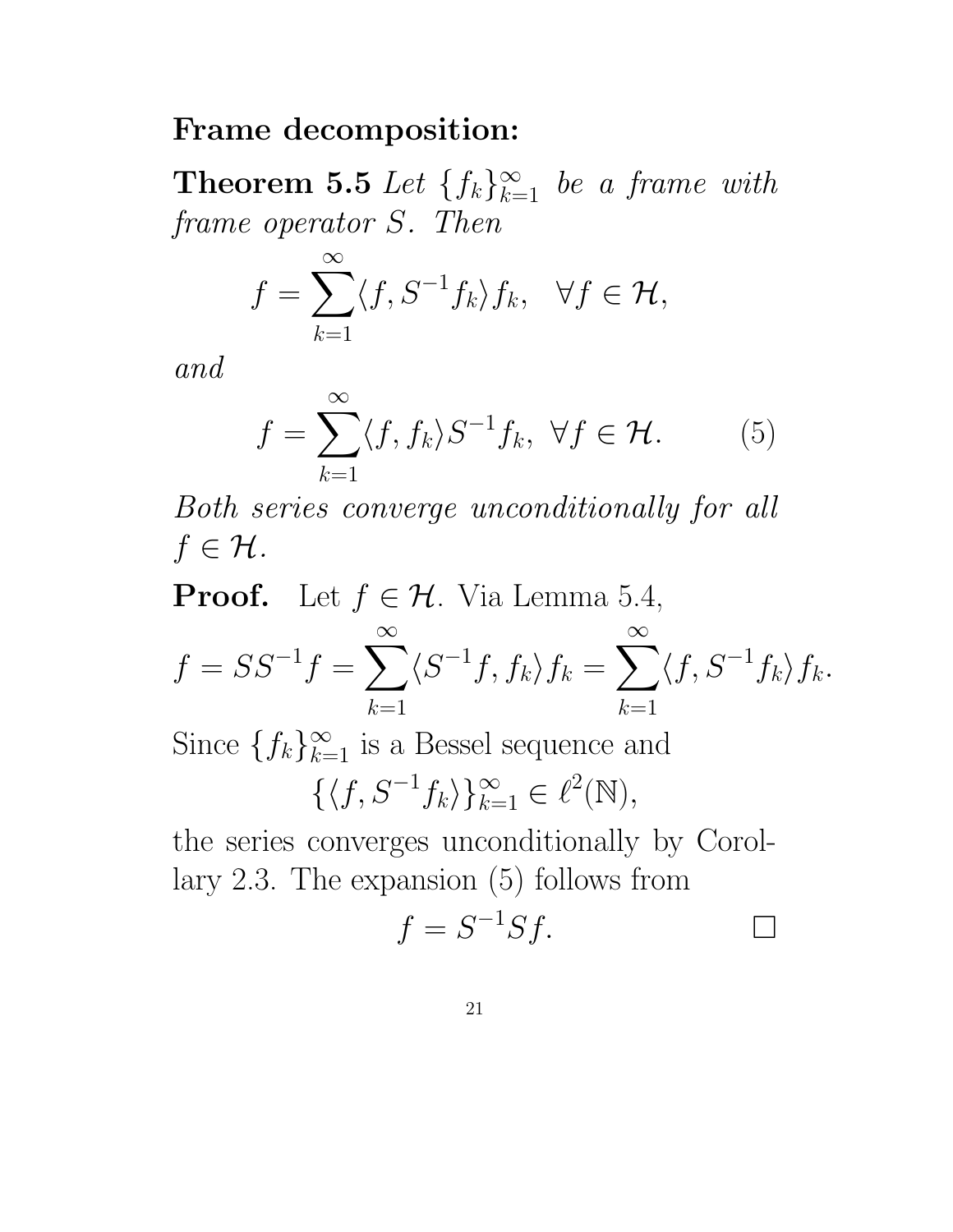**Corollary 5.6** If  $\{f_k\}_{k=1}^{\infty}$  is a tight frame with frame bound A, then the canonical dual frame is  $\{A^{-1}f_k\}_{k=1}^{\infty}$ , and

$$
f = \frac{1}{A} \sum_{k=1}^{\infty} \langle f, f_k \rangle f_k, \ \forall f \in \mathcal{H}.
$$
 (6)

 $\overline{\phantom{0}}$ 

**Proof.** For a tight frame,

$$
\langle Sf, f \rangle = A||f||^2 = \langle Af, f \rangle;
$$

since  $S$  is self-adjoint, this implies that

 $S = AI$ .

By scaling of the vectors  $\{f_k\}_{k=1}^{\infty}$  in a tight frame, we can always obtain that  $A = 1$ ; in that case (6) has exactly the same form as the representation via an orthonormal basis.

# Tight frames can be used without any additional computational effort compared to the use of ONB's.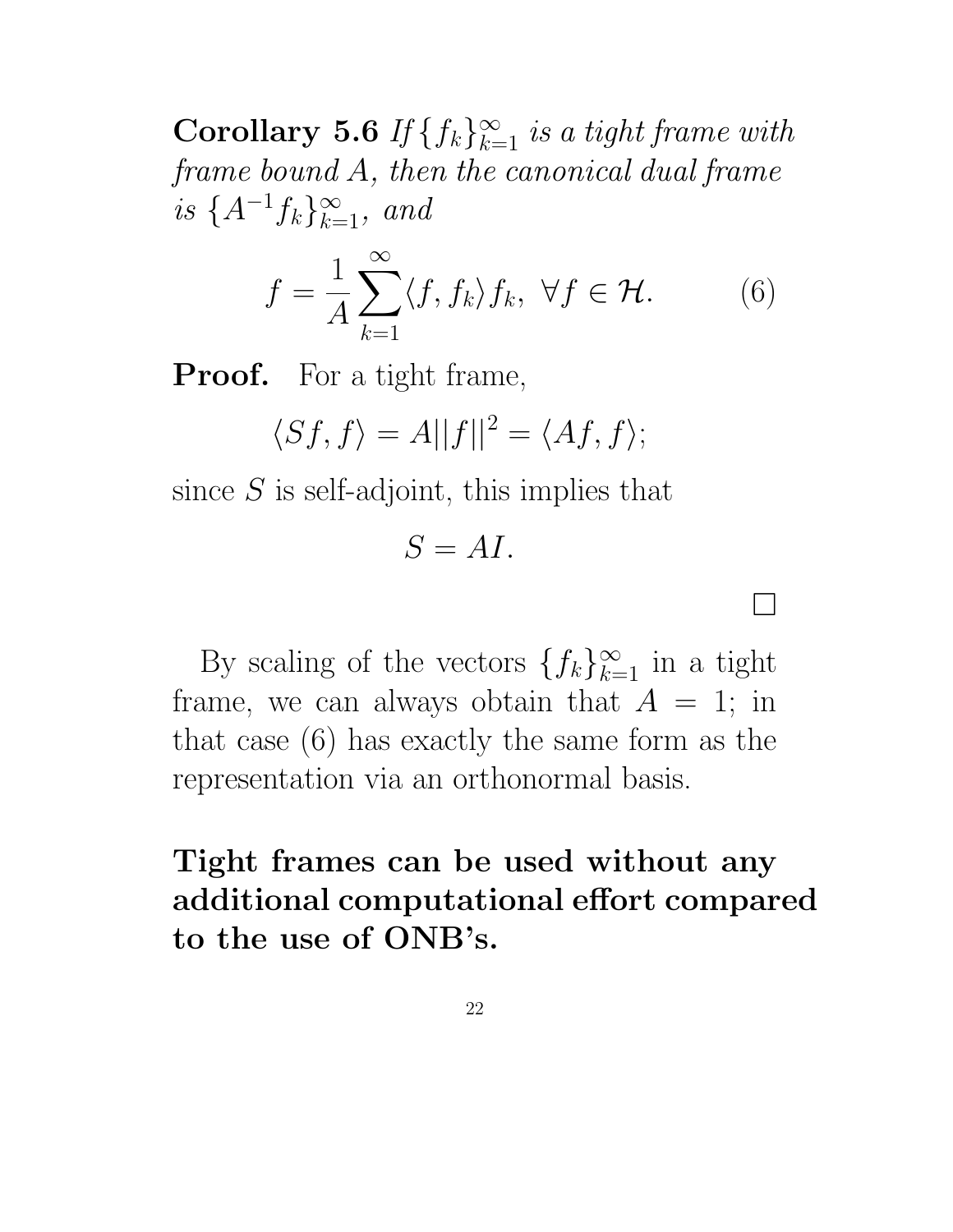## Other advantages of tight frames:

- If  $\{f_k\}_{k=1}^{\infty}$  consists of functions with compact support or fast decay, the same is the case for the functions in the canonical dual frame.
- If  $\{f_k\}_{k=1}^{\infty}$  consists of functions with a special structure (Gabor structure or wavelet structure) the same is the case for the functions in the canonical dual frame.

The corresponding statements do not hold for a general frame  $\{f_k\}_{k=1}^\infty$  and its canonical dual frame  $\{S^{-1}f_k\}_{k=1}^\infty!$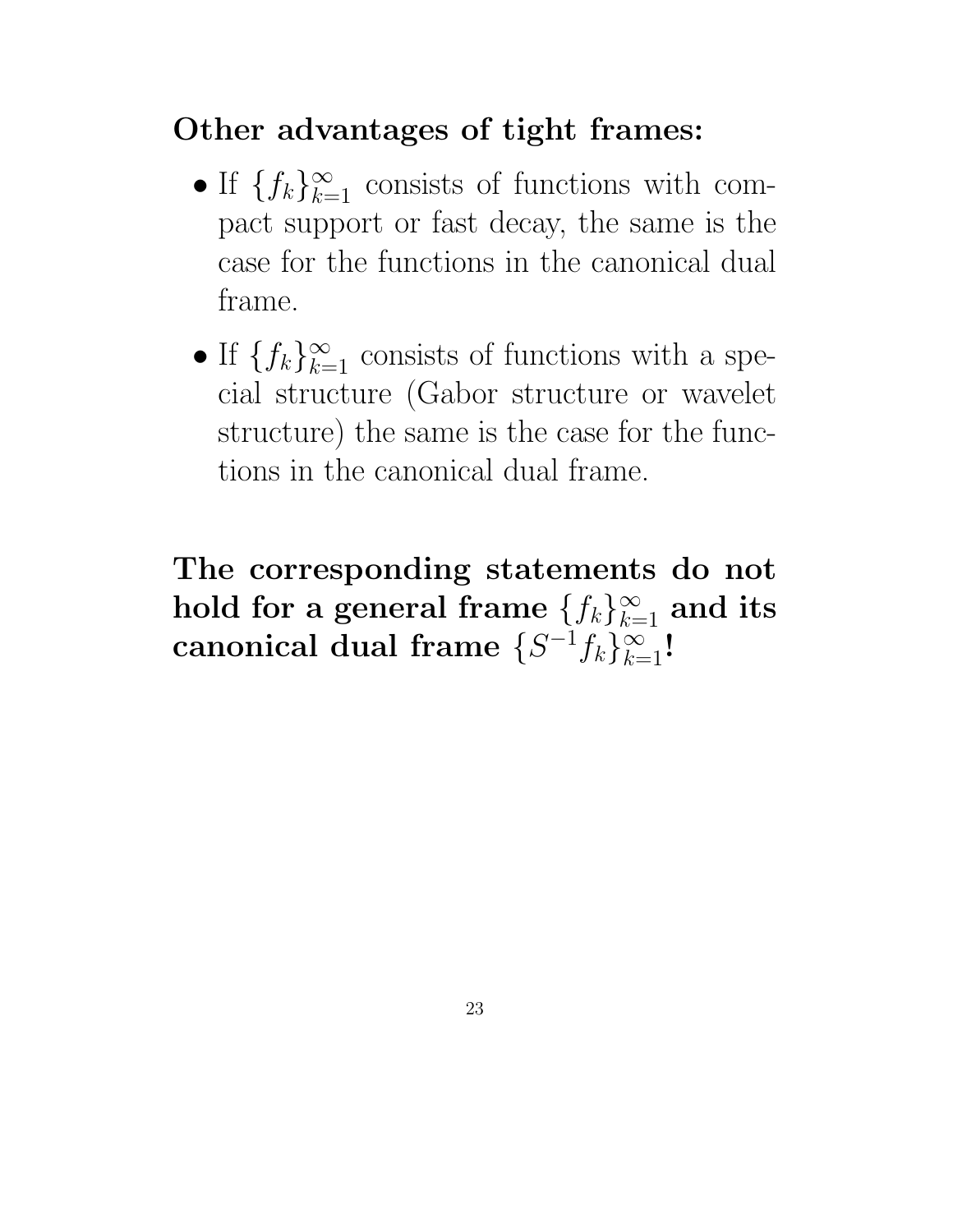To each frame  $\{f_k\}_{k=1}^{\infty}$  one can associate a tight frame:

**Theorem 5.7** Let  $\{f_k\}_{k=1}^{\infty}$  be a frame for H with frame operator S. Denote the positive square root of  $S^{-1}$  by  $S^{-1/2}$ . Then  $\{S^{-1/2}f_k\}_{k=1}^{\infty}$  $k=1$ is a tight frame with frame bound equal to 1, and

$$
f = \sum_{k=1}^{\infty} \langle f, S^{-1/2} f_k \rangle S^{-1/2} f_k, \ \forall f \in \mathcal{H}.
$$

#### Problems:

- Not easy to find  $\{S^{-1/2}f_k\}_{k=1}^{\infty};$
- "Nice properties" of  $\{f_k\}_{k=1}^{\infty}$  not necessarily inherited by  $\{S^{-1/2}f_k\}_{k=1}^{\infty}$ .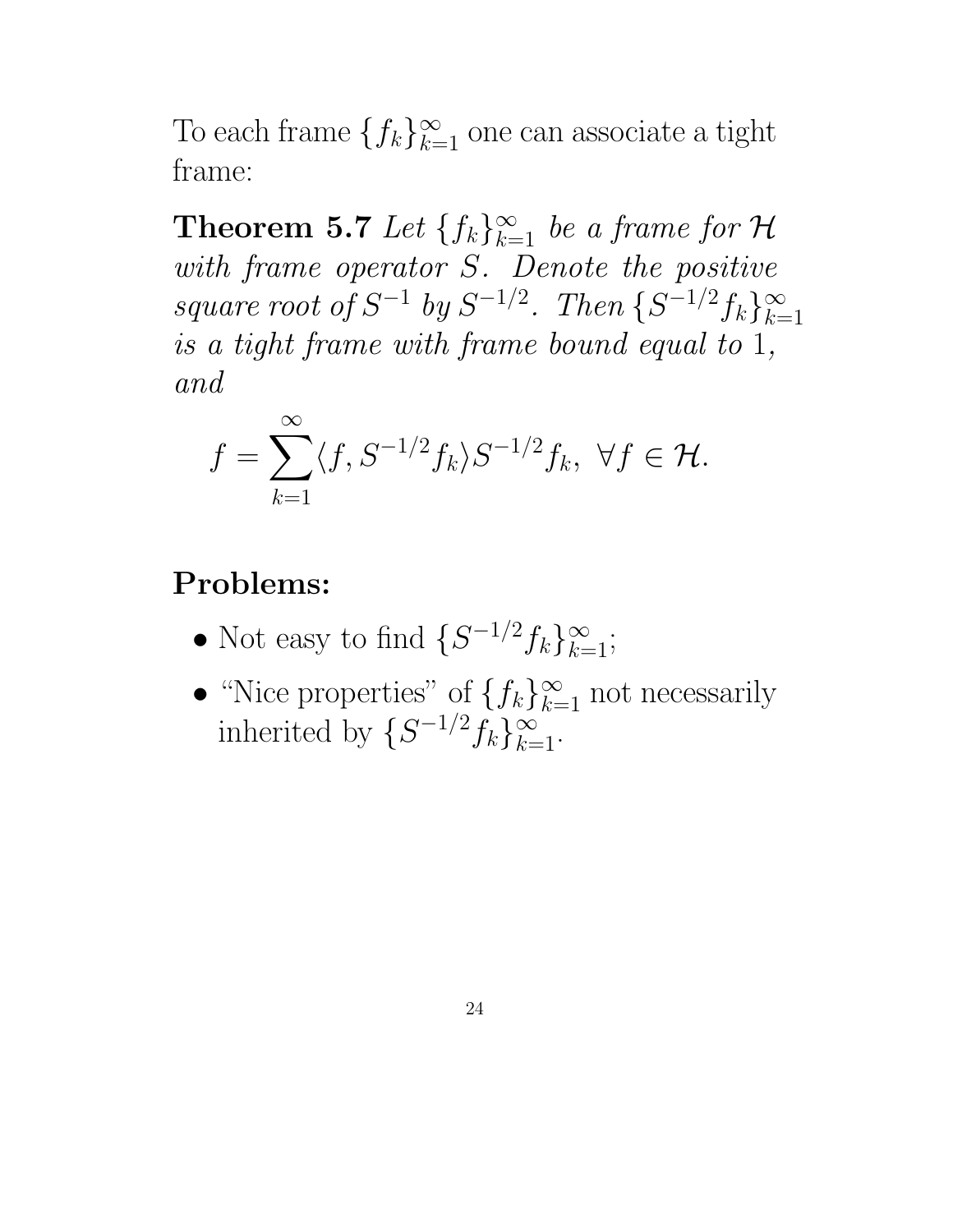# Another way to avoid the problem of inverting the frame operator  $S$ :

A frame which is not a Riesz basis is said to be overcomplete.

**Theorem 5.8** Assume that  $\{f_k\}_{k=1}^{\infty}$  is an overcomplete frame. Then there exist frames

$$
\{g_k\}_{k=1}^{\infty} \neq \{S^{-1}f_k\}_{k=1}^{\infty}
$$

for which

$$
f = \sum_{k=1}^{\infty} \langle f, g_k \rangle f_k, \ \forall f \in \mathcal{H}.
$$

 ${g_k}_{k=1}^{\infty}$  is called a *dual frame* of  ${f_k}_{k=1}^{\infty}$ .

# If the canonical dual frame is difficult to find, maybe there exist other duals which are easy to find???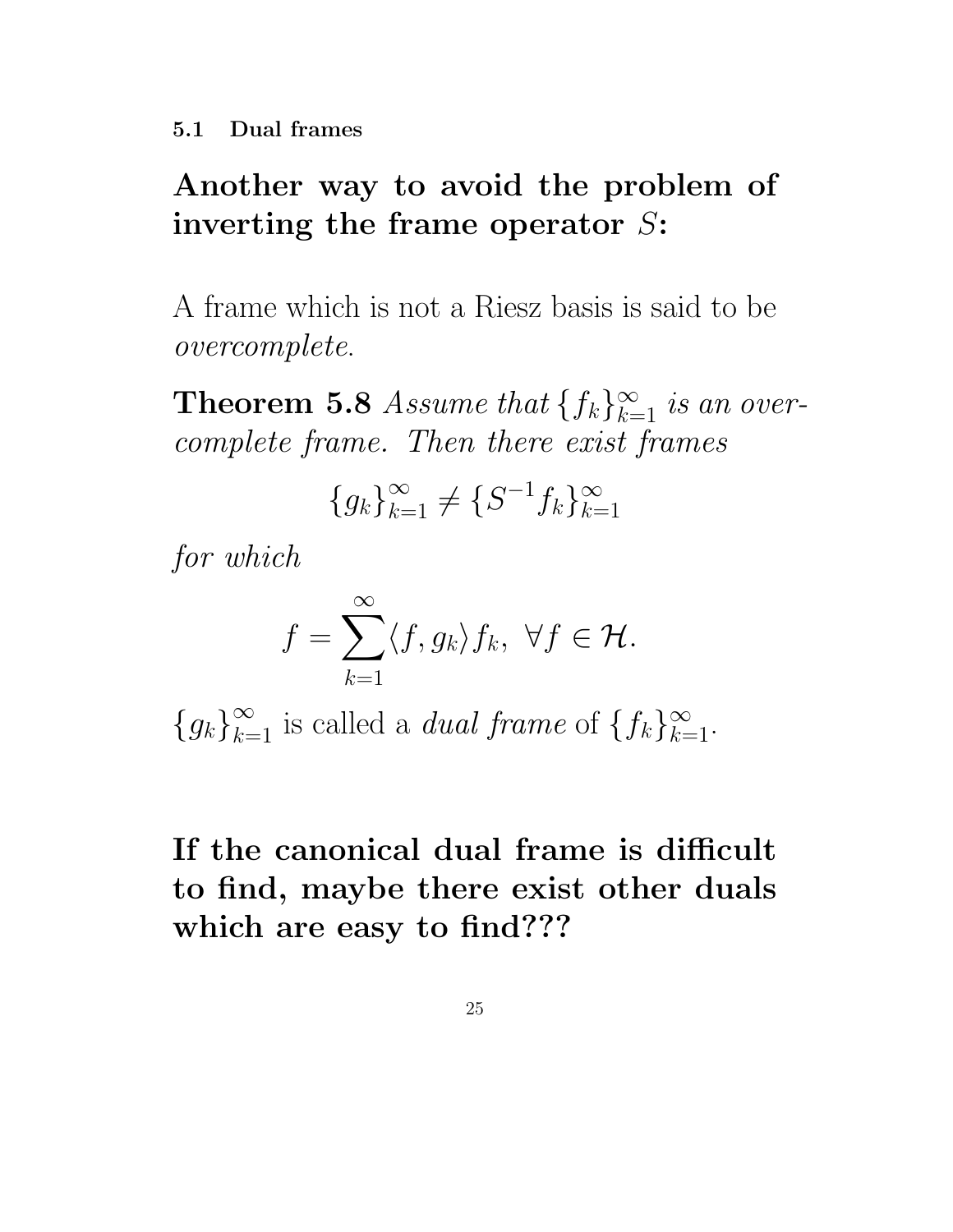**Lemma 5.9** Assume that  $\{f_k\}_{k=1}^{\infty}$  and  $\{g_k\}_{k=1}^{\infty}$  $k=1$ are Bessel sequences in H. Then the following are equivalent:

(i) 
$$
f = \sum_{k=1}^{\infty} \langle f, g_k \rangle f_k, \ \forall f \in \mathcal{H}.
$$
  
\n(ii)  $f = \sum_{k=1}^{\infty} \langle f, f_k \rangle g_k, \ \forall f \in \mathcal{H}.$   
\n(iii)  $\langle f, g \rangle = \sum_{k=1}^{\infty} \langle f, f_k \rangle \langle g_k, g \rangle, \ \forall f, g \in \mathcal{H}.$   
\nIn case the conditions are satisfied,  $\{f_k\}_{k=1}^{\infty}$   
\nand  $\{g_k\}_{k=1}^{\infty}$  are dual frames for  $\mathcal{H}.$ 

Characterization of all dual frames:

**Theorem 5.10** Let  $\{f_k\}_{k=1}^{\infty}$  be a frame for *H*. The dual frames of  $\{f_k\}_{k=1}^{\infty}$  are precisely the families

$$
\{g_k\}_{k=1}^{\infty} = \left\{ S^{-1}f_k + h_k - \sum_{j=1}^{\infty} \langle S^{-1}f_k, f_j \rangle h_j \right\}_{k=1}^{\infty},
$$

where  $\{h_k\}_{k=1}^{\infty}$  is a Bessel sequence in  $\mathcal{H}$ . Does not (immediately) help!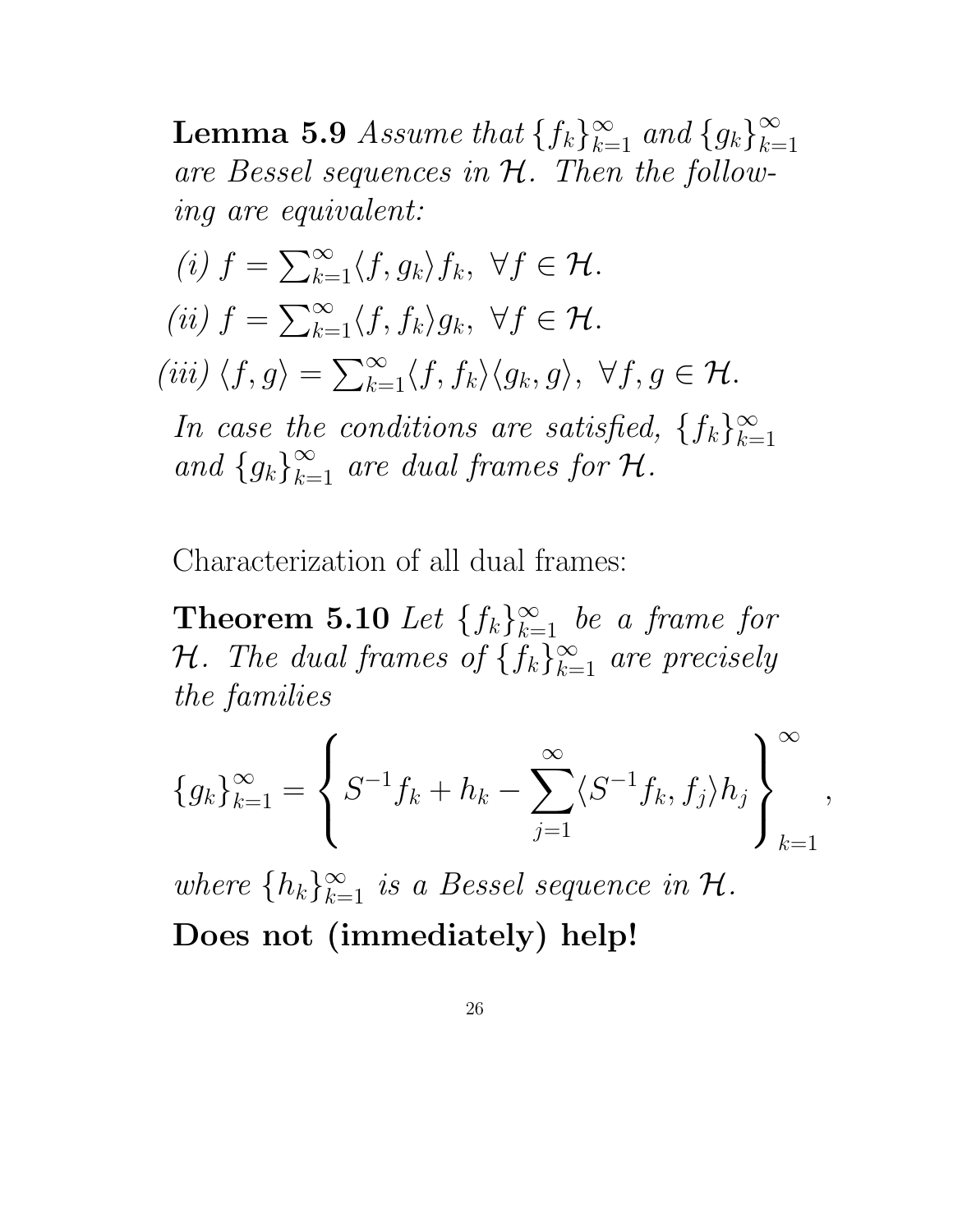**Theorem 5.11** *A Riesz basis*  $\{f_k\}_{k=1}^{\infty}$  for H is a frame for  $H$ , and the Riesz basis bounds coincide with the frame bounds. The dual Riesz basis equals the canonical dual frame  $\{S^{-1}f_k\}_{k=1}^{\infty}$ .

**Theorem 5.12** Let  $\{f_k\}_{k=1}^{\infty}$  be a frame for H. Then the following are equivalent. (i)  $\{f_k\}_{k=1}^{\infty}$  is a Riesz basis for  $\mathcal{H}$ . (ii) If  $\sum_{k=1}^{\infty} c_k f_k = 0$  for some  $\{c_k\}_{k=1}^{\infty} \in \ell^2(\mathbb{N}),$ then  $c_k = 0, \forall k \in \mathbb{N}$ .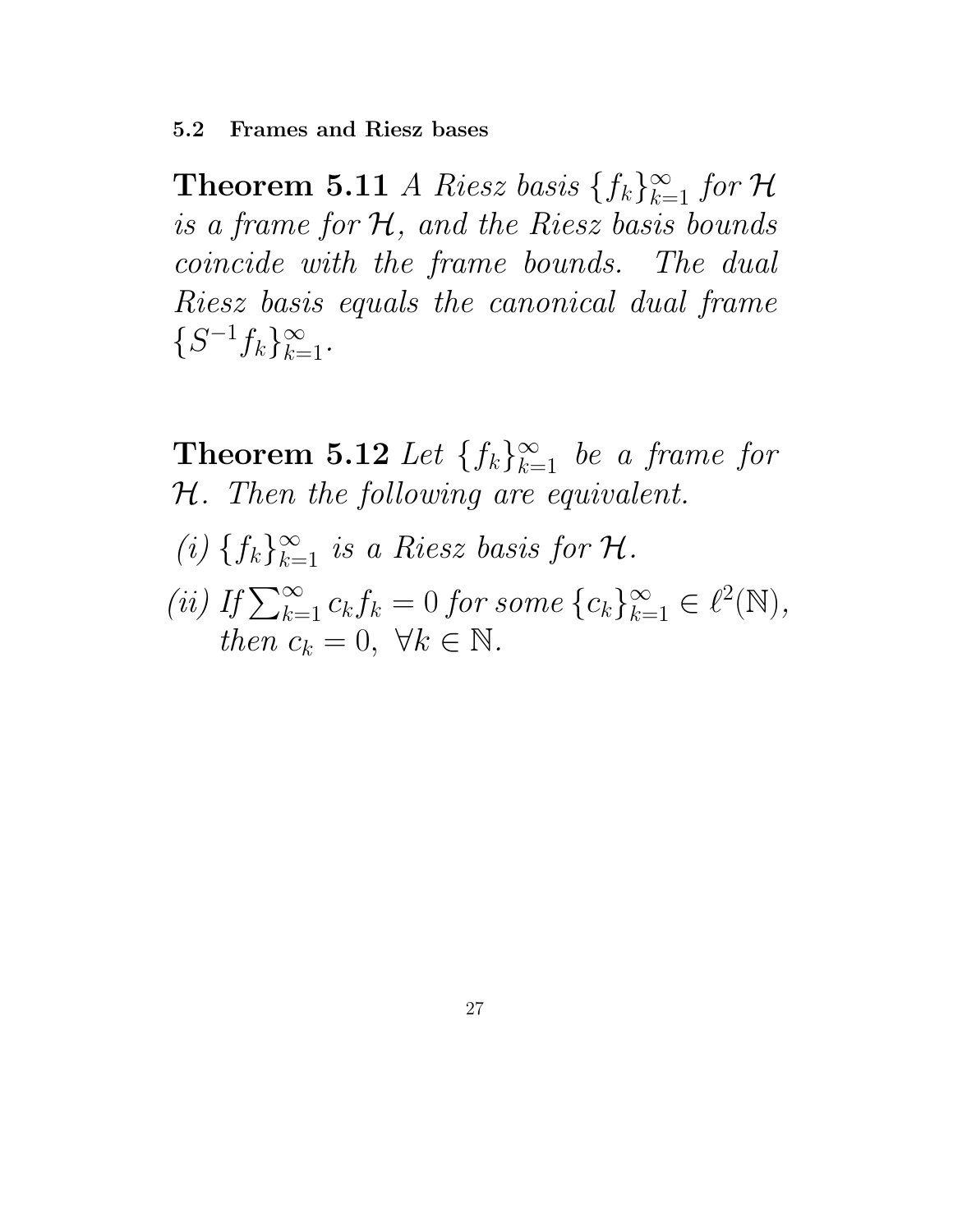5.3 Characterizations of frames

**Theorem 5.13** *A sequence*  $\{f_k\}_{k=1}^{\infty}$  in H is a frame for H if and only if

$$
T: \{c_k\}_{k=1}^{\infty} \to \sum_{k=1}^{\infty} c_k f_k
$$

is a well-defined mapping of  $\ell^2(\mathbb{N})$  onto  $\mathcal{H}$ .

Compare to the characterization of Bessel sequences in terms of  $T$  (T well-defined)!

**Theorem 5.14** Let  $\{e_k\}_{k=1}^{\infty}$  be an arbitrary  $orthonormal$  basis for  $H$ . The frames for  $\mathcal H$  are precisely the families  $\{Ue_k\}_{k=1}^\infty$ , where  $U: \mathcal{H} \to \mathcal{H}$  is a bounded and surjective operator.

Compare to the characterization of

- ONB's  $(U$  unitary);
- Riesz bases  $(U$  bounded and bijective).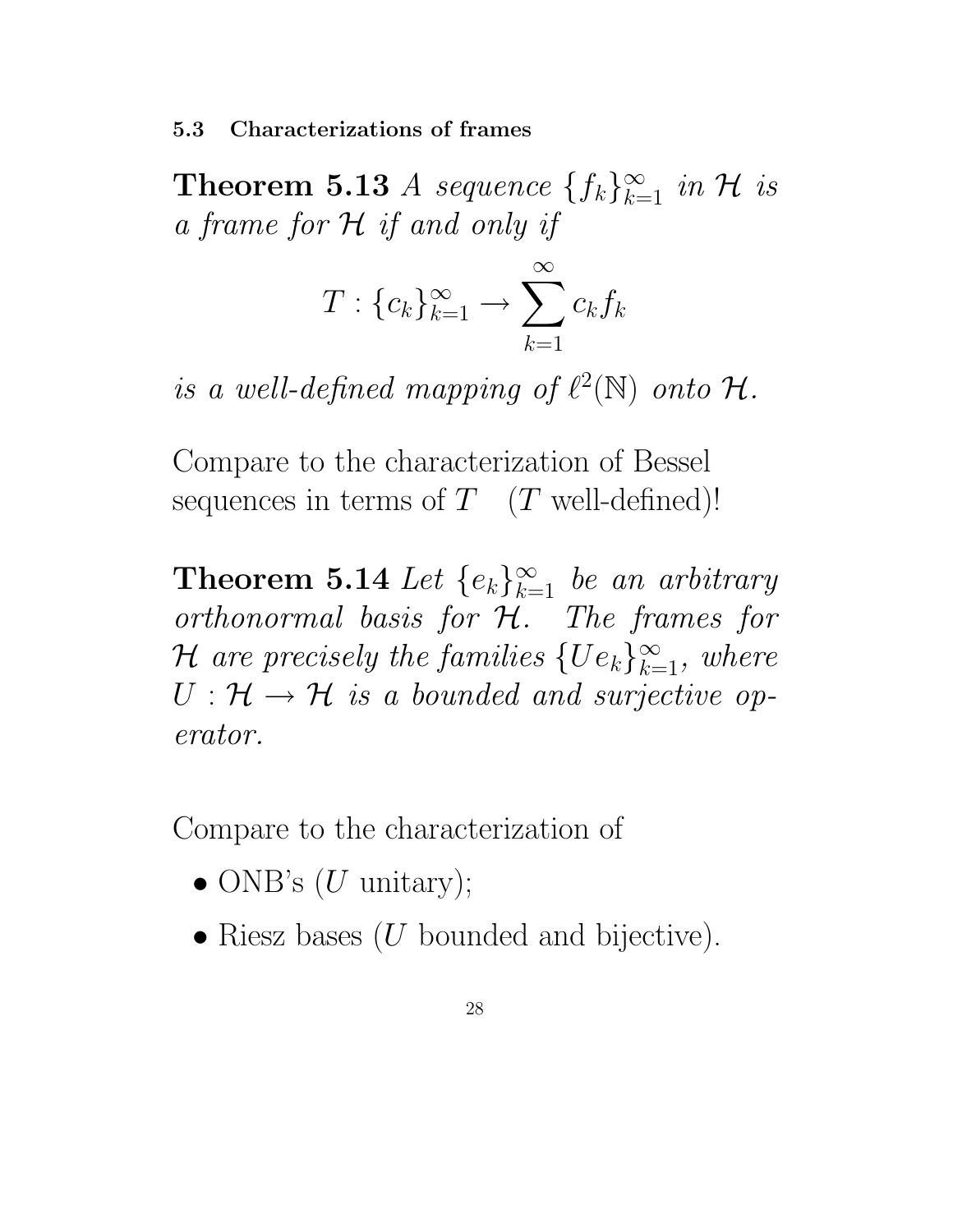#### 5.4 A frame where no subsequence is a basis

**Intuitively:** A frame consists of a basis  $+$ some extra elements (redundance). Good as intuitive feeling - but wrong in the technical sense:

**Example 5.15** Let  $\{e_k\}_{k=1}^{\infty}$  be an orthonormal basis for  $H$ . Let

$$
\{f_k\}_{k=1}^{\infty} := \{e_1, \frac{1}{\sqrt{2}}e_2, \frac{1}{\sqrt{2}}e_2, \frac{1}{\sqrt{3}}e_3, \frac{1}{\sqrt{3}}e_3, \frac{1}{\sqrt{3}}e_3, \cdots\};
$$

that is, each vector  $\frac{1}{\sqrt{2}}$  $\overline{e}e_{\ell}, \ell \in \mathbb{N}$ , is repeated  $\ell$ times. Then  $\{f_k\}_{k=1}^{\infty}$  is a tight frame for  $\mathcal H$  with frame bound  $A = 1$ . No subfamily is a Riesz  $\log$ is.

More complicated: In each separable Hilbert space, there exists a frame for which no subfamily is a basis!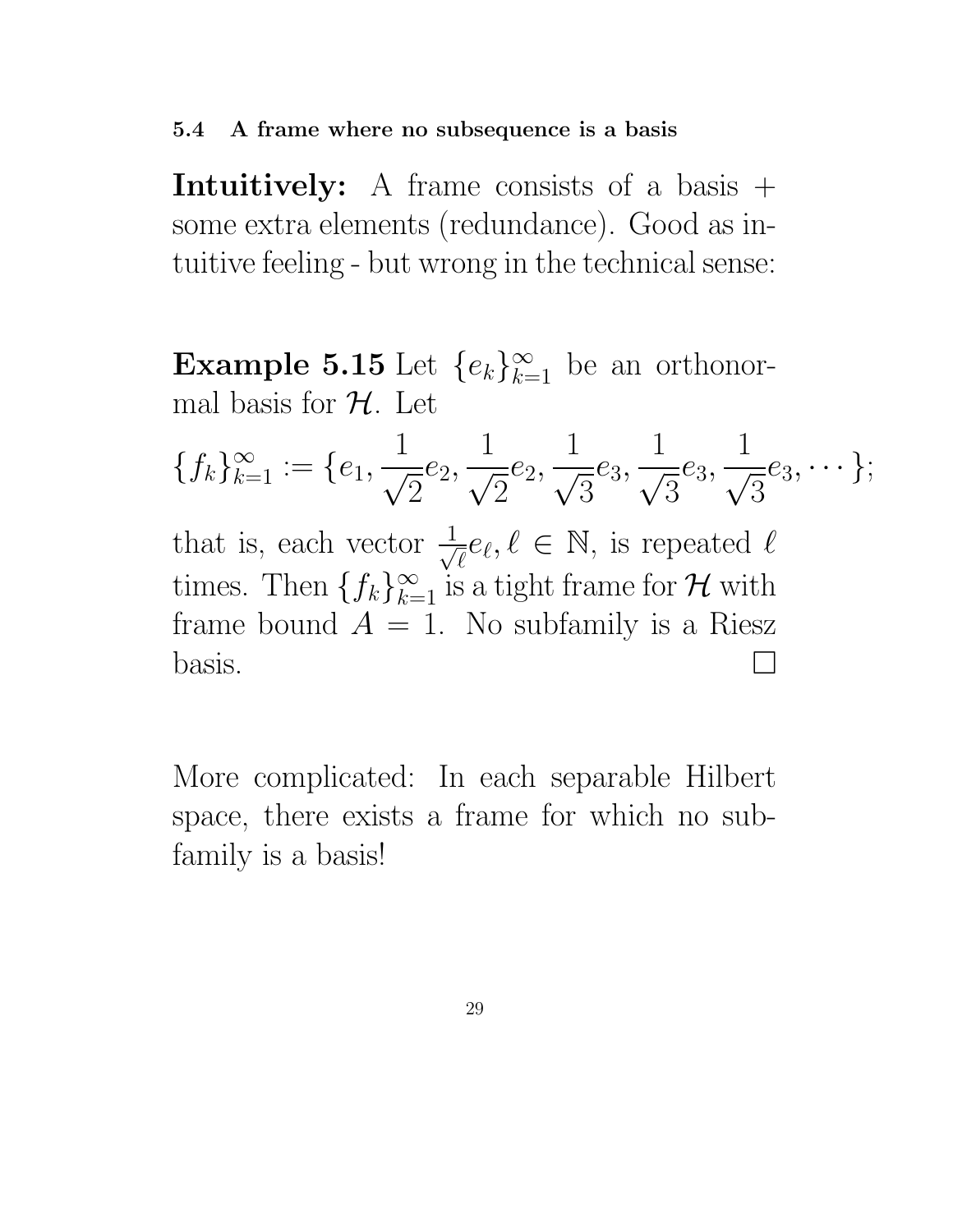# Part II: Constructions in  $L^2(\mathbb{R})$ .

# Final goal:

Obtain convenient expansions in  $L^2(\mathbb{R}),$ 

$$
f = \sum_{k \in I} \langle f, g_k \rangle f_k, \ \forall f \in L^2(\mathbb{R}).
$$

Convenient means:

- $f_k$ ,  $g_k$  are given explicitly;
- $f_k, g_k$  have compact support (no truncation necessary in numerical calculations);
- $f_k, g_k$  decay fast in the Fourier domain;
- If  $f_k$  has a certain structure (e.g., Gabor structure),  $g_k$  has the same structure.

In concrete applications, other requirements might be relevant (differentiability, zero-means, vanishing moments, approximation order etc.)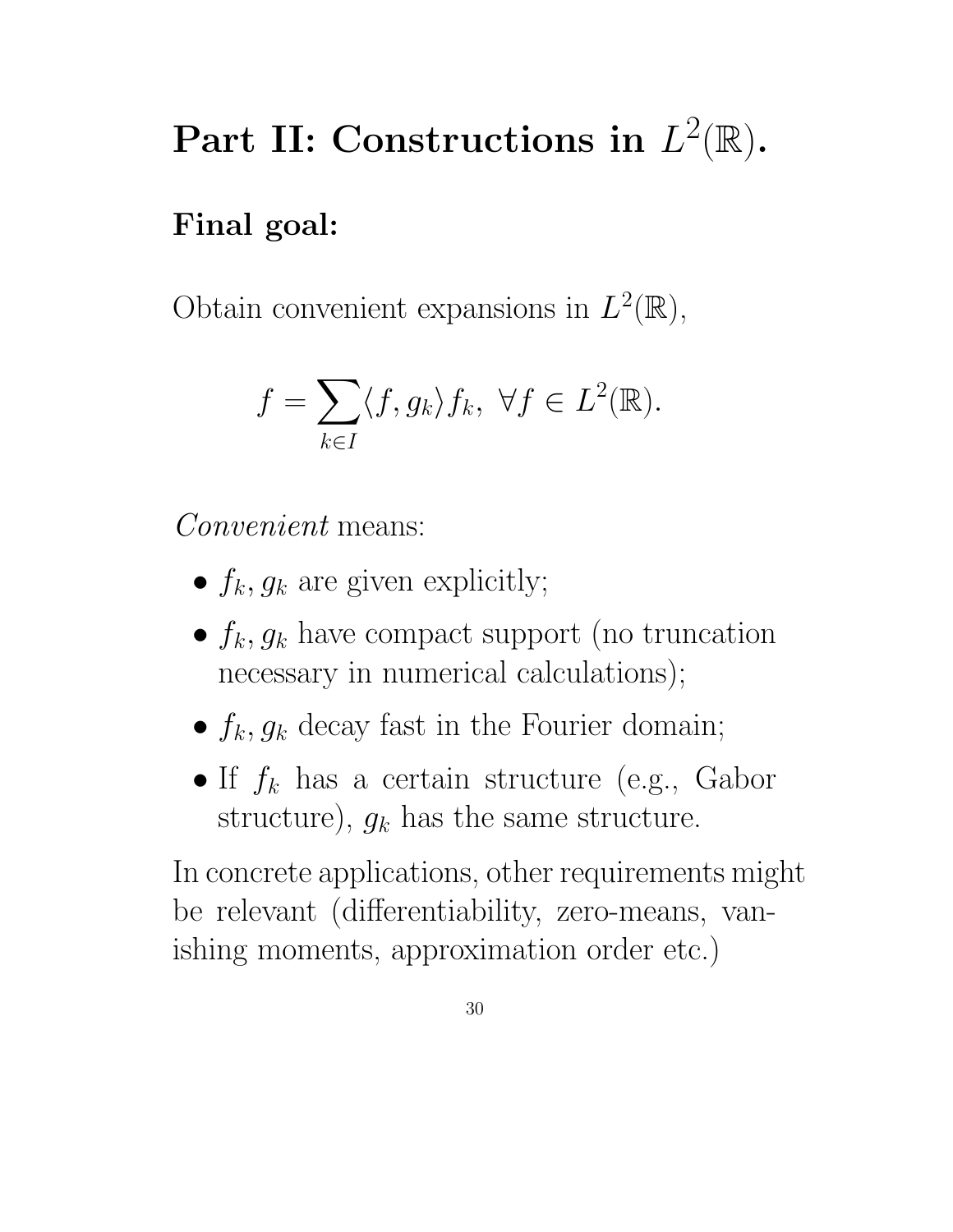#### 6 Special functions

### Typical generators:

**B-splines:** The B-splines  $N_n$ ,  $n \in \mathbb{N}$ , are given inductively by

$$
N_1 = \chi_{[0,1]}, \ N_{n+1}(x) = N_n * N_1(x)
$$
  
= 
$$
\int_0^1 N_n(x-t) dt.
$$

The functions  $N_n$  are called B-splines, and n is the order.

Fundamental properties:

**Theorem 6.1** Given  $n \in \mathbb{N}$ , the B-spline  $N_n$  has the following properties: (i) supp  $N_n = [0, n]$  and  $N_n > 0$  on  $[0, n]$ .  $(ii)$   $\int_{-\infty}^{\infty}$  $-\infty$  $N_n(x)dx=1.$ (iii)  $\sum_{k\in\mathbb{Z}} N_n(x-k) = 1$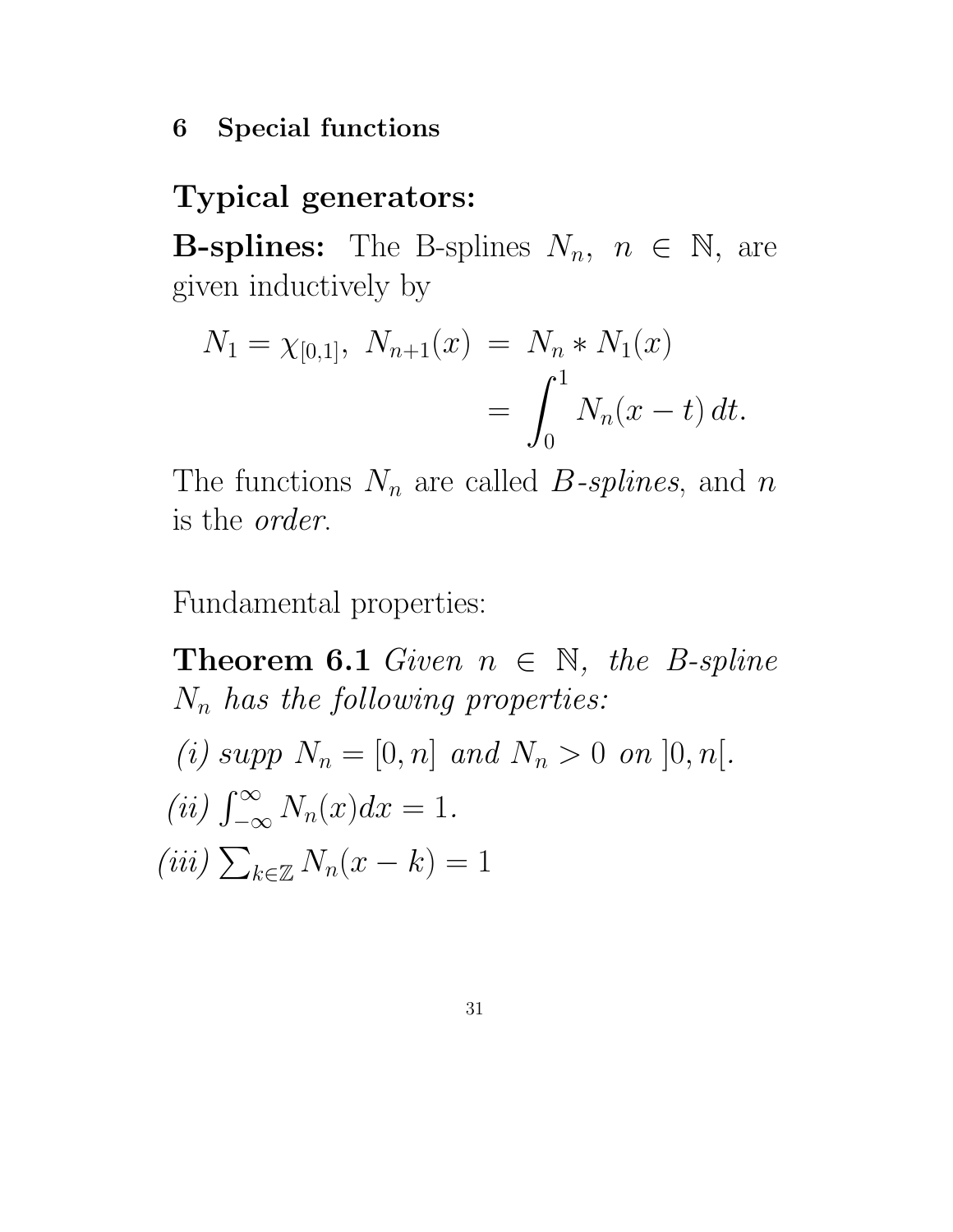(iv) For any  $n \in \mathbb{N}$ ,

.

$$
\widehat{N}_n(\gamma) = \left(\frac{1 - e^{-2\pi i \gamma}}{2\pi i \gamma}\right)^n.
$$

For any function  $f : \mathbb{R} \to \mathbb{R}$ , let  $f(x)_+ = \max\{0, f(x)\}.$ 

**Theorem 6.2** For each  $n = 2, 3, \ldots$ , the B $spline N_n$  can be written

$$
N_n(x) = \frac{1}{(n-1)!} \sum_{j=0}^n (-1)^j \binom{n}{j} (x-j)_+^{n-1}.
$$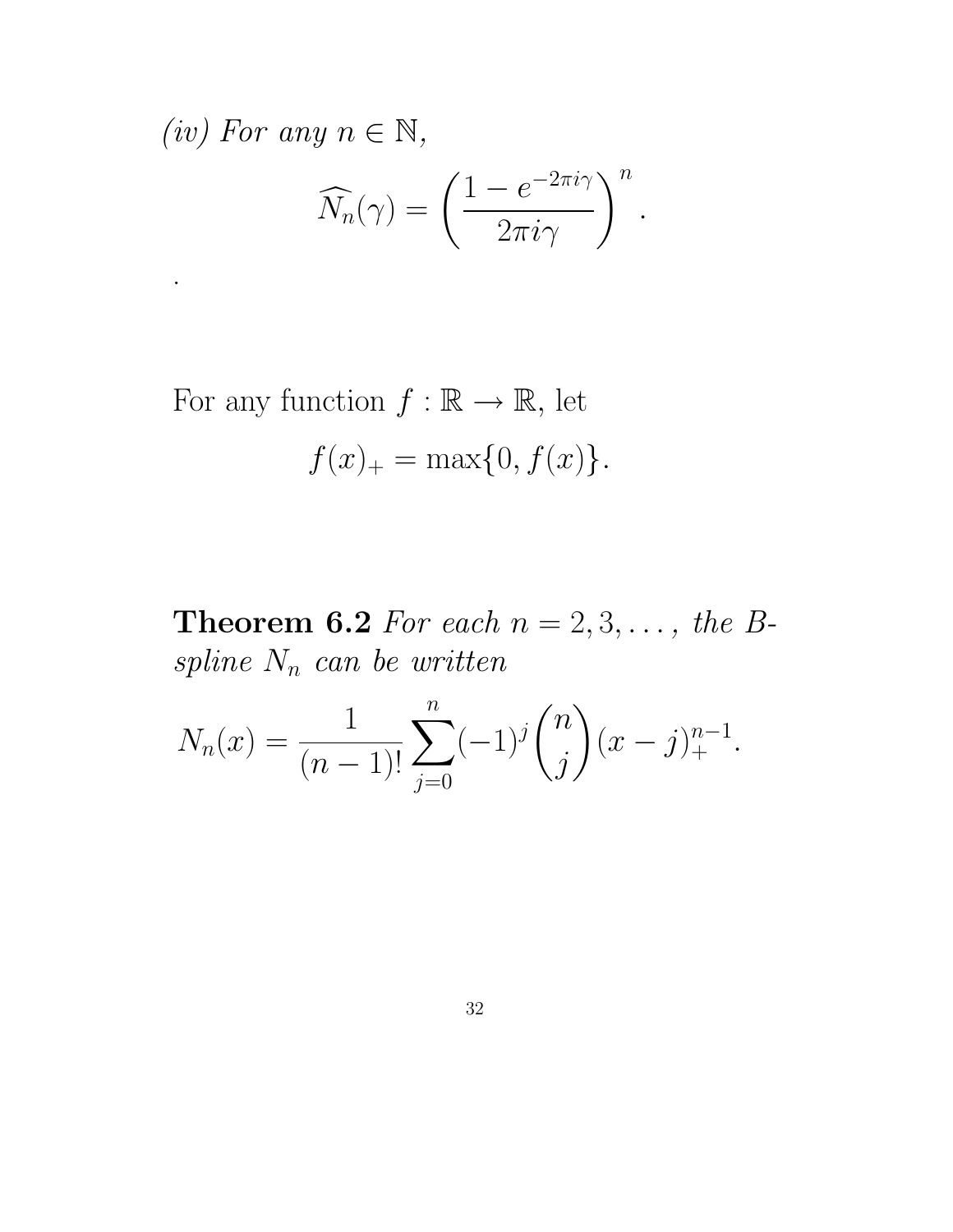

Figure 1: The  $B$ -spline  $N_2$ .



Figure 2: The  $B\operatorname{\!-split}$   $N_3.$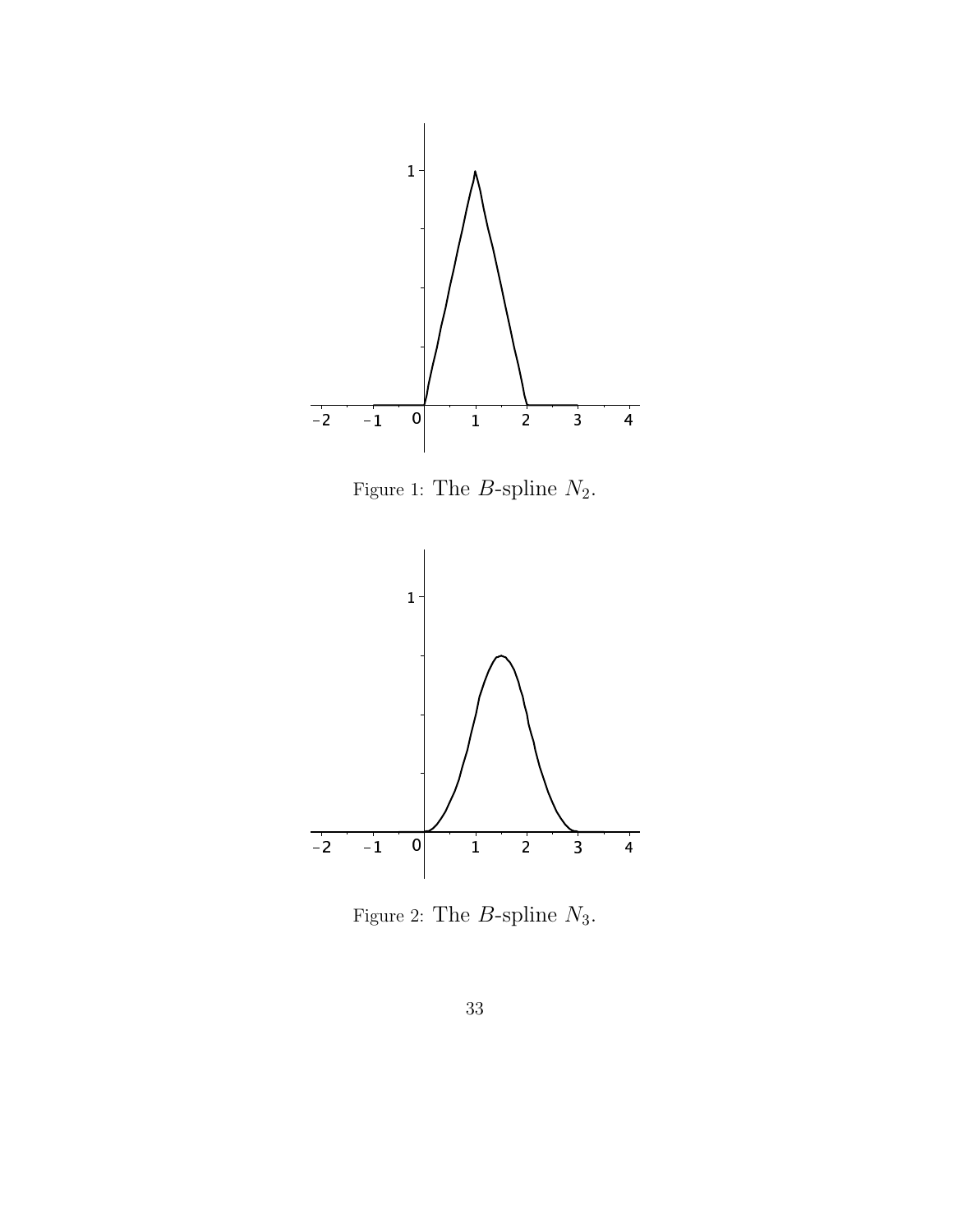6.1 Symmetric B-splines:

For  $n \in \mathbb{N}$ , let

$$
B_n(x) := T_{-\frac{n}{2}} N_n(x) = N_n(x + \frac{n}{2}).
$$

The symmetric B-splines have similar properties:

Corollary 6.3 For  $n \in \mathbb{N}$ , the B-spline  $B_n$ has the following properties:

$$
(i) \sum_{k \in \mathbb{Z}} B_n(x - k) = 1.
$$
  

$$
(ii) \widehat{B_n}(\gamma) = \left(\frac{e^{\pi i \gamma} - e^{-\pi i \gamma}}{2\pi i \gamma}\right)^n = \left(\frac{\sin(\pi \gamma)}{\pi \gamma}\right)^n.
$$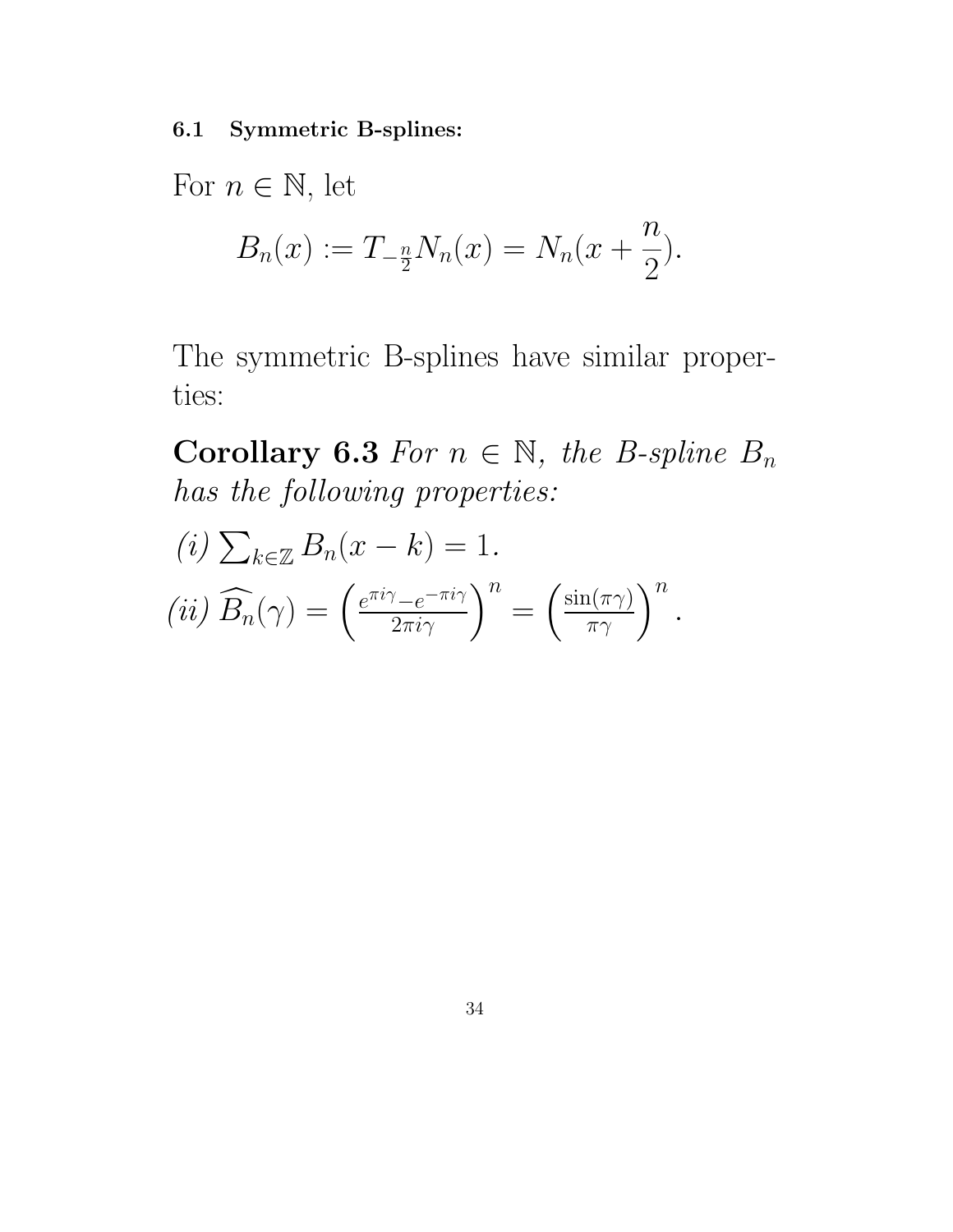

Figure 3: The  $B\mathrm{\textnormal{-}split}$   $B_2.$ 



Figure 4: The  $B\text{-}\mathrm{split}$   $B_3.$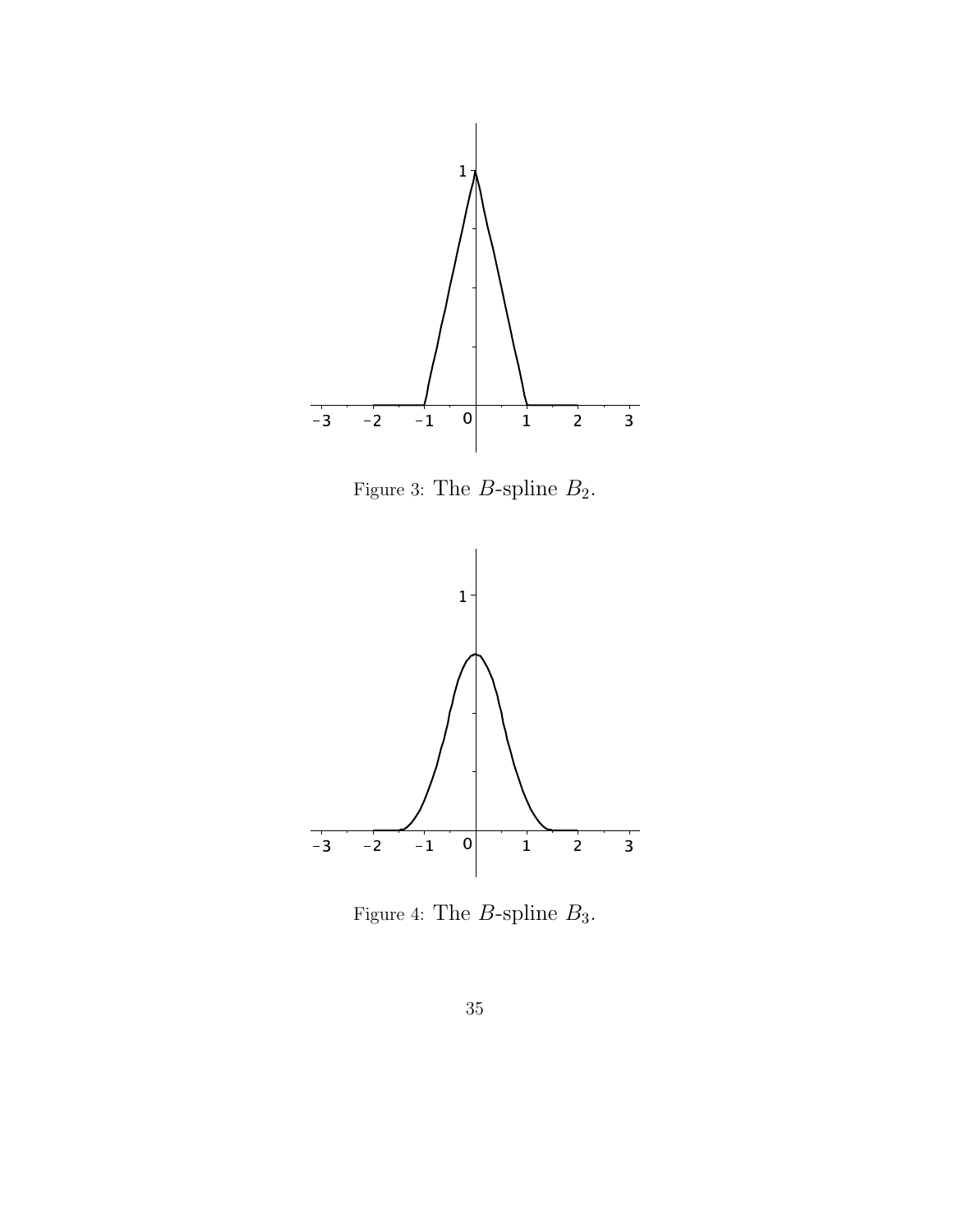#### 7 Gabor systems

Gabor systems, have the form

 ${e^{2\pi imbx}g(x-na)}_{m,n\in\mathbb{Z}}$ 

for some  $g \in L^2(\mathbb{R})$ ,  $a, b > 0$ . Short notation:

$$
\{E_{mb}T_{na}g\}_{m,n\in\mathbb{Z}}=\{e^{2\pi imbx}g(x-na)\}\
$$

Gabor bases exist:

**Example 7.1** Let  $\chi_{[0,1]}$  denote the characteristic function for the interval  $[0, 1]$ . Then

 $\{e^{2\pi i k x}\chi_{[0,1]}(x)\}_{k\in\mathbb{Z}}$ 

is an ONB for  $L^2(0,1)$ . By translation, for each  $n \in \mathbb{Z}$  the space  $L^2(n, n+1)$  has the ONB  ${e^{2\pi i k(x-n)}\chi_{[0,1]}(x-n)}_{k\in\mathbb{Z}}={e^{2\pi i kx}\chi_{[0,1]}(x-n)}_{k\in\mathbb{Z}}.$ We conclude that  $L^2(\mathbb{R})$  has the ONB

 $\Box$ 

$$
\left\{e^{2\pi ikx}\chi_{[0,1]}(x-n)\right\}_{k,n\in\mathbb{Z}}.
$$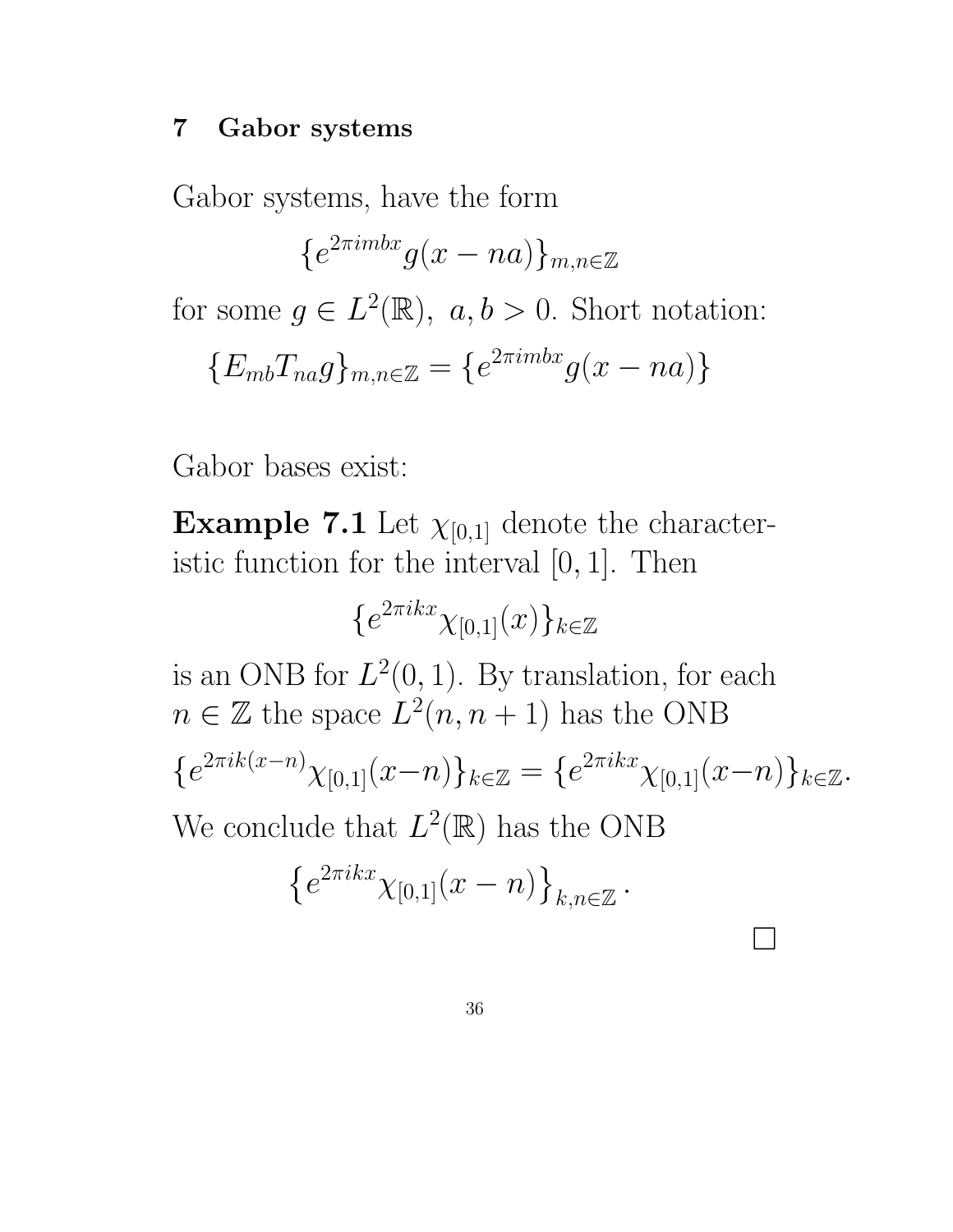**Problem:** The function  $\chi_{[0,1]}$  is discontinuous and has very slow decay in the Fourier domain:

$$
\widehat{\chi}_{[0,1]}(\gamma) = \int_0^1 e^{-2\pi i x \gamma} dx = e^{-\pi i \gamma} \frac{\sin \pi \gamma}{\pi \gamma}.
$$

Thus, the function is not suitable for time-frequency analysis.

Question: Can we obtain more suitable Gabor bases by replacing  $\chi_{[0,1]}$  by a smoother function  $g$ ?

No! A continuous function with compact support can not generate a Gabor Riesz basis.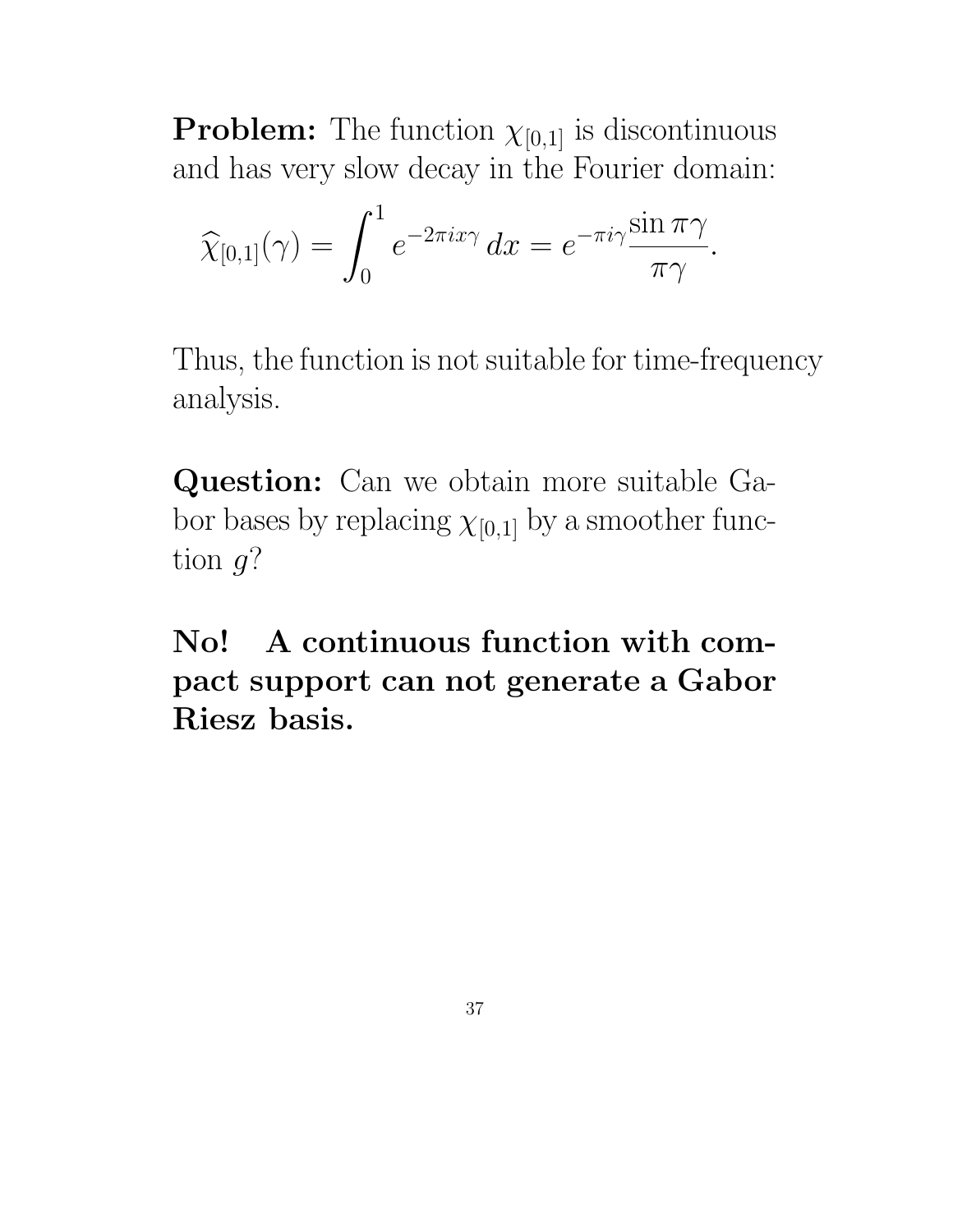A related short coming - the Balian–Low Theorem:

Theorem 7.2 Assume that  $\{E_{mb}T_{na}g\}_{m,n\in\mathbb{Z}}$ is a Riesz basis. Then  $\sqrt{2}$ R  $|xg(x)|^2$  $dx$   $\Big)$   $\Big($ R  $|\gamma \hat{g}(\gamma)|^2$  $d\gamma\bigg) = \infty.$ 

In words:

A function g generating a Gabor Riesz basis can not be well localized in both time and frequency.

For example: impossible that the estimates

$$
|g(x)| \le \frac{C}{(1+x^2)^{1/2}},
$$
  
 $|\hat{g}(\gamma)| \le \frac{C}{(1+\gamma^2)^{1/2}}$ 

hold simultaneously.

# This motives the construction of Gabor frames!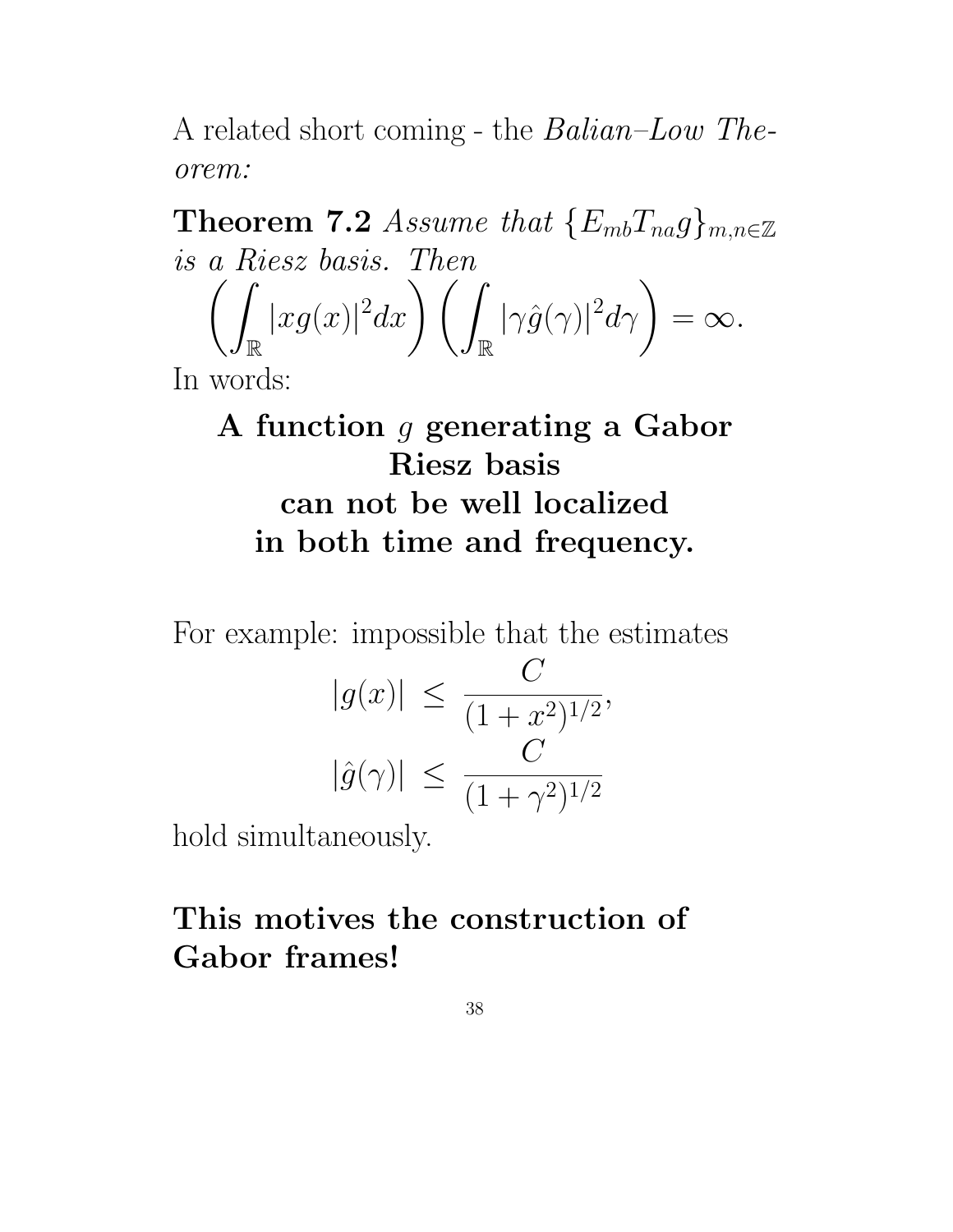# Example 7.3

• The Gaussian

$$
g(x) = e^{-x^2}
$$

generates a Gabor frame  $\{E_{mb}T_{na}g\}_{m,n\in\mathbb{Z}}$ for all  $a, b \in ]0, 1[$ . The Fourier transform

$$
\hat{g}(x) = \sqrt{\pi}e^{-\pi^2 x^2}
$$

has exponential decay. Also, the dual generator  $S^{-1}g$  has exponential decay in time and frequency.

• The function

$$
h(x) = S^{-1/2}e^{-x^2}
$$

generates a tight Gabor frame  $\{E_{mb}T_{na}h\}_{m,n\in\mathbb{Z}}$ for all  $a, b \in ]0,1[$ , and h as well as h decay exponentially.

**Problem:**  $S^{-1/2}e^{-x^2}$  and  $S^{-1}e^{-x^2}$  are not given explicitly.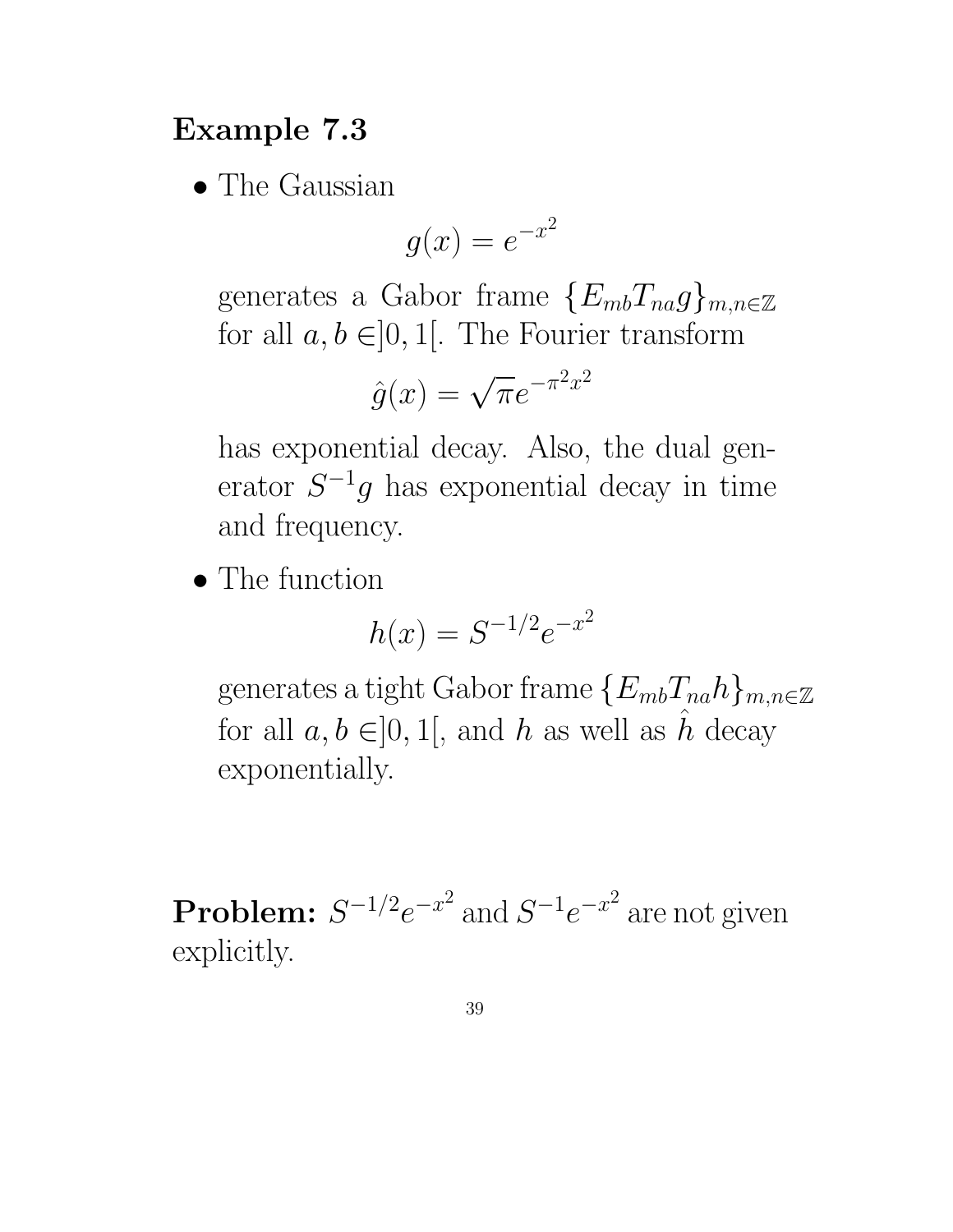Solution: Don't construct a nice frame and expect the canonical dual to be nice.

Construct simultaneously dual pairs  ${E_{mb}}T_{na}g$ ,  ${E_{mb}}T_{na}h$  such that g and h have the required properties, and

 $f =$  $\sum$  $m, n \in \mathbb{Z}$  $\langle f, E_{mb} T_{na} h \rangle E_{mb} T_{na} g, \forall f \in L^2(\mathbb{R}).$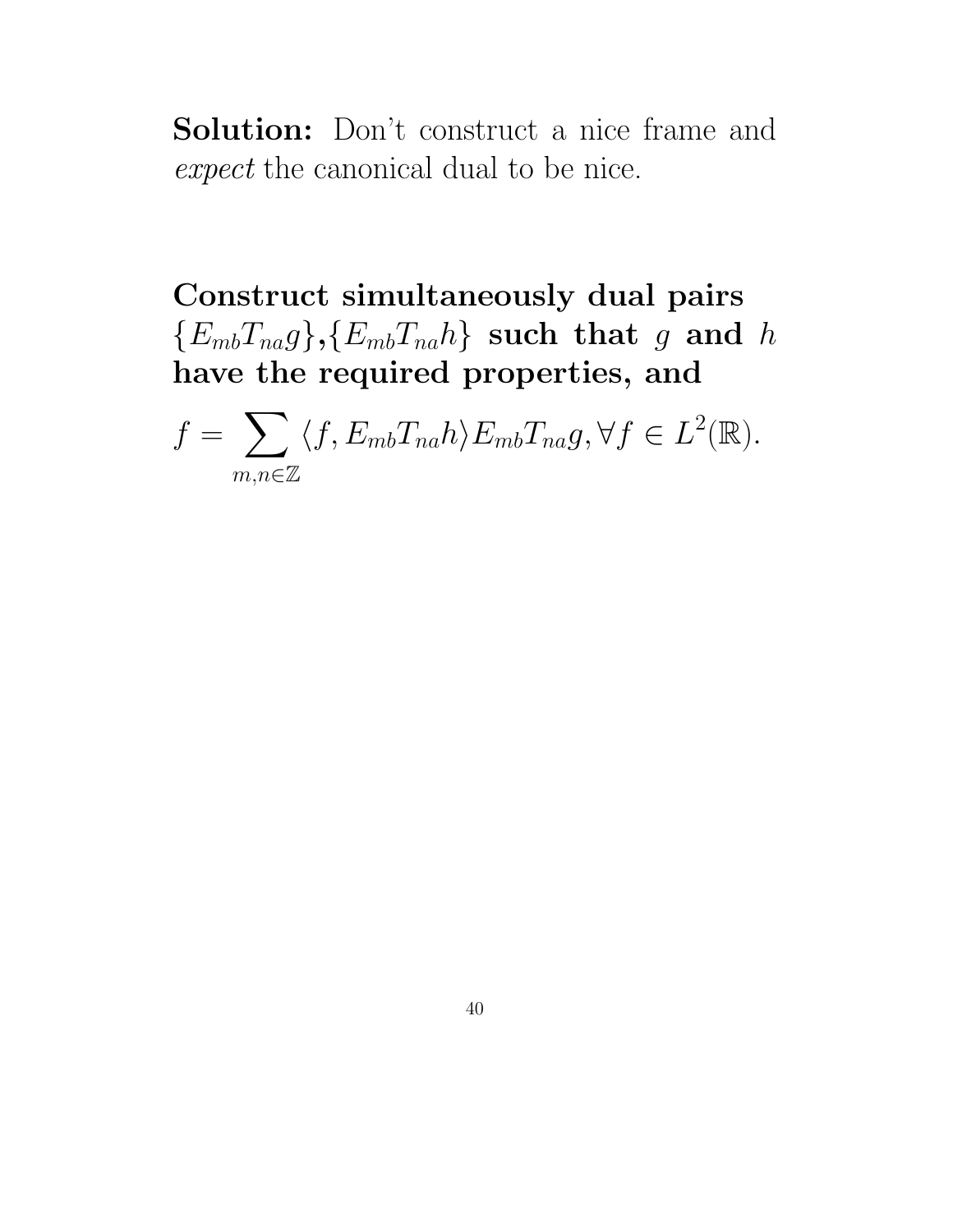#### 7.1 Sufficient and necessary conditions

Given a function  $g \in L^2(\mathbb{R})$  and two numbers  $a, b > 0$ , consider the matrix-valued function

$$
M(x) := (g(x - na - m/b))_{m,n \in \mathbb{Z}}, \ x \in \mathbb{R}.
$$

**Theorem 7.4** Let  $A, B > 0$  and the Gabor system  ${E_{mb}}T_{na}g_{mn\in\mathbb{Z}}$  be given. Then the following holds:

- (i)  ${E_{mb}}T_{na}g$ <sub>m,n∈Z</sub> is a Bessel sequence with bound B if and only if  $M(x)$  for a.e.  $x \in$  $\mathbb R$  defines a bounded operator on  $\ell^2(\mathbb Z)$ with norm at most  $\sqrt{bB}$ .
- (ii) Assuming that  $\{E_{mb}T_{na}g\}_{m,n\in\mathbb{Z}}$  is a Bessel sequence, it is a frame for  $L^2(\mathbb{R})$  with lower frame bound A if and only if

 $bAI \leq M(x)M(x)^{*}$  a.e.  $x \in \mathbb{R},$ where I is the identity operator on  $\ell^2(\mathbb{Z})$ .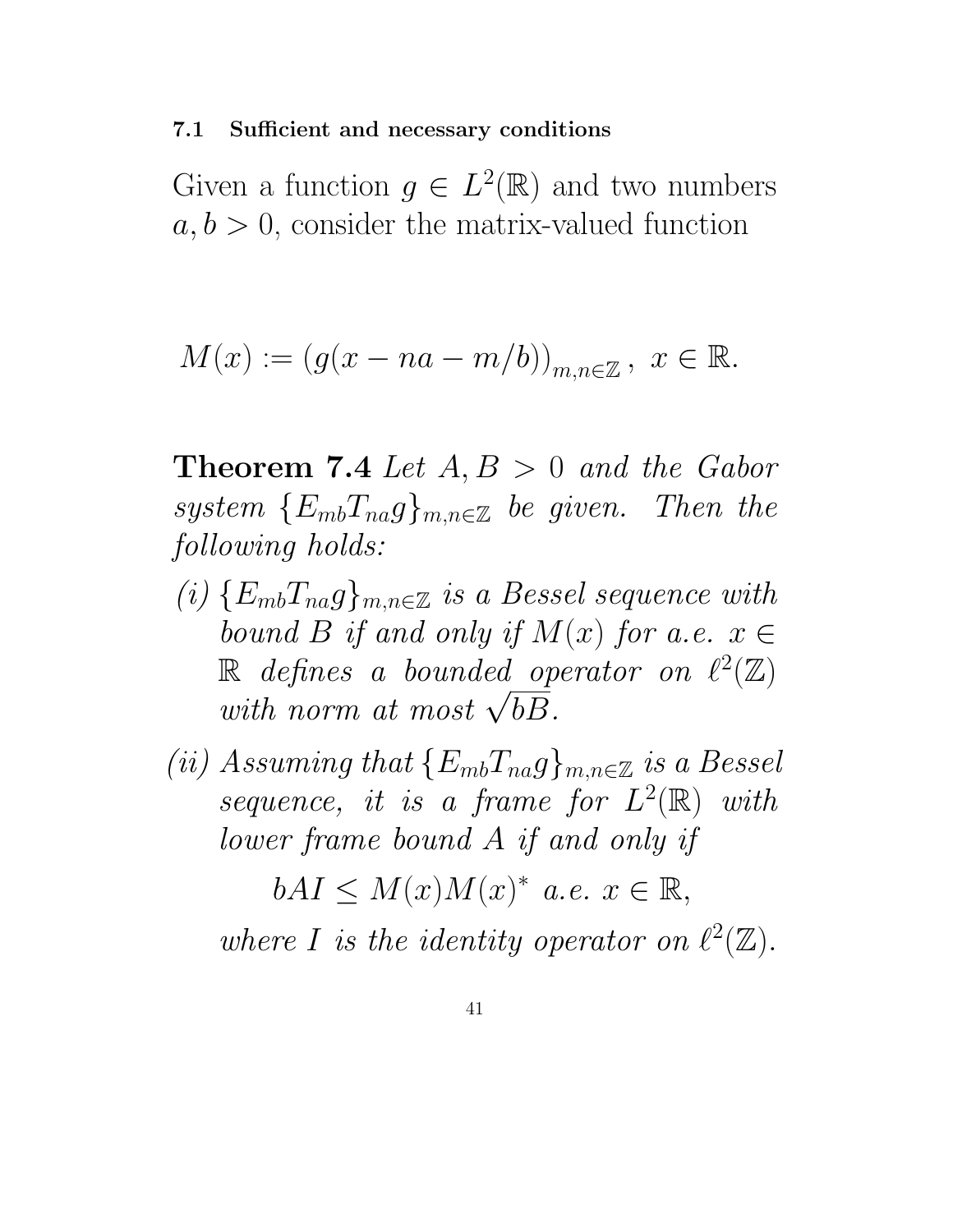The following necessary condition for  $\{E_{mb}T_{na}g\}_{m,n\in\mathbb{Z}}$ to be a frame for  $L^2(\mathbb{R})$  depends on the interplay between the function  $g$  and the translation parameter  $a$ , and is expressed in terms of the function

$$
G(x) := \sum_{n \in \mathbb{Z}} |g(x - na)|^2, \ x \in \mathbb{R}.
$$

**Proposition 7.5** Let  $g \in L^2(\mathbb{R})$  and  $a, b > 0$ be given, and assume that  $\{E_{mb}T_{na}g\}_{m,n\in\mathbb{Z}}$  is a frame with bounds A, B. Then

$$
bA \le \sum_{n \in \mathbb{Z}} |g(x - na)|^2 \le bB, \ a.e. \ x \in \mathbb{R}.
$$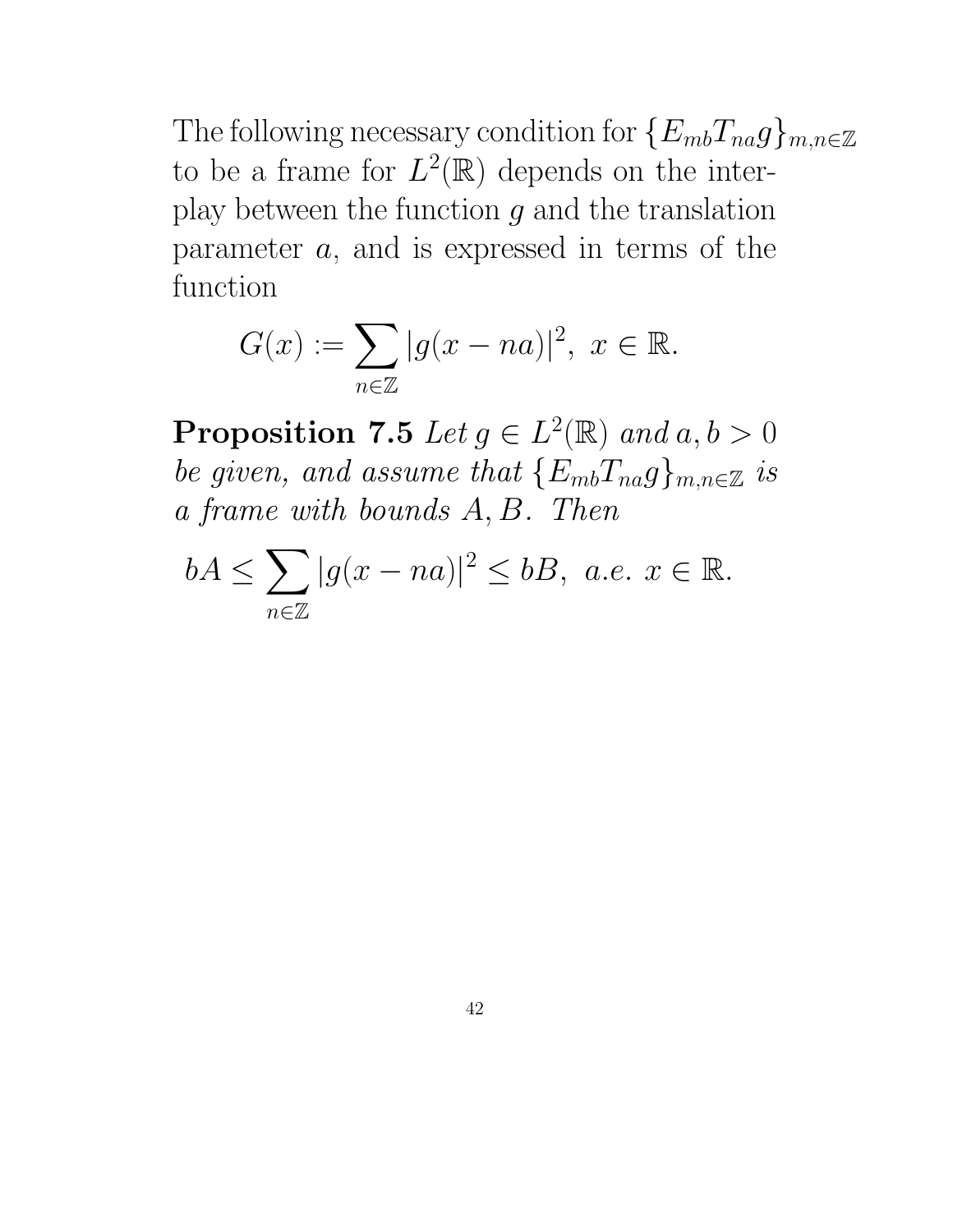**Lemma 7.6** Suppose that  $f$  is a bounded measurable function with compact support and that the function

$$
G(x)=\sum_{n\in\mathbb{Z}}|g(x-na)|^2, \ x\in\mathbb{R}
$$

is bounded. Then

$$
\sum_{m,n\in\mathbb{Z}} |\langle f, E_{mb}T_{na}g \rangle|^2
$$
\n
$$
= \frac{1}{b} \int_{-\infty}^{\infty} |f(x)|^2 \sum_{n\in\mathbb{Z}} |g(x-na)|^2 dx
$$
\n
$$
+ \frac{1}{b} \sum_{k\neq 0} \int_{-\infty}^{\infty} \overline{f(x)} f(x-k/b)
$$
\n
$$
\times \sum_{n\in\mathbb{Z}} g(x-na) \overline{g(x-na-k/b)} dx.
$$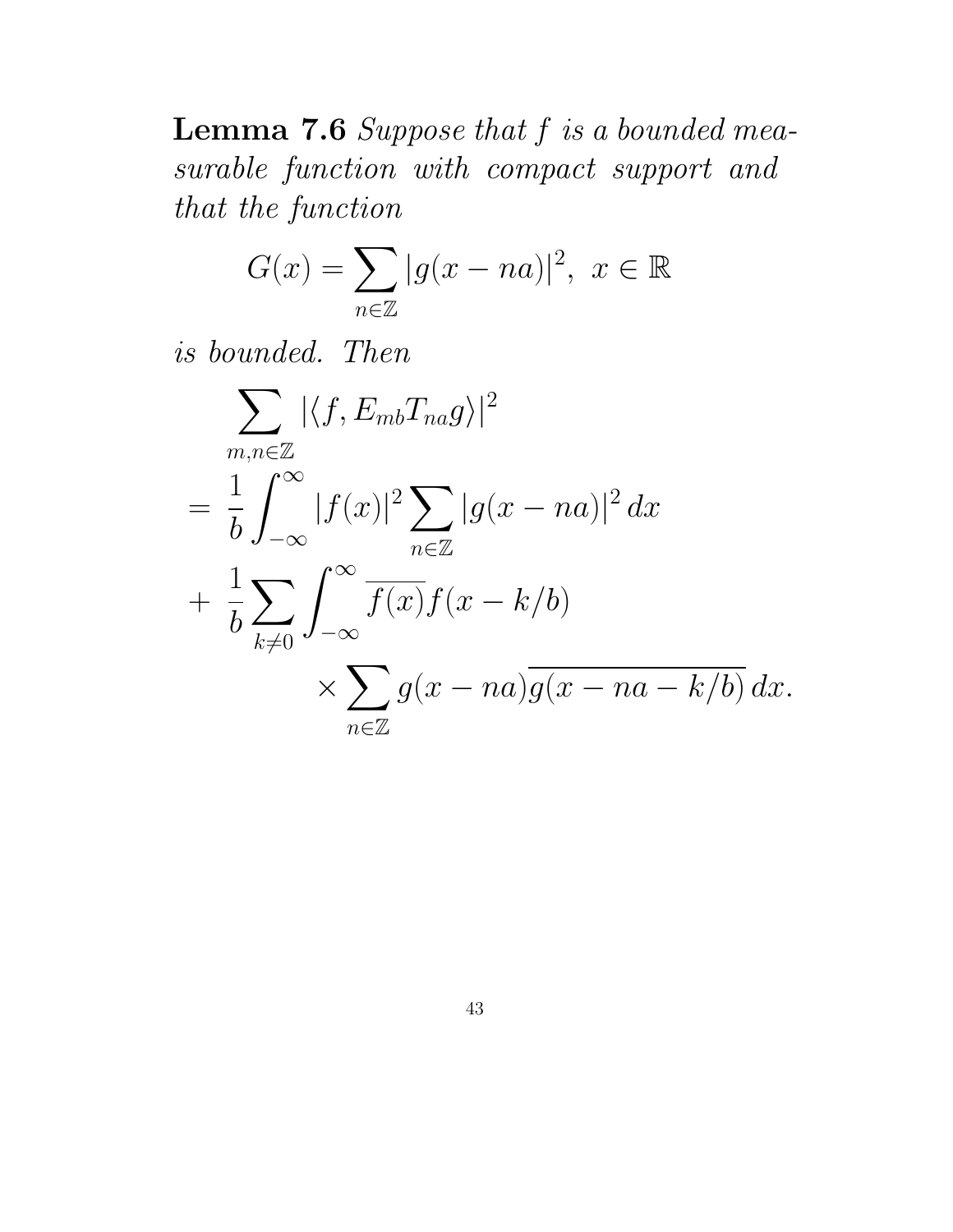**Theorem 7.7** Let  $g \in L^2(\mathbb{R})$ ,  $a, b > 0$  and suppose that

$$
B:=\frac{1}{b}\sup_{x\in[0,a]}\sum_{k\in\mathbb{Z}}\left|\sum_{n\in\mathbb{Z}}g(x-na)\overline{g(x-na-k/b)}\right|<\infty.
$$

Then  ${E_{mb}}_{na}$  $F_{ma}$  $F_{mn}$  $E$  is a Bessel sequence with bound B. If also

$$
A := \frac{1}{b \operatorname{inf}_{x \in [0,a]}} \left[ \sum_{n \in \mathbb{Z}} |g(x - na)|^2 - \sum_{k \neq 0} \left| \sum_{n \in \mathbb{Z}} g(x - na) \overline{g(x - na - k/b)} \right| \right] > 0,
$$

then  ${E_{mb}T_{na}g}_{m,n\in\mathbb{Z}}$  is a frame for  $L^2(\mathbb{R})$ with bounds A, B.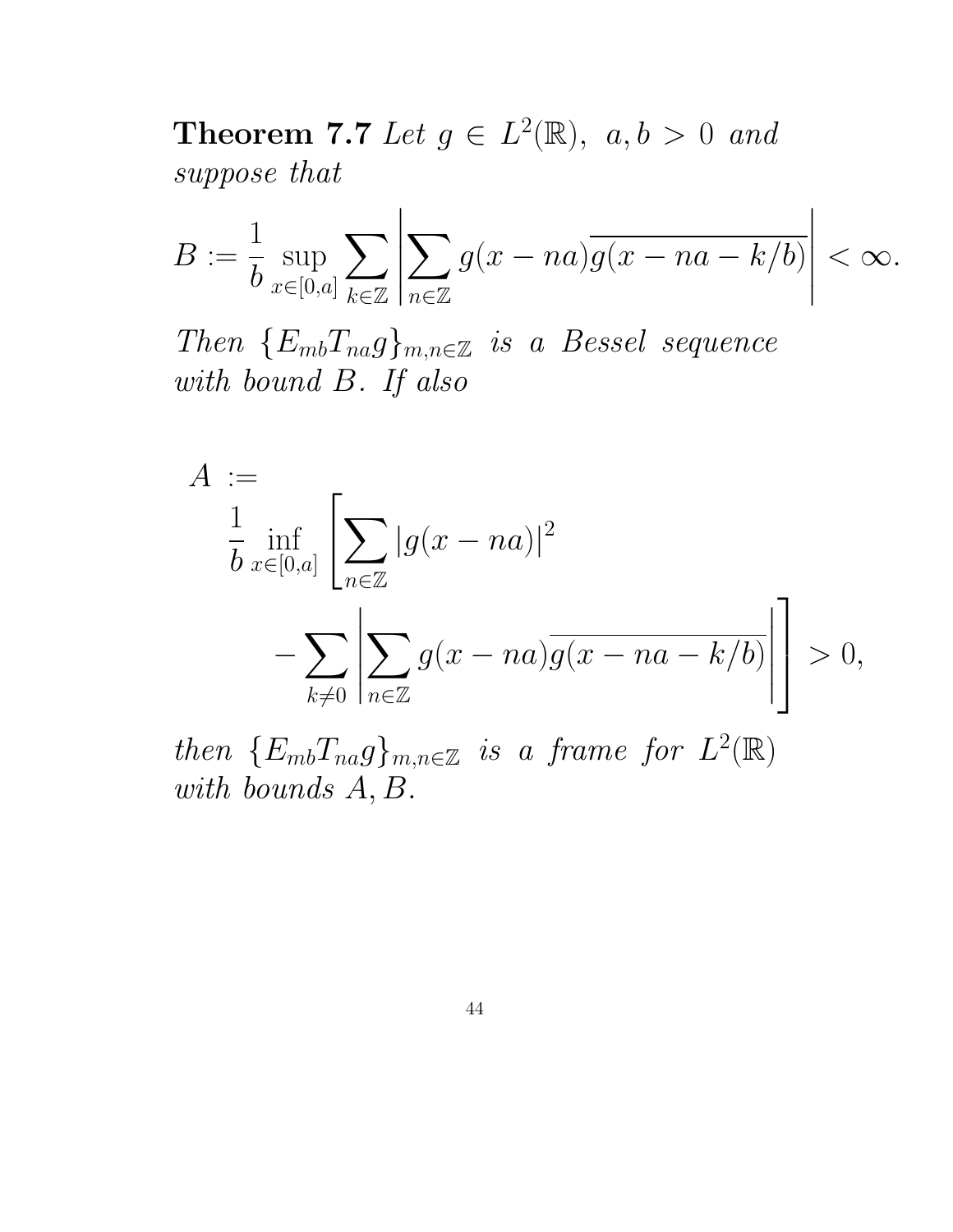Corollary 7.8 Let  $g \in L^2(\mathbb{R})$  be bounded and compactly supported. Then  $\{E_{mb}T_{na}g\}_{m,n\in\mathbb{Z}}$ is a Bessel sequence for any  $a, b > 0$ .

Recall:

$$
G(x)=\sum_{n\in\mathbb{Z}}|g(x-na)|^2, \ x\in\mathbb{R}.
$$

Corollary 7.9 Let  $a, b > 0$  be given. Suppose that  $g \in L^2(\mathbb{R})$  has support in an interval of length  $\frac{1}{b}$  and that the function G is bounded above and below. Then  $\{E_{mb}T_{na}g\}_{m,n\in\mathbb{Z}}$ is a frame for  $L^2(\mathbb{R})$  with bounds  $A, B$ . The  $\emph{frame \,\, operator\,\,}S \;\; \emph{and \,\,its \,\,inverse\,\,}S^{-1} \;\; \emph{are}$ given by

$$
Sf = \frac{G}{b}f, \quad S^{-1}f = \frac{b}{G}f, \quad f \in L^2(\mathbb{R}).
$$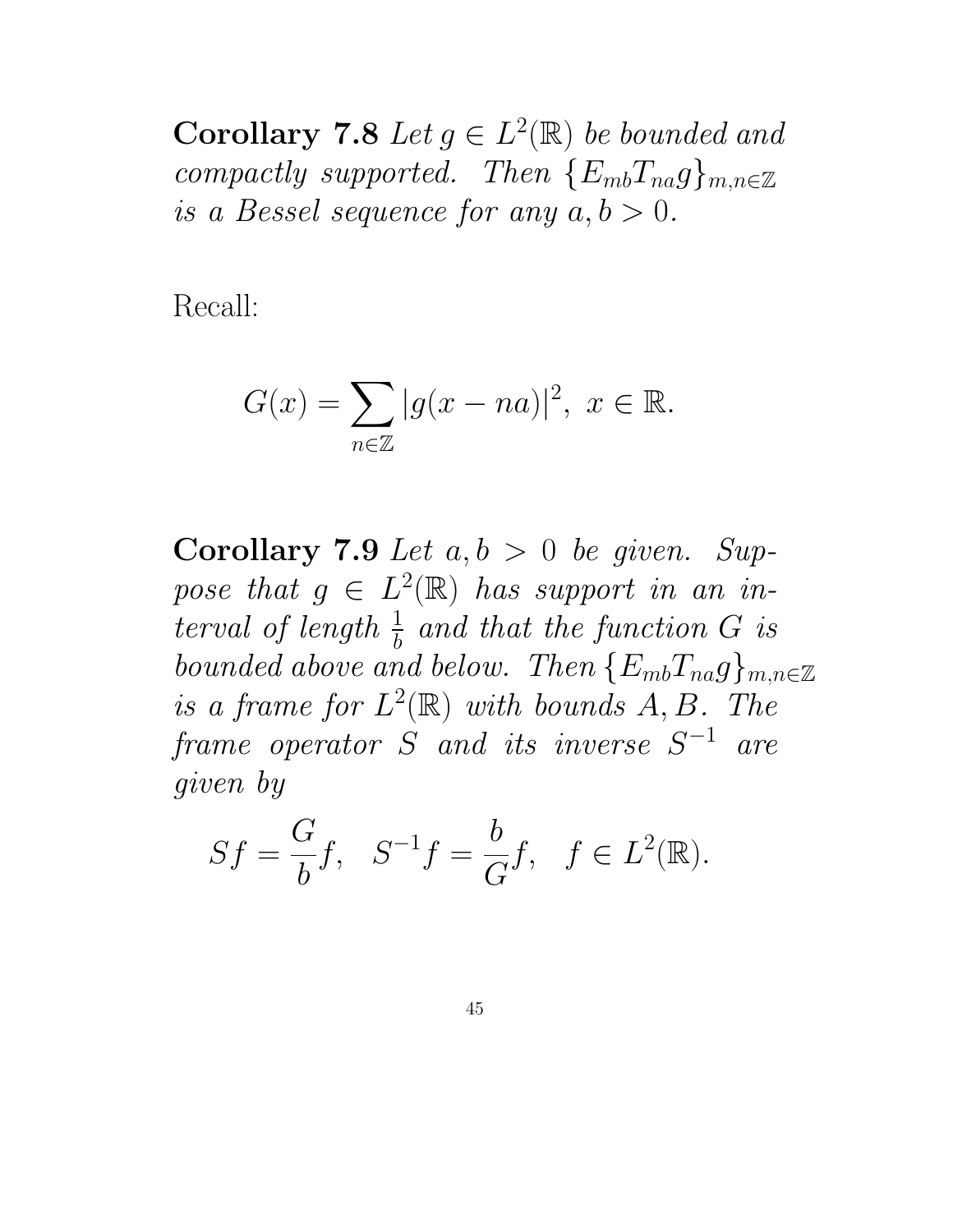**Corollary 7.10** Suppose that  $g \in L^2(\mathbb{R})$  is a continuous function with support on an interval I with length |I| and that  $g(x) > 0$  on the interior of I. Then  $\{E_{mb}T_{na}g\}_{m,n\in\mathbb{Z}}$  is a frame for all  $(a, b) \in ]0, |I|[\times]0, \frac{1}{|I|}$  $|I|$ [.

Corollary 7.11 For  $n \in \mathbb{N}$ , the B-splines  $B_n$  and  $N_n$  generate Gabor frames for all  $(a, b) \in ]0, n[ \times ]0, 1/n[$ .

**Question:** Characterization of  $(a, b) \in \mathbb{R}^2$  for which  $B_n$  generates a Gabor frame?

The exact answer is unknown, and is bound to be complicated:

1)  ${E_{mb}}T_{na}B_2{}_{m,n\in\mathbb{Z}}$  can not be a frame for any  $b > 0$  whenever  $a \geq 2$ .

1) [Gröchenig, Janssen, Kaiblinger, Pfander]: For  $b = 2, 3, \ldots, \{E_{mb}T_{na}B_2\}_{m,n\in\mathbb{Z}}$  can not be a frame for any  $a > 0$ .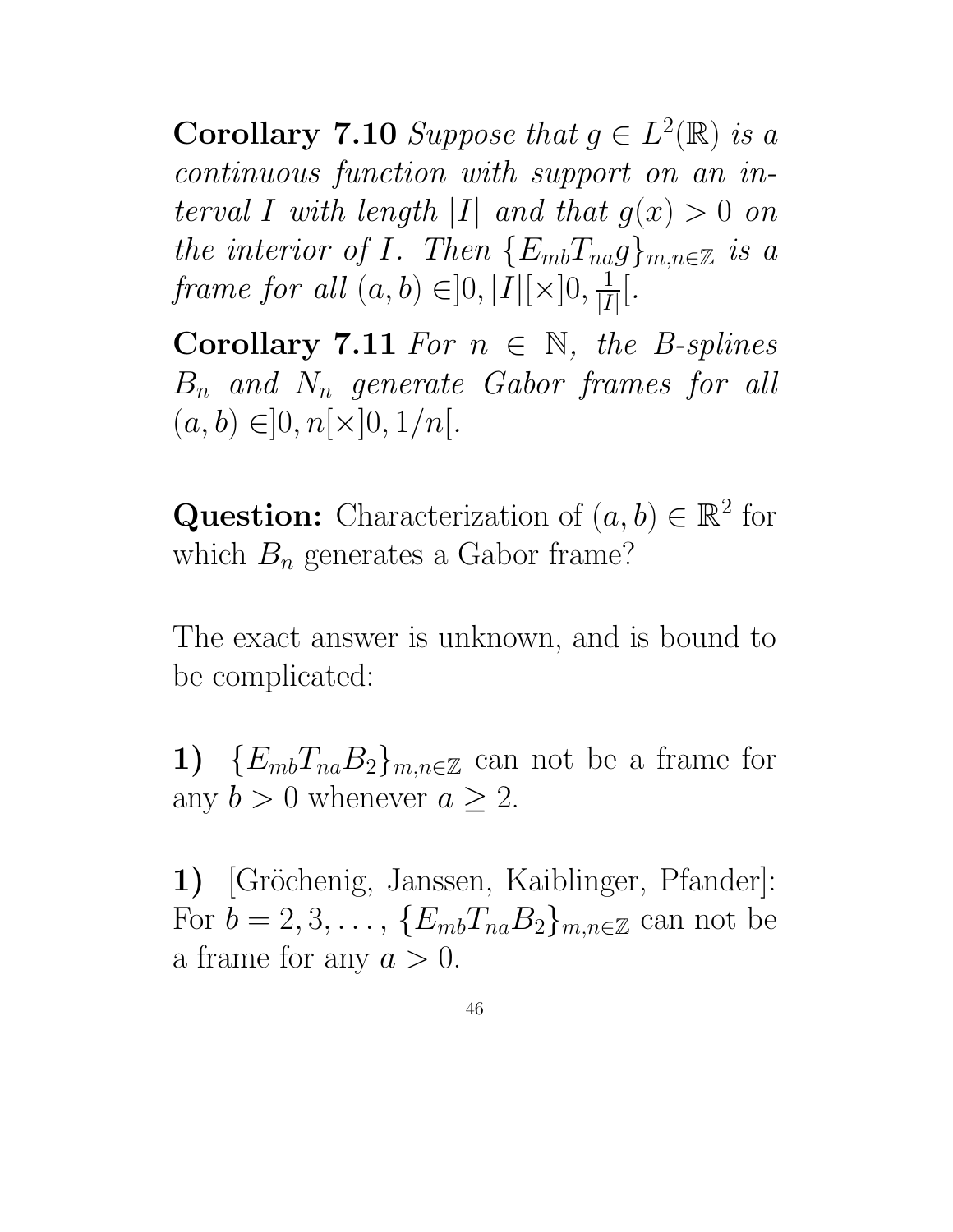Example 7.12 Consider characteristic functions,

$$
g := \chi_{[0,c[}, \ c > 0.
$$

Surprisingly complicated to find the exact range of  $c > 0$  and parameters  $a, b > 0$  for which  ${E_{mb}}T_{na}g_{mn,e\mathbb{Z}}$  is a frame!

A complete answer has not been obtained yet.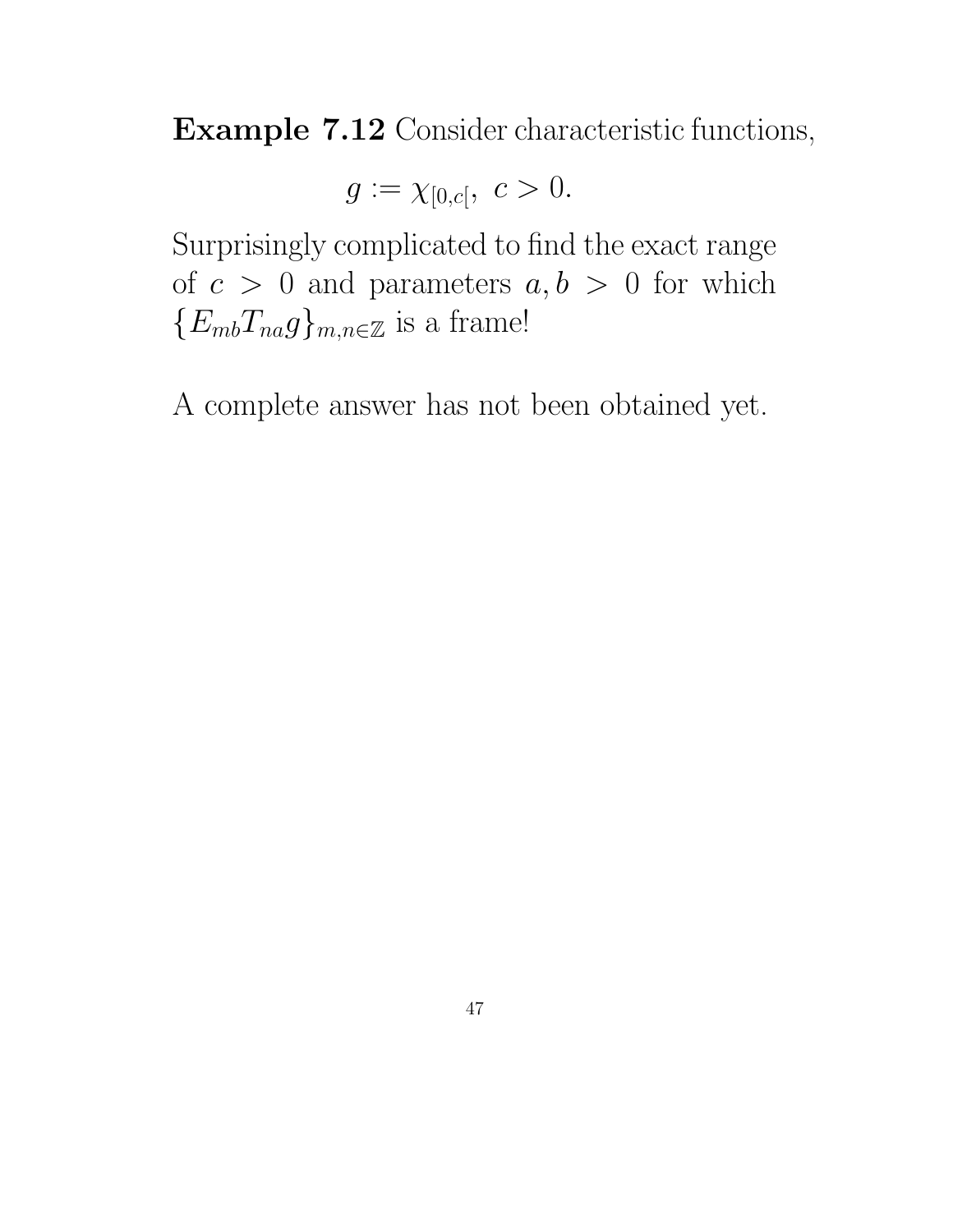Via a scaling, assume that  $b = 1$ .

Janssen showed that

- (i)  $\{E_m T_{na} g\}_{m,n\in\mathbb{Z}}$  is not a frame if  $c < a$  or  $a > 1$ .
- (ii)  ${E_mT_{na}g}_{m,n\in\mathbb{Z}}$  is a frame if  $1 \geq c \geq a$ .
- (iii)  ${E_mT_{na}g}_{m,n\in\mathbb{Z}}$  is not a frame if  $a=1$  and  $c > 1$ .

Assuming now that  $a < 1, c > 1$ , we further have

- (iv)  $\{E_m T_{na} g\}_{m,n\in\mathbb{Z}}$  is a frame if  $a \notin \mathbb{Q}$  and  $c \in ]1, 2[$ .
- (v)  $\{E_m T_{na} g\}_{m,n \in \mathbb{Z}}$  is not a frame if  $a = p/q \in \mathbb{Z}$  $\mathbb{Q}$ ,  $gcd(p, q) = 1$ , and  $2 - \frac{1}{q}$  $\frac{1}{q} < c < 2$ .
- (vi)  $\{E_m T_{na} g\}_{m,n\in\mathbb{Z}}$  is not a frame if  $a > \frac{3}{4}$  $rac{3}{4}$  and  $c = L - 1 + L(1 - a)$  with  $L \in \mathbb{N}, L \geq 3$ .

The graphical illustration of this result is known as Janssen's tie.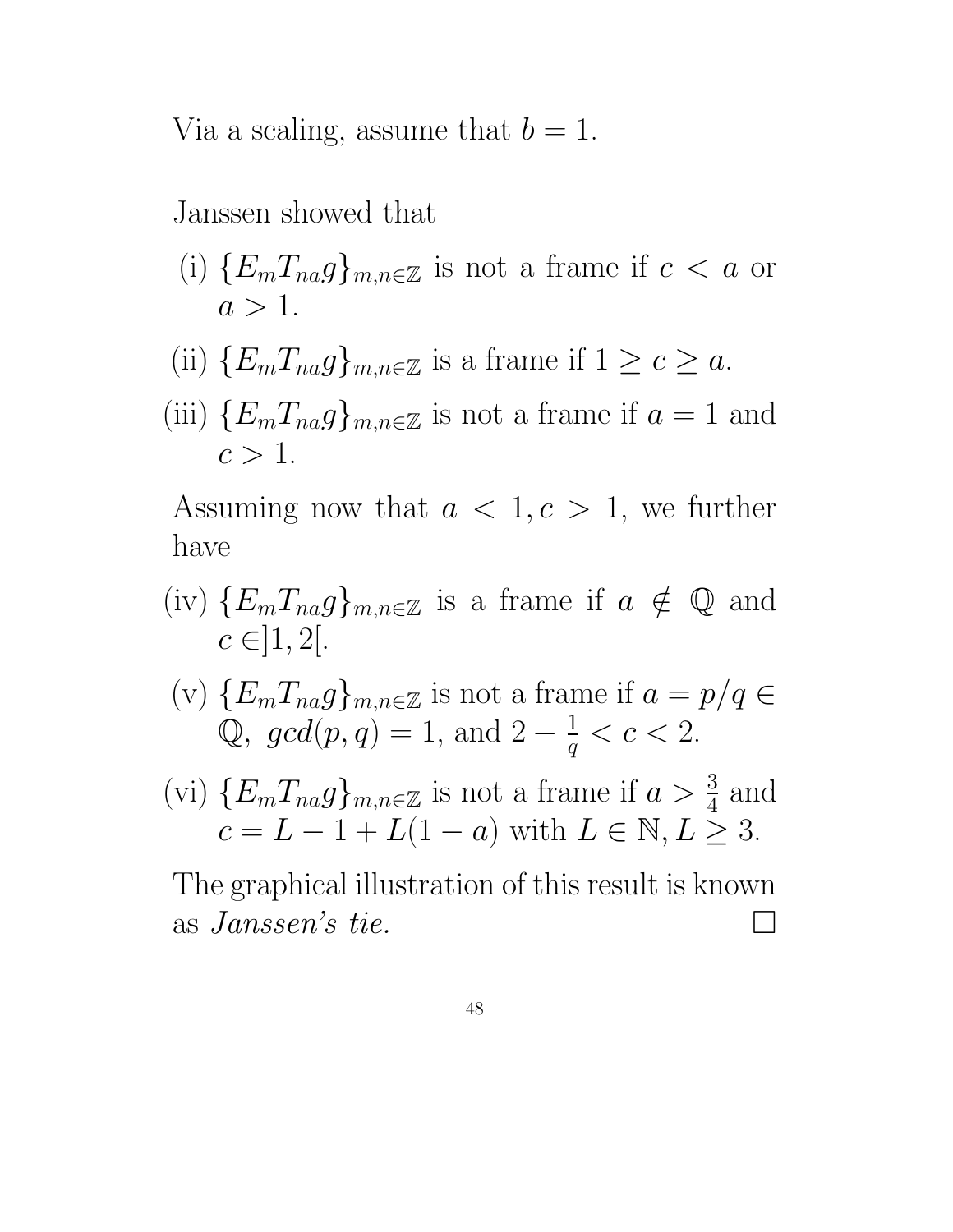**Theorem 7.13** Let  $g \in L^2(\mathbb{R})$  and  $a, b > 0$ be given. Then the following holds:

- (i) If  $ab > 1$ , then  ${E_{mb}}T_{na}g_{mn \in \mathbb{Z}}$  can not be a frame for  $L^2(\mathbb{R})$ .
- (ii) If  ${E_{mb}}T_{na}g_{mn} \in \mathbb{Z}$  is a frame, then

 $ab = 1 \Leftrightarrow \{E_{mb}T_{na}g\}_{m,n\in\mathbb{Z}}$  is a Riesz basis.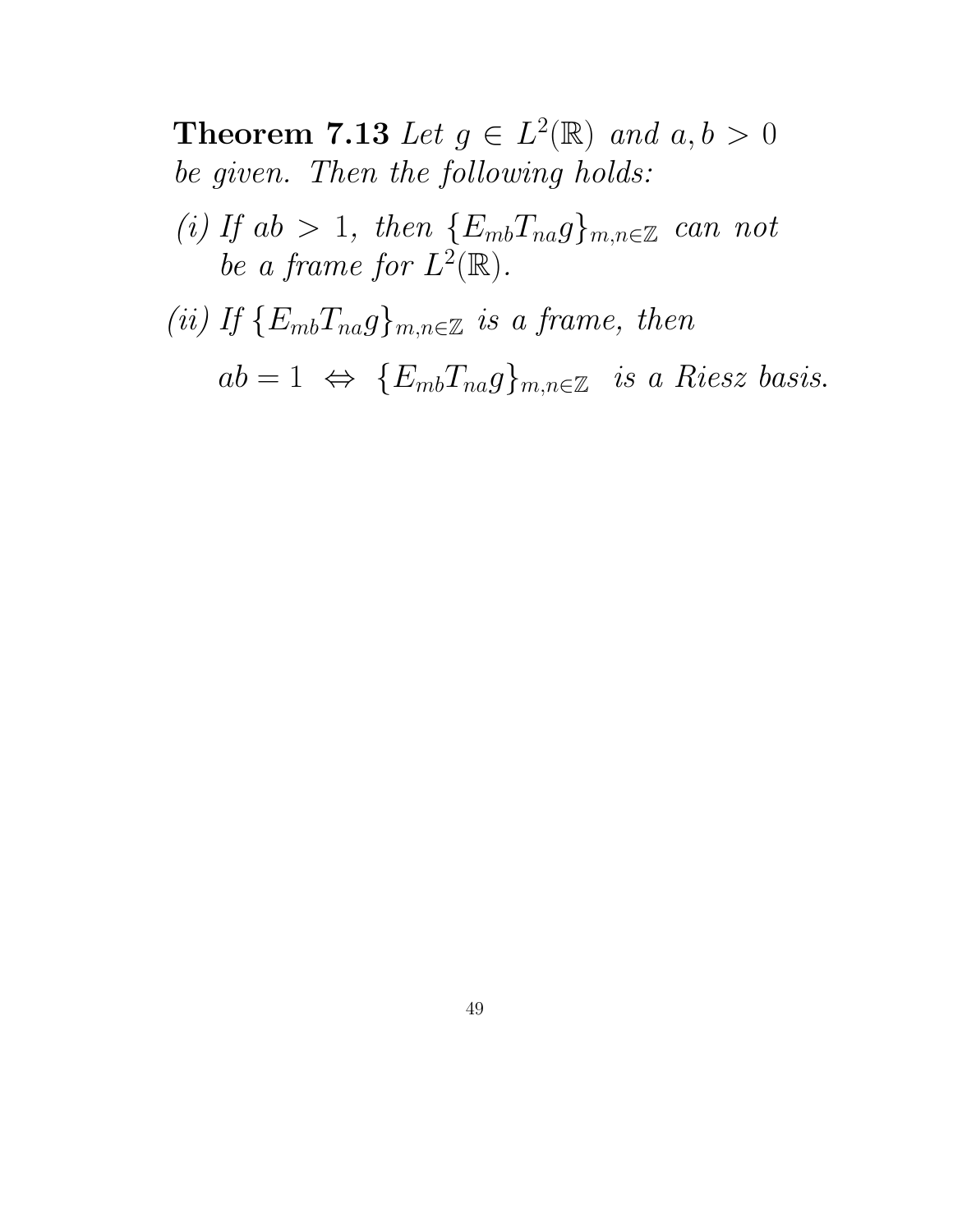Duality principle: [Janssen], [Daubechies, Landau and Landau], [Ron and Shen].

Concerns the relationship between frame properties for a function  $g$  with respect to the lattice

 $\{(na, mb)\}_{m,n\mathbb{Z}}$ 

and the so-called dual lattice

 $\{(n/b, m/a)\}_{m,n\mathbb{Z}}$ .

**Theorem 7.14** Let  $g \in L^2(\mathbb{R})$  and  $a, b > 0$ be given. Then the Gabor system

 ${E_{mb}}T_{na}g_{m,n\in\mathbb{Z}}$ 

is a frame for  $L^2(\mathbb{R})$  with bounds  $A, B$  if and only if

 ${E_{m/a}T_{n/b}g}_{m,n\in\mathbb{Z}}$ 

is a Riesz sequence with bounds abA, abB.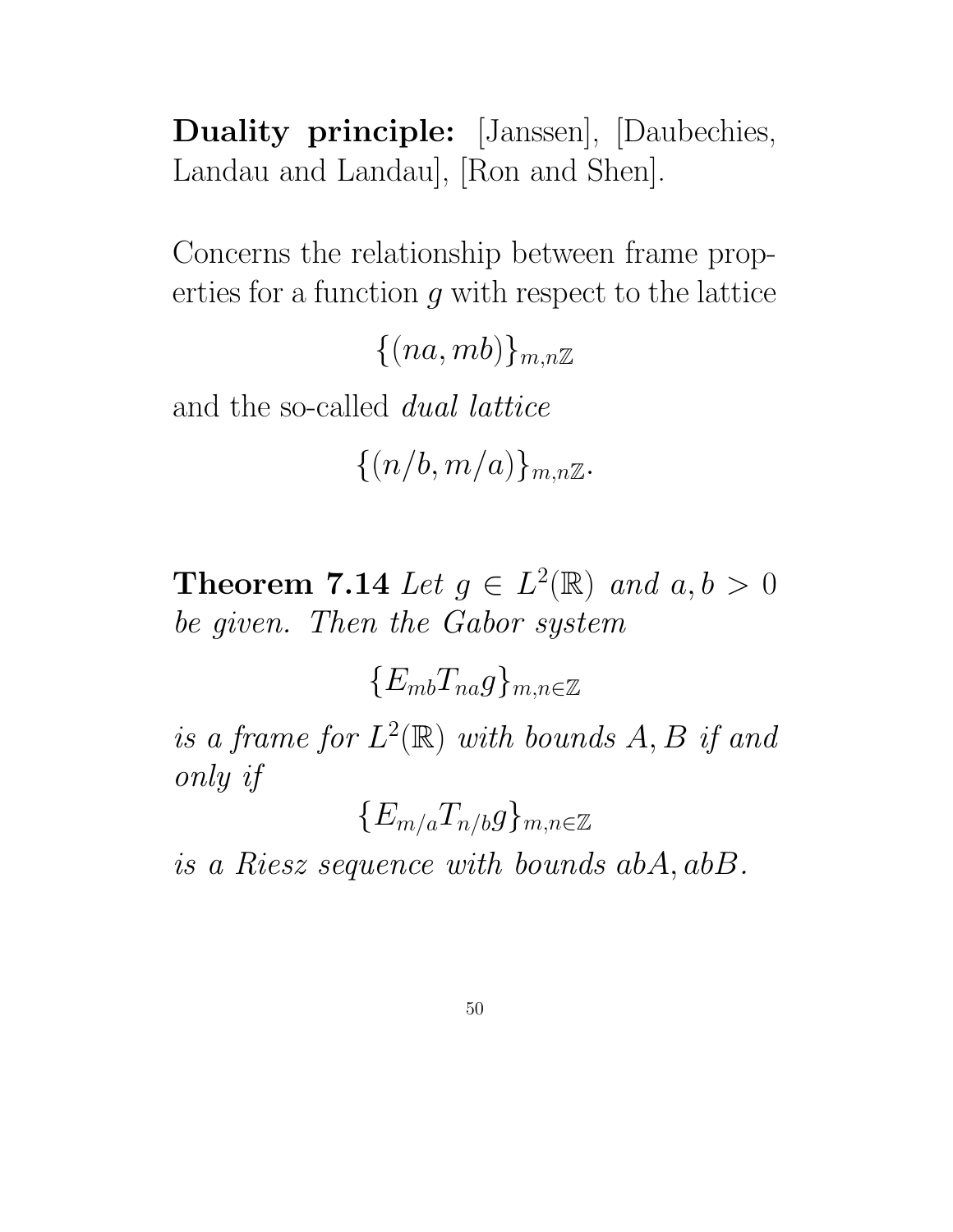7.2 Time-frequency localization of Gabor expansions

No function  $g \neq 0$  can have compact support simultaneously in the time-domain and the frequencydomain.

But most signals appearing in practice are essentially localized in the time-frequency plane:

# The interesting part of the signal takes place on a finite time-interval, with frequencies belonging to a certain finite interval.

How does this affects the Gabor frame expansion?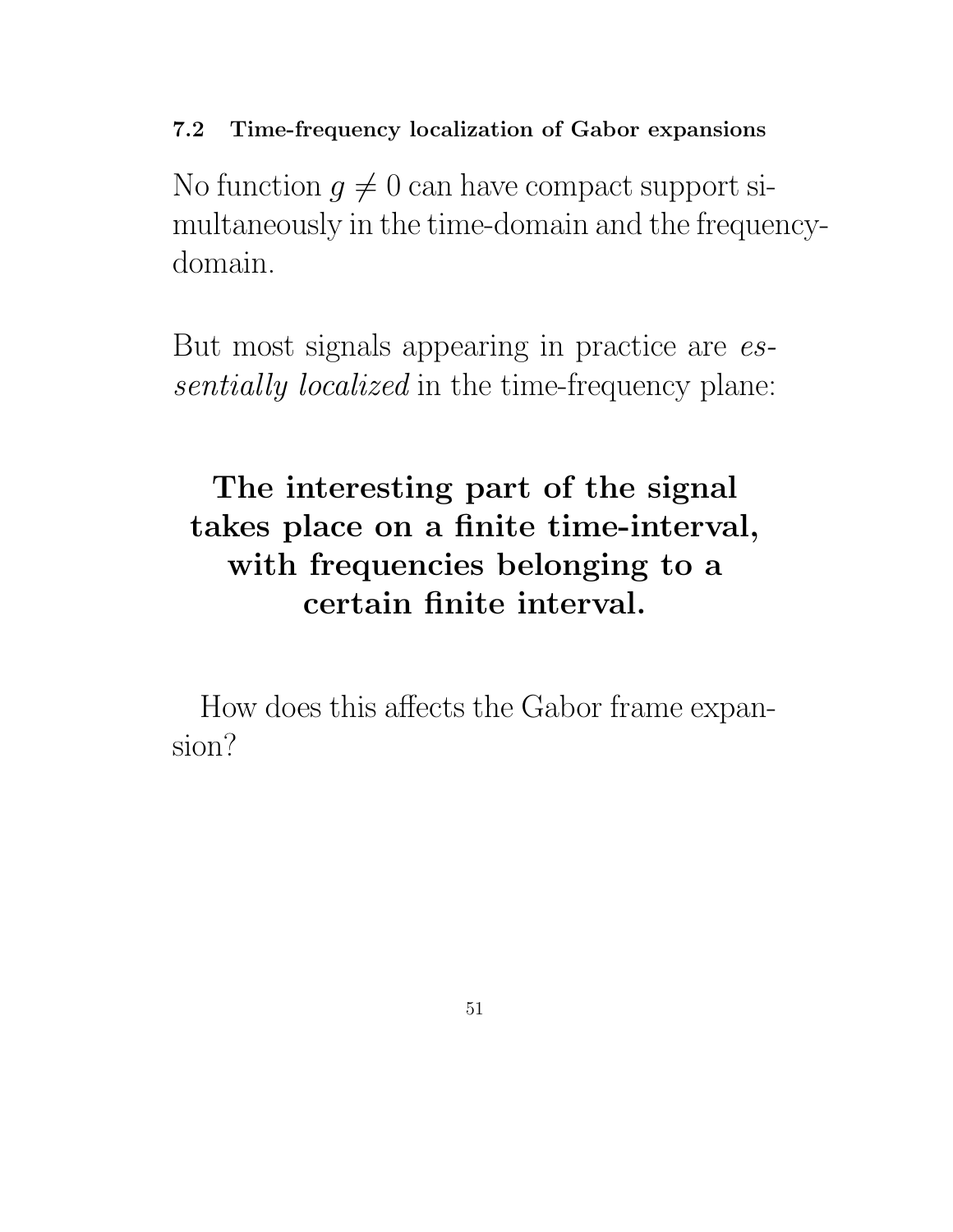Given a number  $T > 0$ , define the operator  $Q_T: L^2(\mathbb{R}) \to L^2(\mathbb{R}), (Q_T f)(x) = \chi_{[-T,T]}(x) f(x).$ 

Will use  $||(I - Q_T)f||$  as a measure for the content of the function  $f$  outside the interval  $[-T, T]$ : that f essentially is localized on the interval  $[-T, T]$  means that  $||(I - Q_T)f||$  is small compared to  $||f||$ .

Similarly, for 
$$
\Omega > 0
$$
 define  $P_{\Omega}$  by  
\n $P_{\Omega}: L^2(\mathbb{R}) \to L^2(\mathbb{R}), \widehat{P_{\Omega}f}(\nu) = \chi_{[-\Omega,\Omega]}(\nu)\widehat{f}(\nu).$ 

That  $\hat{f}$  essentially is localized on  $[-\Omega, \Omega]$  means that  $||(I - P_{\Omega})f||$  is small compared to  $||f||$ .

Now assume that  $f$  is essentially localized in both domains, i.e., on  $[-T, T] \times [-\Omega, \Omega]$  for some  $T, \Omega > 0$ . Let

$$
B(T, \Omega)
$$
  
= {(m, n)  $\in \mathbb{Z}^2$  : mb  $\in [-\Omega, \Omega]$ , na  $\in [-T, T]$  }.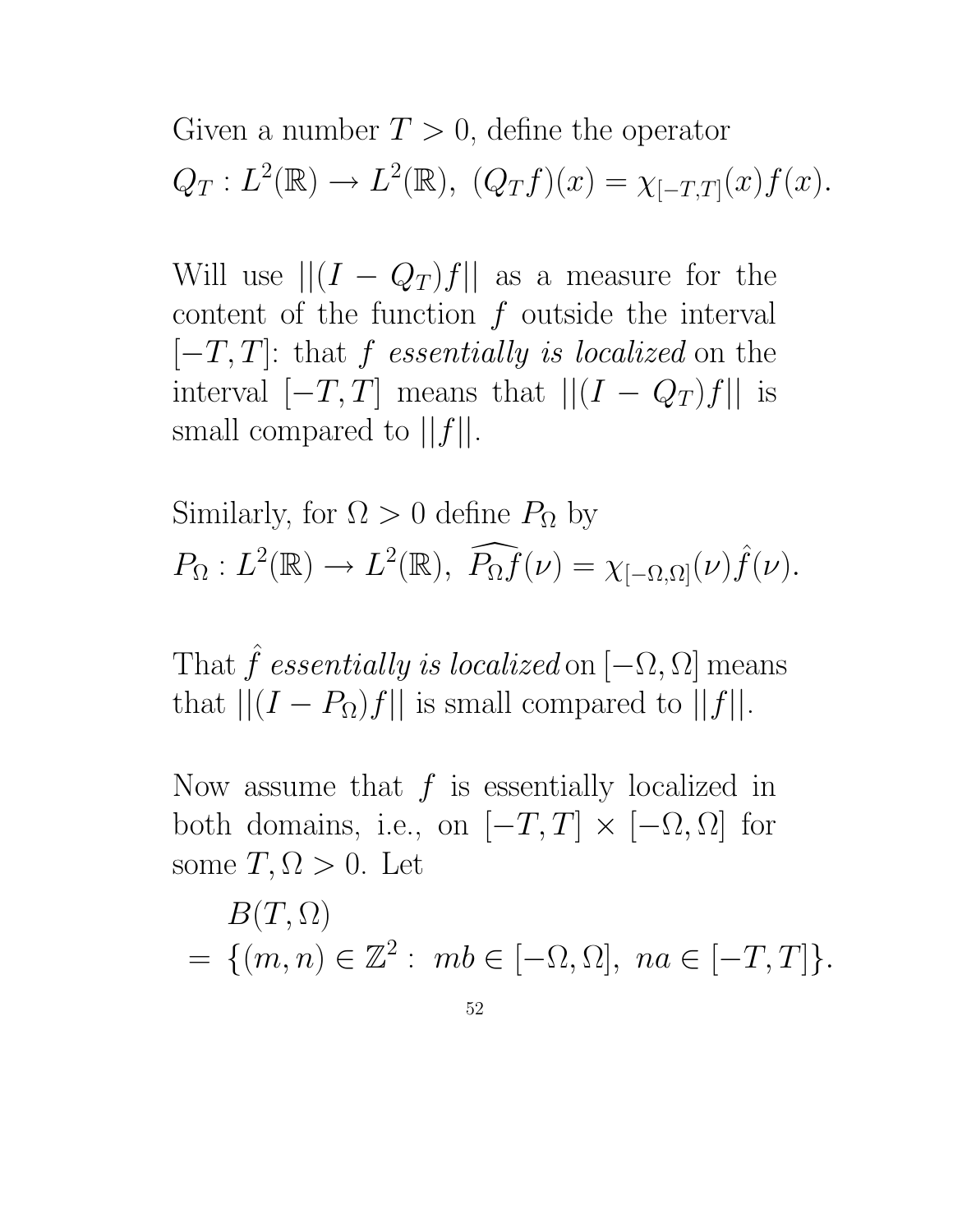Consider the frame expansion of  $f$  in terms of dual frames  $\{E_{mb}T_{na}g\}_{m,n\in\mathbb{Z}}$  and  $\{E_{mb}T_{na}h\}_{m,n\in\mathbb{Z}}$ ,

$$
f = \sum_{m,n \in \mathbb{Z}} \langle f, E_{mb} T_{na} h \rangle E_{mb} T_{na} g.
$$

Do we obtain a reasonable approximation of  $f$ if we replace the sum over  $(m, n) \in \mathbb{Z}^2$  with a sum over  $(m, n) \in B(T, \Omega)$ ?

Positive answer if we replace  $B(T, \Omega)$  by a certain enlargement  $B(T + \Lambda, \Omega + \Gamma)$ :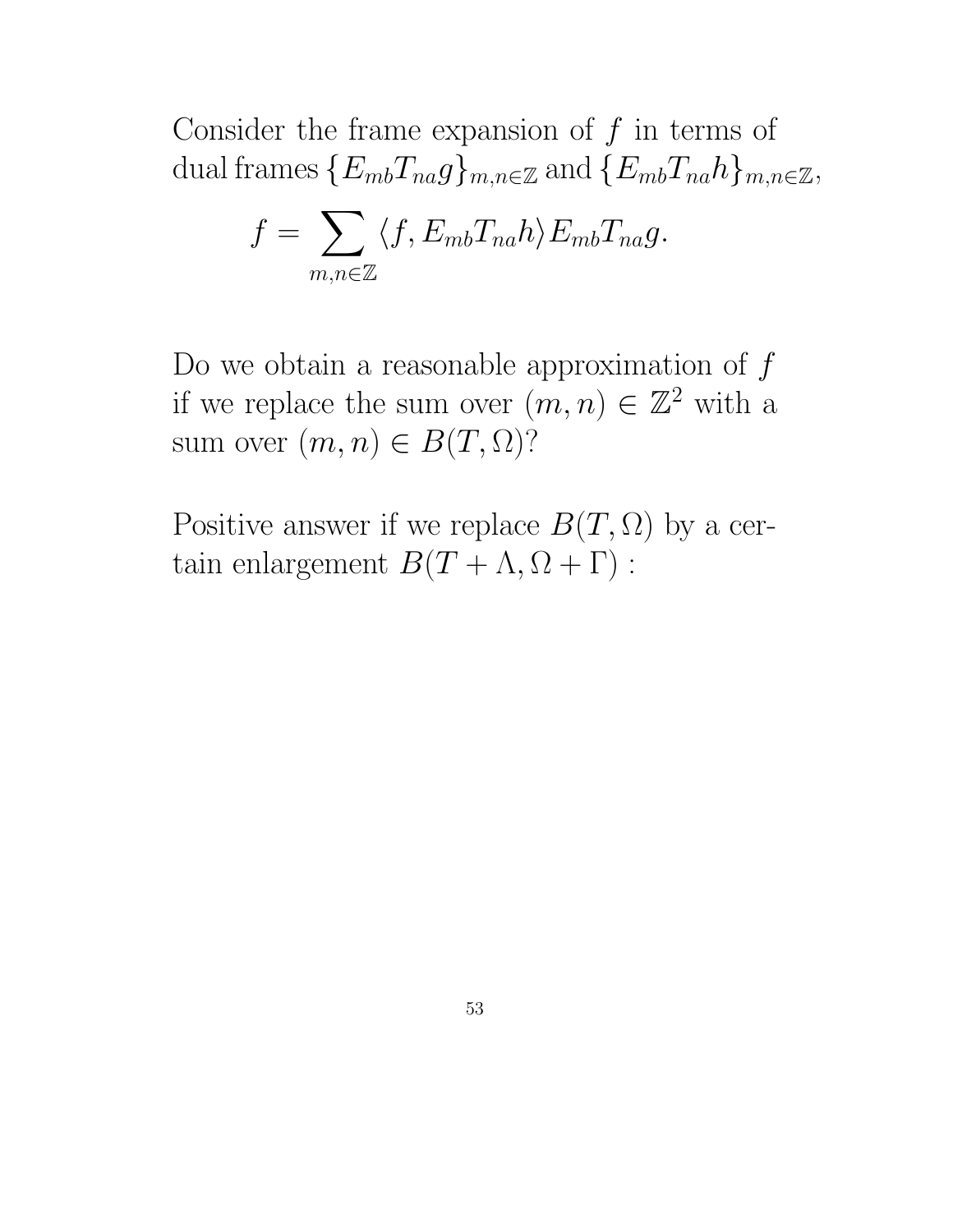Theorem 7.15 Assume that the Gabor systems  ${E_{mb}}T_{na}g$ <sub>m,n∈Z</sub> and  ${E_{mb}}T_{na}h$ <sub>m,n∈Z</sub> form a pair of dual frames for  $L^2(\mathbb{R})$  with upper frame bounds B and D respectively, and that for some constants  $C > 0, \alpha > 1/2$ , the decay conditions

 $|h(x)| \le C(1+x^2)^{-\alpha}, \quad |\hat{h}(\nu)| \le C(1+\nu^2)^{-\alpha}$ hold. Then, for any  $\epsilon > 0$  there exist numbers  $\Lambda, \Gamma > 0$  such that for all  $T, \Omega > 0$ ,  $\begin{array}{c} \hline \end{array}$  $\overline{\phantom{a}}$  $\overline{\phantom{a}}$  $\overline{\phantom{a}}$  $\overline{\phantom{a}}$  $\overline{\phantom{a}}$  $\overline{\phantom{a}}$  $\overline{\phantom{a}}$  $f \sum$  $\langle f, E_{mb} T_{na} h \rangle E_{mb} T_{na} g$ 

 $\overline{\phantom{a}}$  $\overline{\phantom{a}}$  $\overline{\phantom{a}}$ 

 $\overline{\mathbf{r}}$  $\Big\}$  $\Big\}$ 

$$
\left\| \int - \sum_{\{(m,n)\in B(T+\Lambda,\Omega+\Gamma)\}} \langle f, E_{mb} I_{na} h \rangle E_{mb} I_{na} g \right\|
$$
  
\n
$$
\leq \sqrt{BD} \left( ||I - Q_T)f|| + ||(I - P_\Omega)f|| + \epsilon ||f|| \right)
$$
  
\nfor all  $f \in L^2(\mathbb{R})$ .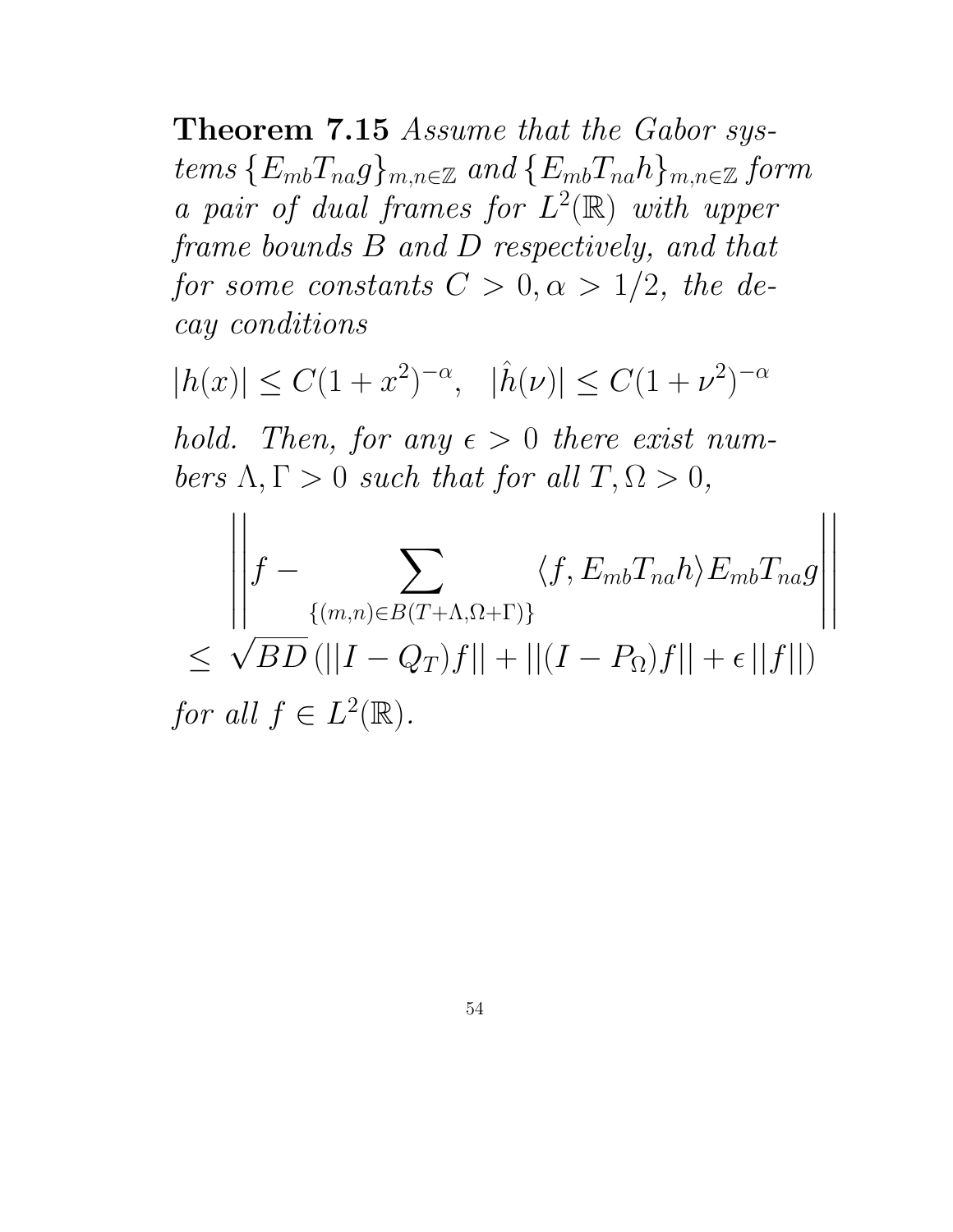**Theorem 7.16** Let  $g \in L^2(\mathbb{R})$  and  $a, b > 0$ be given. Then the following are equivalent:

- (i)  $\{E_{mb}T_{na}g\}_{m,n\in\mathbb{Z}}$  is a tight frame for  $L^2(\mathbb{R})$ with frame bound  $A = 1$ .
- (ii) For a.e.  $x \in \mathbb{R}$  the following conditions hold:

$$
G(x) = \sum_{n \in \mathbb{Z}} |g(x - na)|^2 = b;
$$
  

$$
\sum_{n \in \mathbb{Z}} g(x - na) \overline{g(x - na - k/b)} = 0 \text{ for}
$$
  
all  $k \neq 0$ .

Moreover, when the equivalent conditions hold,  ${E_{mb}}T_{na}g_{mn} \in \mathbb{Z}$  is an orthonormal basis for  $L^2(\mathbb{R})$  if and only if  $||g|| = 1$ .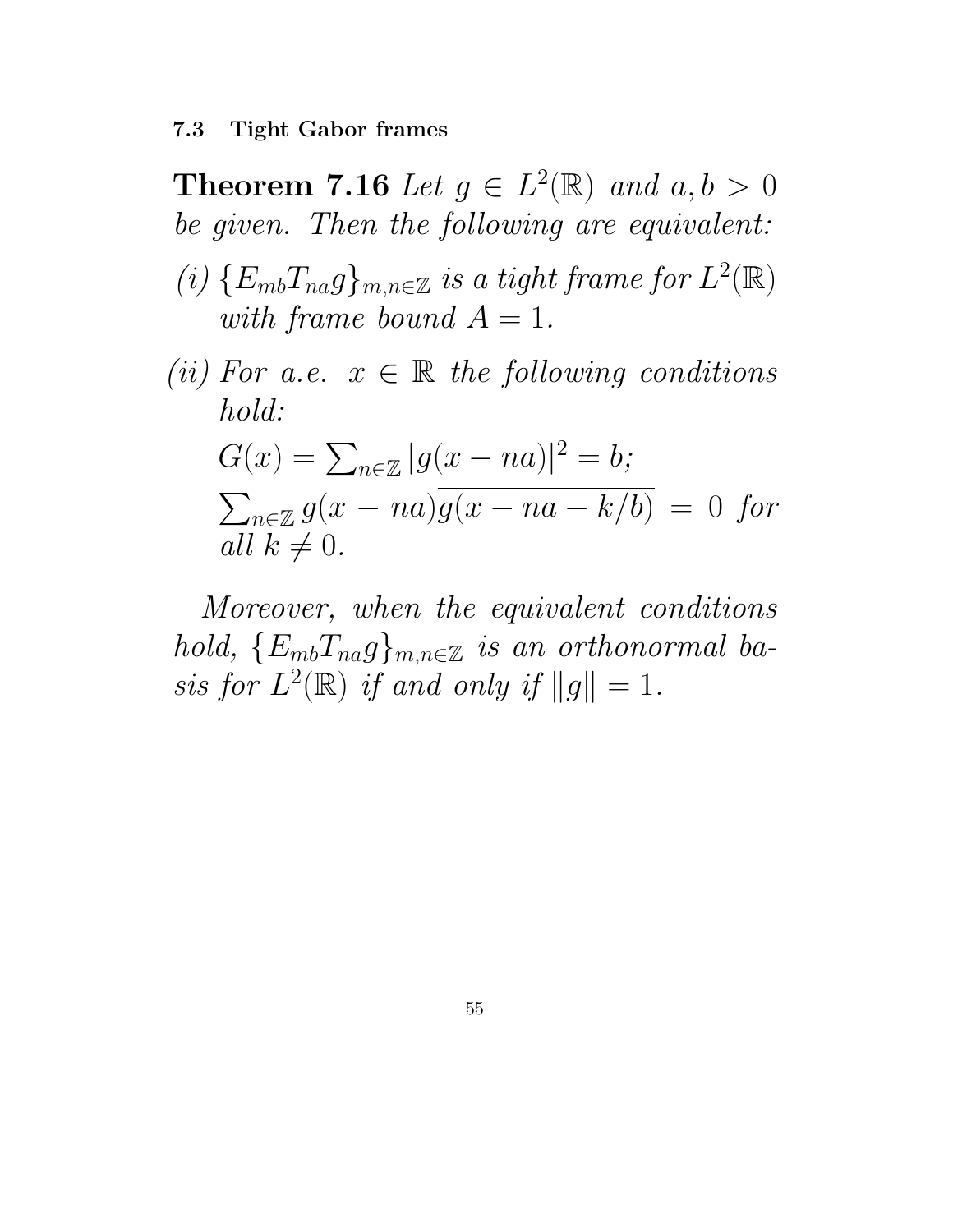Corollary 7.17 Let  $a, b > 0$  be given. Assume that  $\varphi \in L^2(\mathbb{R})$  is a real-valued nonnegative function with support in an interval of length 1/b, and that

$$
\sum_{n\in\mathbb{Z}}\varphi(x+na)=1,\ a.e.\ x\in\mathbb{R}.
$$

Then the function

$$
g(x):=\sqrt{b\varphi(x)}
$$

generates a tight Gabor frame  $\{E_{mb}T_{na}g\}_{m,n\in\mathbb{Z}}$ with frame bound  $A = 1$ .

**Example 7.18** For any  $n \in \mathbb{N}$ , the B-spline  $\varphi = N_n$  satisfies the requirements in Corollary 7.17 with  $a = 1$  and any  $b \in ]0, 1/n]$ . Thus, for any  $b \in ]0, 1/n]$ , the function

$$
g(x) = \sqrt{bN_n(x)}
$$

generates a tight Gabor frame  ${E_{mb}}T_{ng}$ <sub>m,n∈Z</sub> with frame bound  $A = 1$ .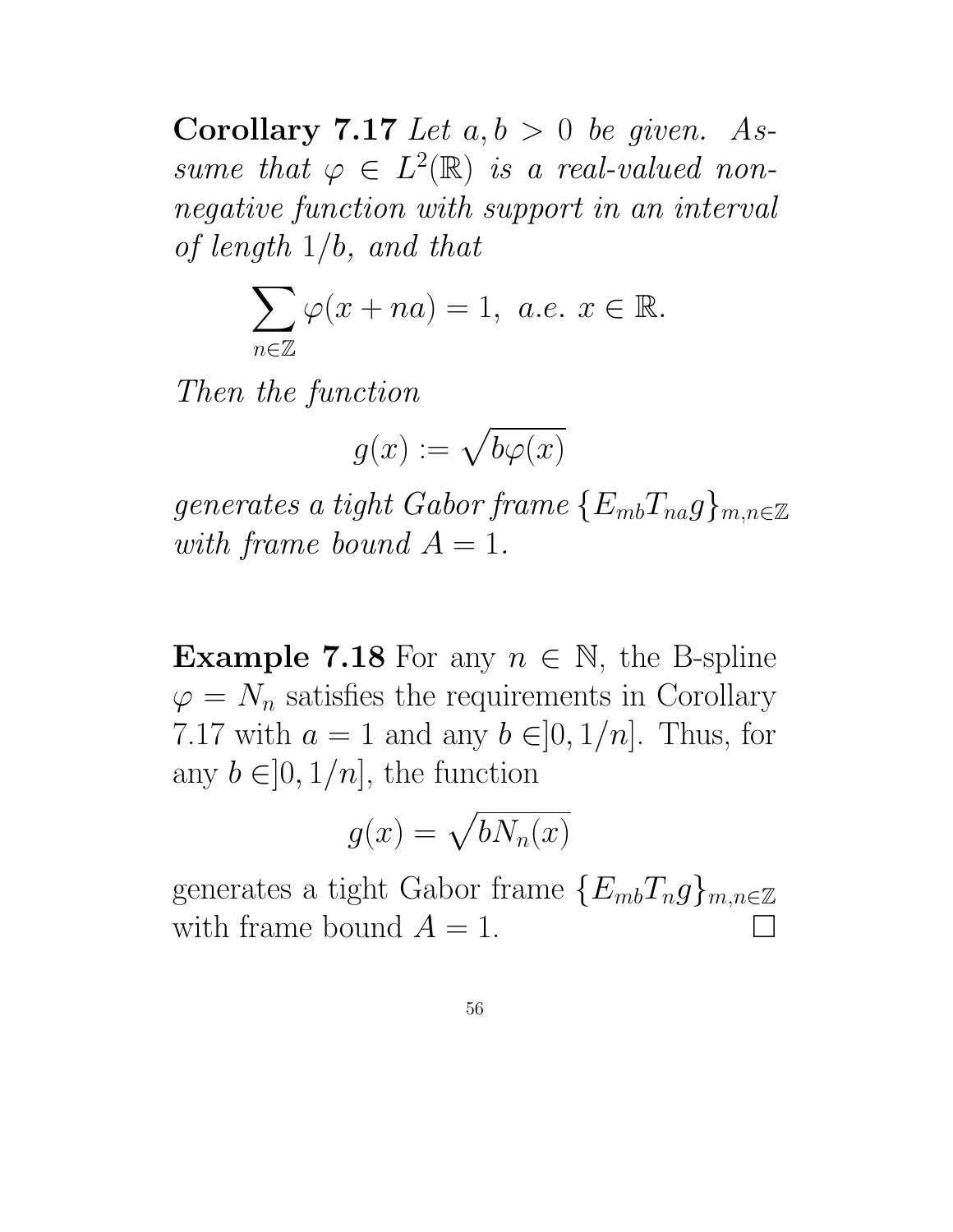#### 7.4 The duals of a Gabor frame

For a Gabor frame  ${E_{mb}}T_{na}g_{mn\in\mathbb{Z}}$  with associated frame operator  $S$ , the frame decomposition shows that

 $f =$  $\sum$  $m, n \in \mathbb{Z}$  $\langle f, S^{-1}E_{mb}T_{na}g \rangle E_{mb}T_{na}g, \ \forall f \in L^2(\mathbb{R}).$ 

# We need to be able to calculate the  $\textbf{canonical dual frame} \,\, \{S^{-1} E_{mb} T_{na} g\}_{m,n \in \mathbb{Z}}$ – difficult!

A simplification can be obtained via

**Lemma 7.19** Let  $g \in L^2(\mathbb{R})$  and  $a, b > 0$  be given, and assume that  $\{E_{mb}T_{na}g\}_{m,n\in\mathbb{Z}}$  is a Bessel sequence with frame operator S. Then the following holds:

(i)  $SE_{mb}T_{na} = E_{mb}T_{na}S$  for all  $m, n \in \mathbb{Z}$ . (ii) If  ${E_{mb}}T_{na}g_{mn\in\mathbb{Z}}$  is a frame, then also  $S^{-1}E_{mb}T_{na} = E_{mb}T_{na}S^{-1}, \forall m, n \in \mathbb{Z}.$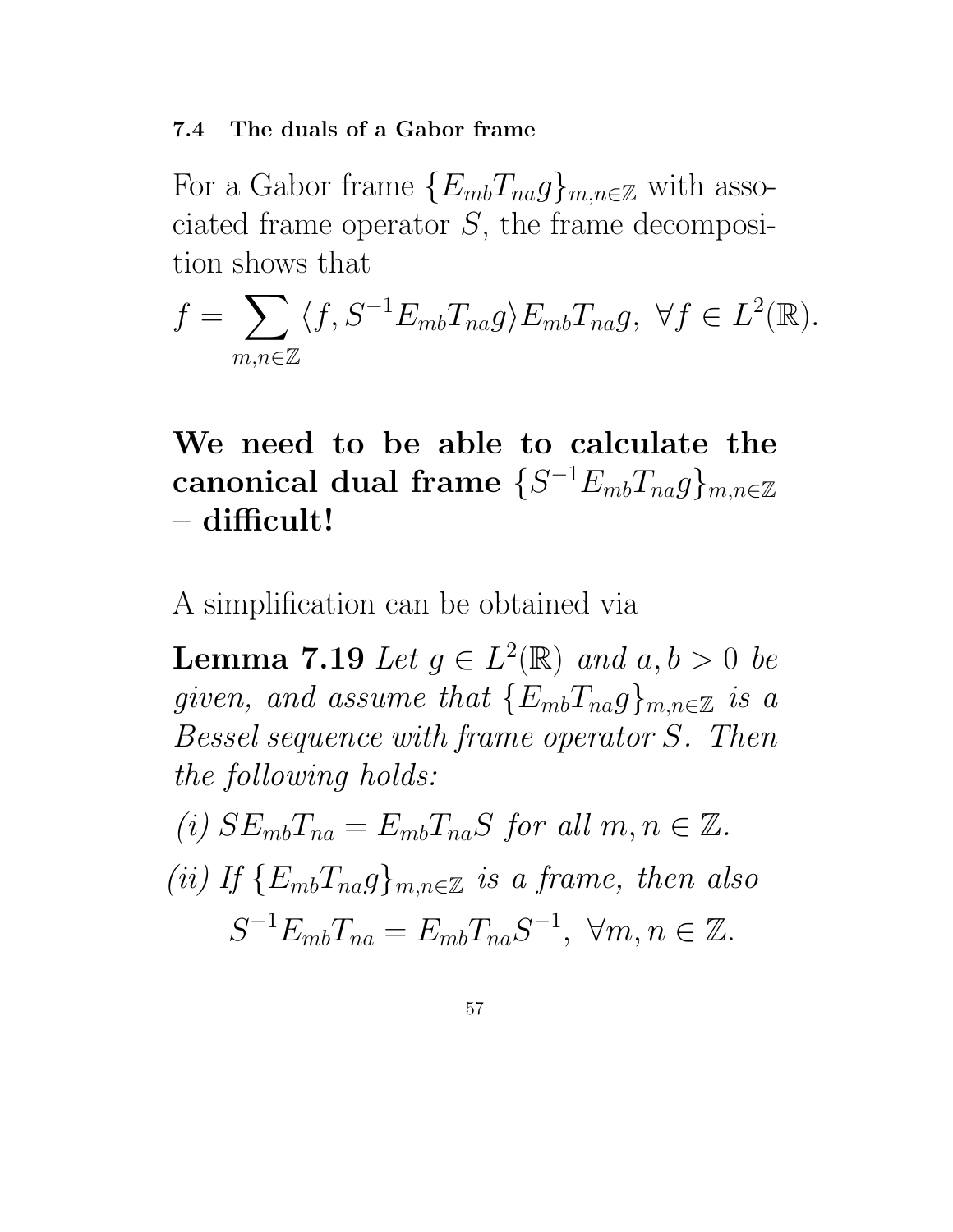**Theorem 7.20** Let  $g \in L^2(\mathbb{R})$  and  $a, b > 0$ be given, and assume that  $\{E_{mb}T_{na}g\}_{m,n\in\mathbb{Z}}$  is a Gabor frame. Then the following holds:

- (i) The canonical dual frame also has the Gabor structure and is given by  $\{E_{mb}T_{na}S^{-1}g\}_{m,n\in\mathbb{Z}}$ .
- (ii) The canonical tight frame associated with  ${E_{mb}}T_{na}g\}_{m,n\in\mathbb{Z}}$  is given by  ${E_{mb}}T_{na}S^{-1/2}g\}_{m,n\in\mathbb{Z}}$ .

**Proposition 7.21** Let  $g \in L^2(\mathbb{R})$ , and assume that  $g$  as well as  $\hat{g}$  decay exponentially. Let  $a, b > 0$  be given and assume that  $\{E_{mb}T_{na}g\}_{m,n\in\mathbb{Z}}$ is a frame. Then  $\{E_{mb}T_{na}S^{-1/2}g\}_{m,n\in\mathbb{Z}}$  is a tight frame, for which  $S^{-1/2}g$  as well as  $\mathcal{F}(S^{-1/2}g)$  decay exponentially.

### Theoretically perfect!

Can be applied to the Gaussian  $g(x) = e^{-x^2/2}$ – but the resulting generators are not given explicitly.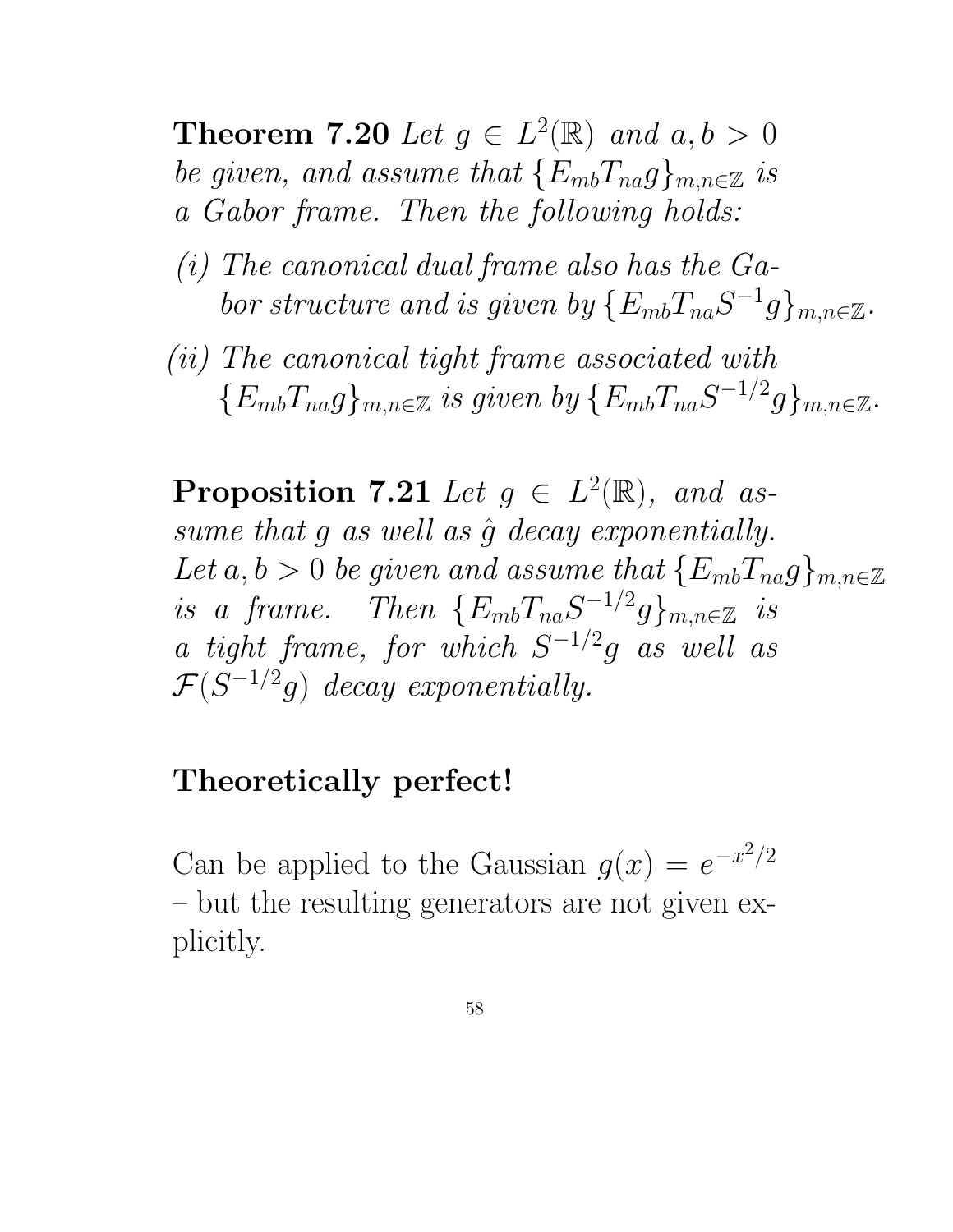#### 7.5 Characterizations of pairs of dual Gabor frames

The dual Gabor pairs with Gabor structure are characterized in the Wexler–Raz Theorem.

**Theorem 7.22** Let  $g, h \in L^2(\mathbb{R})$  and  $a, b >$ 0 be given. Then, if the two Gabor systems  ${E_{mb}}T_{na}g_{mn} \in \mathbb{Z}$  and  ${E_{mb}}T_{na}h_{mn} \in \mathbb{Z}$  are Bessel sequences, they are dual frames if and only if

$$
\begin{cases} \langle h, E_{m/a} T_{n/b} g \rangle = 0 \text{ for all } (m, n) \neq (0, 0) \\ \langle h, g \rangle = ab. \end{cases}
$$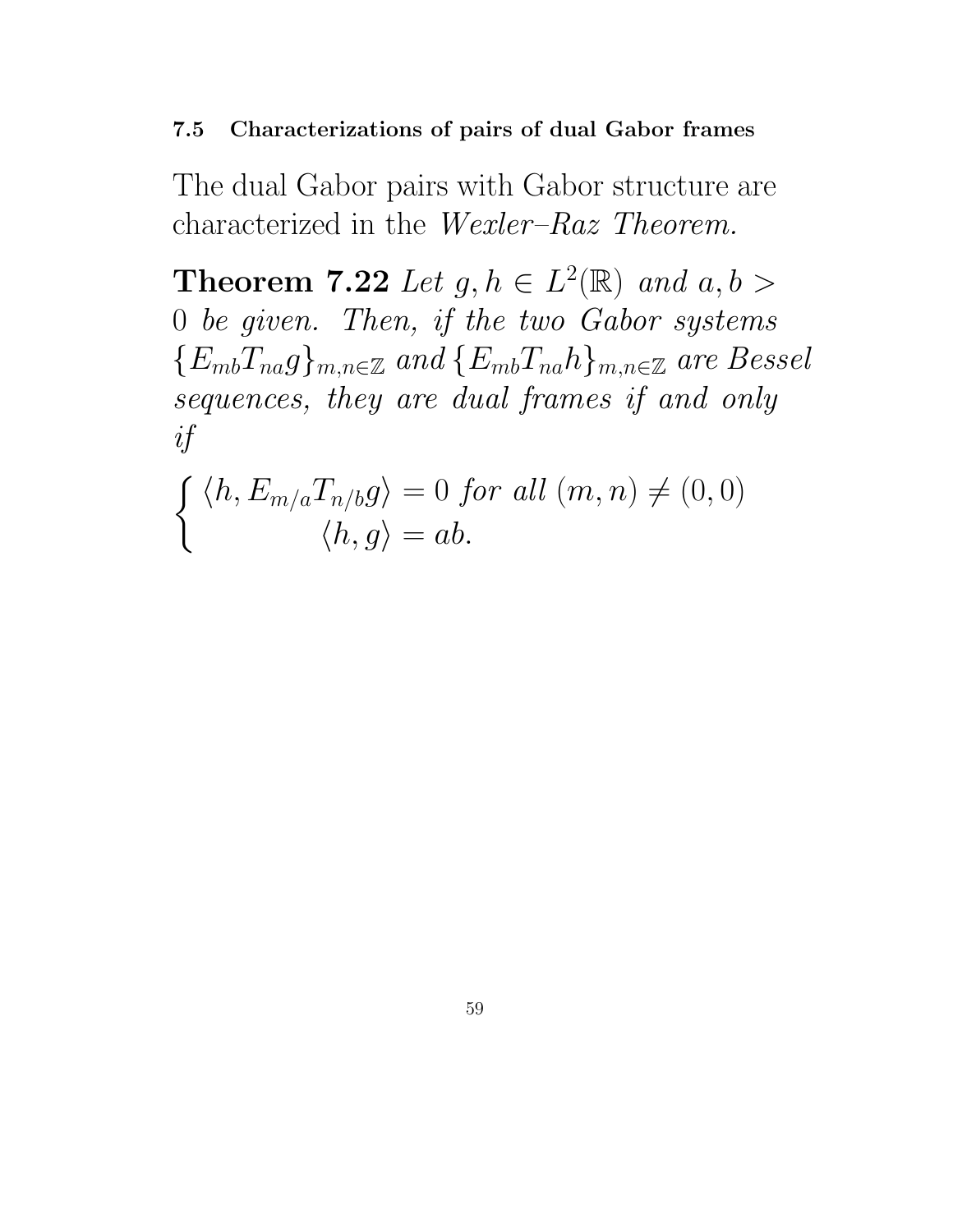Janssen proved the following:

Theorem 7.23 Two Bessel sequences  ${E_{mb}}T_{na}g_{mn} \in \mathbb{Z}$  and  ${E_{mb}}T_{na}h_{mn} \in \mathbb{Z}$  form dual frames if and only if

 $\sum$  $k \in \mathbb{Z}$  $g(x - n/b - ka)h(x - ka) = b\delta_{n,0}, \ a.e. \ x \in [0, a].$ 

Consequence of Theorem 7.23:

**Lemma 7.24** Let  $g, h$  be real-valued, bounded, and compactly supported functions. Then for  $b > 0$  sufficiently small the following two conditions are equivalent:

(i)  ${E_{mb}}T_n g_{m,n \in \mathbb{Z}}$  and  ${E_{mb}}T_n h_{m,n \in \mathbb{Z}}$  form dual frames for  $L^2(\mathbb{R})$ ;

 $(ii)$ 

$$
\sum_{k \in \mathbb{Z}} g(x - k)h(x - k) = b, \ a.e. \ x \in [0, 1].
$$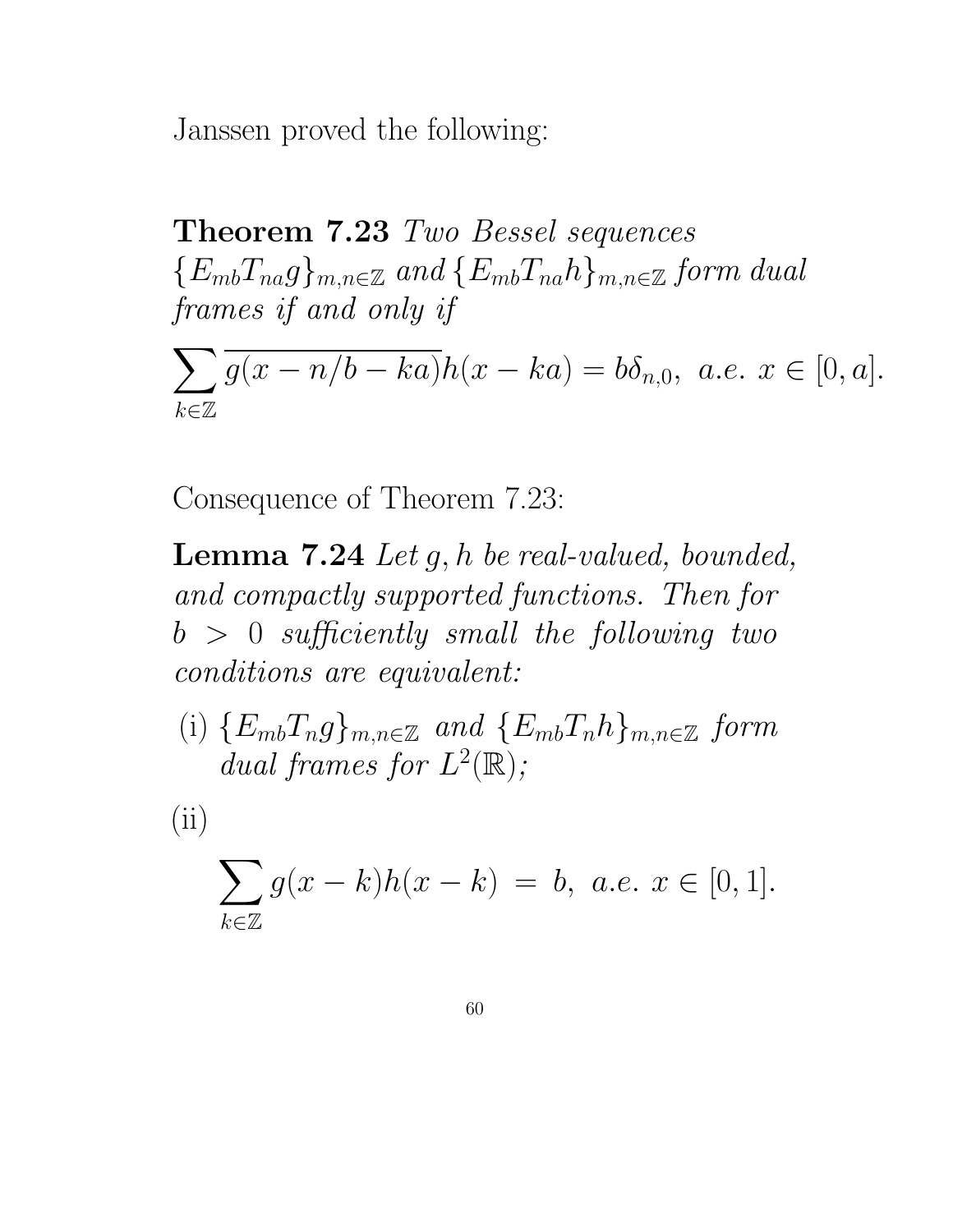#### 7.6 Explicit construction of dual pairs of Gabor frames

### Dual Gabor frames with  $a = 1$ :

Theorem 7.25 (C.) Let  $N \in \mathbb{N}$ . Let  $g \in$  $L^2(\mathbb{R})$  be a real-valued bounded function with supp  $g \subseteq [0, N]$ , for which

$$
\sum_{n \in \mathbb{Z}} g(x - n) = 1.
$$

Let  $b \in ]0, \frac{1}{2N}$  $\frac{2N-1}{1}$ ]. Then the function g and the function h defined by

$$
h(x) = bg(x) + 2b \sum_{n=1}^{N-1} g(x+n)
$$

generate dual frames  $\{E_{mb}T_ng\}_{m,n\in\mathbb{Z}}$  and  ${E_{mb}}T_nh}_{m,n\in\mathbb{Z}}$  for  $L^2(\mathbb{R})$ .

Proof. Note that

supp  $g \subseteq [0, N]$ , supp  $h \subseteq [-N + 1, N]$ , so Lemma 7.24 applies for  $b \leq 1/(2N-1)$ .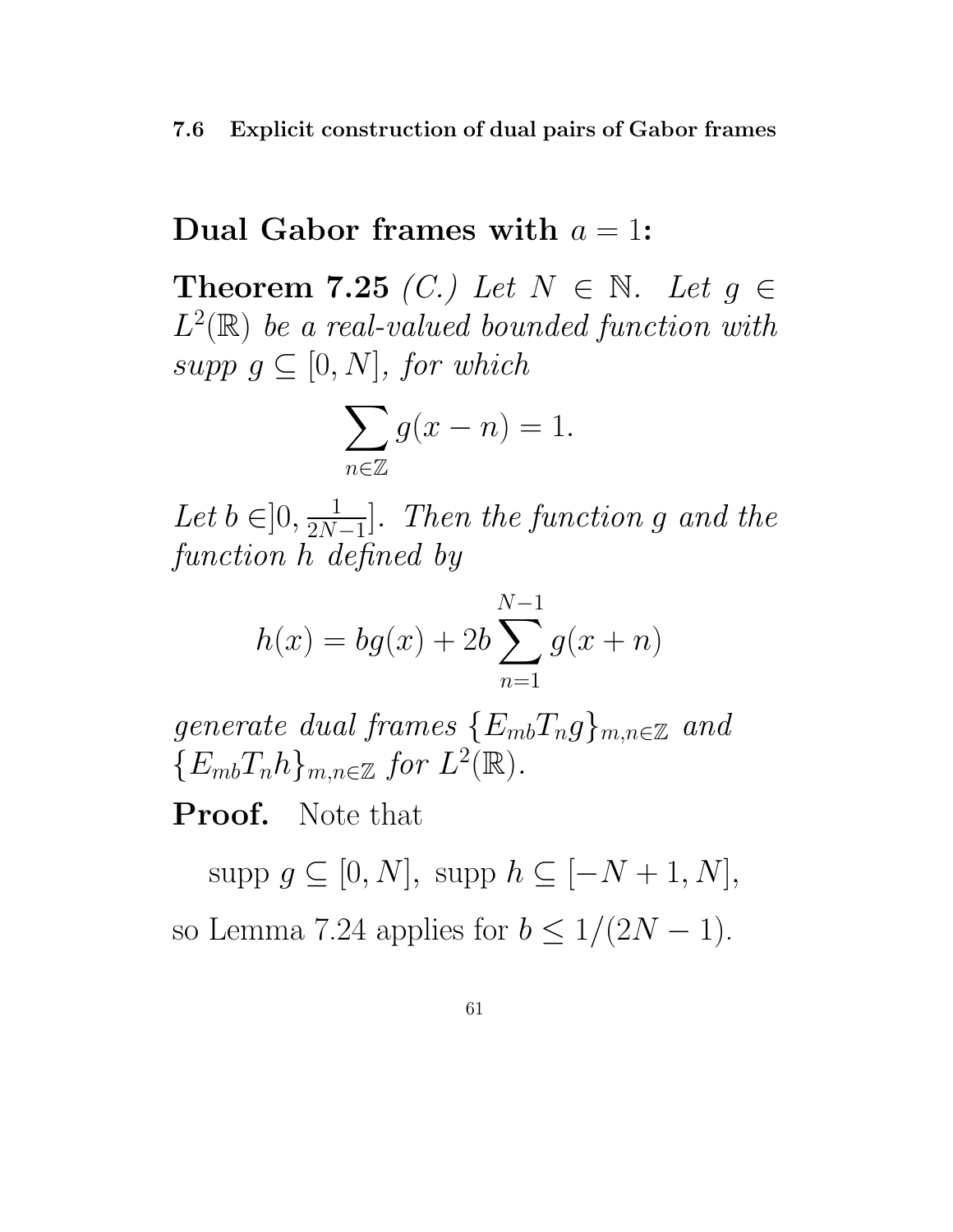Also, g and h have compact support, so  $\{E_{mb}T_ng\}_{m,n\in\mathbb{Z}}$ and  ${E_{mb}}T_nh_{m,n\in\mathbb{Z}}$  are Bessel sequences.

We check the condition in Lemma 7.24. For  $x \in [0, 1],$ 

$$
1 = \left(\sum_{k=0}^{N-1} g(x+k)\right)^2
$$
  
\n
$$
= (g(x) + g(x+1) + \dots + g(x+N-1)) \times
$$
  
\n
$$
(g(x) + g(x+1) + \dots + g(x+N-1))
$$
  
\n
$$
= g(x) \times
$$
  
\n
$$
[g(x) + 2g(x+1) + 2g(x+2) + \dots + 2g(x+N-1)]
$$
  
\n
$$
+ g(x+1) \times
$$
  
\n
$$
[g(x+1) + 2g(x+2) + 2g(x+3) + \dots + 2g(x+N-1)]
$$
  
\n
$$
+ g(x+2) \times
$$
  
\n
$$
[g(x+2) + 2g(x+3) + 2g(x+4) + \dots + 2g(x+N-1)]
$$
  
\n
$$
+ \dots
$$
  
\n
$$
+ g(x+N-2) [g(x+N-2) + 2g(x+N-1)]
$$
  
\n
$$
+ g(x+N-1) [g(x+N-1)]
$$
  
\n
$$
= \frac{1}{b} \sum_{k=0}^{N-1} g(x+k)h(x+k).
$$

Thus the conclusion follows.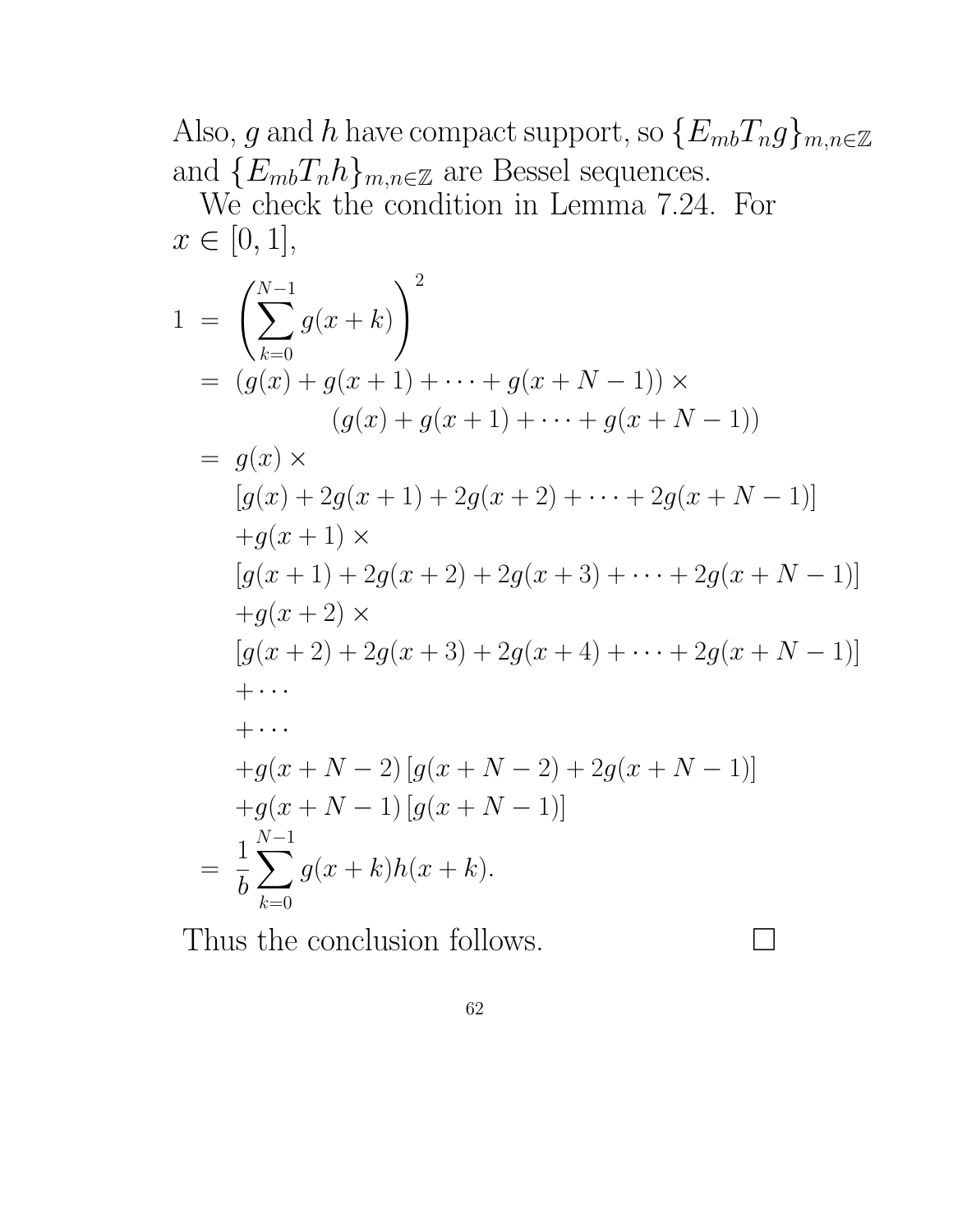Corollary 7.26 (C.) For any  $N \in \mathbb{N}$  and  $b \in ]0, \frac{1}{2N}$  $2N-1$ ], the functions  $N_N$  and

$$
h_N(x) := bN_N(x) + 2b \sum_{n=1}^{N-1} N_N(x+n)
$$

generate a pair of dual frames  $\{E_{mb}T_nN_N\}_{m,n\in\mathbb{Z}}$ and  $\{E_{mb}T_nh_N\}_{m,n\in\mathbb{Z}}$ .

Important features of the dual pair of frame generators  $(N_N, h_N)$  in Corollary 7.26:

- The functions  $N_N$  and  $h_N$  are splines;
- $N_N$  and  $h_N$  have compact support, i.e., perfect time–localization;
- By choosing  $N$  sufficiently large, polynomial decay of  $N_N$  and  $h_N$  of any desired order can be obtained.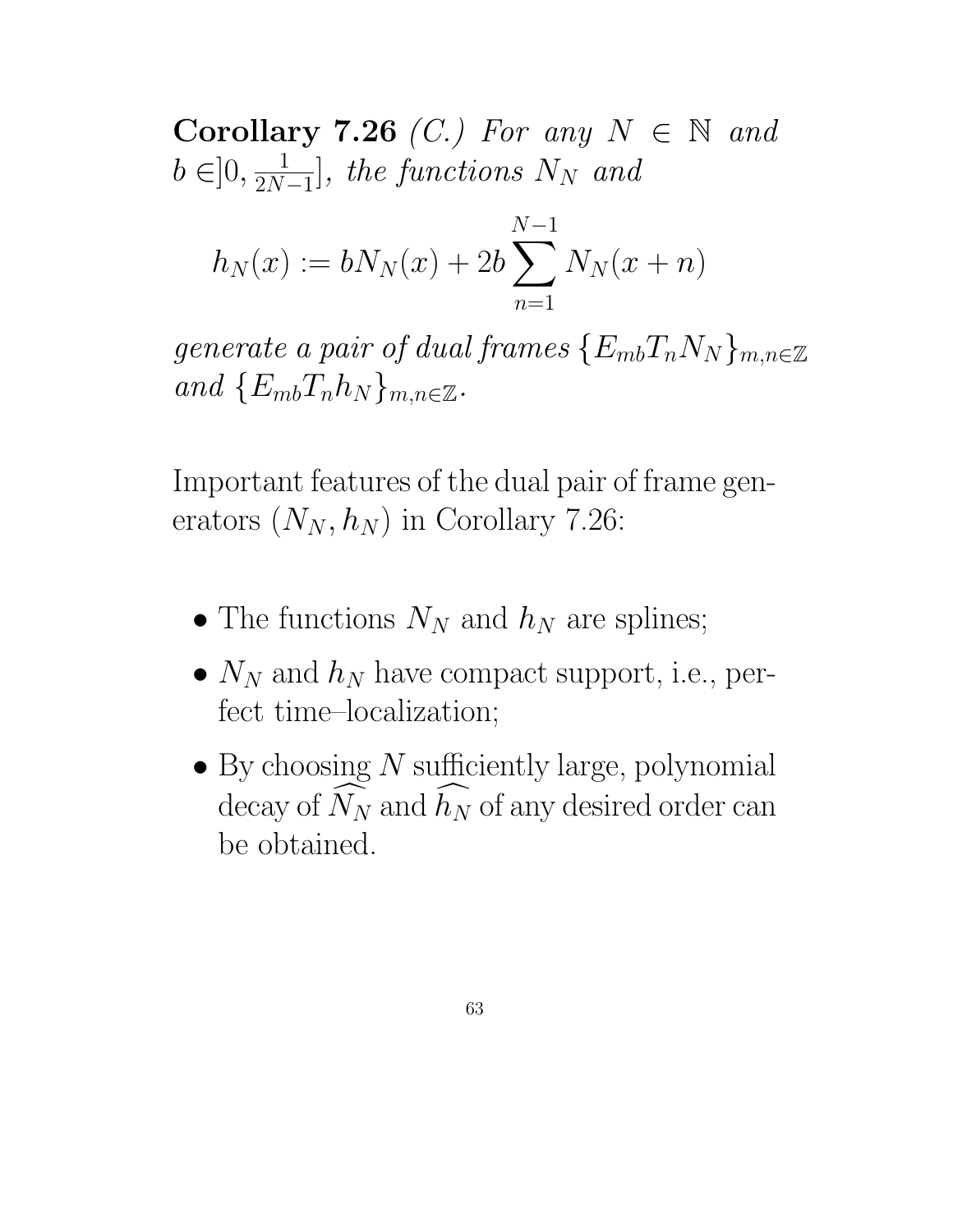Example 7.27 For the B-spline

$$
N_2(x) = \begin{cases} x & x \in [0, 1[, \\ 2 - x & x \in [1, 2[, \\ 0 & x \notin [0, 2[, \end{cases}
$$

we can use Corollary 7.26 for  $b \in ]0,1/3]$ . For  $b=1/3$  we obtain the dual generator

$$
h(x) = \frac{1}{3}N_2(x) + \frac{2}{3}N_2(x+1)
$$
  
= 
$$
\begin{cases} \frac{2}{3}(x+1) & x \in [-1,0[,\\ \frac{1}{3}(2-x) & x \in [0,2[,\\ 0 & x \notin [-1,2[. \end{cases}
$$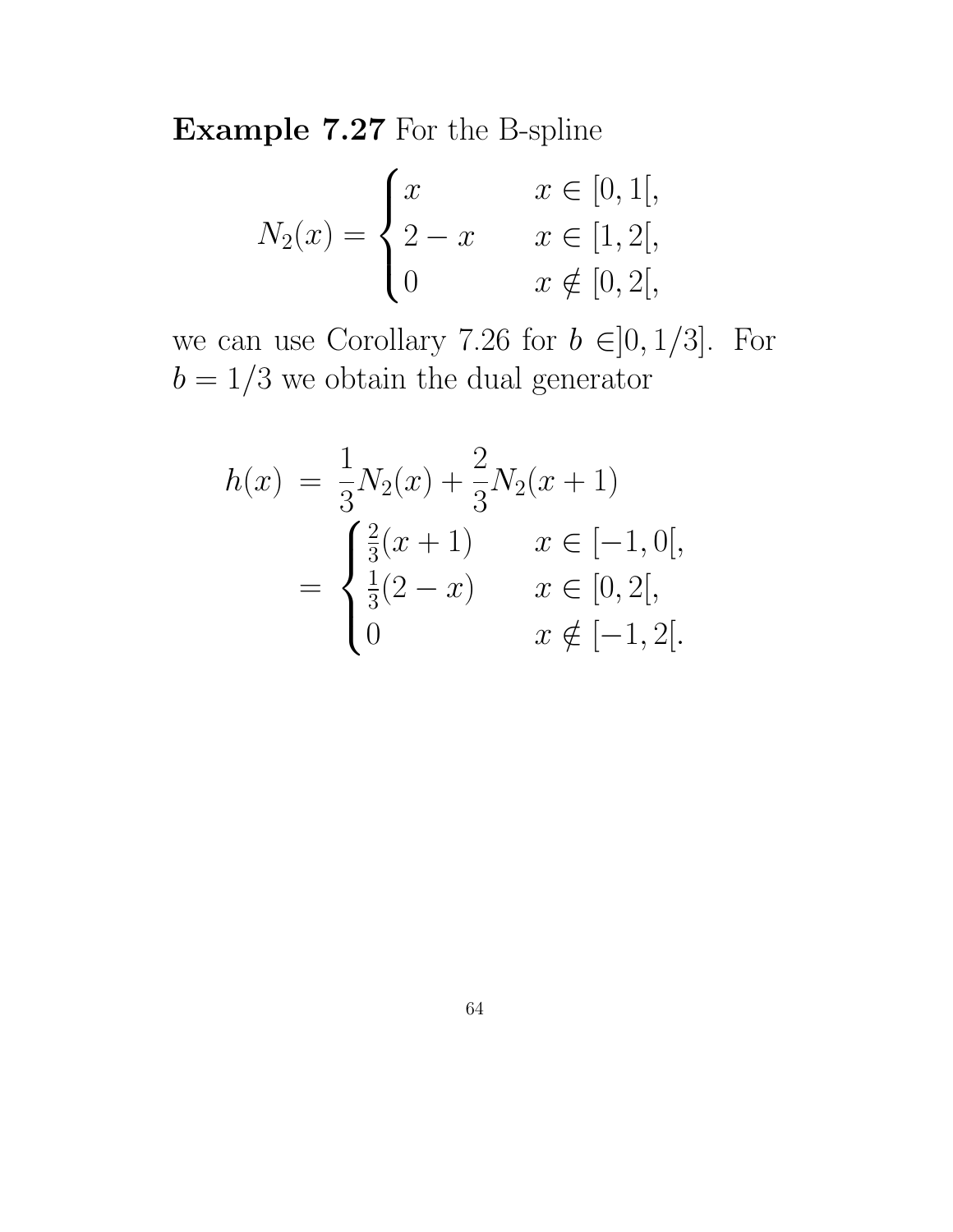

Figure 5: The B-spline  $N_2$  and the dual generator h for  $b = 1/3$ .



Figure 6: The B-spline  $N_3$  and the dual generator h with  $b = 1/5$ .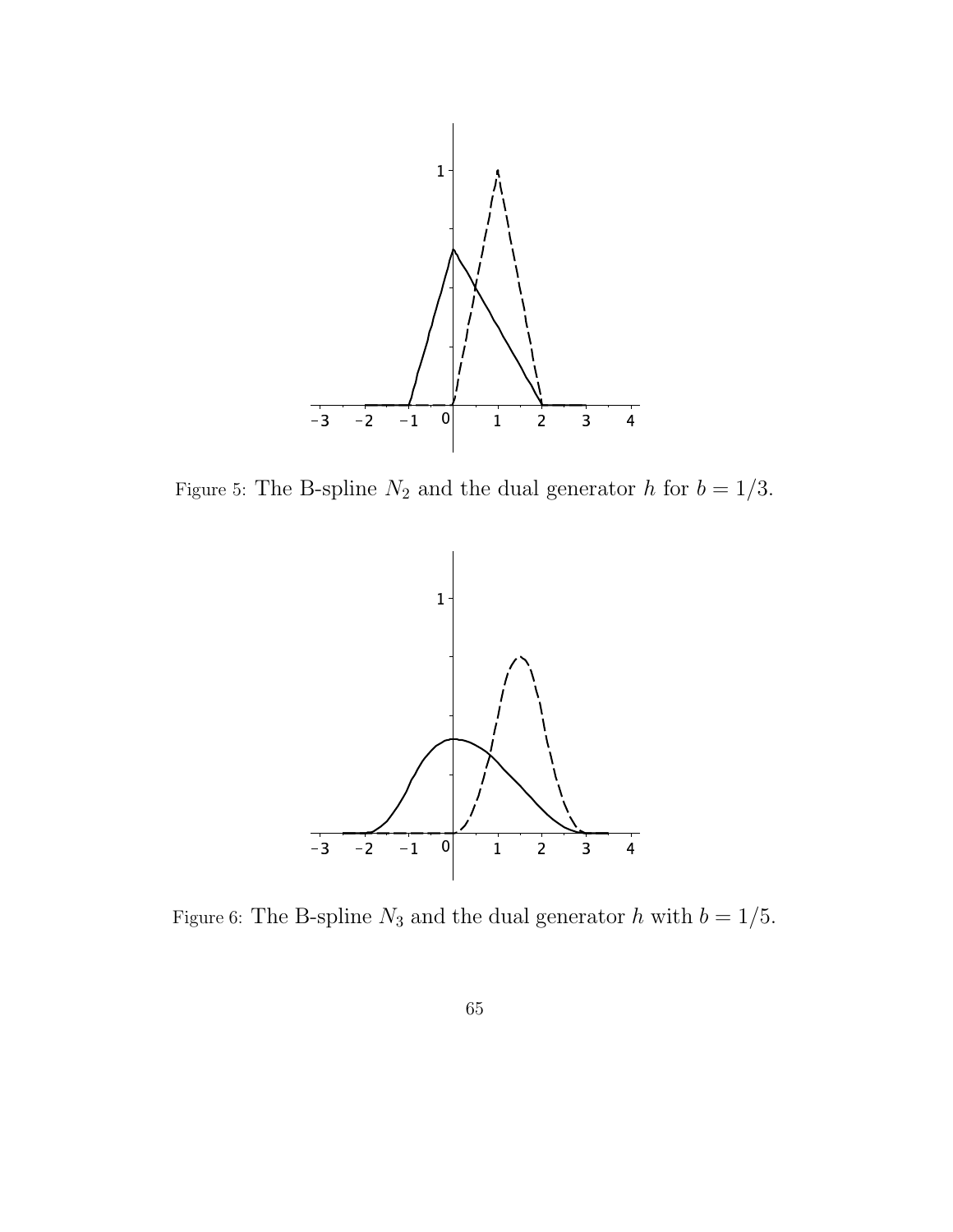### Dual Gabor frames with general  $a > 0$ :

Theorem 7.28 (C.) Let  $N \in \mathbb{N}$ . Let  $g \in$  $L^2(\mathbb{R})$  be a real-valued bounded function with supp  $g \subseteq [0, N]$ , for which

$$
\sum_{n\in\mathbb{Z}}g(x-n)=1.
$$

Let  $a, b > 0$  and choose  $J \in \mathbb{N}$  such that  $J \ge ab(2N-1)$ . Define the function h by

$$
h(x) = abg(x) + 2ab \sum_{n=1}^{N-1} g(x+n).
$$

Then the functions

 $g_k = T_{\frac{a}{J}k}D_{a/J}g, \;\;\; h_k = T_{\frac{a}{J}k}D_{a/J}h, \;\, k = 0, \ldots, J-1$ generate dual multi-Gabor frames  ${E_{mb}}T_{na}g_k{m,n \in \mathbb{Z},k=0,...,J-1, \{E_{mb}}T_{na}h_k\}_{m,n \in \mathbb{Z},k=0,...,J-1}$ for  $L^2(\mathbb{R})$ .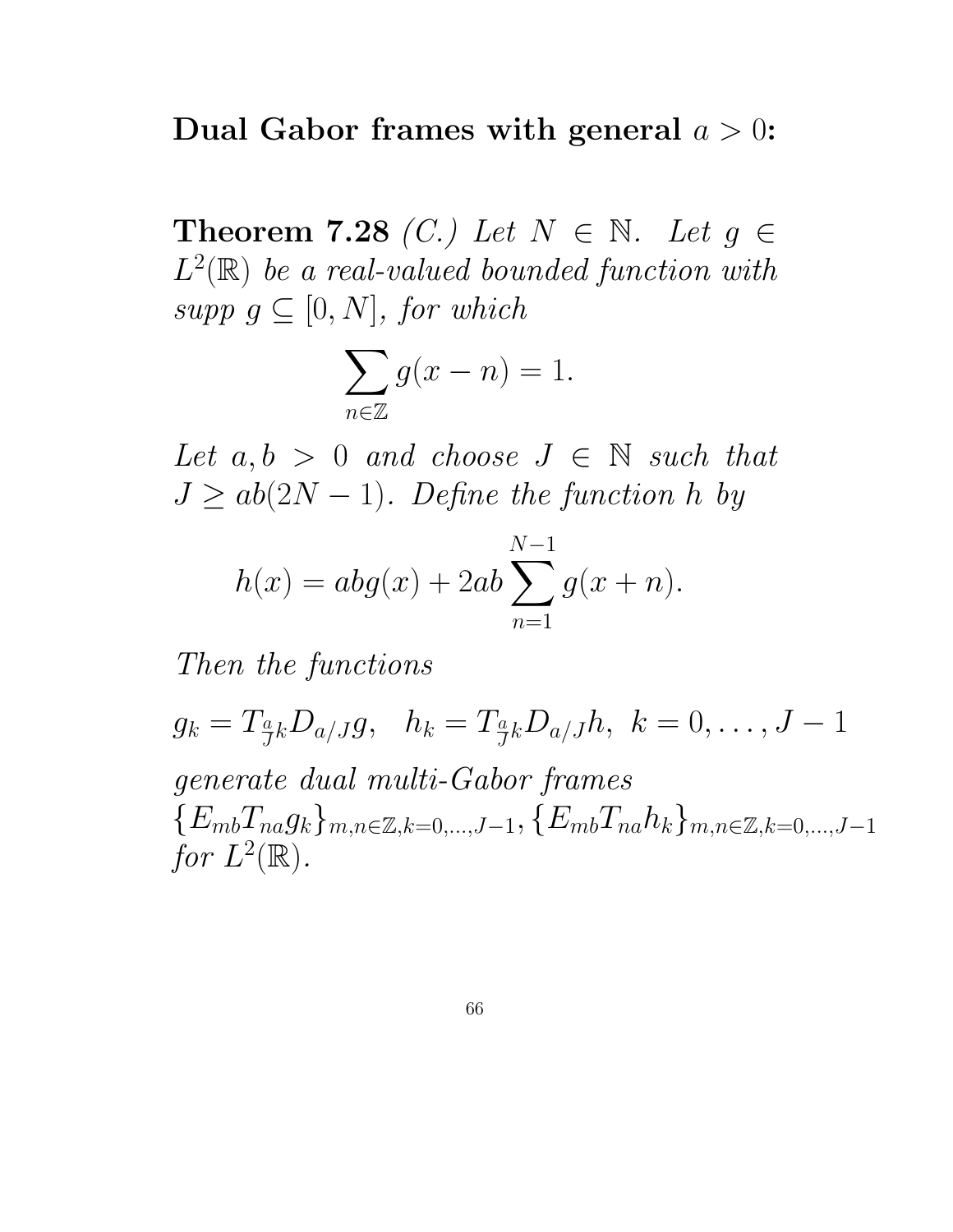Other choices?

Yes!

Theorem 7.29 (C., Kim, 2007) Let  $N \in$  $\mathbb{N}.$  Let  $g \in L^2(\mathbb{R})$  be a real-valued bounded function with supp  $g \subseteq [0, N]$ , for which

$$
\sum_{n\in\mathbb{Z}}g(x-n)=1.
$$

Let  $b \in ]0, \frac{1}{2N}$  $\frac{1}{2N-1}$ . Define  $h \in L^2(\mathbb{R})$  by

$$
h(x) = \sum_{n=-N+1}^{N-1} a_n g(x+n),
$$

where

 $a_0 = b$ ,  $a_n + a_{-n} = 2b$ ,  $n = 1, 2, \cdots, N - 1$ .

Then g and h generate dual frames  $\{E_{mb}T_{n}g\}_{m,n\in\mathbb{Z}}$ and  $\{E_{mb}T_nh\}_{m,n\in\mathbb{Z}}$  for  $L^2(\mathbb{R})$ .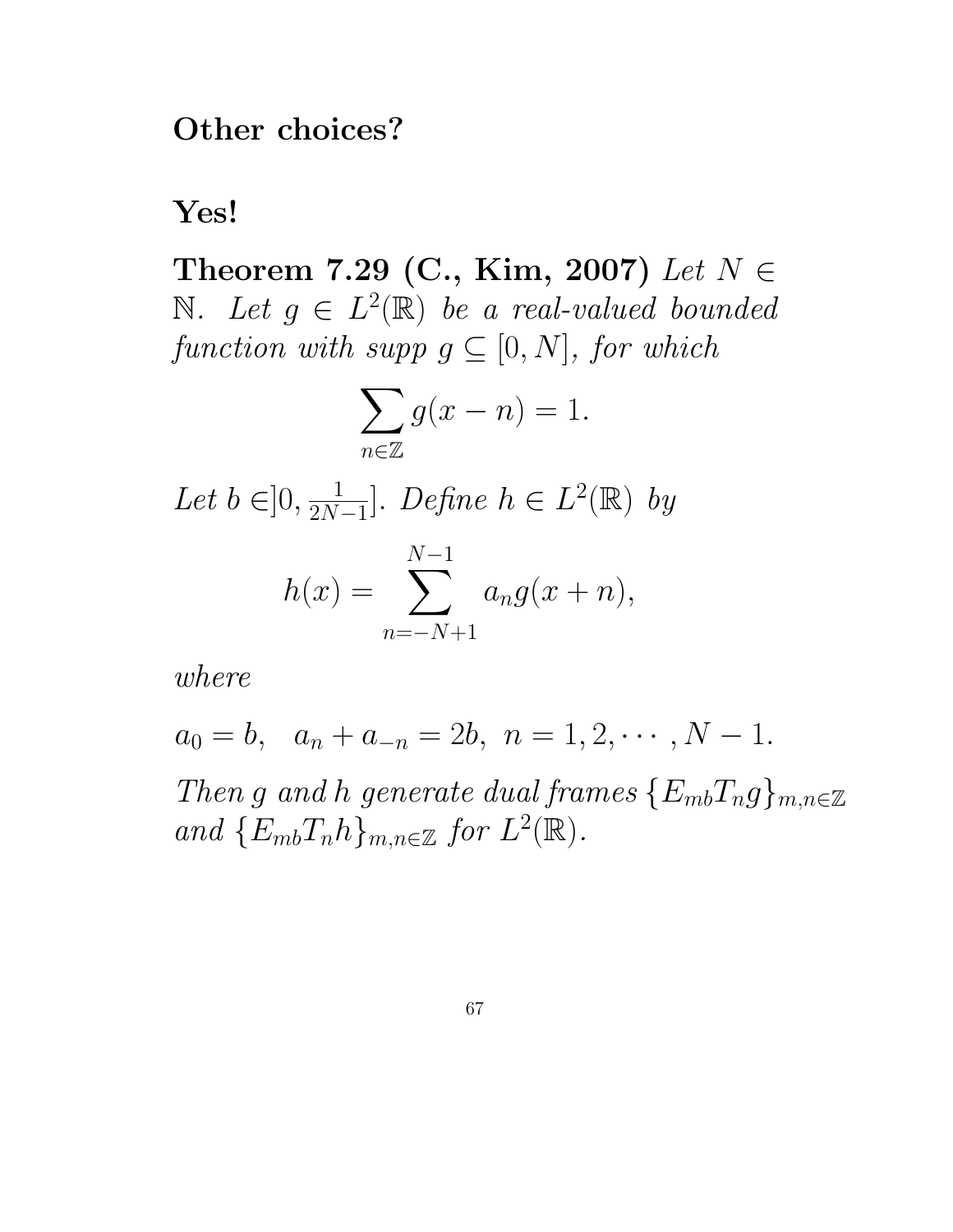## Example 7.30

1) Take

$$
\begin{cases}\na_0 = b, \\
a_n = 0 \text{ for } n = -N + 1, ..., -1 \\
a_n = 2b, n = 1, ..., N - 1\n\end{cases}
$$

This is Theorem 7.25. This choice gives the shortest support.

2) Take

$$
a_{-N+1} = a_{-N+2} = \cdots = a_{N-1} = b:
$$

if  $g$  is symmetric, this leads to a symmetric dual generator

$$
h(x) = b \sum_{n=-N+1}^{N-1} g(x+n).
$$

**Note:**  $h(x) = 1$  on supp g.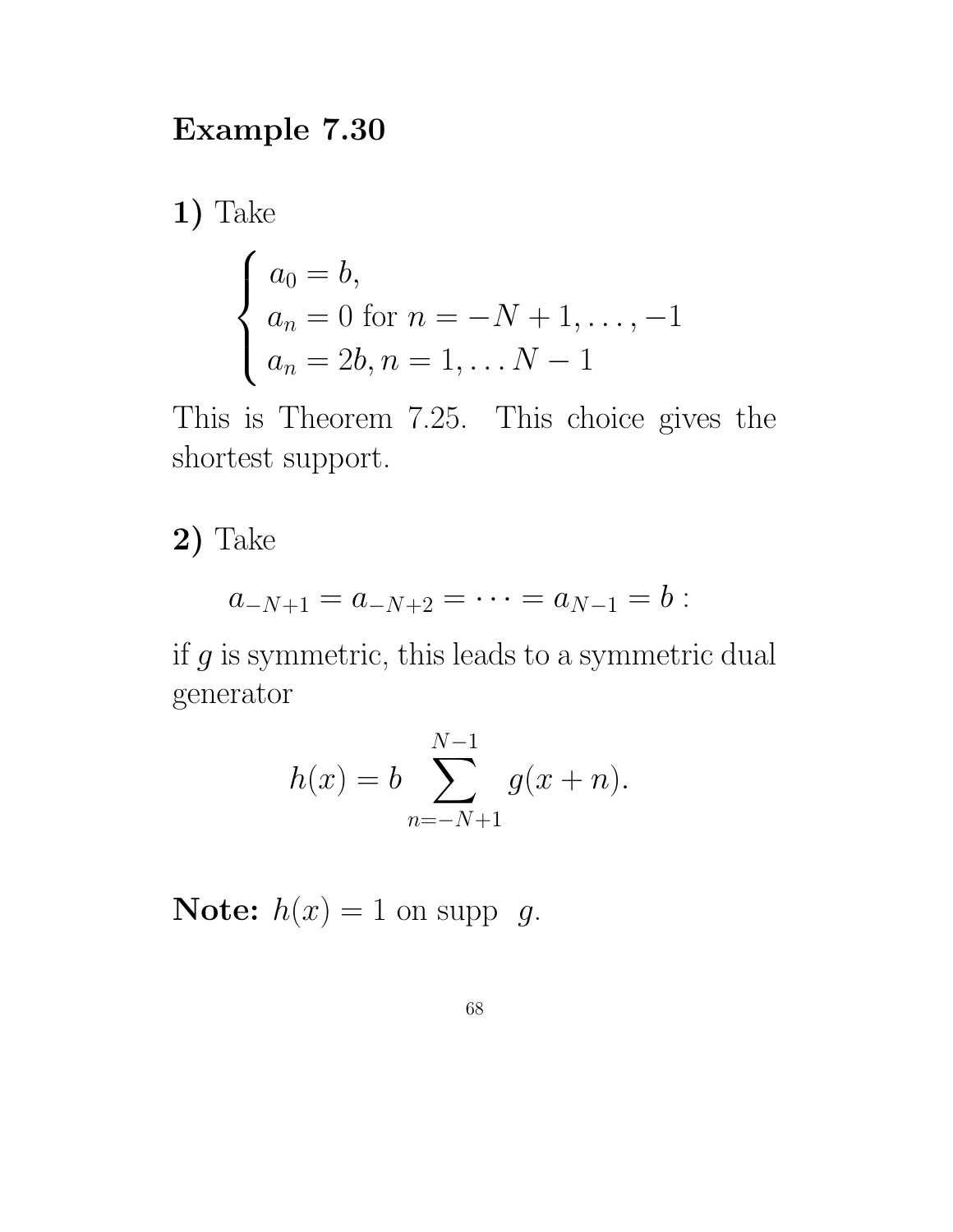

Figure 7: The generators  $N_2$  and  $N_3$  and their dual generators via 2) in Example 7.30.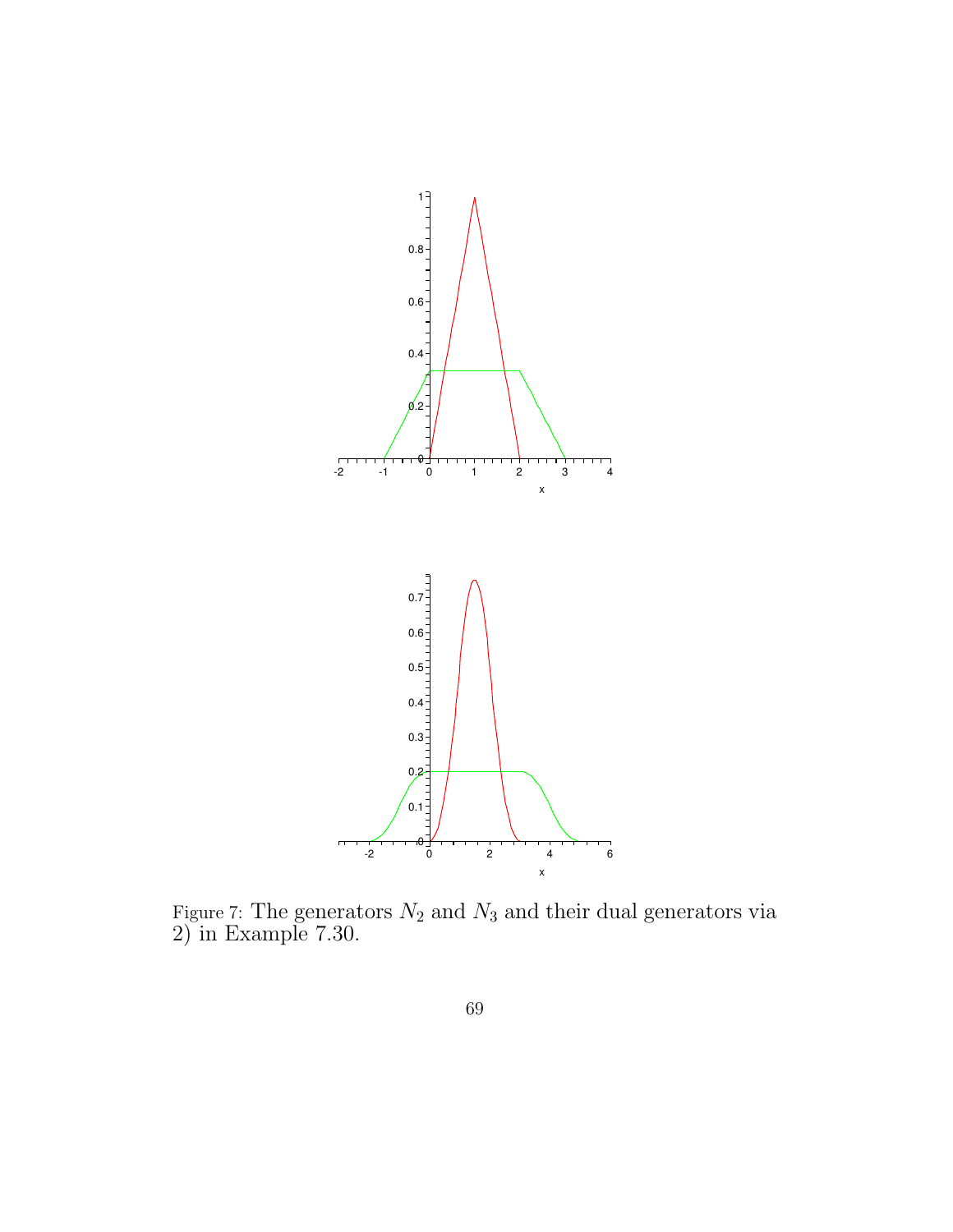## 8 Polynomial generators and duals [C., Kim]

The restriction of any polynomial to a sufficiently large interval will generate a Gabor frame for small modulation parameters:

**Proposition 8.1** Let  $N \in \mathbb{N}$ , and consider any bounded interval  $I \subset \mathbb{R}$  with  $|I| \geq N$ . Then any (nontrivial) polynomial

$$
g(x) = \left(\sum_{k=0}^{N-1} c_k x^k\right) \chi_I(x)
$$

generates a Gabor frame  ${E_{mb}}T_{n}g_{m,n\in\mathbb{Z}}$  for  $b \in ]0,1/|I|].$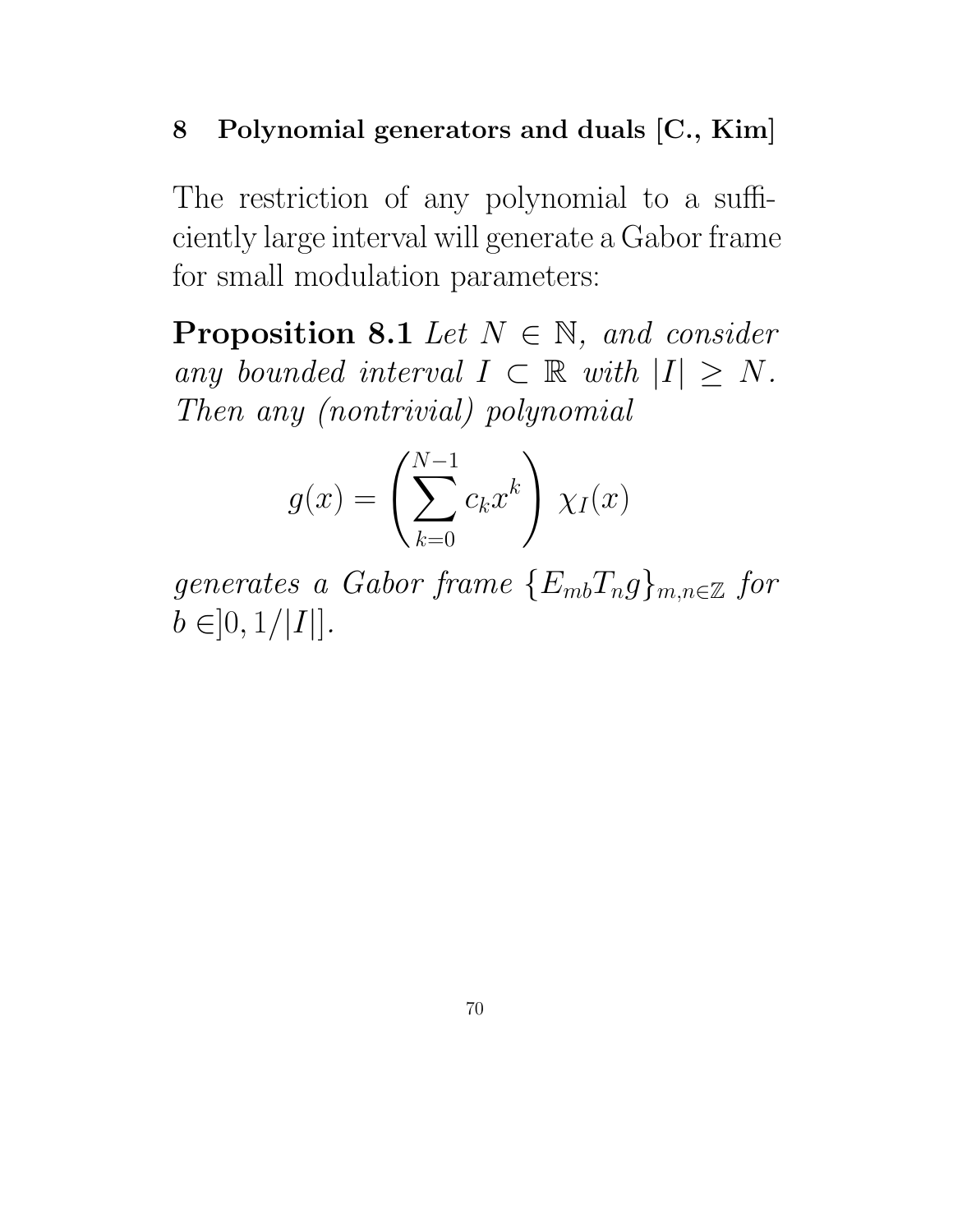The condition on the relationship between the support size and the degree of the polynomial is necessary in Proposition 8.1:

## Example 8.2 Let

$$
g(x) = (x - 1/2)(x - 3/2)\chi_{[0,2]}(x)
$$
  
=  $(x^2 - 2x + 3/4)\chi_{[0,2]}(x)$ .

Then  ${E_{mb}}T_n g_{m,n\in\mathbb{Z}}$  is not a Gabor frame for any  $b > 0$ . In fact, for  $x \in [0, 1]$ ,

$$
\sum_{k \in \mathbb{Z}} |g(x - k)|^2 = |g(x)|^2 + |g(x + 1)|^2,
$$

so

$$
\sum_{k \in \mathbb{Z}} |g(1/2 - k)|^2 = 0.
$$

 $\Box$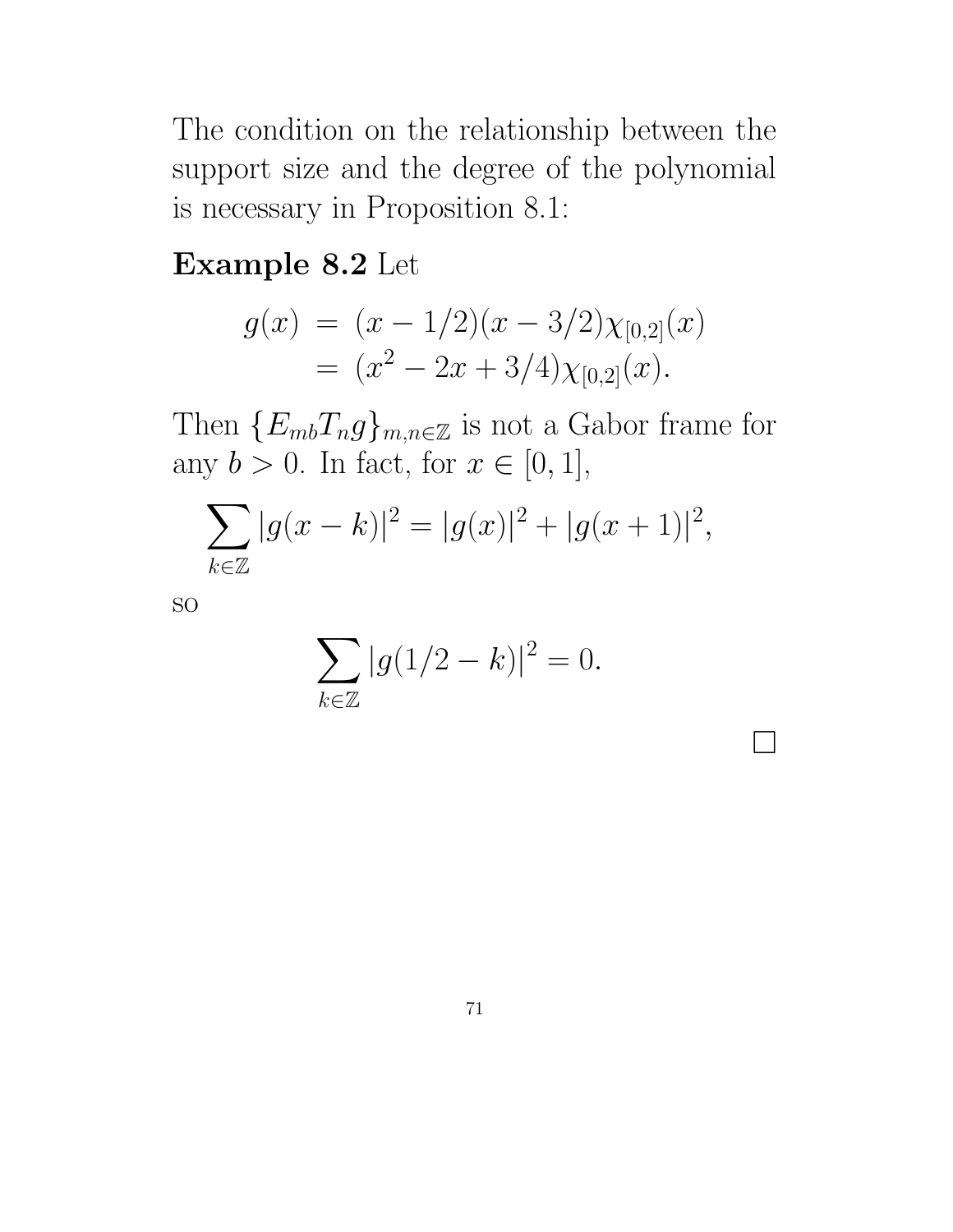In applications of frames: crucial that the frame generator as well as the dual frame generator have a convenient form. The polynomials are very convenient - but no pair of dual generators of this form exists:

Theorem 8.3 Two compactly supported polynomials

$$
g(x) = \left(\sum_{k=0}^{N_1} a_k x^k\right) \chi_{I_1}(x)
$$

and

$$
h(x)=\left(\sum_{k=0}^{N_2}b_kx^k\right)\,\chi_{I_2}(x)
$$

of degree  $\geq 1$  can not generate dual Gabor frames  ${E_{mb}}T_{n}g_{m,n\in\mathbb{Z}}$  and  ${E_{mb}}T_{n}h_{m,n\in\mathbb{Z}}$  for any  $b > 0$ , no matter how the intervals  $I_1$ and  $I_2$  are chosen.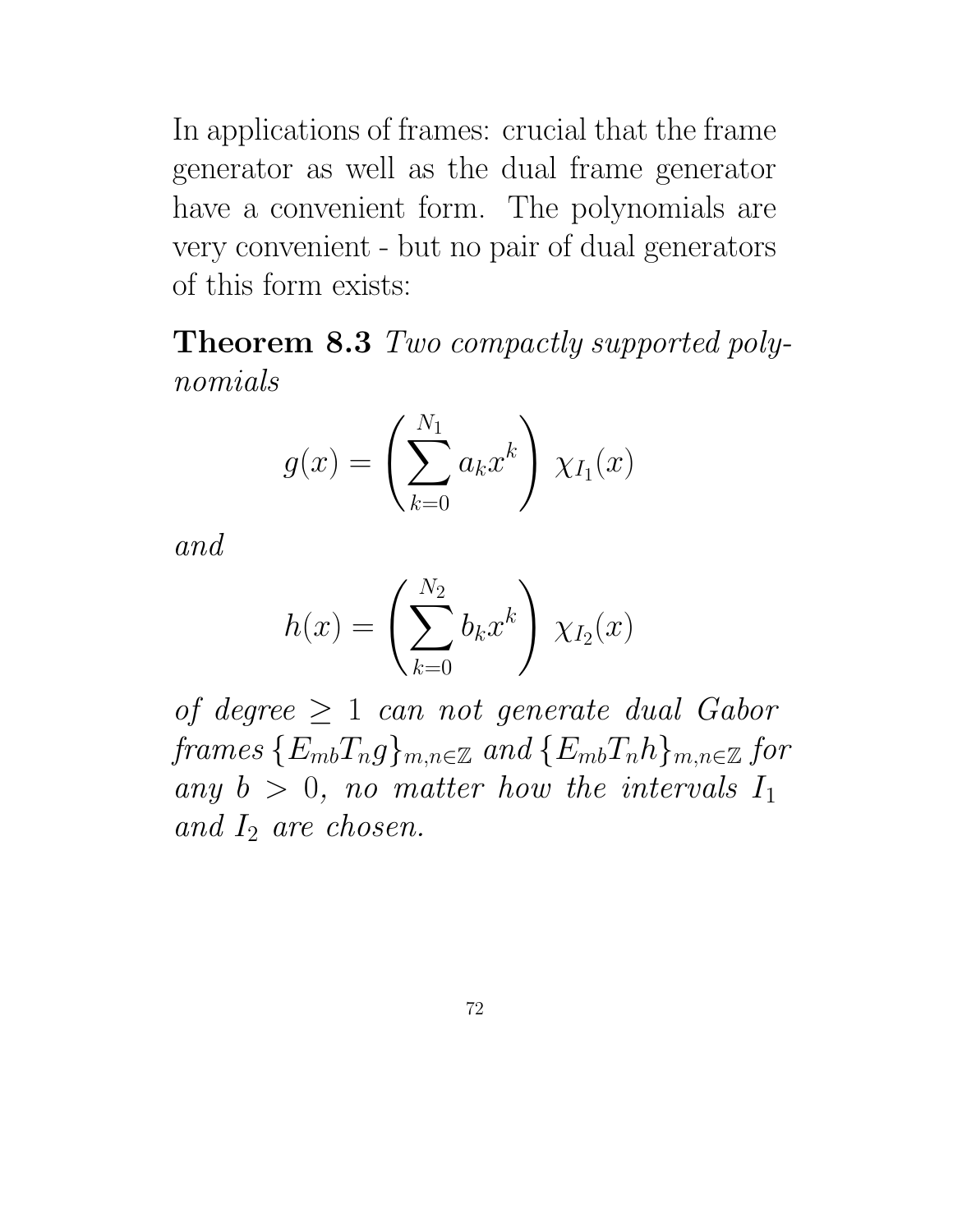Remark: The proof shows that even finite linear combinations of the type

$$
\tilde{g}(x) = \sum c_k T_k g, \quad \tilde{h}(x) = \sum d_k T_k h
$$

with  $g$  and  $h$  as in Theorem 8.3 can't generate dual Gabor frames  $\{E_{mb}T_n\tilde{g}\}_{m,n\in\mathbb{Z}}$  and  ${E_{mb}}T_n\tilde{h}$ <sub>m,n∈Z</sub>

Conclusion: for polynomial generators we must search for other simple generators for the dual. Natural choices: B-splines!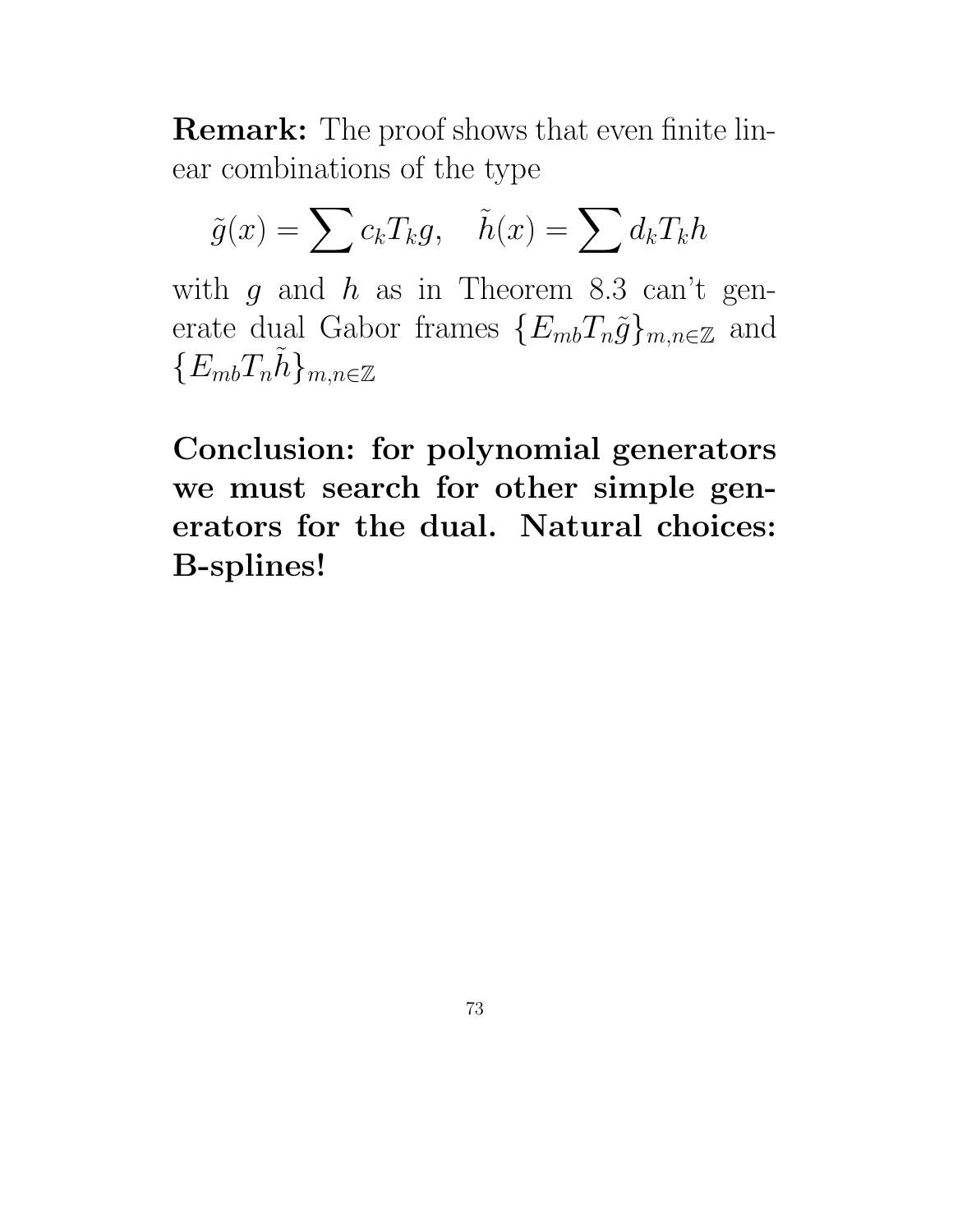**Theorem 8.4** Let  $N \in \mathbb{N}$  and  $g(x) := \sum_{k=0}^{N-1} c_k x^k$ be a polynomial. Given an interval  $I \subset \mathbb{R}$ , let

$$
\tilde{g}(x):=g(x)\chi_I(x).
$$

Let  $h \in L^2(\mathbb{R})$  be such that supp  $h \subset I$ . Then the following are equivalent:

(i) There exists  $\beta \in \mathbb{R}$  such that  $\tilde{g}(x)$  and  $h(x) := \beta h(x)$  generate dual frames  $\{E_{mb}T_n\tilde{g}\}_{m,n\in\mathbb{Z}}$ and  ${E_{mb}}T_n h_{m,n \in \mathbb{Z}}$  for  $b > 0$  sufficiently small;

(ii)

$$
\begin{cases}\n\sum_{k=0}^{N-1} c_k \frac{D^k \hat{h}(n)}{(-2\pi i)^k} = 0, & n \in \mathbb{Z} \setminus \{0\}; \\
\sum_{k=0}^{N-1} c_k \frac{D^k \hat{h}(0)}{(-2\pi i)^k} \neq 0.\n\end{cases}
$$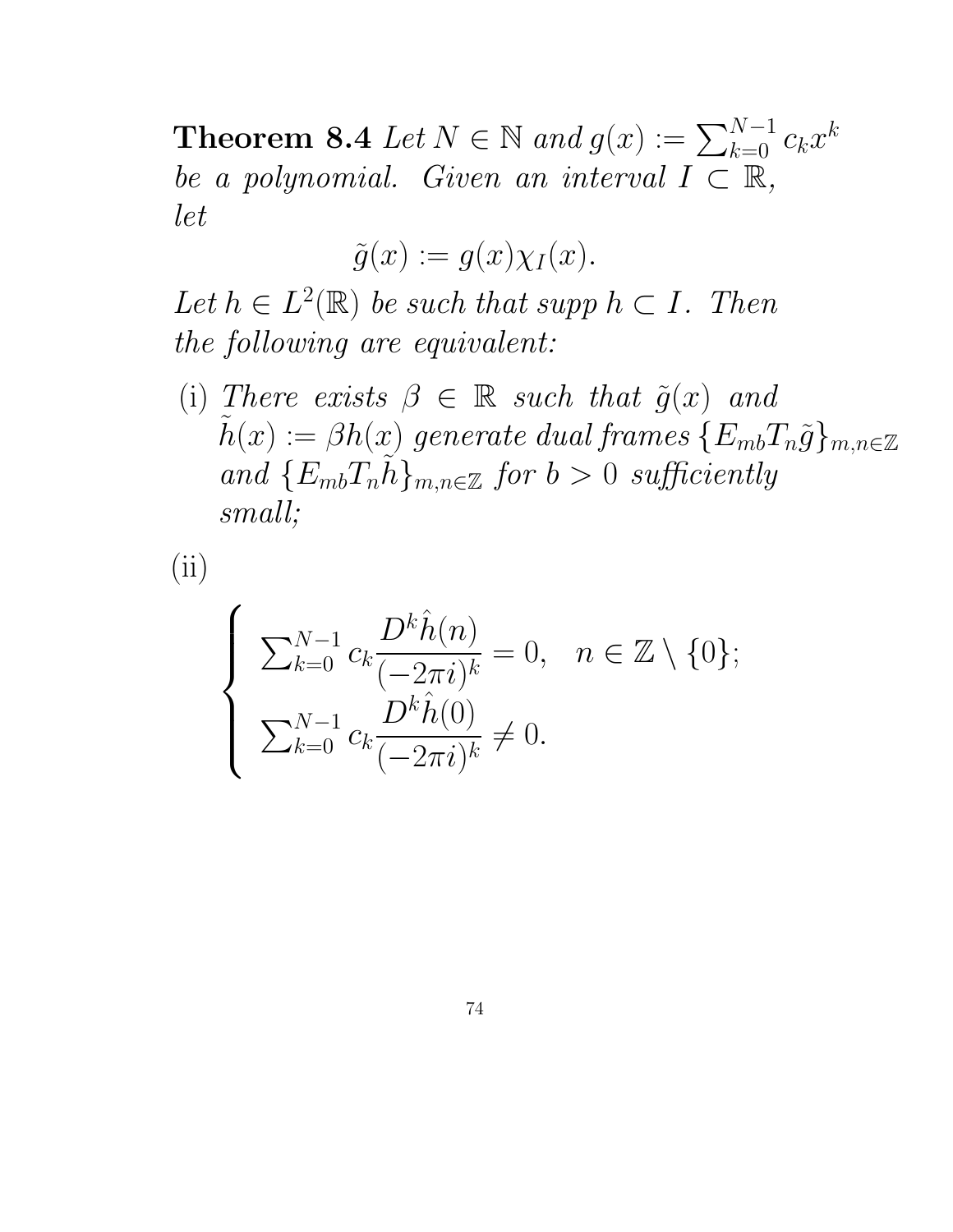**Theorem 8.5** Let  $N \in \mathbb{N}$  and  $g(x) := \sum_{k=0}^{N_0} c_k x^k$ be a polynomial of degree  $N_0 < N$ . Given an interval  $I \subset \mathbb{R}$ , let

$$
\tilde{g}(x) := g(x) \chi_I(x).
$$

Let  $h \in L^2(\mathbb{R})$  be such that supp h is an interval with supp  $h \subseteq I$ . If h satisfy the Strang-Fix conditions, that is,

 $\hat{h}(0) \neq 0;$  $D^k \hat{h}(n) = 0, \ n \in \mathbb{N} \setminus \{0\}, \ k = 0, 1, \cdots, N - 1,$ 

then there always exist  $\alpha, \beta \in \mathbb{R}$  such that  $\tilde{g}(x)$  and  $\tilde{h}(x) := \beta h(x - \alpha)$  generate dual frames  $\{E_{mb}T_n\tilde{g}\}_{m,n\in\mathbb{Z}}$  and  $\{E_{mb}T_nh\}_{m,n\in\mathbb{Z}}$  for  $b > 0$  sufficiently small.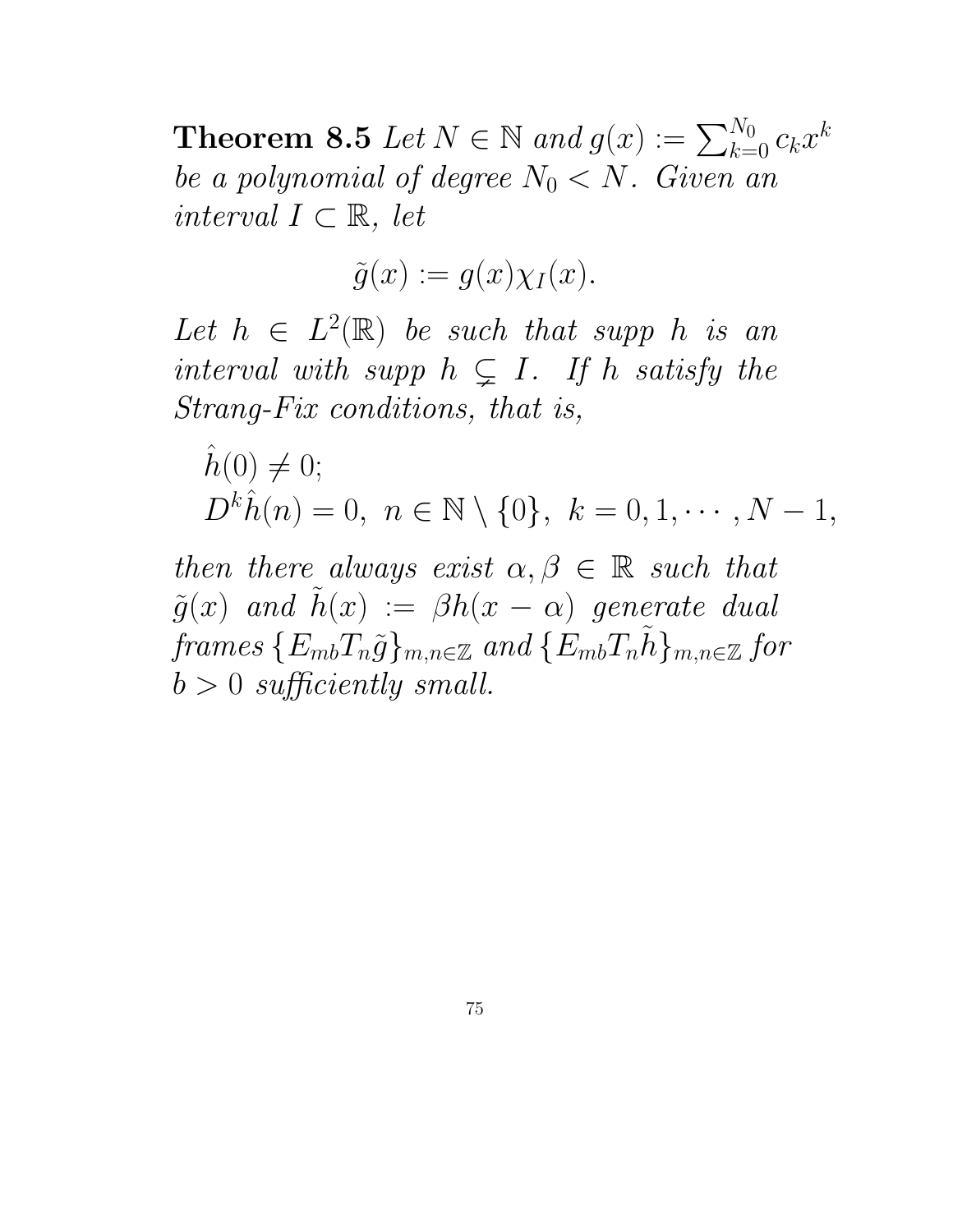Corollary 8.6 Let  $N \in \mathbb{N}$  and  $g(x) := \sum_{k=0}^{N-1} c_k x^k$ be a polynomial. Given an interval I containing  $[0, N]$ , let

$$
\tilde{g}(x) := g(x) \chi_I(x).
$$

Then the following hold:

(a) If  $I = [0, N]$  and

$$
\kappa := \sum_{k=0}^{N-1} c_k \frac{D^k \widehat{N}_N(0)}{(-2\pi i)^k} \neq 0,
$$

then  $\tilde{g}(x)$  and  $h(x) := \frac{b}{\kappa} N_N(x)$  generate dual frames  ${E_{mb}}T_n\tilde{g}$ <sub>m,n∈Z</sub> and  ${E_{mb}}T_nh$ <sub>m,n∈Z</sub> for  $b > 0$  sufficiently small.

(b) If  $I \supsetneq [0, N]$ , then there exists  $\alpha, \beta \in \mathbb{R}$ such that  $\tilde{q}$  and

$$
h(x) := \beta N_N(x - \alpha)
$$

generate dual frames  $\{E_{mb}T_n\tilde{g}\}_{m,n\in\mathbb{Z}}$  and  ${E_{mb}}T_nh_{mn\in\mathbb{Z}}$  for  $b>0$  sufficiently small.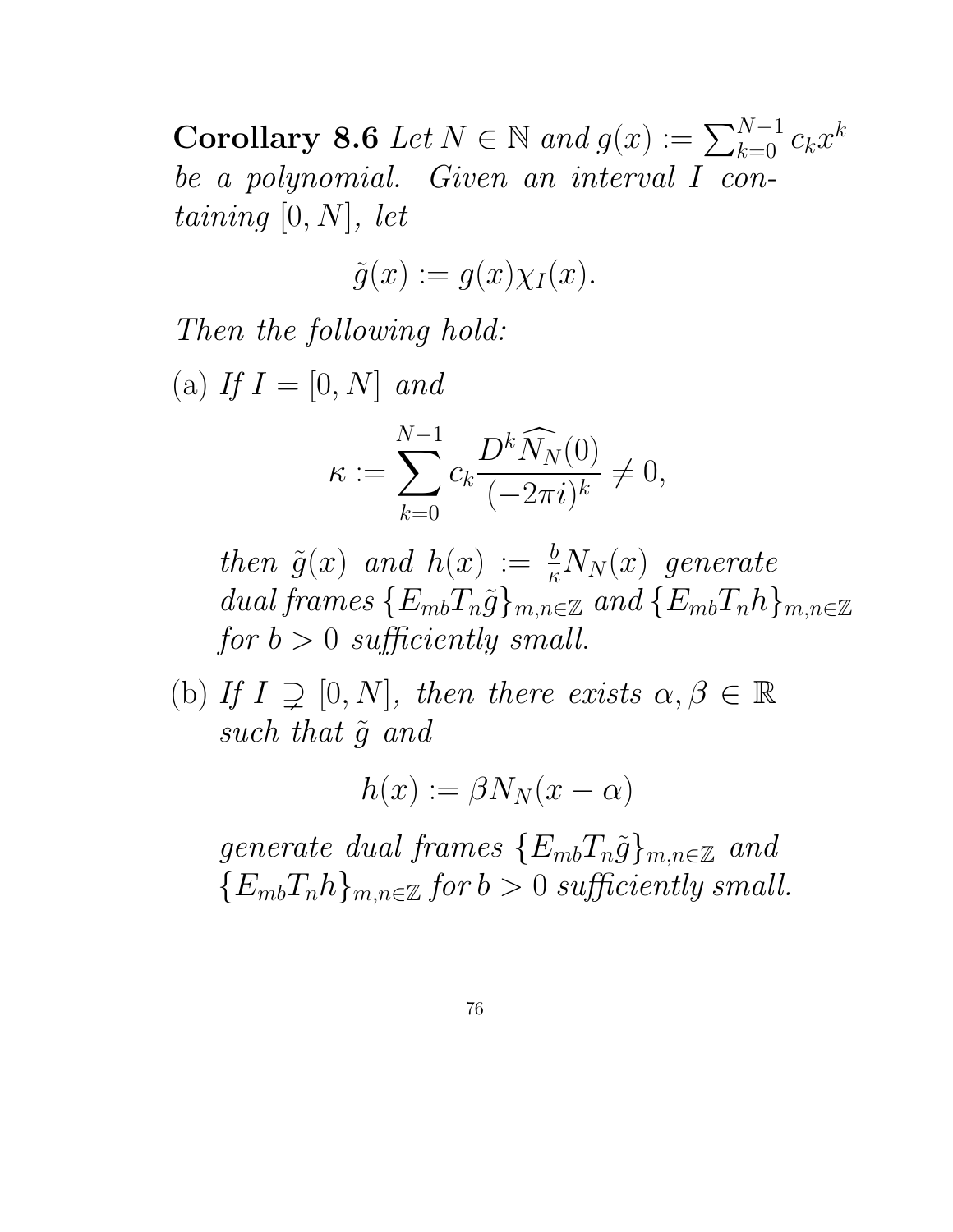Conclusion: polynomial generators on sufficiently large intervals almost always generate Gabor frames with B-spline duals for sufficiently small modulation parameters.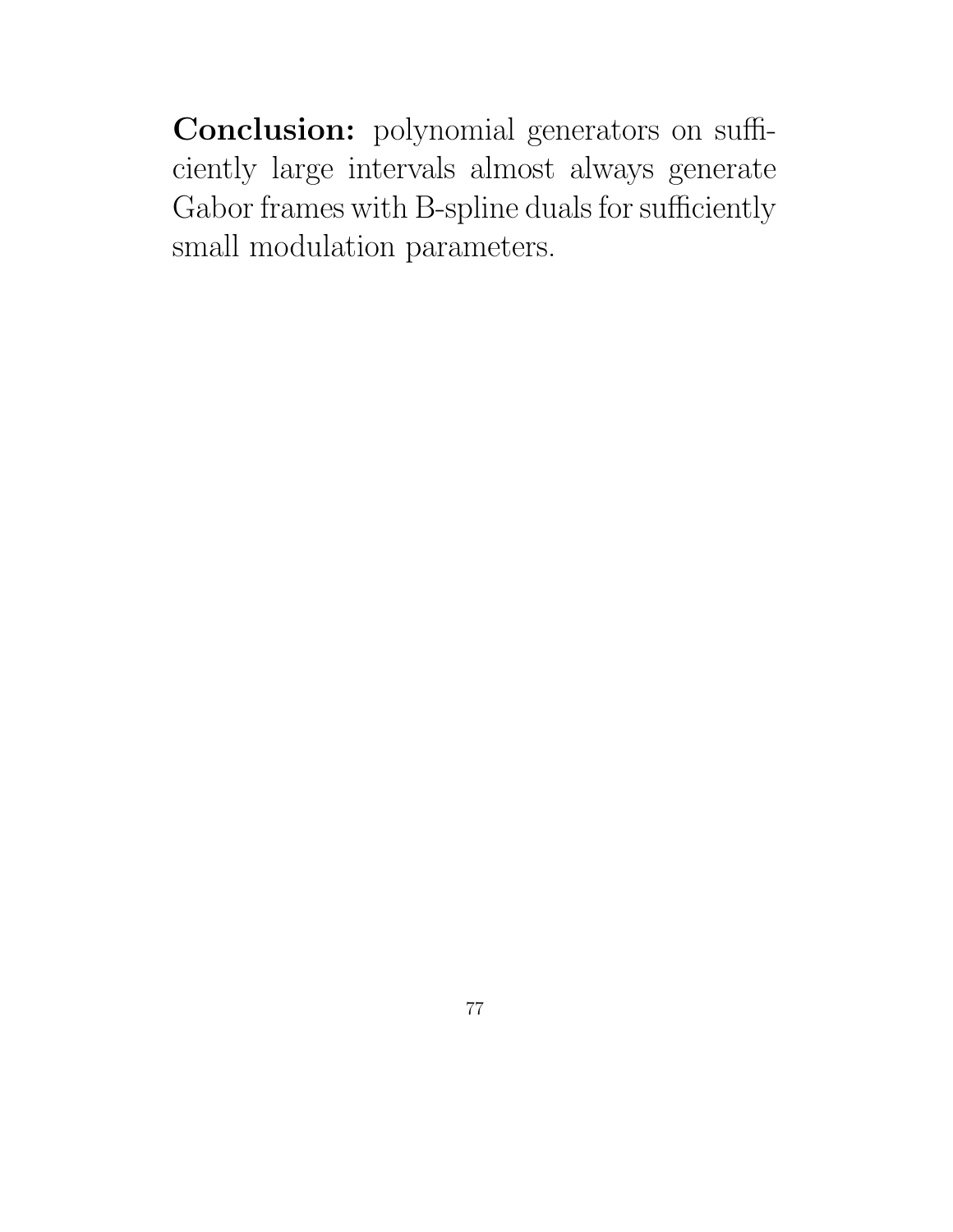Example 8.7 Let  $g(x) = (x-1)\chi_I(x)$ . First, let  $I = [0, 2]$ . A direct calculation shows that

$$
\widehat{N}_2(0) = 1, \quad D\widehat{N}_2(0) = -2\pi i.
$$

Thus

$$
\kappa = \sum_{k=0}^{1} c_k \frac{D^k \widehat{N}_2(0)}{(-2\pi i)^k} = 0.
$$

One can prove that

$$
\sum_{k \in \mathbb{Z}} g(x - k) N_2(x - k) = 0.
$$

Hence  $N_2$  is not a dual of g for any  $b > 0$  by Lemma 7.24.

Now, let  $I = [-1, 3]$ . Then  $\beta N_2(x - \alpha_0)$  is dual generator of  $g$  for  $b > 0$  sufficiently small for some constant  $\beta$  (which can be explicitly calculated).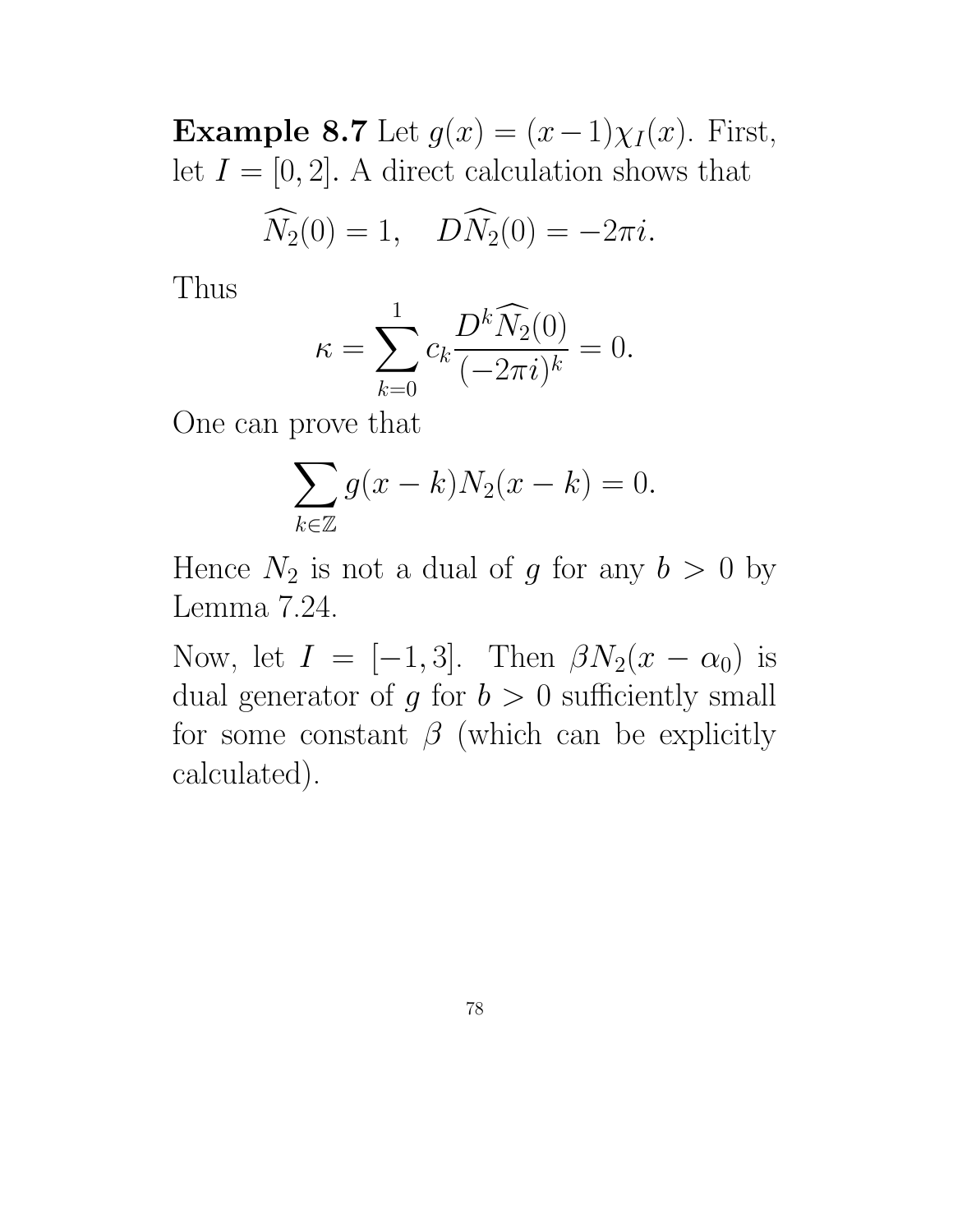#### Example 8.8 Let

$$
g(x) = x^{2}(5-x)^{2}\chi_{[0,5]}(x)
$$
  
=  $(25x^{2} - 10x^{3} + x^{4}) \chi_{[0,5]}(x)$   
=:  $\left(\sum_{k=0}^{4} c_{k}x^{k}\right) \chi_{[0,5]}(x).$ 

For the B-spline  $N_5$ ,

$$
\frac{D^k \widehat{N}_5(0)}{(-2\pi i)^k} = \begin{cases} 20/3, & k = 2; \\ 75/4, & k = 3; \\ 331/6, & k = 4. \end{cases}
$$

Thus

$$
\kappa := \sum_{k=0}^{4} c_k \frac{D^k \widehat{N}_5(0)}{(-2\pi i)^k} = 103/3 \neq 0.
$$

Hence  $h(x) := \frac{b}{\kappa} N_5$  is a dual of  $g(x)$  for  $b >$ 0 sufficiently small by Corollary 8.6 (a). See Figure 8.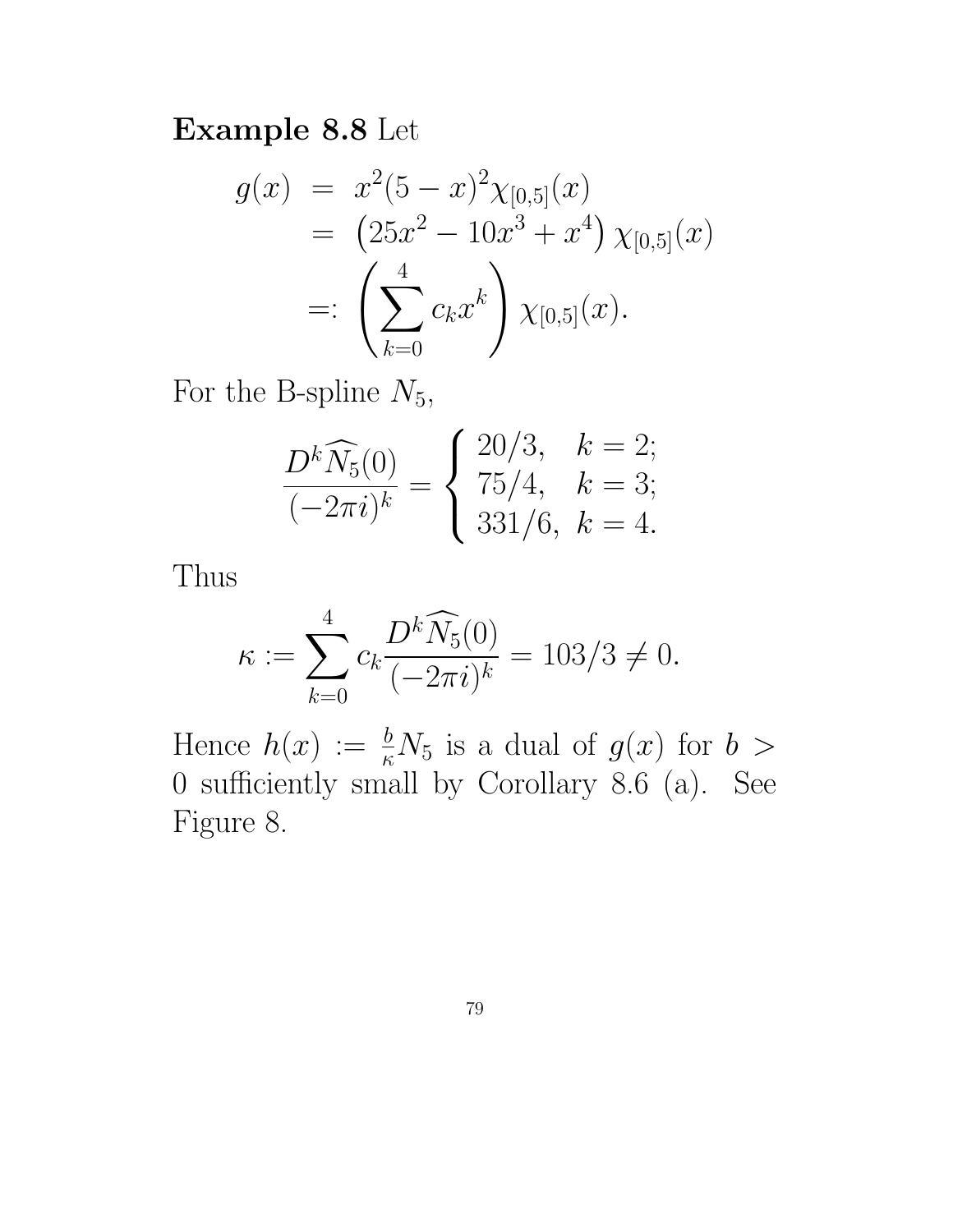

Figure 8: The generators  $g$  and  $h$  for  $b=1/5$  in Example 8.8.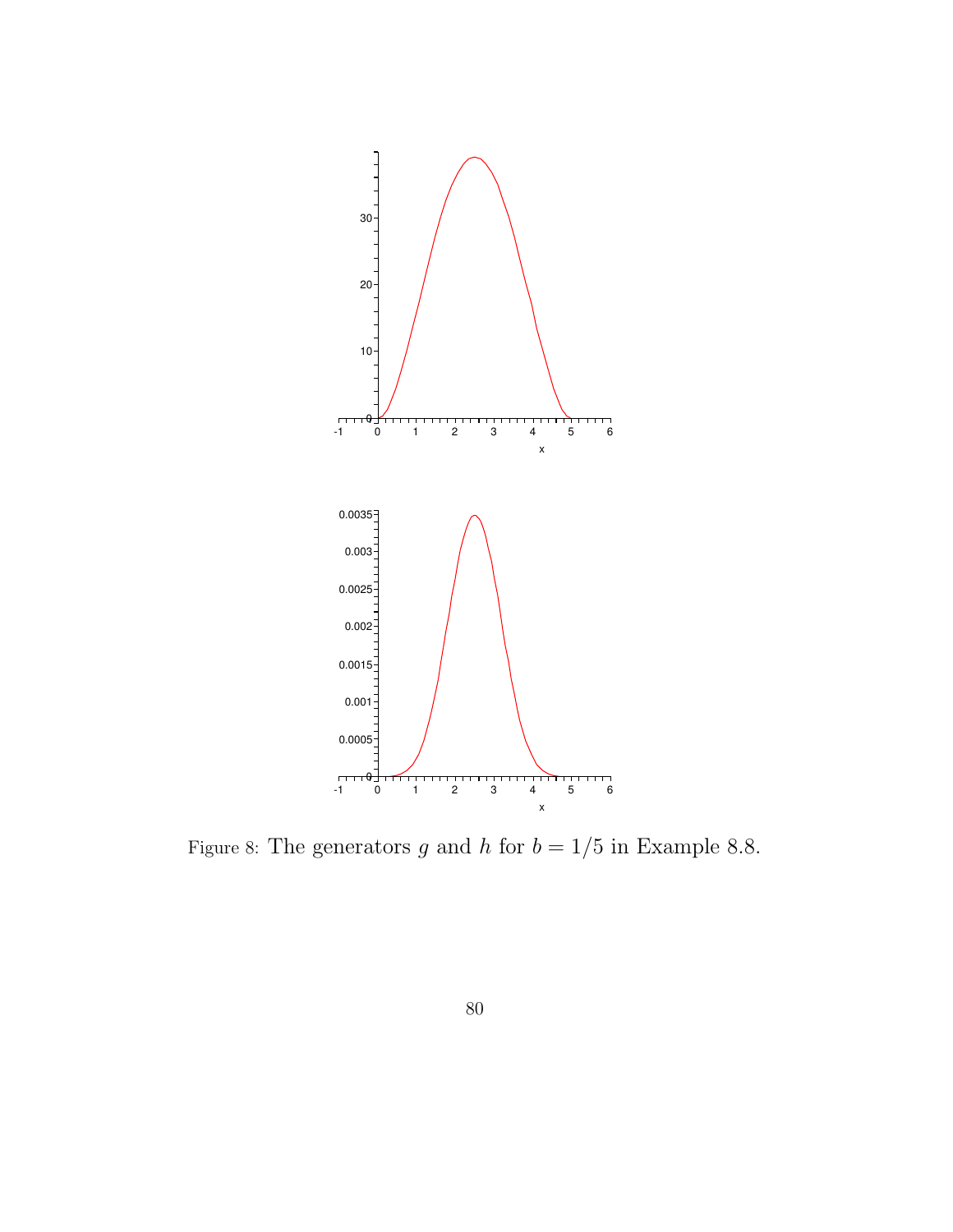### Example 8.9 Let

$$
g(x) = x^{3}(6-x)^{2}\chi_{[0,6]}(x)
$$
  
=  $(36x^{3} - 12x^{4} + x^{5}) \chi_{[0,6]}(x)$   
=  $\left(\sum_{k=0}^{5} c_{k}x^{k}\right) \chi_{[0,6]}(x).$ 

For  $N_6$ , we have

$$
\frac{D^k \widehat{N}_6(0)}{(-2\pi i)^k} = \begin{cases} 63/2, & k = 3; \\ 1087/10, & k = 4; \\ 777/2, & k = 5. \end{cases}
$$

Thus

$$
\kappa := \sum_{k=0}^{5} c_k \frac{D^k \widehat{N}_6(0)}{(-2\pi i)^k} = 2181/10 \neq 0.
$$

Hence  $h(x) := \frac{b}{\kappa} N_6$  is a dual of  $g(x)$  for  $b >$ 0 sufficiently small by Corollary 8.6 (a). See Figure 9.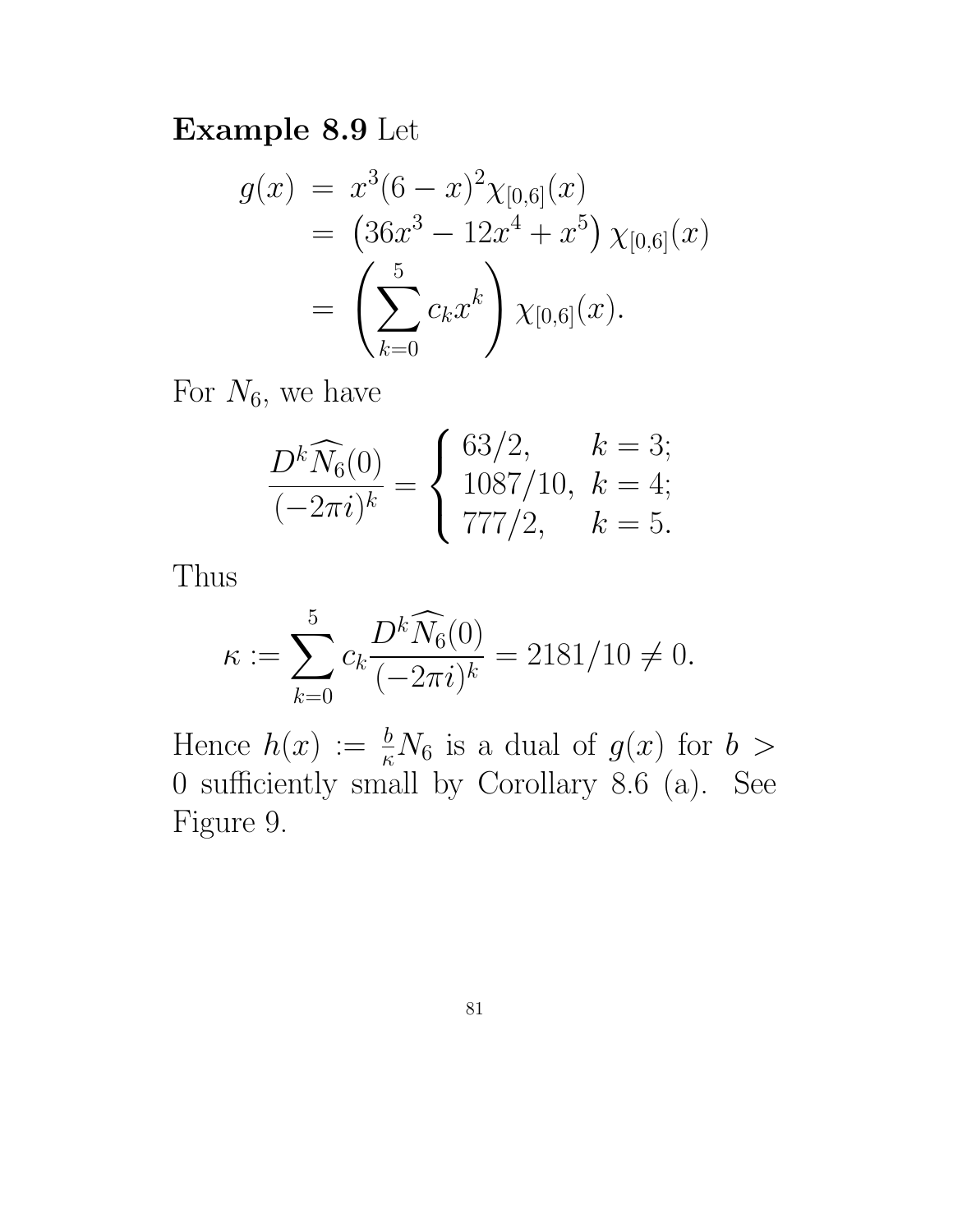

Figure 9: The generators  $g$  and  $h$  for  $b=1/6$  in Example 8.9.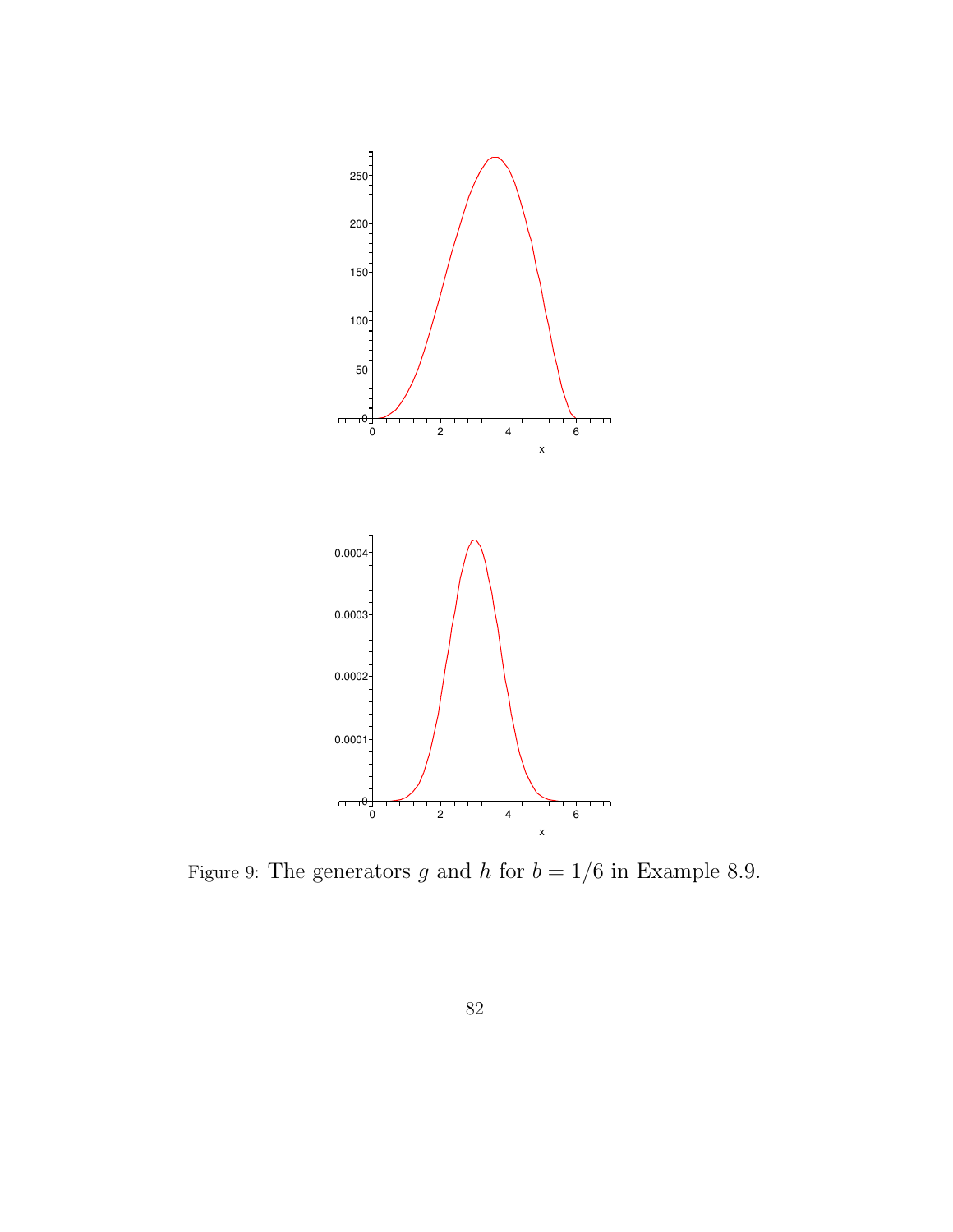# Extensions: 1) Higher dimensions: (C., R. Y. Kim)

For  $f \in L^2(\mathbb{R}^d)$  and  $d \times d$  matrices  $B, C$ , and  $m, n \in \mathbb{Z}^d$ , let

$$
E_{Bm}f(x) = e^{2\pi i Bm \cdot x} f(x), \ x \in \mathbb{R}^d
$$

$$
T_{Cn}f(x) = f(Cn - x), \ x \in \mathbb{R}^d.
$$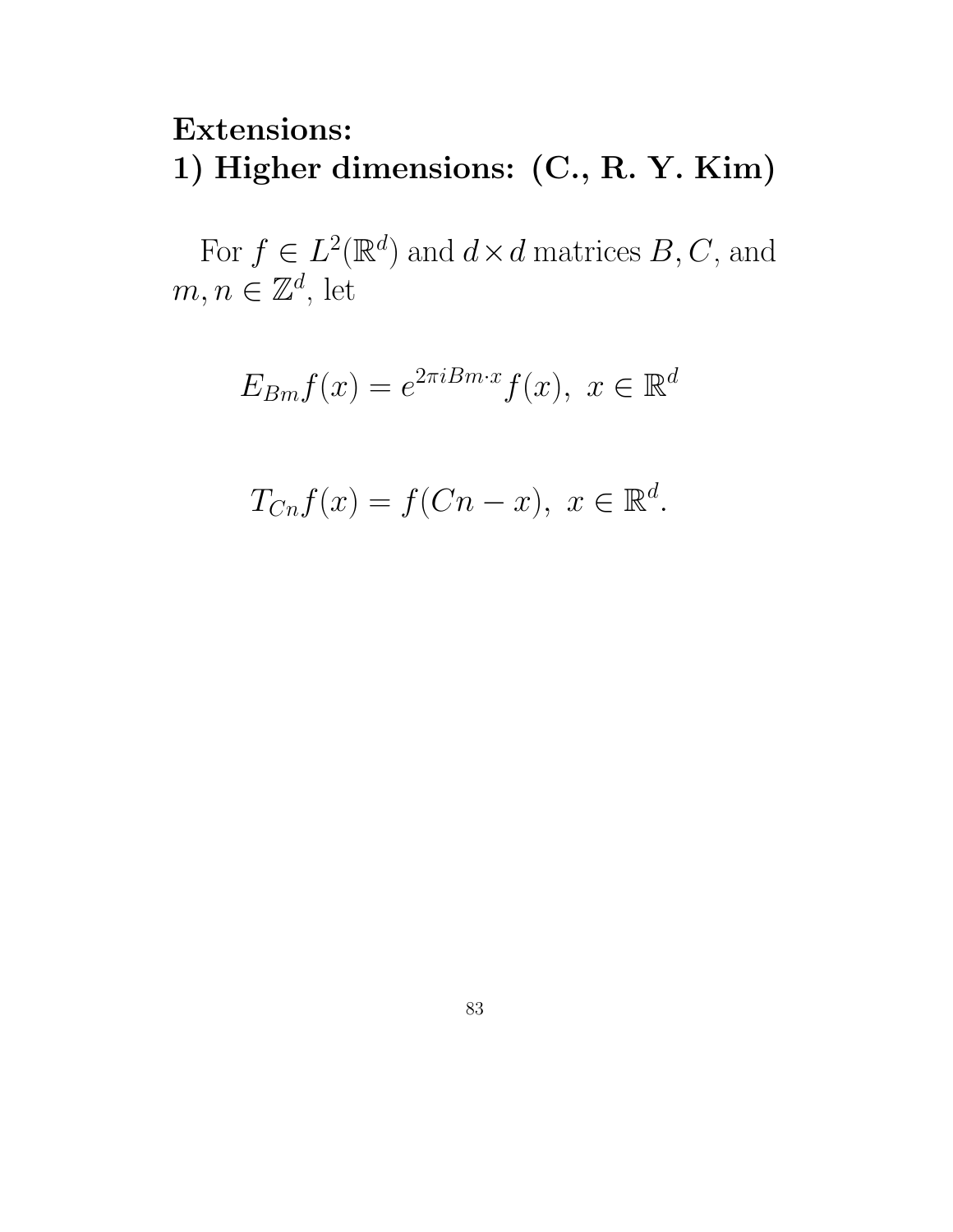Theorem 8.10 Let  $N \in \mathbb{N}$  and assume that  $g \in L^2(\mathbb{R}^d)$  has supp  $g \subseteq [0, N]^d$ , and that

$$
\sum_{n \in \mathbb{Z}^d} g(x - n) = 1.
$$

Assume that the  $d \times d$  matrix B is invertible and  $||B|| \le \frac{1}{\sqrt{d}(2N-1)}$ . For  $i = 1, ..., d$ , let  $F_i$ be the set of lattice points  $\{k_j\}_{j=1}^d \in \mathbb{Z}^d$  for which the coordinates  $k_j, j = 1, \ldots, d$ , satisfy

$$
\begin{cases} if \ j = 1, \dots, i-1, \ then \ |k_j| \le N-1; \\ if \ j = i, \quad then \ 1 \le k_j \le N-1; \\ if \ j = i+1, \dots, d, \ then \ k_j = 0. \end{cases}
$$

Define  $h \in L^2(\mathbb{R}^d)$  by

$$
h(x) := |\det B| \left[ g(x) + 2 \sum_{i=1}^{d} \sum_{k \in F_i} g(x + k) \right].
$$

Then  ${E_{Bm}}T_n g_{m,n \in \mathbb{Z}^d}$  and  ${E_{Bm}}T_n h_{m,n \in \mathbb{Z}^d}$ are dual frames for  $L^2(\mathbb{R}^d)$ .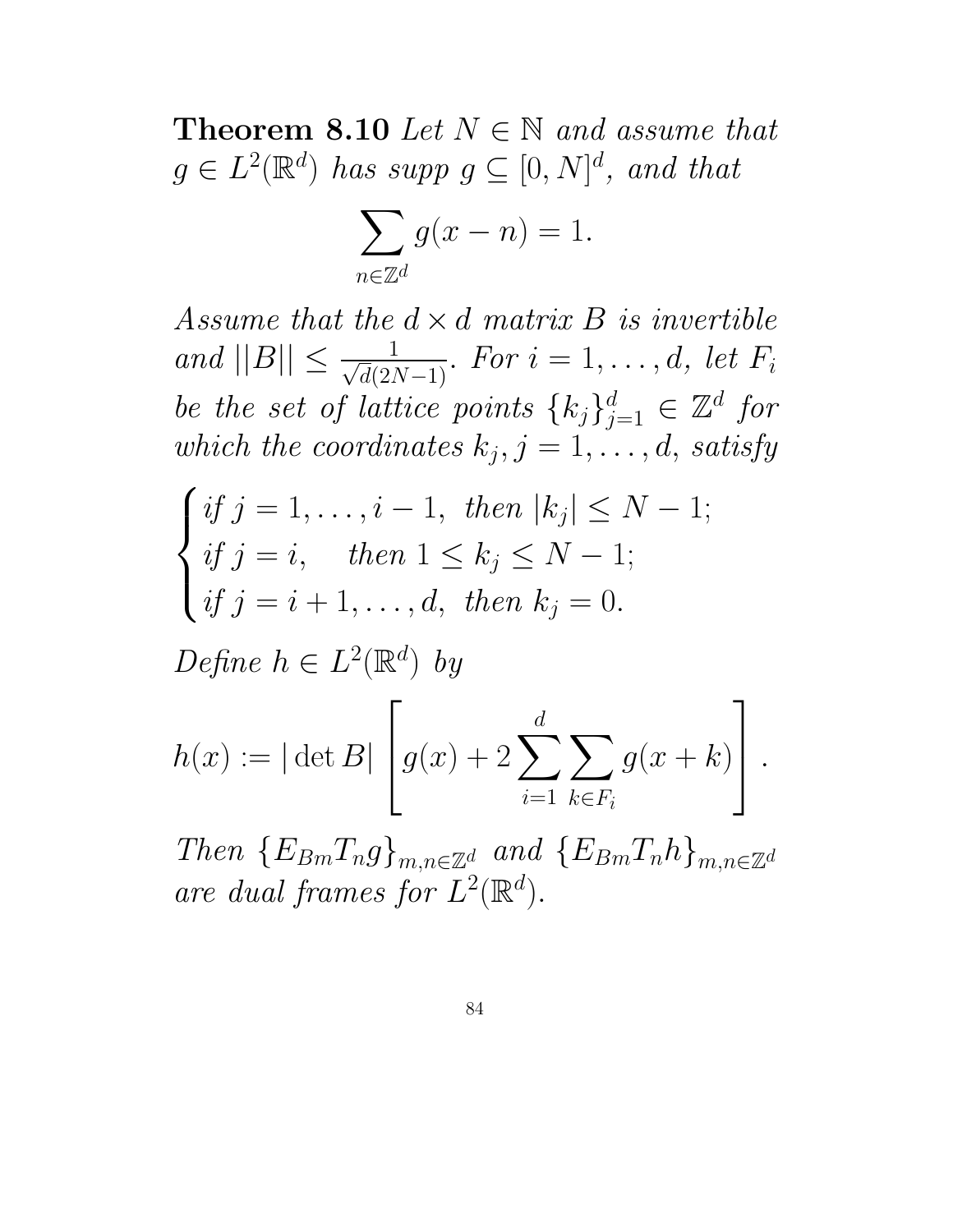## 2) Tight frames (C., R.Y. Kim):

Theorem 8.11 Let  $N \in \mathbb{N}$ . Let  $g \in L^2(\mathbb{R}^d)$ be a non-negative function with supp  $g \subseteq$  $[0, N]^d$ , for which

$$
\sum_{n\in\mathbb{Z}^d} g(x-n) > 0, \ a.e. \ x \in \mathbb{R}^d.
$$

Assume that the  $d \times d$  matrix B is invertible and  $||B|| \leq \frac{1}{\sqrt{d}}$  $\frac{1}{d} N$ . Define  $h \in L^2(\mathbb{R}^d)$  by

$$
h(x) := \sqrt{|\det B| \frac{g(x)}{\sum_{n \in \mathbb{Z}^d} g(x - n)}}.
$$

Then the function h generates a Parseval frame  $\{E_{Bm}T_nh\}_{m,n\in\mathbb{Z}^d}$  for  $L^2(\mathbb{R}^d)$ .

The generator in Theorem 8.11 has fast decay in the Fourier domain if it is smooth:

**Lemma 8.12** Let  $k \in \mathbb{N}$  and let  $f \in C^{dk}(\mathbb{R}^d)$ be compactly supported. Then

 $|\hat{f}(\gamma)| \leq A(1+|\gamma|^2)^{-k/2}.$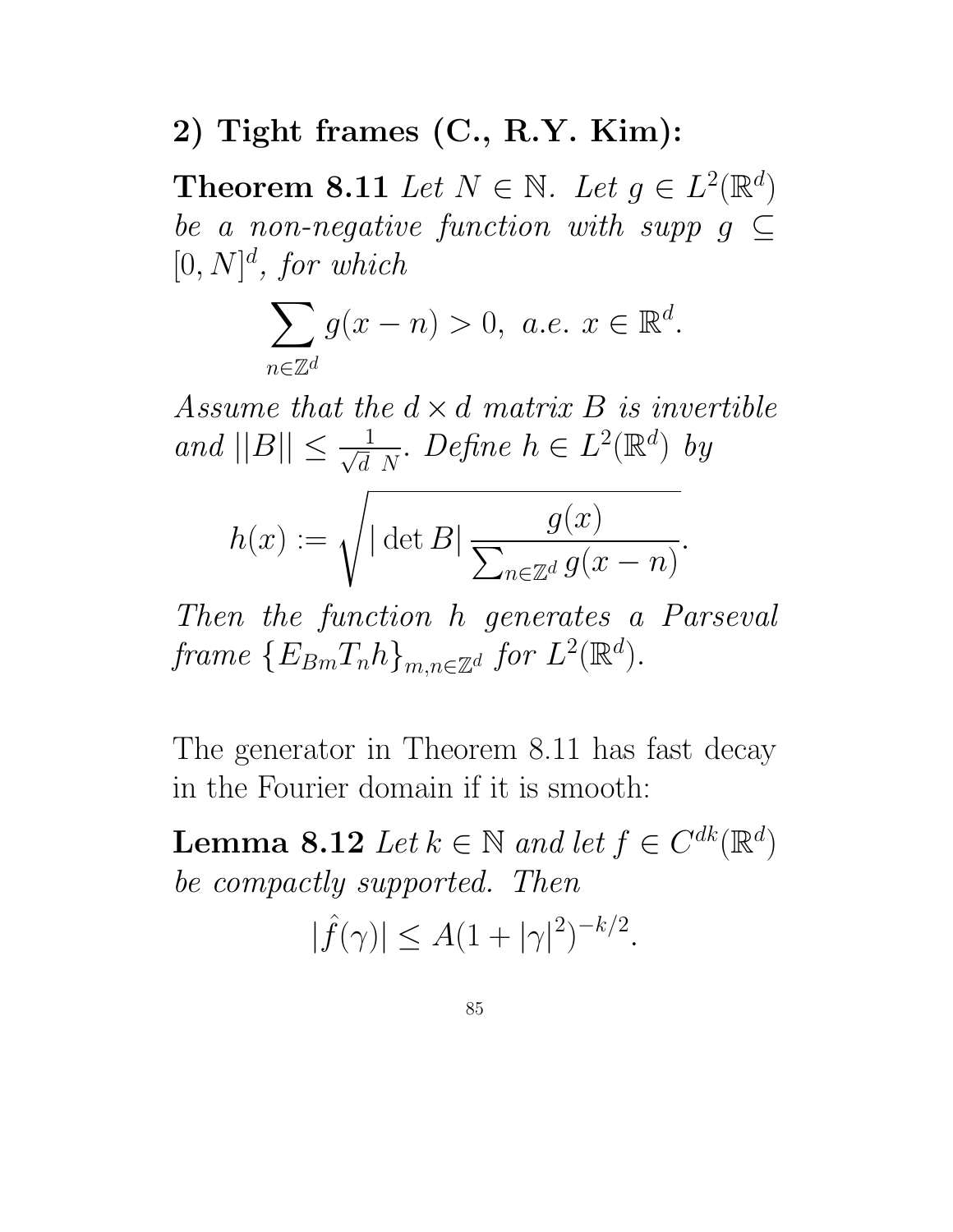3) Irregular B-splines (C., Wenchang Sun):

Theorem 8.13 Let  $\{x_n : n \in \mathbb{Z}\} \subset \mathbb{R}$  be a sequence such that

$$
\lim_{n \to \pm \infty} x_n = \pm \infty, \quad x_{n-1} \le x_n,
$$

and

$$
x_{n+2N-1} - x_n \le M, \qquad n \in \mathbb{Z},
$$

for some constants  $N \in \mathbb{N}$  and  $M > 0$ . Let  $g_n$  be the N-th order normalized B-spline with knots  $(x_n, x_{n+1}, \dots, x_{n+N})$  and

$$
h_n(x) = bg_n(x) + 2b \sum_{k=1}^{N-1} g_{n-k}(x).
$$

Then  ${E_{mb}}g_n$ <sub>m,n∈Z</sub> and  ${E_{mb}}h_n$ <sub>m,n∈Z</sub> are a pair of dual frames for  $L^2(\mathbb{R})$  provided that  $0 < b \leq 1/M$ .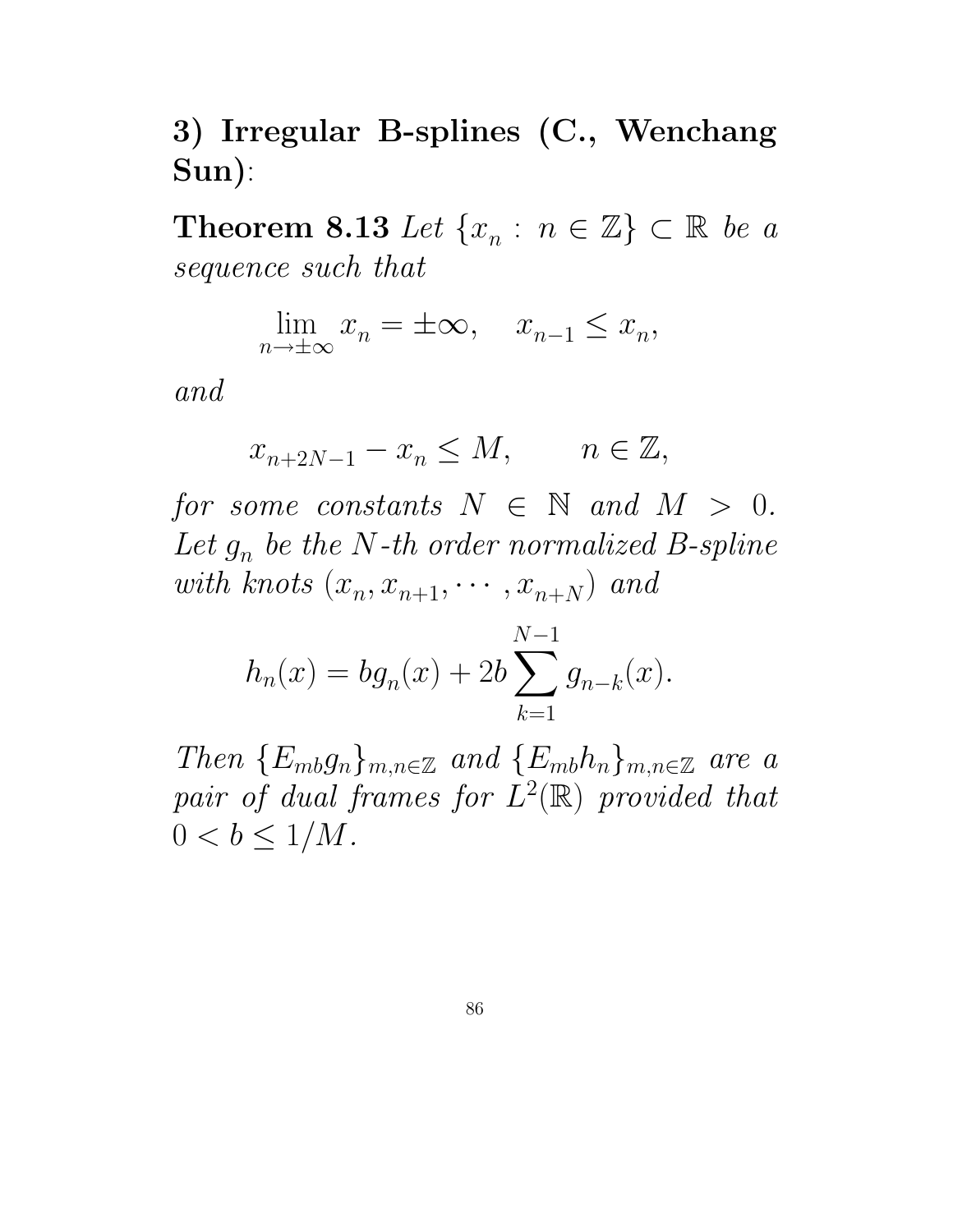#### 9 Wavelet frames

#### 9.1 Wavelet bases

Given a function  $\psi \in L^2(\mathbb{R})$  and  $j, k \in \mathbb{Z}$ , let

$$
\psi_{j,k}(x) := 2^{j/2} \psi(2^j x - k), \ x \in \mathbb{R}.
$$

In terms of  $T_k$  and  $Df(x) = 2^{1/2}f(2x)$ ,

$$
\psi_{j,k} = D^j T_k \psi, \ j,k \in \mathbb{Z}.
$$

If  $\{\psi_{j,k}\}_{j,k\in\mathbb{Z}}$  is an orthonormal basis for  $L^2(\mathbb{R}),$ the function  $\psi$  is called a *wavelet*.

Definition 9.1 A multiresolution analysis for  $L^2(\mathbb{R})$  consists of a sequence of closed subspaces  ${V_j}_{j \in \mathbb{Z}}$  of  $L^2(\mathbb{R})$  and a function  $\phi \in$  $V_0$ , such that the following conditions hold:  $(i) \cdots V_{-1} \subset V_0 \subset V_1 \cdots$ . (ii)  $\overline{\cup_j V_j} = L^2(\mathbb{R})$  and  $\cap_j V_j = \{0\}.$ (iii)  $f \in V_i \Leftrightarrow [x \rightarrow f(2x)] \in V_{i+1}.$ (iv)  $f \in V_0 \Rightarrow T_k f \in V_0$ ,  $\forall k \in \mathbb{Z}$ . (v)  $\{T_k\phi\}_{k\in\mathbb{Z}}$  is an orthonormal basis for  $V_0$ .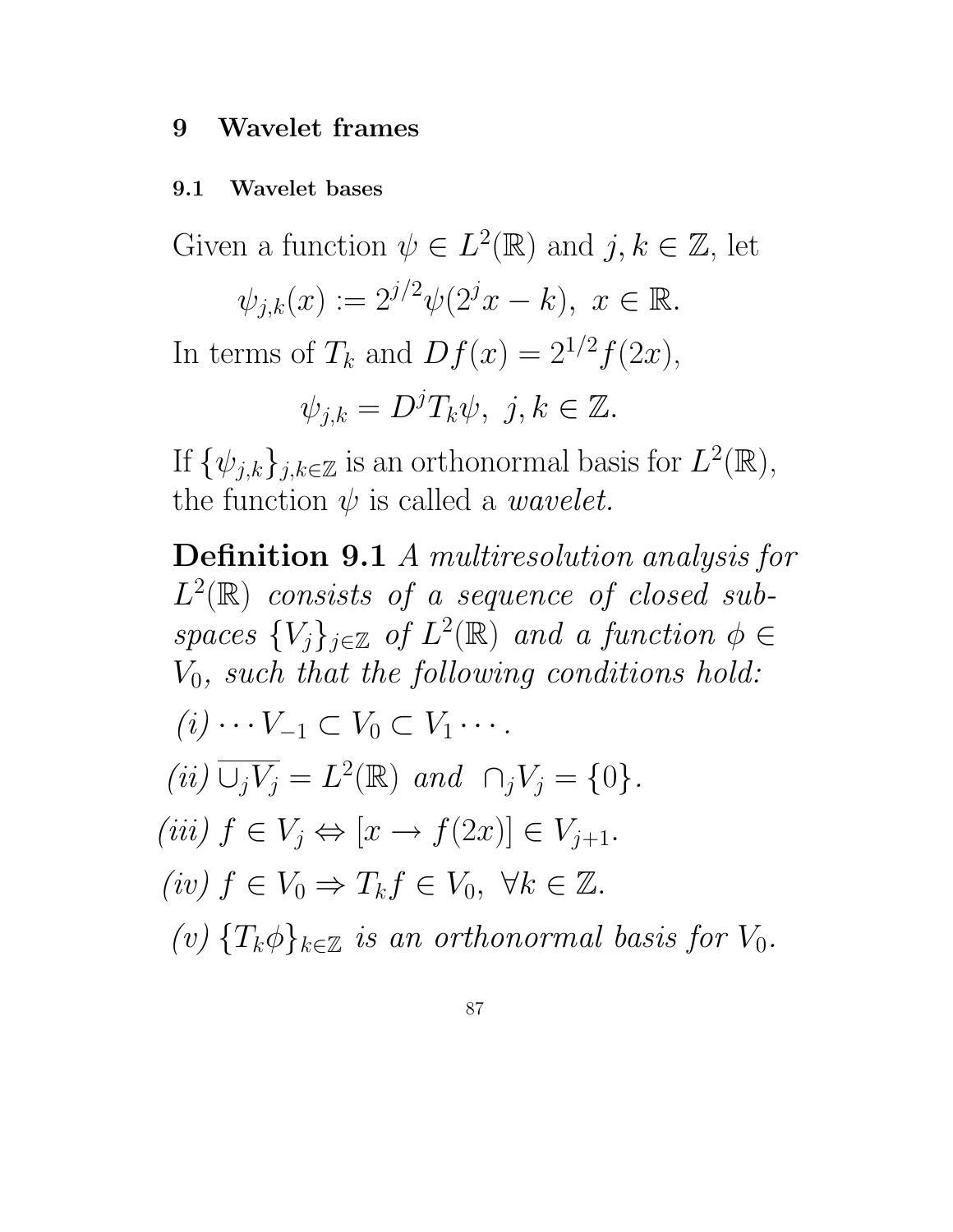An MRA can be used to construct an ONB for  $L^2(\mathbb{R})$ :

For  $j \in \mathbb{Z}$ , let  $W_j$  denote the orthogonal complement of  $V_j$  in  $V_{j+1}$ . Then

$$
L^2(\mathbb{R}) = \bigoplus_{j \in \mathbb{Z}} W_j.
$$

The spaces  $W_j$  satisfy the same dilation relationship as  $V_j$ , i.e.,

$$
\psi \in W_0 \Leftrightarrow [x \to \psi(2^j x)] \in W_j.
$$

In order to obtain an orthonormal basis  $\{\psi_{j,k}\}_{j,k\in\mathbb{Z}}$ for  $L^2(\mathbb{R})$  it is now enough to find  $\psi \in W_0$  such that  $\{\psi(\cdot - k)\}_{k \in \mathbb{Z}}$  is an orthonormal basis for  $W_0$ .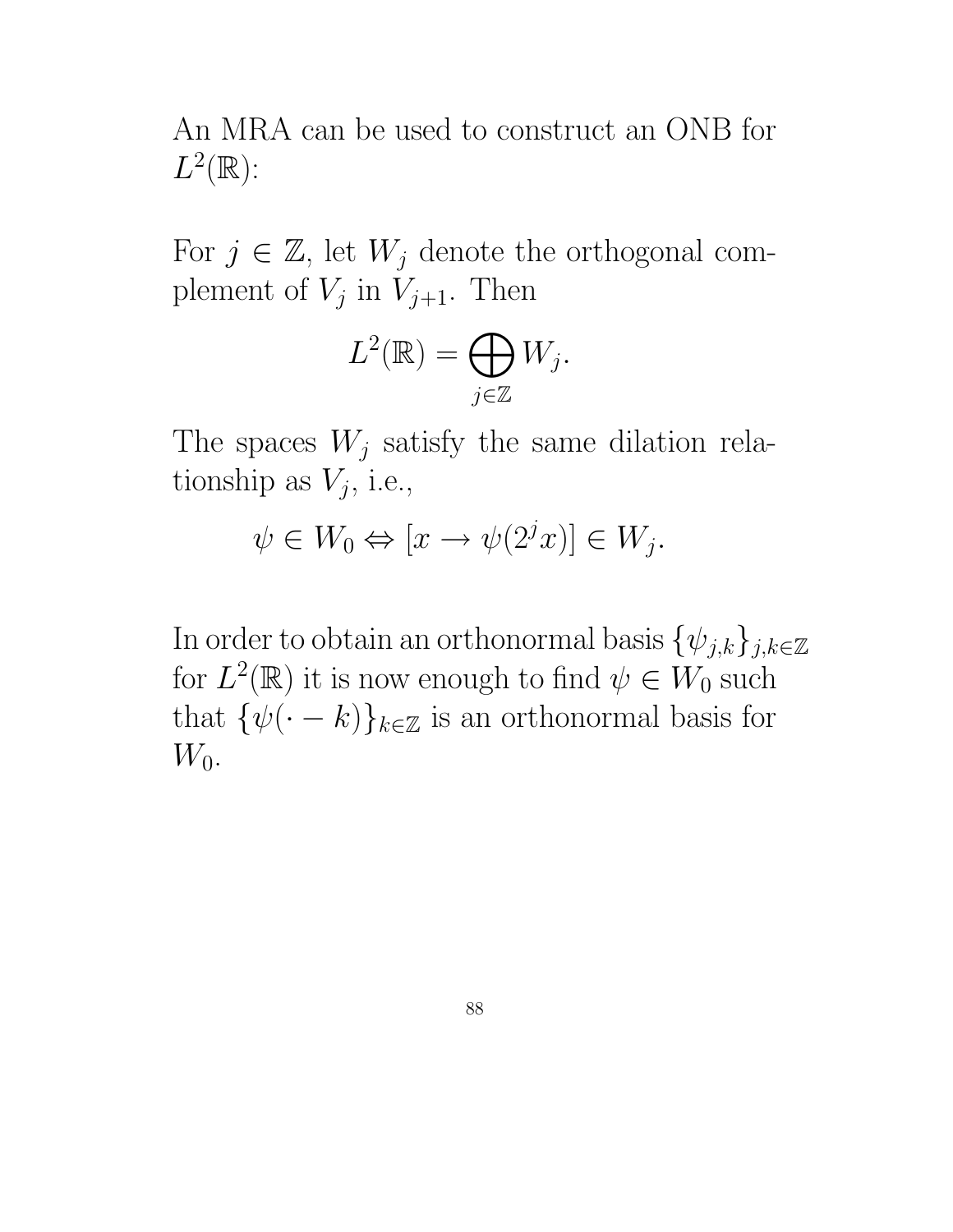We will now explain how to find a suitable function  $\psi$ . The condition  $\phi \in V_0 \subset V_1$  implies by (iii) that

$$
\frac{1}{\sqrt{2}}D^{-1}\phi \in V_0.
$$

Since  $\{T_{-k}\phi\}_{k\in\mathbb{Z}}$  is an orthonormal basis for  $V_0$ , there exist coefficients  ${c_k}_{k \in \mathbb{Z}} \in \ell^2(\mathbb{Z})$  such that

$$
\frac{1}{\sqrt{2}}D^{-1}\phi = \sum_{k \in \mathbb{Z}} c_k T_{-k}\phi.
$$
 (7)

We will now rewrite (7) in terms of the Fourier transform of  $\phi$ . Let

$$
E_k(x) = e^{2\pi i kx}, \ x \in \mathbb{R}.
$$

Now, applying the Fourier transform on both sides of  $(7)$ ,

$$
\frac{1}{\sqrt{2}}D\hat{\phi} = \sum_{k \in \mathbb{Z}} c_k E_k \hat{\phi}.
$$

Defining the 1-periodic function  $H_0 := \sum_{k \in \mathbb{Z}} c_k E_k$ , this can be written as

$$
\hat{\phi}(2\gamma) = H_0(\gamma)\hat{\phi}(\gamma), \quad a.e. \ \gamma \in \mathbb{R}.\tag{8}
$$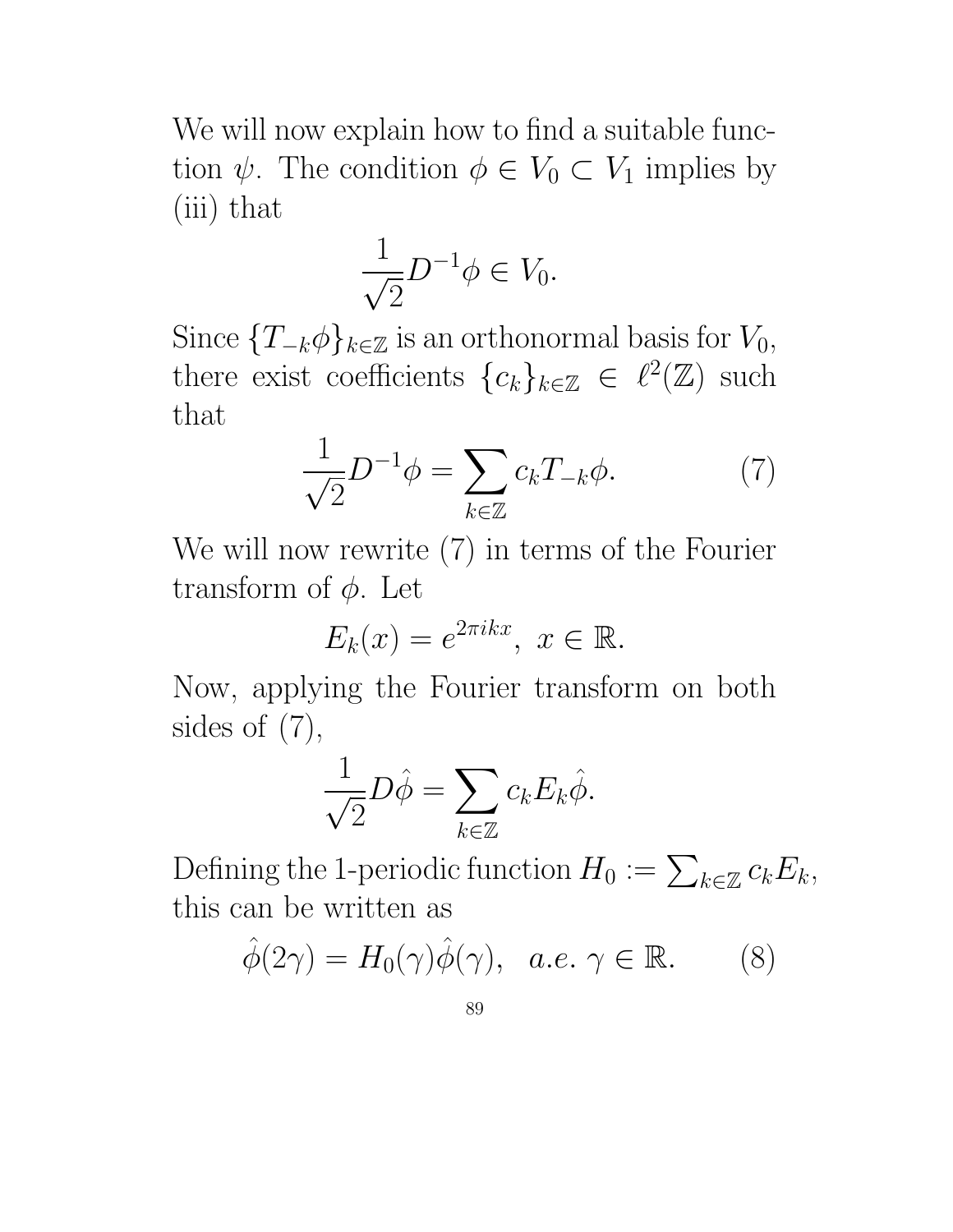The equation  $(8)$  is called a *scaling equation* or refinement equation. Now, a certain choice of a 1-periodic function  $H_1$ , implies that the function  $\psi$  defined via

$$
\hat{\psi}(2\gamma) = H_1(\gamma)\hat{\phi}(\gamma) \tag{9}
$$

generates a wavelet orthonormal basis  $\{D^jT_k\psi\}_{j,k\in\mathbb{Z}}$ . One choice of  $H_1$  is to take

$$
H_1(\gamma) = \overline{H_0(\gamma + \frac{1}{2})}e^{-2\pi i \gamma}.
$$

Note that (9) leads to an explicit expression of the function  $\psi$  in terms of the given function  $\phi$ :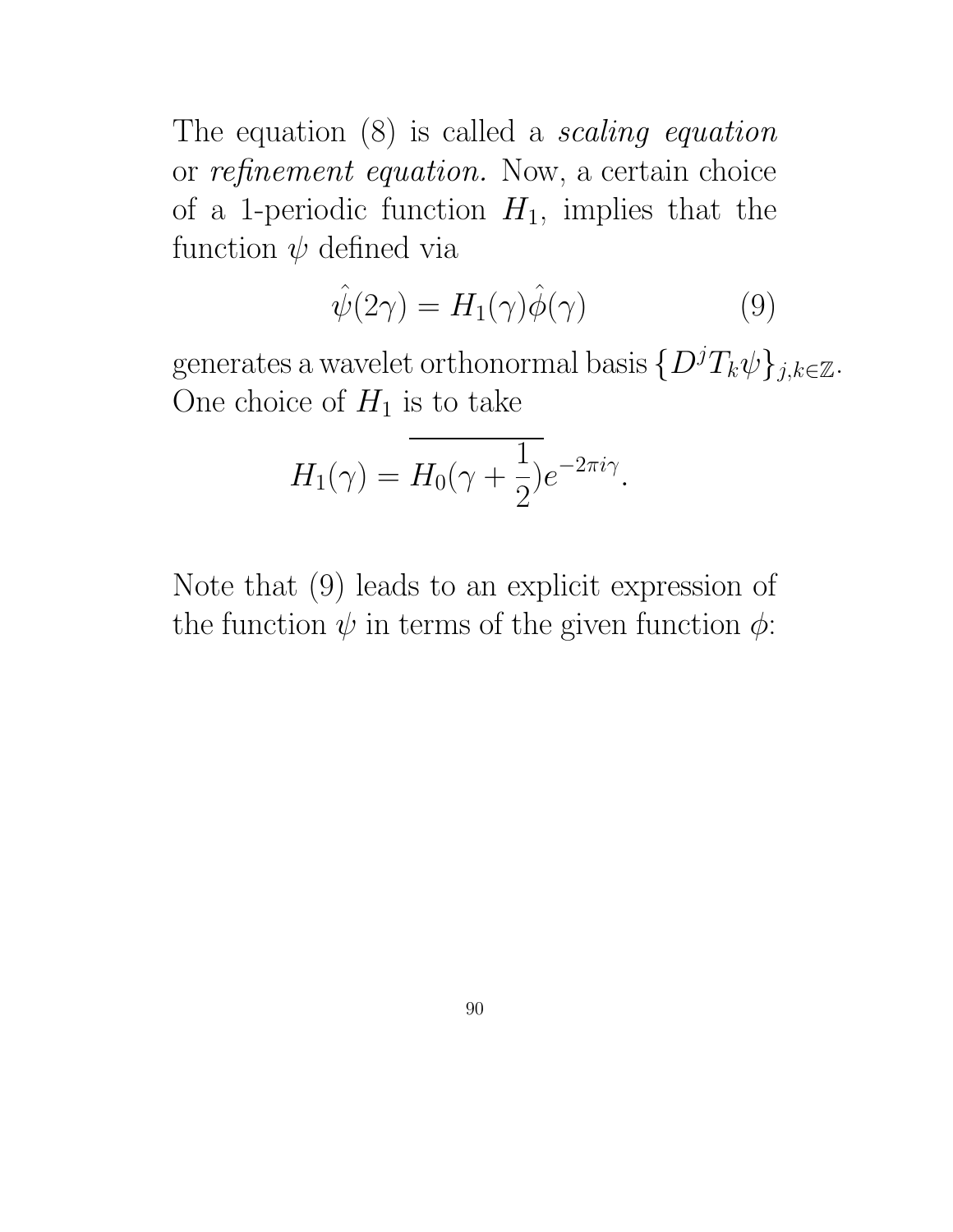Lemma 9.2 Assume that

 $\hat{\psi}(2\gamma) = H_1(\gamma)\hat{\phi}(\gamma)$ 

holds for a 1-periodic and bounded function  $H_1$  with Fourier expansion  $H_1 = \sum$  $_{k\in\mathbb{Z}}$   $c_kE_k.$ Then

$$
\psi(x) = \sqrt{2} \sum_{k \in \mathbb{Z}} c_k DT_{-k} \phi(x)
$$
  
=  $2 \sum_{k \in \mathbb{Z}} c_k \phi(2x + k), \ a.e. \ x \in \mathbb{R}.$ 

In particular, if  $H_1$  is a trigonometric polynomial,  $H_1(x) = \sum_{k=1}^{N_2}$  $\frac{N_2}{k=N_1}c_ke^{2\pi ikx},\ then$ 

$$
\psi(x) = \sqrt{2} \sum_{k=N_1}^{N_2} c_k DT_{-k}\phi(x)
$$
  
= 
$$
2 \sum_{k=N_1}^{N_2} c_k \phi(2x+k), \ \forall x \in \mathbb{R}.
$$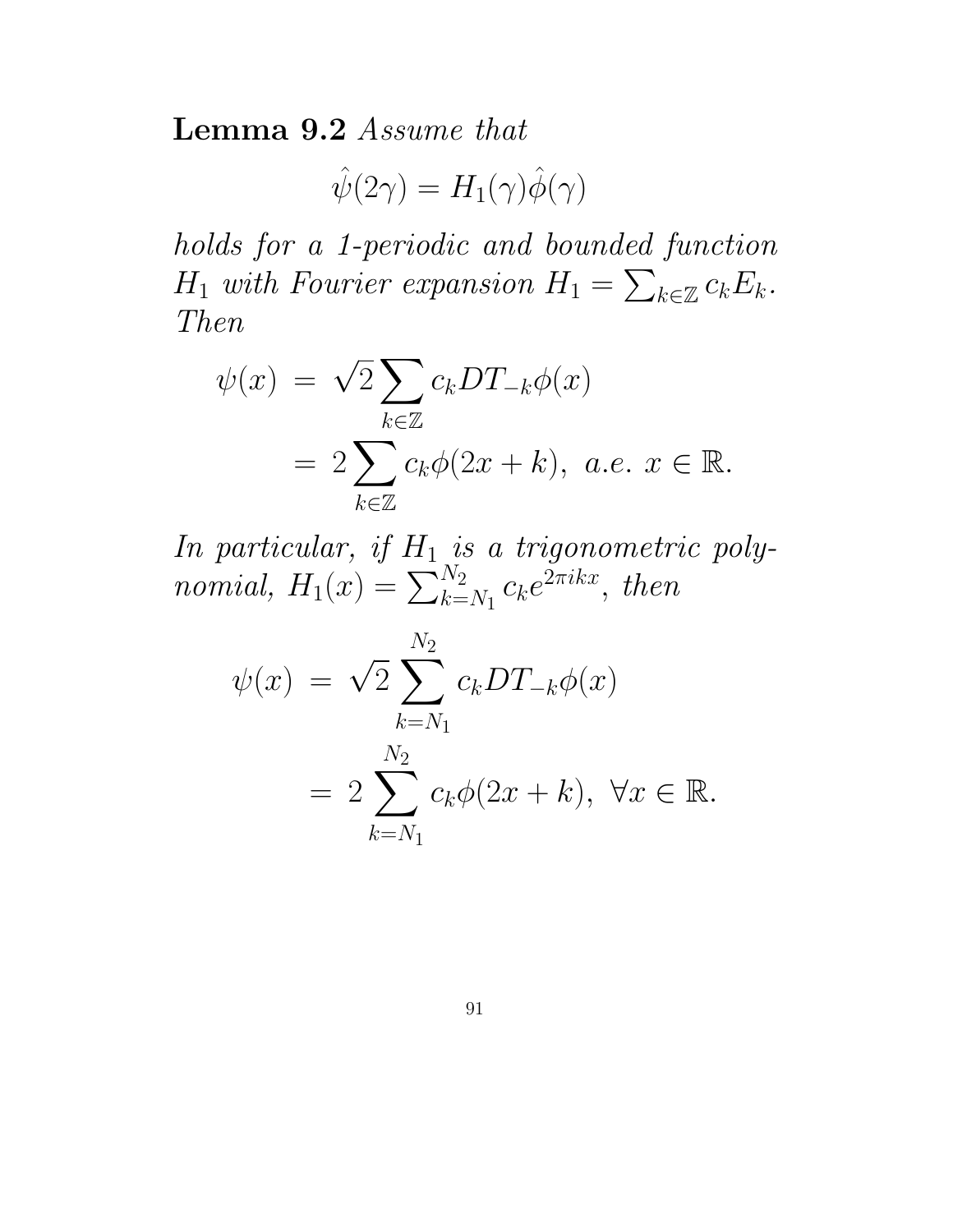The Haar basis can be constructed via the multiresolution analysis defined by  $\phi = \chi_{[0,1]}$  and  $V_j = \{f : f \text{ is const. on } [2^{-j}k, 2^{-j}(k+1)], \ \forall k \in \mathbb{Z}\}.$ In terms of the function  $\phi$ , the Haar function is

$$
\psi = \frac{1}{\sqrt{2}} \phi_{1,0} - \frac{1}{\sqrt{2}} \phi_{1,1}.
$$

The Haar function is a special case of a *spline* wavelet.

One can consider higher order splines  $N_n$  and define associated multiresolution analyses, which leads to wavelets of the type

$$
\psi(x) = \sum_{k \in \mathbb{Z}} c_k N_n(2x - k).
$$

These wavelets are called  $Battle-Lemari\acute{e} wavelets$ . Except for the case  $n = 1$ , all coefficients  $c_k$  are non-zero, which implies that the wavelet  $\psi$  has support equal to  $\mathbb R$ . However, the wavelets have exponential decay.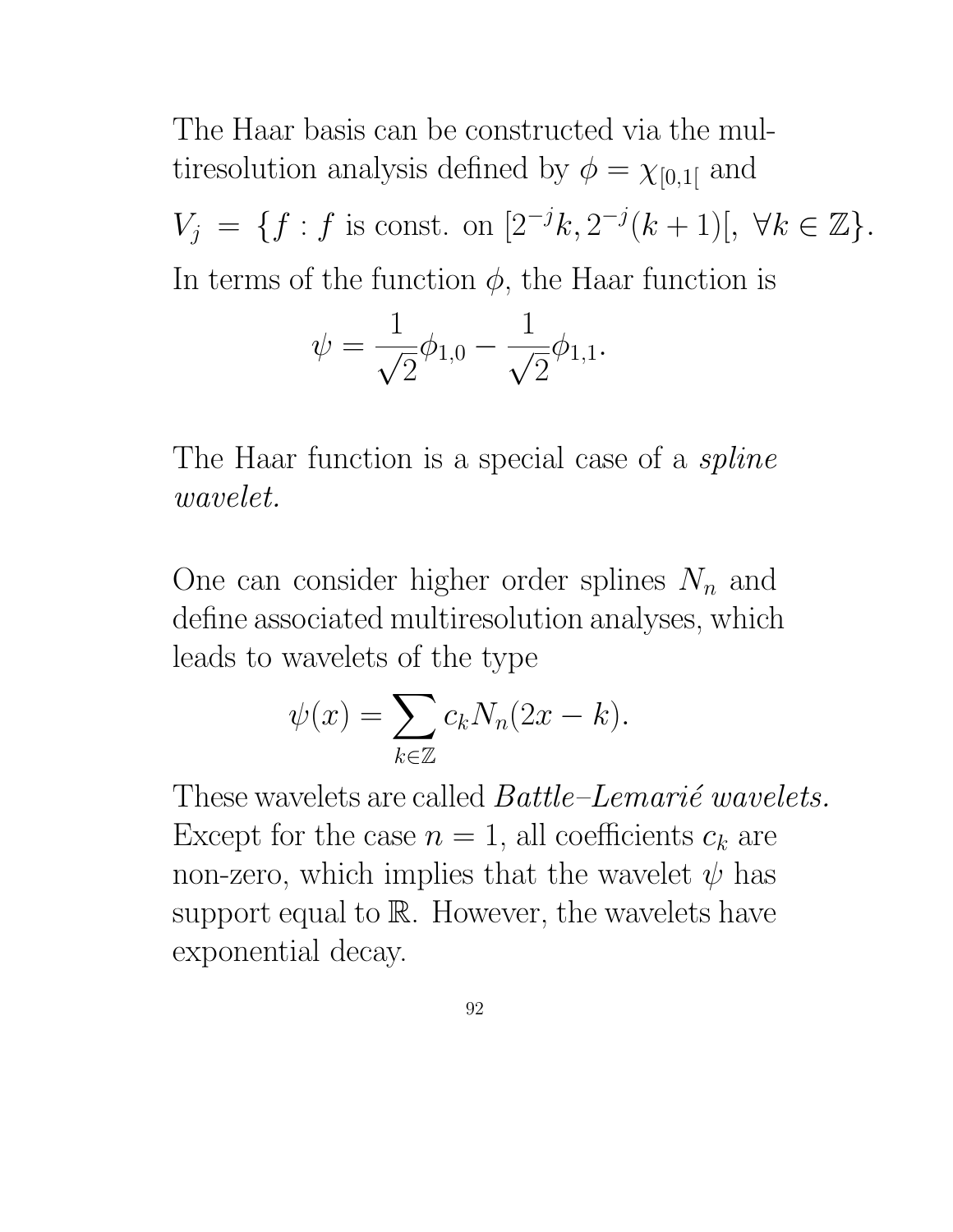For  $\phi \in L^2(\mathbb{R})$ , let

$$
V_j = \overline{\operatorname{span}} \{ D^j T_k \phi \}_{k \in \mathbb{Z}}.
$$

Then the MRA-conditions (iii) and (iv) are satisfied.

#### When does  $V_i$  generate an MRA?

**Lemma 9.3** Let  $\phi \in L^2(\mathbb{R})$ . Then the following holds:

- $(i) \cap_i V_j = \{0\}.$
- (ii) Assume that the spaces  $V_j$  are nested. If  $|\hat{\phi}| > 0$  on a neighborhood of 0, then  $\cup_j V_j$ is dense in  $L^2(\mathbb{R})$ .

Thus, if the spaces  $V_i$  are nested and the condition in (ii) is satisfied, then the MRA-conditions  $(i)$ – $(iv)$  are satisfied. We thus need a condition ensuring that  $V_j$  are nested: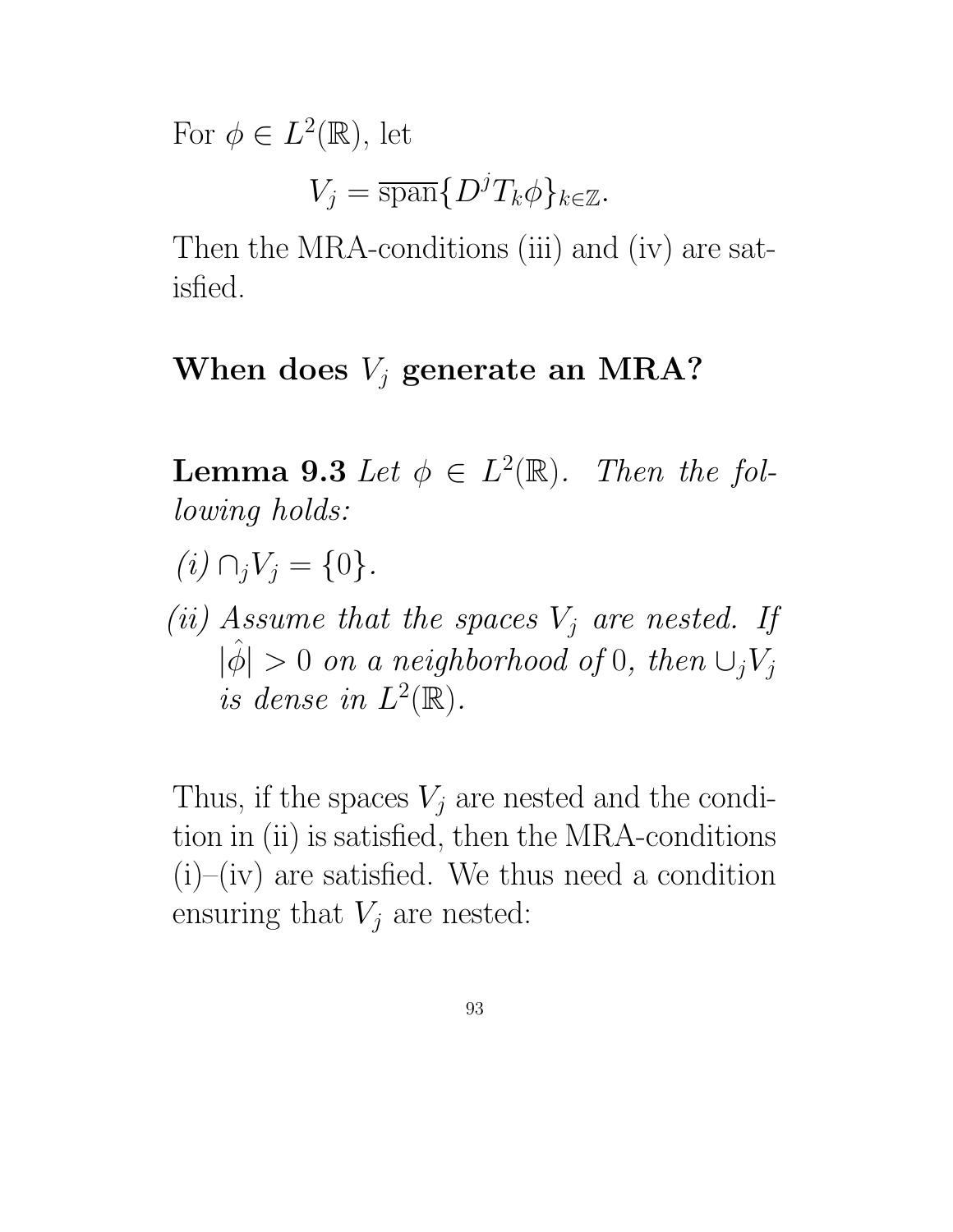**Lemma 9.4** Assume that  $\phi \in L^2(\mathbb{R})$  and that  ${T_k \phi}_{k \in \mathbb{Z}}$  is a Bessel sequence. Define the spaces  $V_i$  by

$$
V_j = \overline{span}\{D^j T_k \phi\}_{k \in \mathbb{Z}}.
$$

Then the following holds:

(i) If  $\psi \in L^2(\mathbb{R})$  and there exists a bounded 1-periodic function  $H_1$  such that

$$
\hat{\psi}(2\gamma) = H_1(\gamma)\hat{\phi}(\gamma),
$$

then  $\psi \in V_1$ .

(ii) If there exists a bounded 1-periodic function  $H_0$  such that

$$
\hat{\phi}(2\gamma) = H_0(\gamma)\hat{\phi}(\gamma),
$$
  
then  $V_j \subseteq V_{j+1}$  for all  $j \in \mathbb{Z}$ .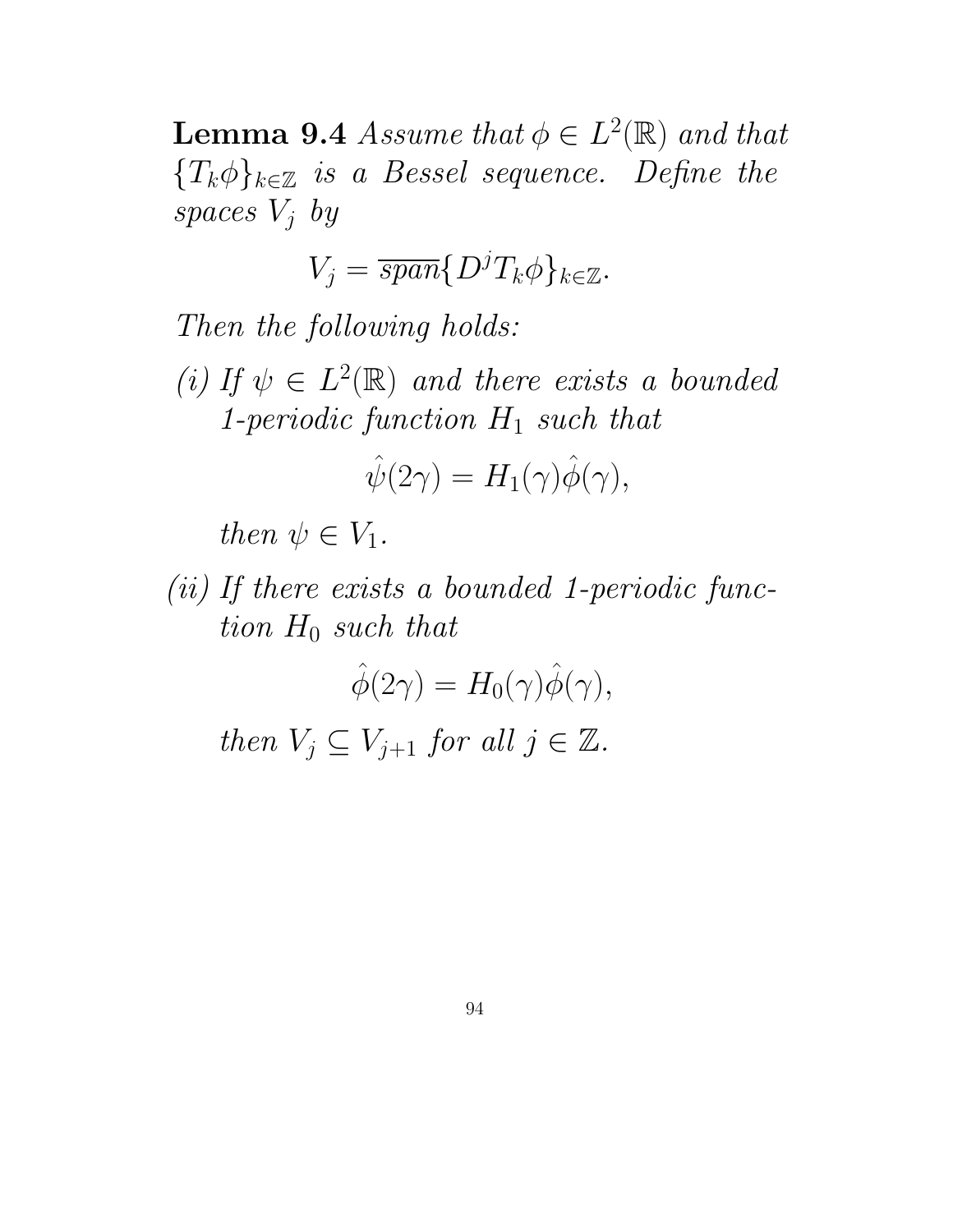Via Lemma 9.3 and Lemma 9.4 we obtain the following:

**Theorem 9.5** Let  $\phi \in L^2(\mathbb{R})$ , and assume that  $|\hat{\phi}| > 0$  on a neighborhood of 0. Assume further that

 $\hat{\phi}(2\gamma) = H_0(\gamma)\hat{\phi}(\gamma),$ 

is satisfied for a bounded 1-periodic function  $H_0$ . Define the spaces  $V_i$  by

$$
V_j = \overline{span}\{D^j T_k \phi\}_{k \in \mathbb{Z}}.
$$

Then the following holds:

- (i) If  $\{T_k\phi\}_{k\in\mathbb{Z}}$  is an orthonormal system, then  $\phi$  and the spaces  $V_i$  form a multiresolution analysis.
- (i) If  $\{T_k\phi\}_{k\in\mathbb{Z}}$  is a Bessel sequence, then the spaces  $V_i$  satisfy the conditions  $(i)-(iv)$  in Definition 9.1.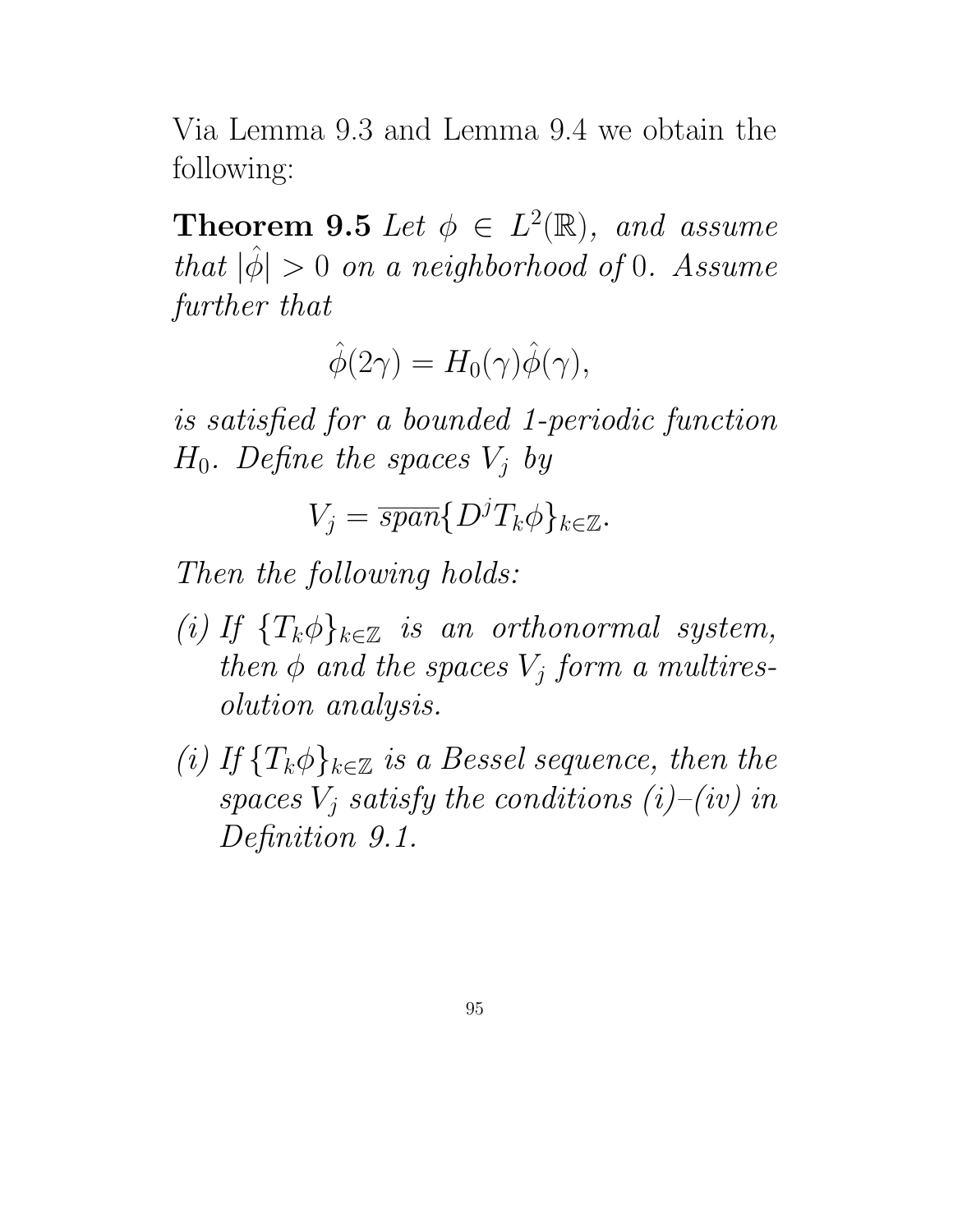# Important properties for wavelet bases  $\{\psi_{j,k}\}_{j,k\in\mathbb{Z}}$ :

- that  $\psi$  has a computationally convenient form, for example that  $\psi$  is a piecewise polynomial (a spline);
- regularity of  $\psi$ ;
- symmetry (or anti-symmetry) of  $\psi$ , i.e., that  $\psi(x) = \psi(-x)$  or  $\psi(x) = -\psi(-x), x \in \mathbb{R}$ ;
- compact support of  $\psi$ , or at least fast decay;
- that  $\psi$  has vanishing moments, i.e., that for a certain  $m \in \mathbb{N}$ ,

$$
\int_{-\infty}^{\infty} x^{\ell} \psi(x) dx = 0 \text{ for } \ell = 0, 1, \dots, m.
$$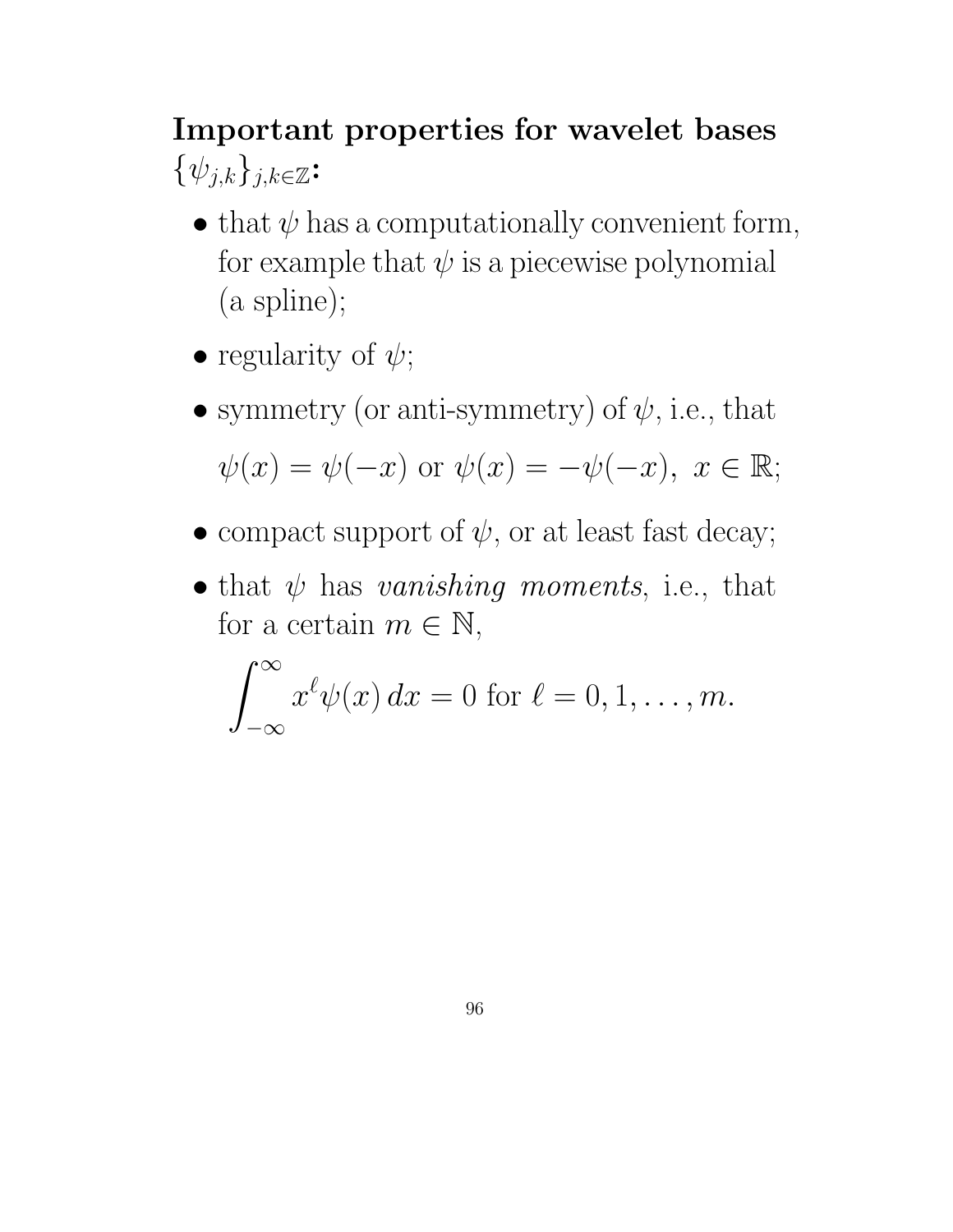# Short description of the role of these conditions:

- Vanishing moments: needed if we want smooth wavelets. If  $\psi$  is an m times differentiable function with bounded derivatives with reasonable decay and  $\{\psi_{j,k}\}_{j,k\in\mathbb{Z}}$  is an orthonormal system, then  $\psi$  has  $m-1$  vanishing moments.
- Vanishing moments are essential in the context of *compression*. Assuming that  $\{\psi_{j,k}\}_{j,k\in\mathbb{Z}}$ is an orthonormal basis for  $L^2(\mathbb{R})$ , every  $f \in L^2(\mathbb{R})$  has the representation

$$
f = \sum_{j,k \in \mathbb{Z}} \langle f, \psi_{j,k} \rangle \psi_{j,k}.
$$
 (10)

All information about  $f$  is stored in the coefficients  $\{\langle f, \psi_{j,k}\rangle\}_{j,k\in\mathbb{Z}}$ , and (10) tells us how to reconstruct  $f$  based on the coefficients. In practice one can not store an infinite sequence of non-zero numbers, so one has to select a finite number of the coefficients to keep. Done by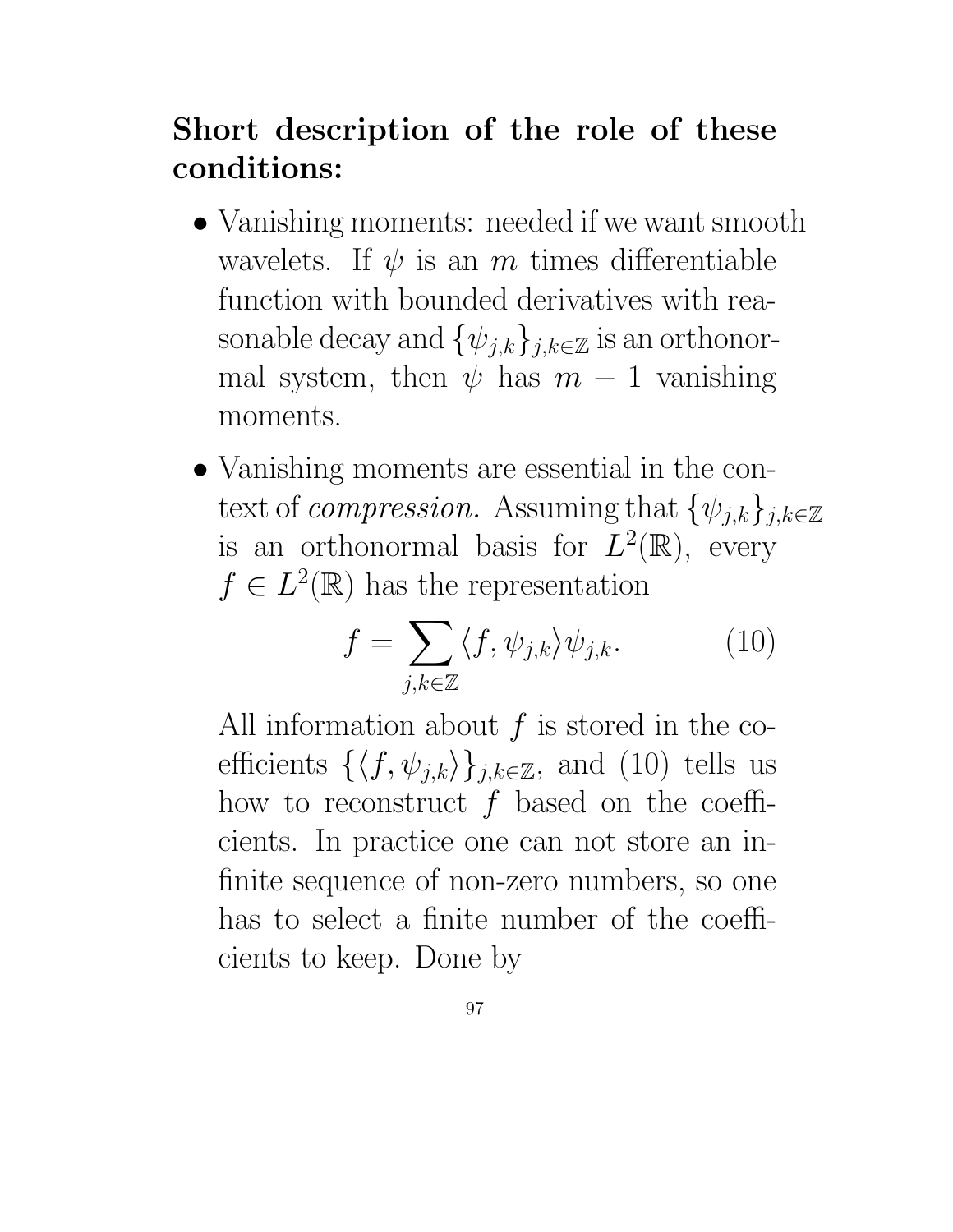**Thresholding:** Chooses a certain  $\epsilon > 0$  and keep only the coefficients  $\langle f, \psi_{j,k} \rangle$  for which

 $|\langle f, \psi_{i,k}\rangle| \geq \epsilon.$ 

If  $\psi$  has a large number of vanishing moments, then only relatively few coefficients  $\langle f, \psi_{j,k} \rangle$  will be large:

**Theorem 9.6** Assume that the function  $\psi \in$  $L^2(\mathbb{R})$  is compactly supported and has  $N-1$ vanishing moments. Then, for any N times differentiable function  $f \in L^2(\mathbb{R})$  for which  $f^{(N)}$  is bounded, there exists a constant  $C >$ 0 such that

 $|\langle f, \psi_{j,k} \rangle| \leq C 2^{-jN} 2^{-j/2}, \ \forall j, k \in \mathbb{Z}.$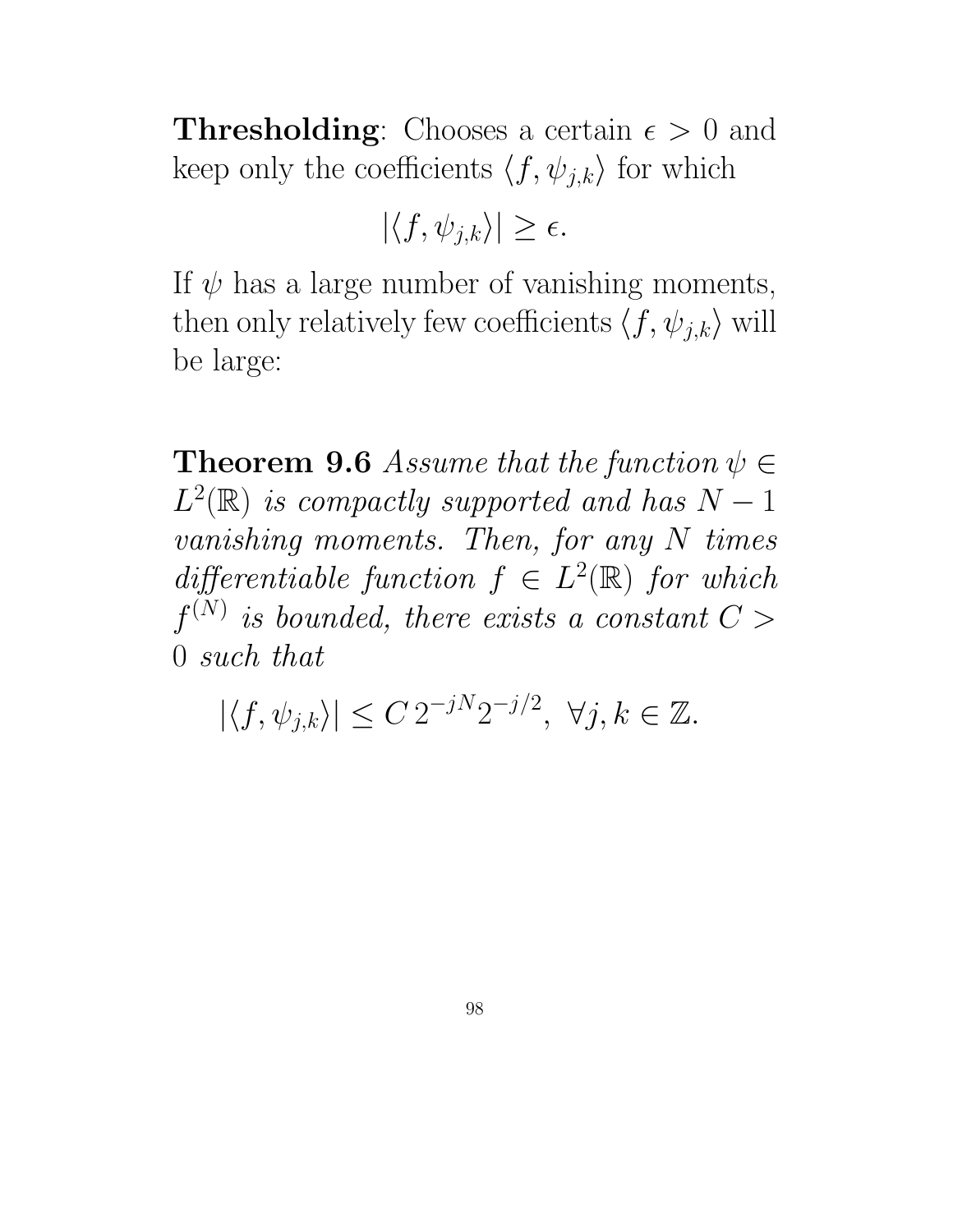Further relevant properties:

- Compact support (or at least fast decay) of  $\psi$  is essential for the use of computer-based methods, where a function with unbounded support always has to be truncated. For the same reason we often want the support to be small.
- The condition of  $\psi$  being symmetric is helpful in image processing, where a non-symmetric wavelet will generate non-symmetric errors, which are more disturbing to the human eye than symmetric errors.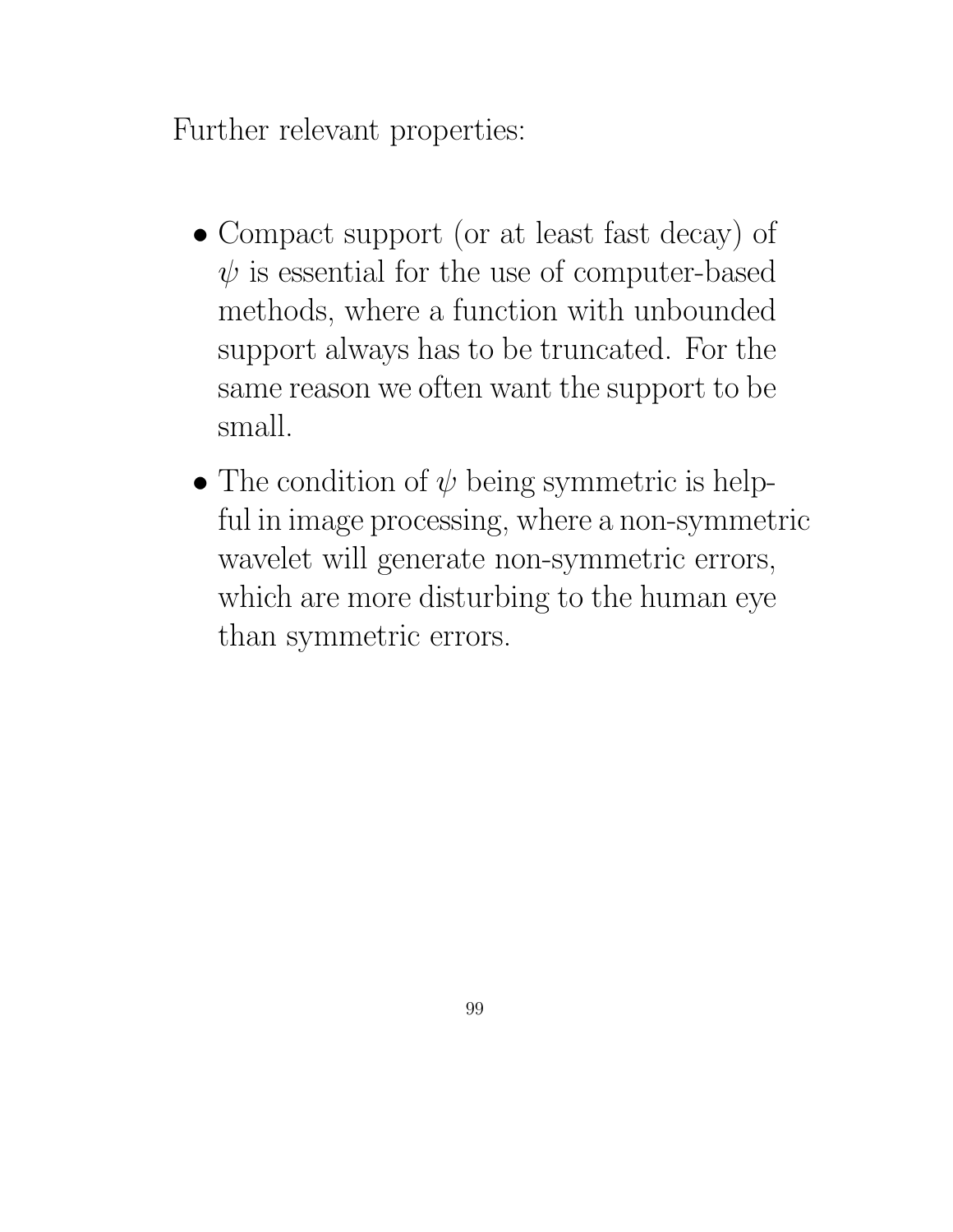One can not combine the classical multiresolution analysis with the desire of having a symmetric wavelet  $\psi$ :

**Proposition 9.7** Assume that  $\phi \in L^2(\mathbb{R})$  is real-valued and compactly supported, and let

 $V_j = \overline{span}\{D^jT_k\phi\}_{k\in\mathbb{Z}},\ j\in\mathbb{Z}.$ 

Assume that  $(\phi, \{V_i\})$  constitute a multiresolution analysis. Then, if the associated wavelet  $\psi$  is real-valued and compactly supported and has either a symmetry axis or an antisymmetry axis, then  $\psi$  is necessarily the Haar wavelet.

Thus, under the above assumptions we are back at the function we want to avoid!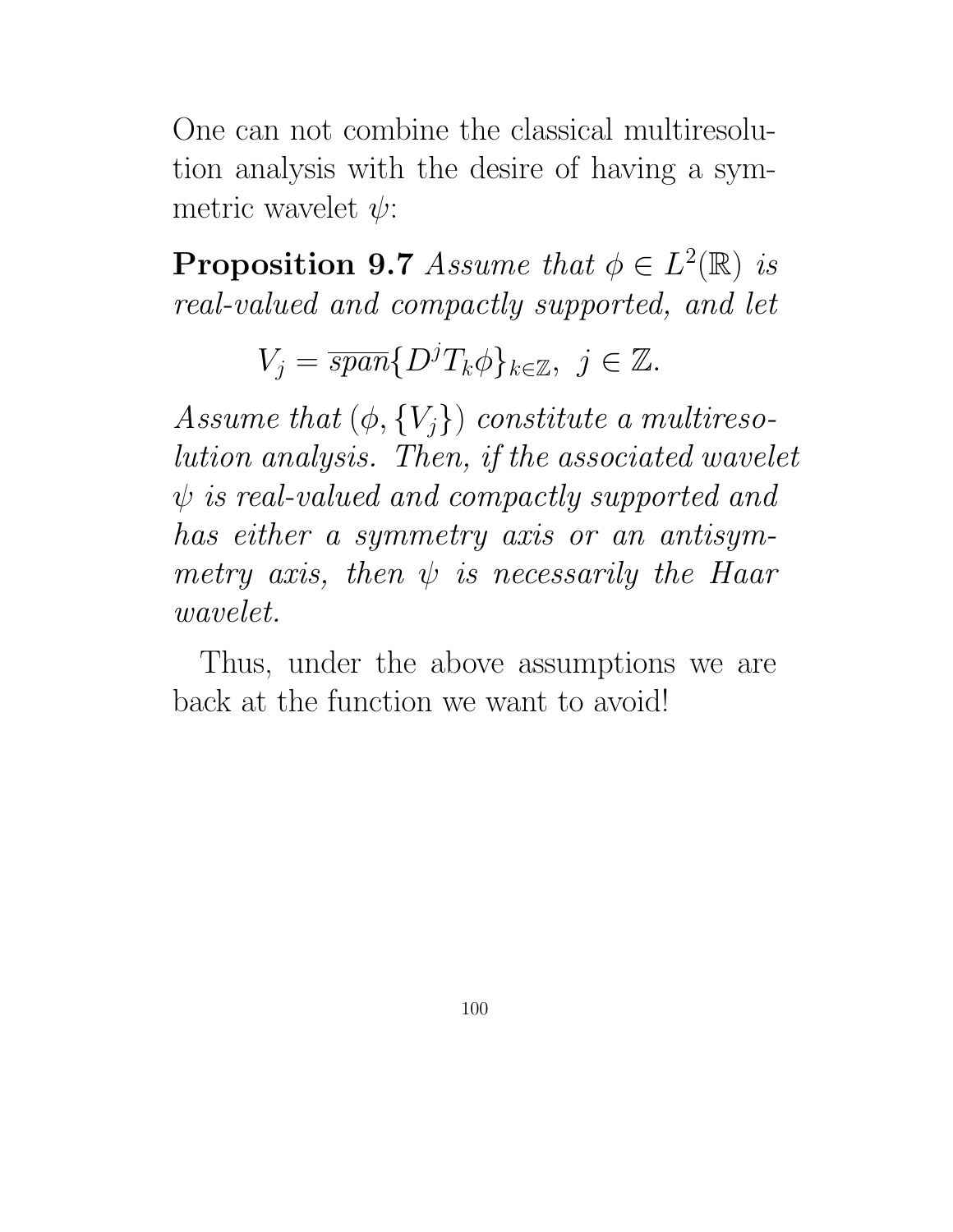**Definition 9.8** Let  $\psi \in L^2(\mathbb{R})$ . A frame for  $L^2(\mathbb{R})$  of the form  $\{D^jT_k\psi\}_{j,k\in\mathbb{Z}}$  is called a dyadic wavelet frame.

The associated frame operator:

$$
S: L^{2}(\mathbb{R}) \to L^{2}(\mathbb{R}), \ Sf = \sum_{j,k \in \mathbb{Z}} \langle f, D^{j}T_{k}\psi \rangle D^{j}T_{k}\psi.
$$

The frame decomposition:

$$
f = \sum_{j,k \in \mathbb{Z}} \langle f, S^{-1} D^j T_k \psi \rangle D^j T_k \psi, \ f \in L^2(\mathbb{R}).
$$

Inconvenient - one needs to calculate

$$
\langle f, S^{-1}D^{j}T_{k}\psi \rangle, \ \forall j, k \in \mathbb{Z}.
$$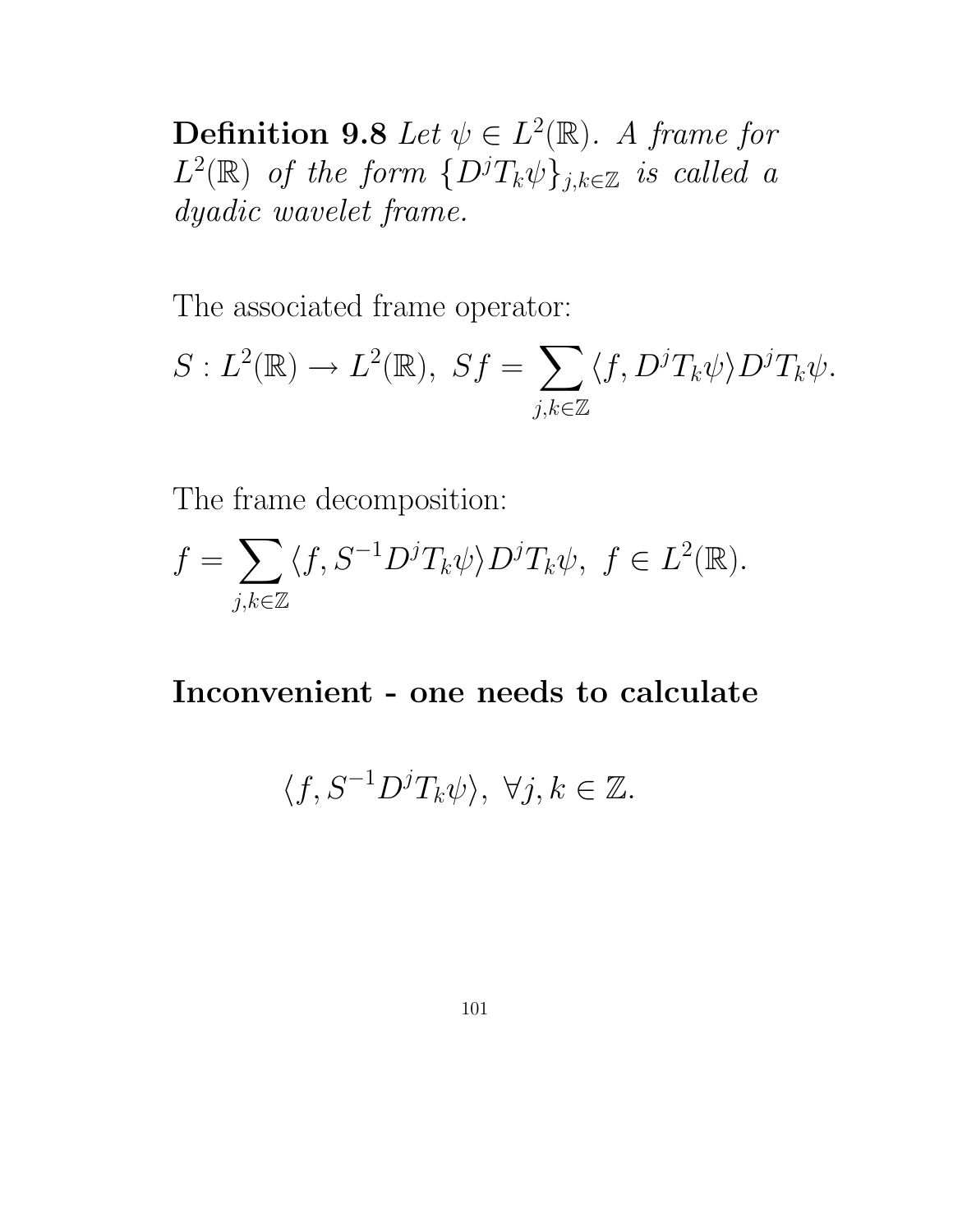Improvement: can show that

 $S^{-1}D^jT_k\psi = D^jS^{-1}T_k\psi.$ 

Unfortunately, in general

 $D^j S^{-1} T_k \psi \neq D^j T_k S^{-1} \psi.$ 

# We can not expect the canonical dual frame of a wavelet frame to have wavelet structure.

Bownik and Weber: example of a wavelet system  $\{\psi_{j,k}\}_{j,k\in\mathbb{Z}}$  for which

- The canonical dual does not have the wavelet structure;
- There exist infinitely many functions  $\tilde{\psi}$  for which  $\{\tilde{\psi}_{j,k}\}_{j,k\in\mathbb{Z}}$  is a dual frame.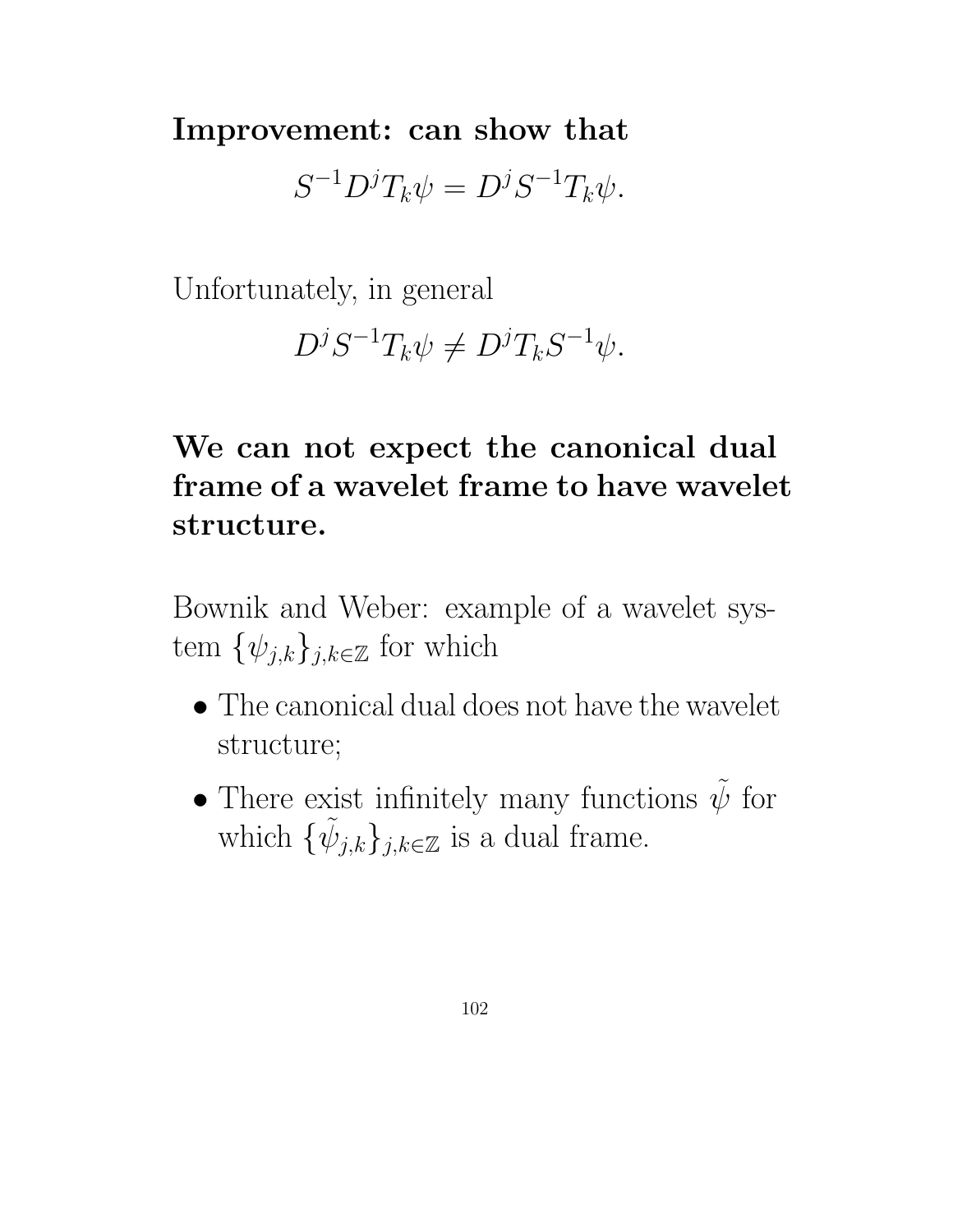Example 9.9 Let  $\{\psi_{j,k}\}_{j,k\in\mathbb{Z}}$  be a wavelet ONB for  $L^2(\mathbb{R})$ . Given  $\epsilon \in ]0,1[$ , let

$$
\theta = \psi + \epsilon D\psi.
$$

Then  $\{\theta_{j,k}\}_{j,k\in\mathbb{Z}}$  is a Riesz basis and the canonical dual frame is given by

$$
S^{-1}\theta_{j,2k+1} = \psi_{j,2k+1} \text{ for all } j,k \in \mathbb{Z}.
$$

Also, for any  $k \neq 0$ ,

 $S^{-1}\theta_{j,2k} = \psi_{j,2k} - \epsilon \psi_{j-1,k} + \cdots + 0, \ j \in \mathbb{Z}, k \neq 0.$ For  $k = 0$ ,

$$
S^{-1}\theta_{j,0}\sum_{n=0}^{\infty}(-\epsilon)^n\psi_{j-n,0},\ j\in\mathbb{Z}.
$$

In particular, the canonical dual frame of  $\{\theta_{j,k}\}_{j,k\in\mathbb{Z}}$ does not have the wavelet structure.

For a Riesz basis, the dual is unique: so no dual with wavelet structure exists!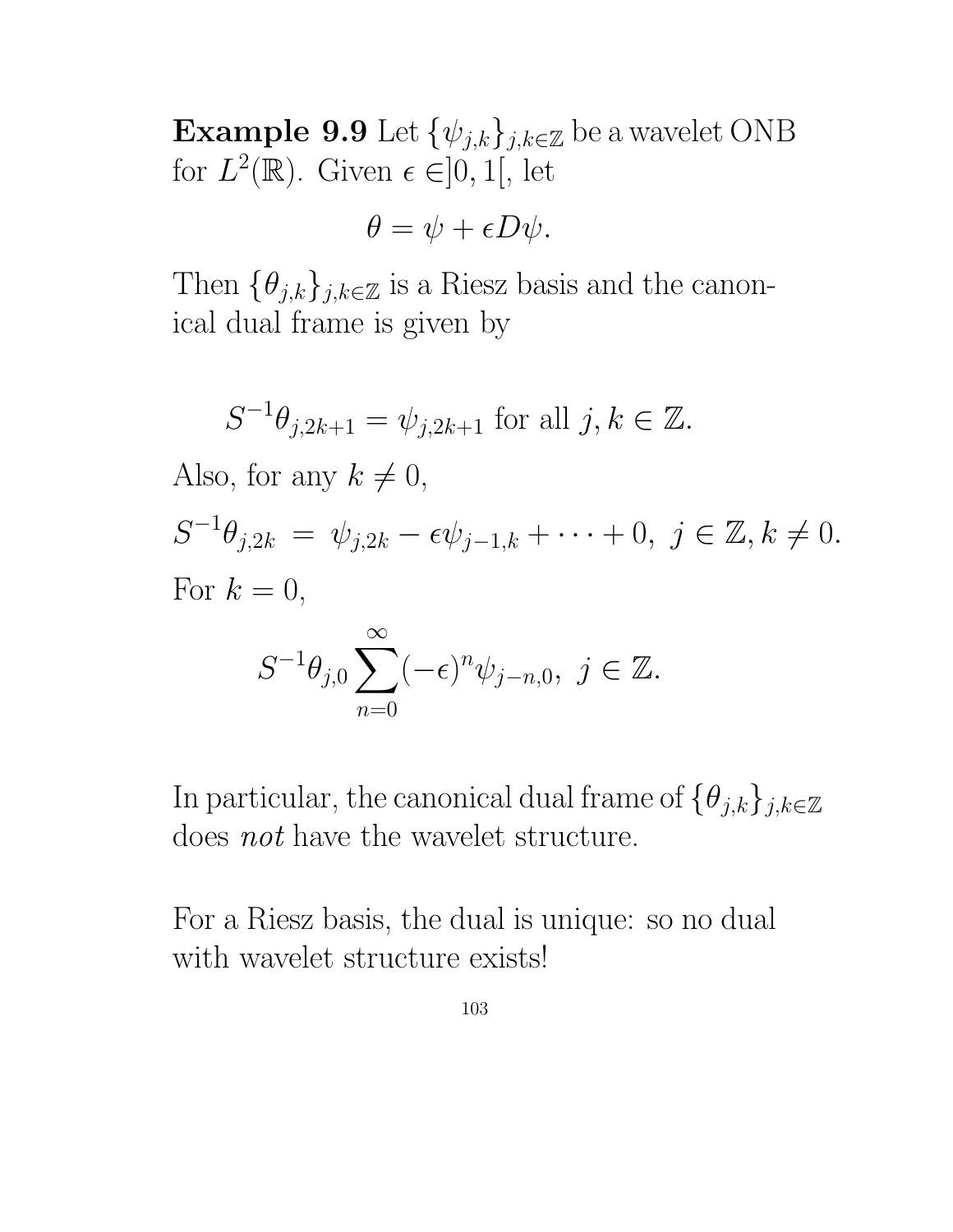## Other properties which are not inherited by the canonical dual frame:

If  $\psi$  has compact support, then  $\theta$  also has compact support, and all the functions  $\{\theta_{j,k}\}_{j,k\in\mathbb{Z}}$ have compact support.

For the canonical dual frame  $\{S^{-1}\theta_{j,k}\}_{j,k\in\mathbb{Z}},$  the functions have compact support when  $k \neq 0$ . However, the functions  $S^{-1}\theta_{j,0}$  do not have compact support.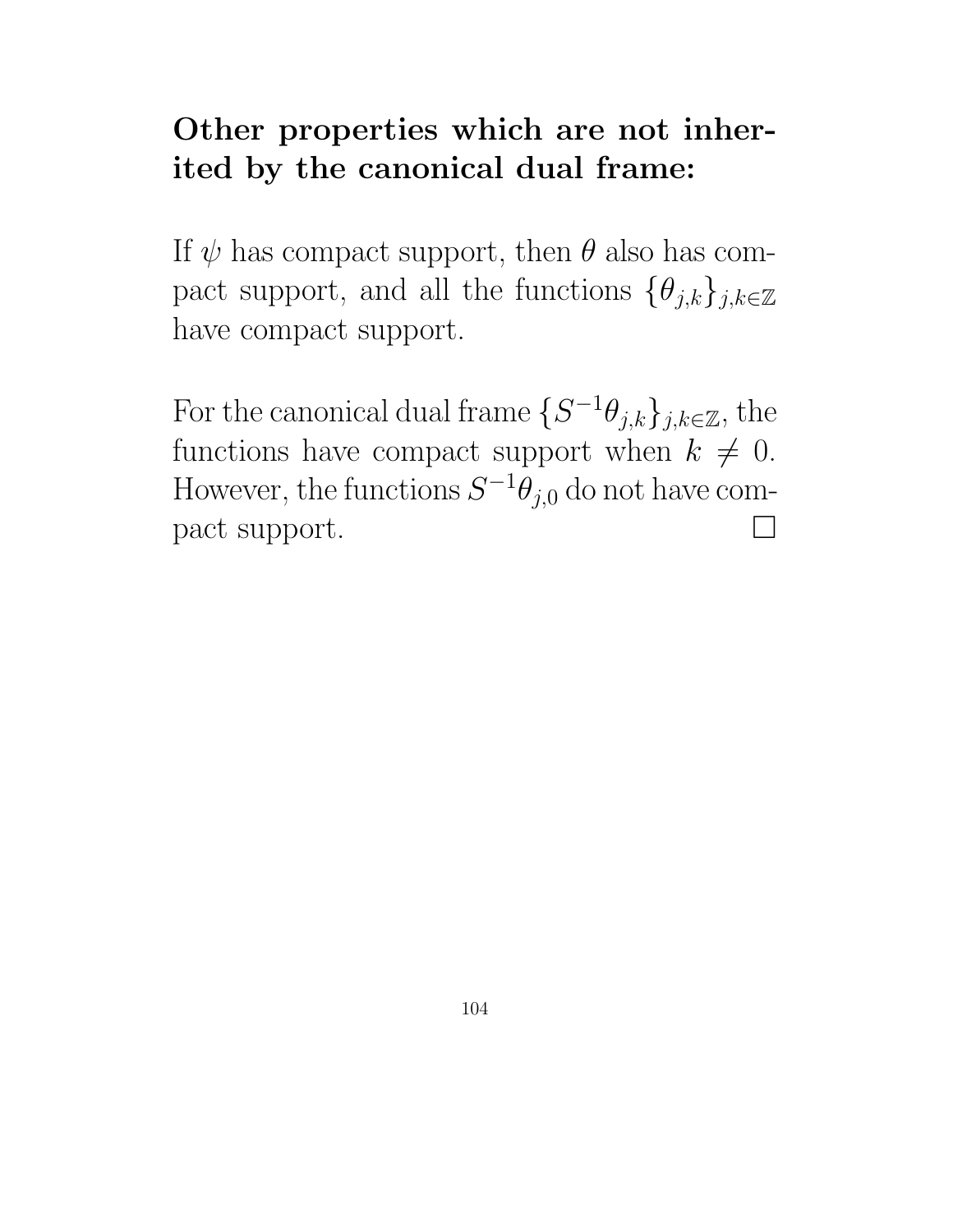Fom general frame theory:

Two ways to awoid inconvenient frame expansions:

- Look for tight frames;
- $\bullet$  Look for convenient dual frame pairs.

Some more aspects are relevant in the wavelet case: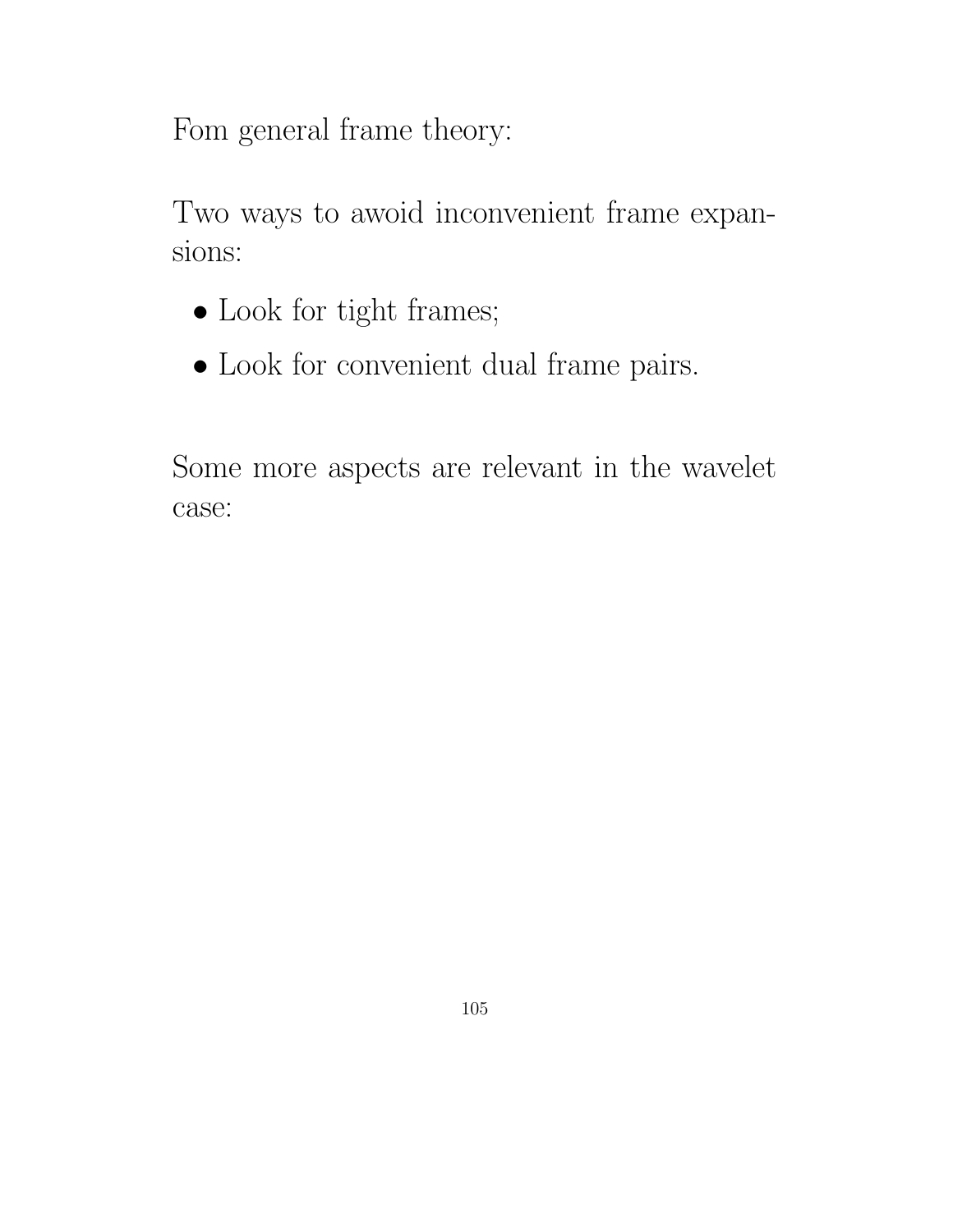The popular wavelet bases are based on multiresolution analysis, which leads to a very convenient algorithmic structure. This implies a special form for the function  $\psi$  generating the wavelet basis:

$$
\psi = \sum_{k \in \mathbb{Z}} c_k DT_k \phi
$$

for a certain function  $\phi$  satisfying a scaling equation,

$$
\hat{\phi}(2\gamma) = H_0(\gamma)\hat{\phi}(\gamma)
$$

for some 1-periodic function  $H_0$ . The algorithmic structure offered by a multiresolution analysis is a great advantage compared to the use of general wavelet orthonormal bases. Thus:

# While constructing wavelet frames, it is desirable to maintain the important aspects of the multiresolution analysis.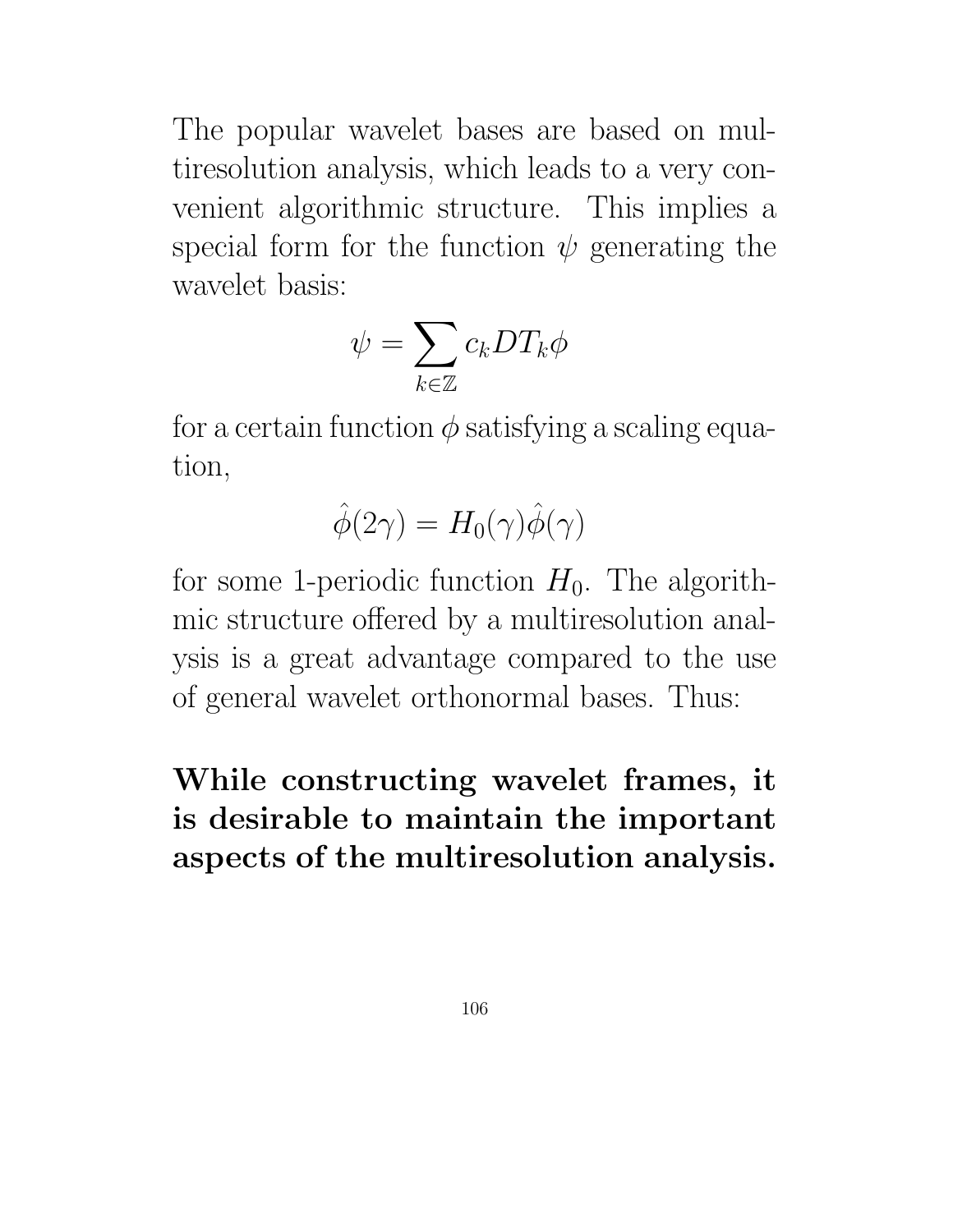Therefore, it is natural to require the generator  $\psi$  for a tight frame  $\{D^jT_k\psi\}_{j,k\in\mathbb{Z}}$  to have the form

$$
\psi = \sum_{k \in \mathbb{Z}} c_k DT_k \phi
$$

for some function  $\phi$ ; and, if we want to construct two dual wavelet frames  $\{D^jT_k\psi\}_{j,k\in\mathbb{Z}}$ and  $\{D^jT_k\tilde{\psi}\}_{j,k\in\mathbb{Z}}$ , it is natural to require that both  $\psi$  and  $\psi$  have that form.

We want the coefficients in these formulas to be finite sequences.

The B-splines  $B_m$  are obvious candidates for the function  $\phi$ . However, we can not obtain all of these properties simultaneously:

**Theorem 9.10** Consider  $B_m$  for  $m > 1$ . Then there does not exist pairs of dual wavelet frames  $\{D^jT_k\psi\}_{j,k\in\mathbb{Z}}$  and  $\{D^jT_k\psi\}_{j,k\in\mathbb{Z}}$  for which  $\psi$ and  $\psi$  are finite linear combinations of functions  $DT_kB_m$ ,  $j, k \in \mathbb{Z}$ .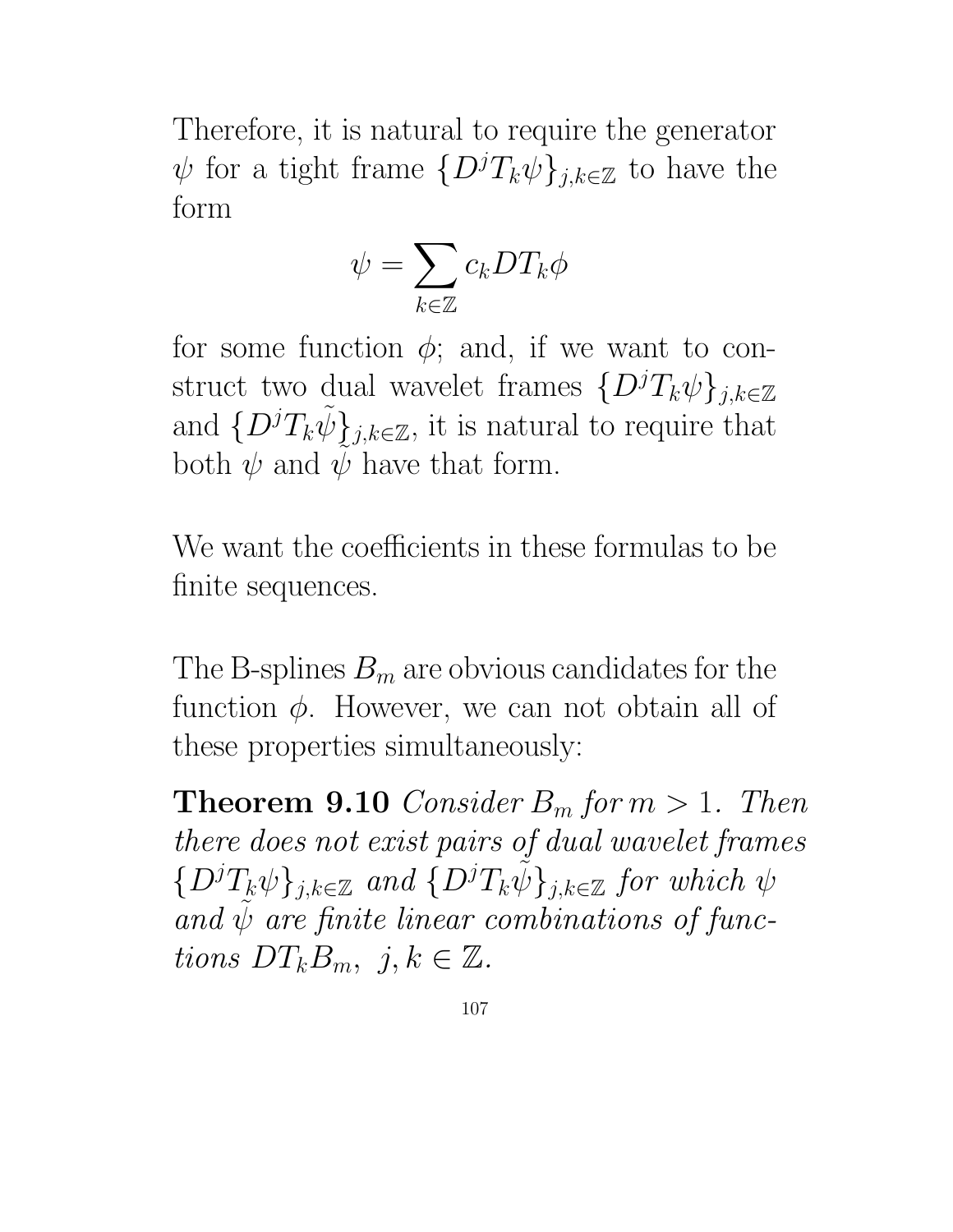Thus, neither the approach of looking at tight frames, nor the idea of considering wavelet frame pairs work if we want the generator (respectively, generators) to have the form

$$
\psi = \sum_{k \in \mathbb{Z}} c_k DT_k B_m
$$

for a finite sequence  ${c_k}$ .

Solution: we will consider systems of the wavelet-type, but generated by more than one function.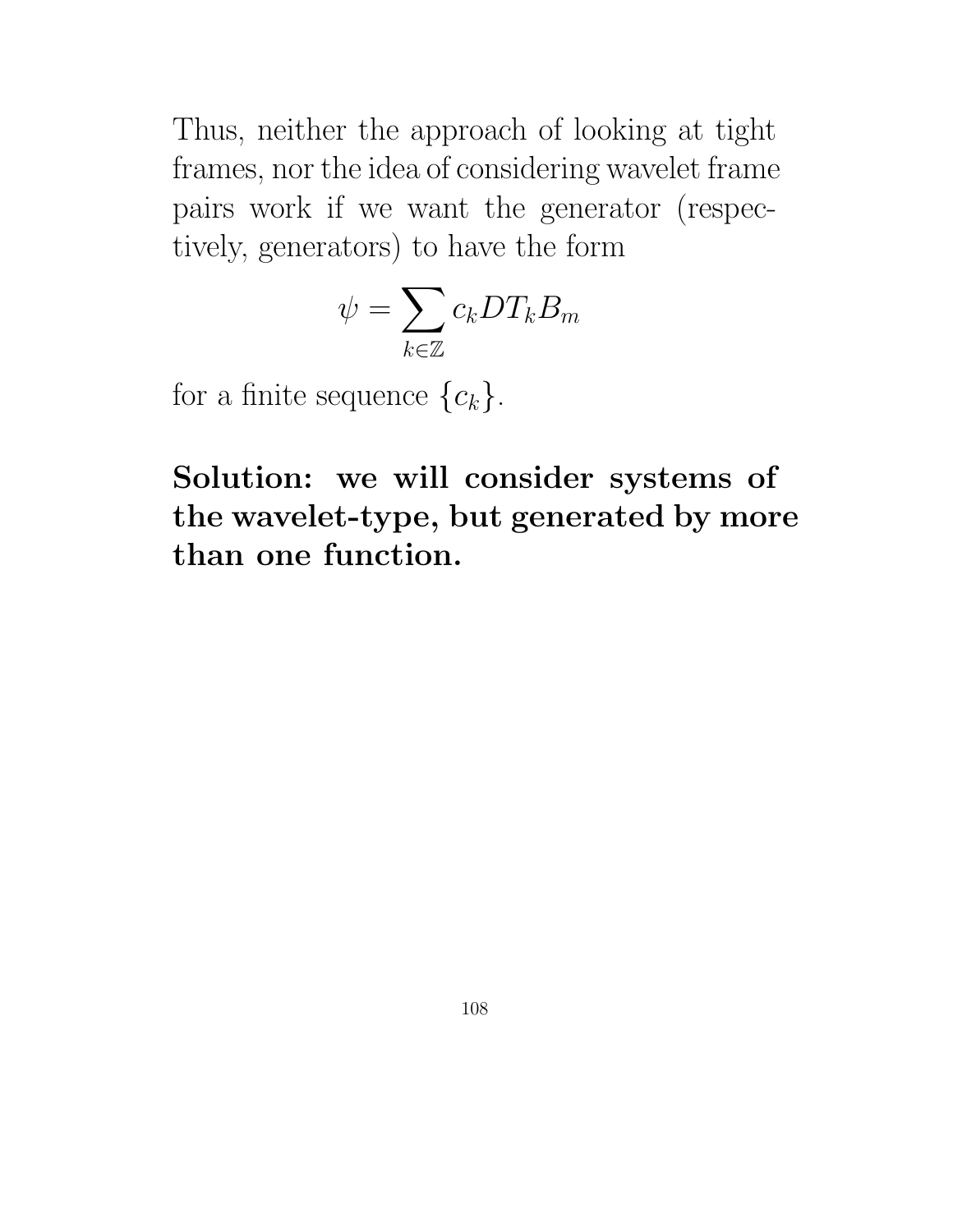Definition 9.11 Consider two sequences of functions

 $\psi_1, \ldots, \psi_n \in L^2(\mathbb{R})$  and  $\tilde{\psi}_1, \ldots, \tilde{\psi}_n \in L^2(\mathbb{R})$ . We say that  $\{D^jT_k\psi_\ell\}_{j,k\in\mathbb{Z},\ell=1,\ldots,n}$  and  $\{D^jT_k\widetilde{\psi}_\ell\}_{j,k\in\mathbb{Z},\ell=1,\dots,n}$  are a pair of dual multiwavelet frames if both are Bessel sequences and

$$
f = \sum_{\ell=1}^n \sum_{j,k \in \mathbb{Z}} \langle f, D^j T_k \psi_\ell \rangle D^j T_k \tilde{\psi}_\ell, \ \forall f \in L^2(\mathbb{R}).
$$

A pair of dual multiwavelet frames is also called sibling frames or bi-frames. The frame  $\{D^jT_k\psi_{\ell}\}_{j,k\in\mathbb{Z},\ell=1,\dots,n}$  itself is called a *multi*wavelet frame.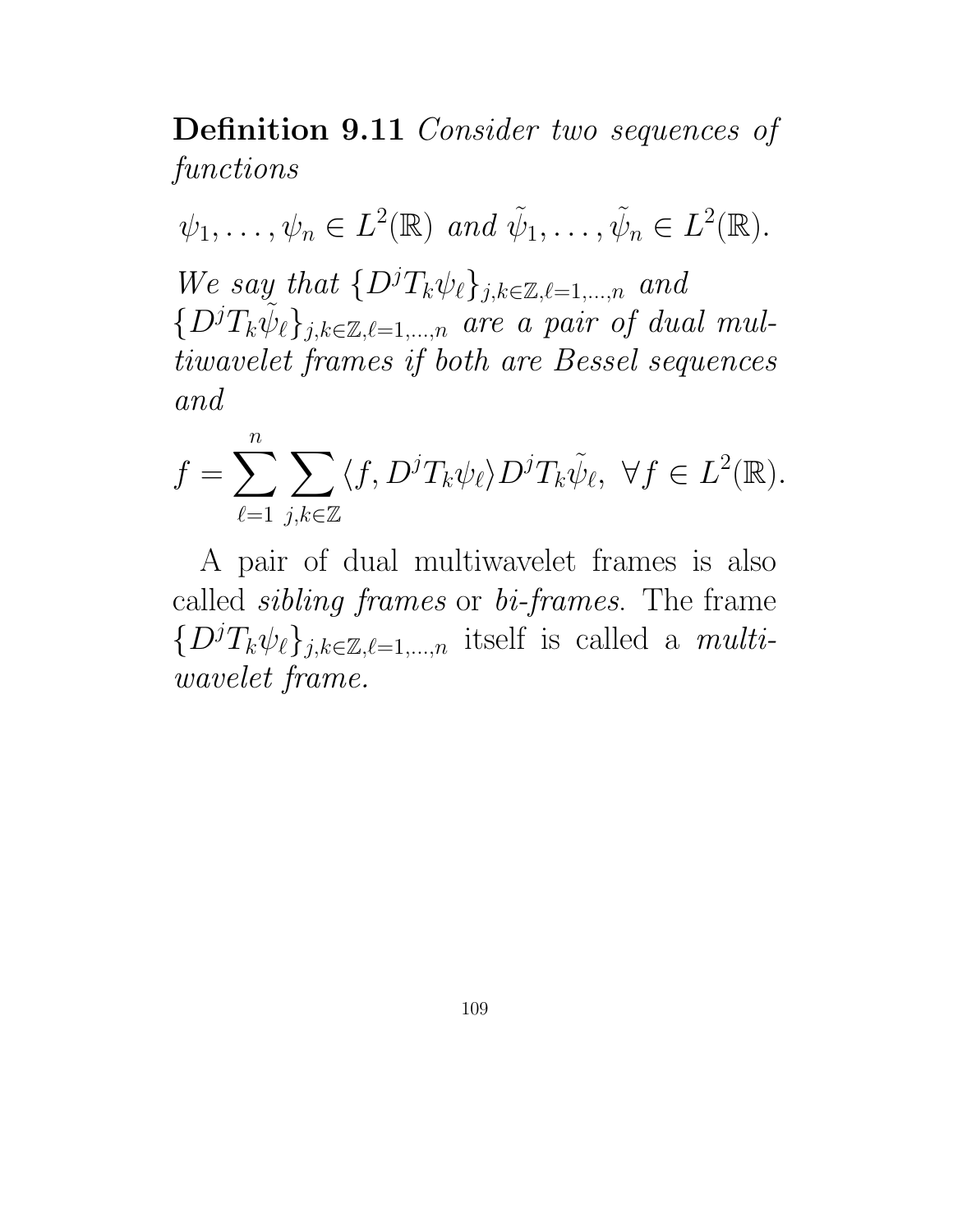Characterization of all dual wavelet frame pairs:

**Theorem 9.12** Assume that  $\{D^jT_k\psi_\ell\}_{j,k\in\mathbb{Z},\ell=1,\ldots,n}$ and  $\{D^j T_k \widetilde{\psi}_\ell\}_{j,k\in\mathbb{Z},\ell=1,\dots,n}$  are Bessel sequences. Then  $\{D^jT_k\psi_\ell\}_{j,k\in\mathbb{Z},\ell=1,\dots,n}$  and  $\{D^jT_k\widetilde{\psi}_\ell\}_{j,k\in\mathbb{Z},\ell=1,\dots,n}$ are a pair of dual wavelet frames if and only if the two equations

$$
\left\{\sum_{\ell=1}^n\sum_{j\in\mathbb{Z}}\widehat{\psi}_{\ell}(2^j\gamma)\overline{\widehat{\widetilde{\psi}}_{\ell}(2^j\gamma)}=1, \atop \sum_{\ell=1}^n\sum_{j=0}^\infty\widehat{\psi}_{\ell}(2^j\gamma)\overline{\widehat{\widetilde{\psi}}_{\ell}(2^j(\gamma+q))}=0, \ q\in 2\mathbb{N}+1 \right\}
$$

hold for a.e.  $\gamma \in \mathbb{R}$ .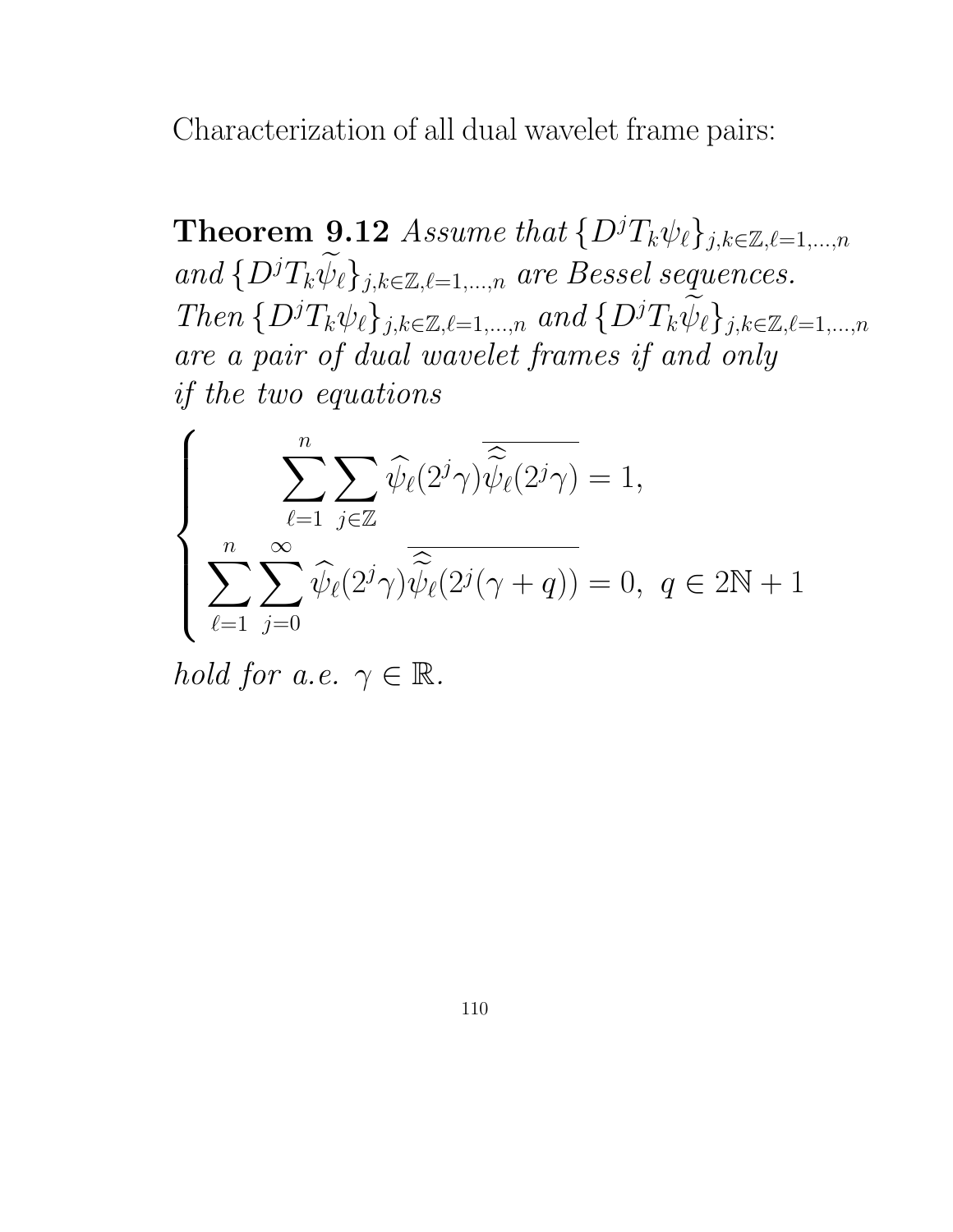Characterization of tight wavelet frames generated by one generator  $\psi$ :

**Theorem 9.13** A function  $\psi \in L^2(\mathbb{R})$  generates a tight wavelet frame  $\{\psi_{j,k}\}_{j,k\in\mathbb{Z}}$  with frame bound A if and only if the equations

$$
\left\{\begin{aligned} \sum_{j\in\mathbb{Z}}|\hat{\psi}(2^j\gamma)|^2=A,\\ \sum_{j=0}^\infty\hat{\psi}(2^j\gamma)\overline{\hat{\psi}(2^j(\gamma+q))}=0,\quad q\in2\mathbb{N}+1\end{aligned}\right.
$$

hold for a.e.  $\gamma \in \mathbb{R}$ .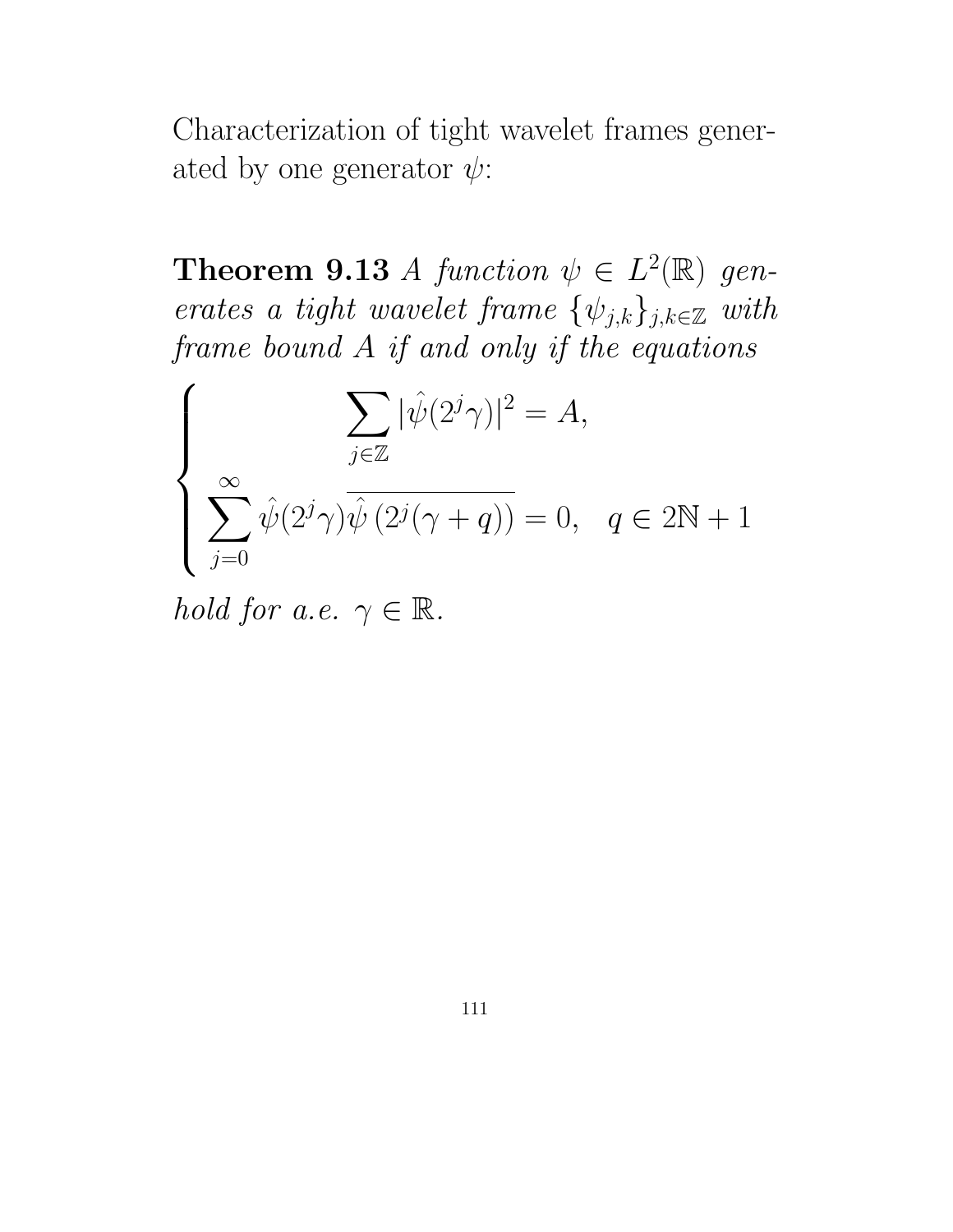#### 10 The unitary extension principle

We will state the unitary extension principle of Ron and Shen, which enables us to construct tight frames for  $L^2(\mathbb{R})$  of the form

 $\{D^jT_k\psi_\ell\}_{j,k\in\mathbb{Z},\ell=1,\ldots,n}.$ 

Terminology:

The interval  $\left[-\frac{1}{2}\right]$  $\frac{1}{2}, \frac{1}{2}$  $\frac{1}{2}$  is identified with the torus  $\mathbb{T}$ 

The class of 1-periodic functions on  $\mathbb R$  whose restriction to  $]-\frac{1}{2}$  $\frac{1}{2}, \frac{1}{2}$  $\frac{1}{2}$ [ belongs to  $L^p(-\frac{1}{2})$  $\frac{1}{2}, \frac{1}{2}$  $(\frac{1}{2})$  is denoted by  $L^p(\mathbb{T})$ .

The functions  $\psi_1, \ldots, \psi_n$  will be constructed on the basis of a function satisfying a refinement equation. It is convenient to denote the refinable function by  $\psi_0$  instead of  $\phi$ .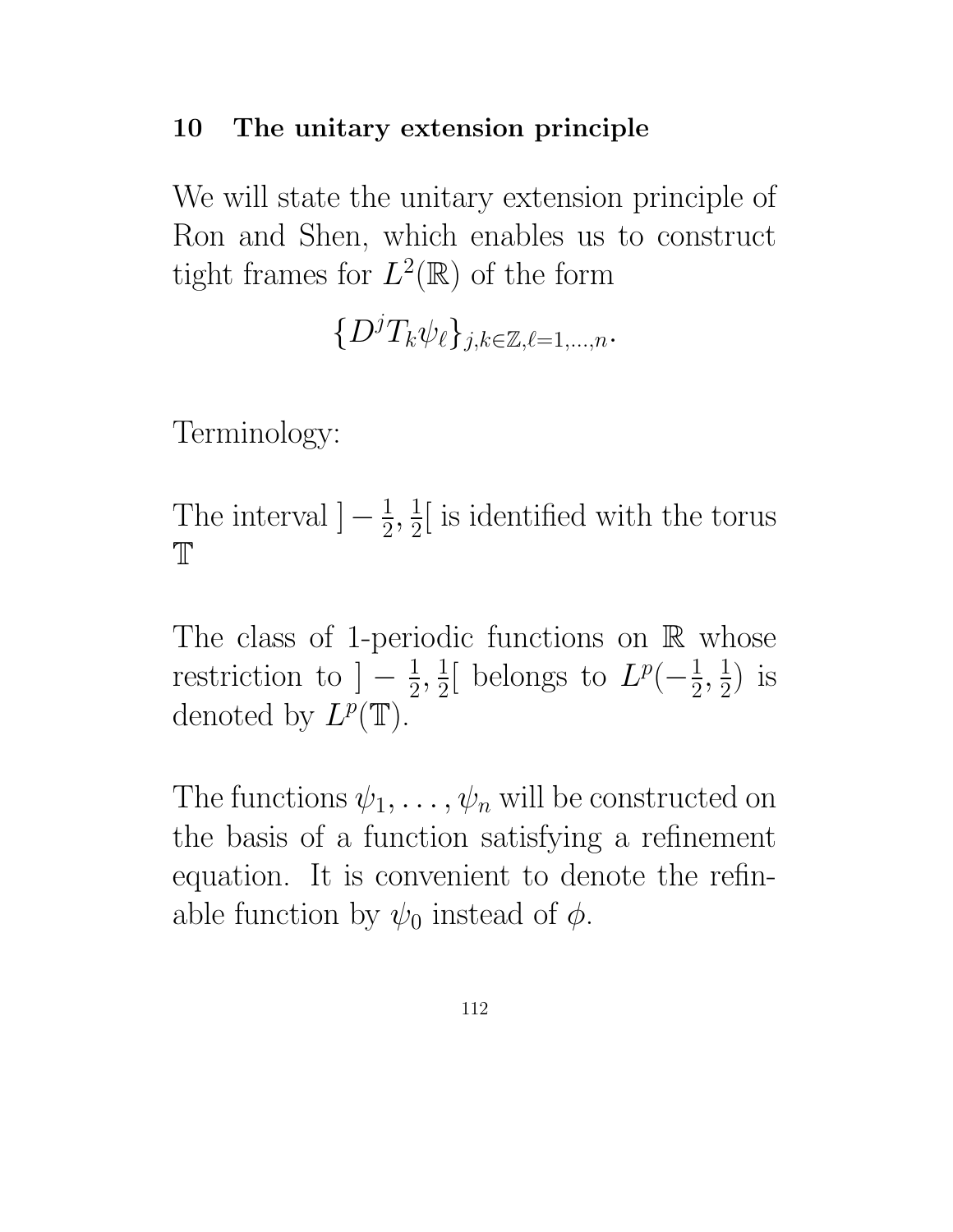### Standing assumptions and conventions:

Let  $\psi_0 \in L^2(\mathbb{R})$  and assume that

(i) There exists a function  $H_0 \in L^{\infty}(\mathbb{T})$  such that

$$
\widehat{\psi}_0(2\gamma) = H_0(\gamma)\widehat{\psi}_0(\gamma).
$$

(ii)  $\lim_{\gamma \to 0} \widehat{\psi}_0(\gamma) = 1.$ 

Further, let 
$$
H_1, ..., H_n \in L^{\infty}(\mathbb{T})
$$
, and define  
\n $\psi_1, ..., \psi_n \in L^2(\mathbb{R})$  by  
\n $\widehat{\psi}_{\ell}(2\gamma) = H_{\ell}(\gamma)\widehat{\psi}_0(\gamma), \ell = 1, ..., n.$ 

Finally, let H denote the  $(n + 1) \times 2$  matrixvalued function defined by

$$
H(\gamma) = \begin{pmatrix} H_0(\gamma) & T_{1/2}H_0(\gamma) \\ H_1(\gamma) & T_{1/2}H_1(\gamma) \\ \cdot & \cdot \\ \cdot & \cdot \\ H_n(\gamma) & T_{1/2}H_n(\gamma) \end{pmatrix}, \ \gamma \in \mathbb{R}.
$$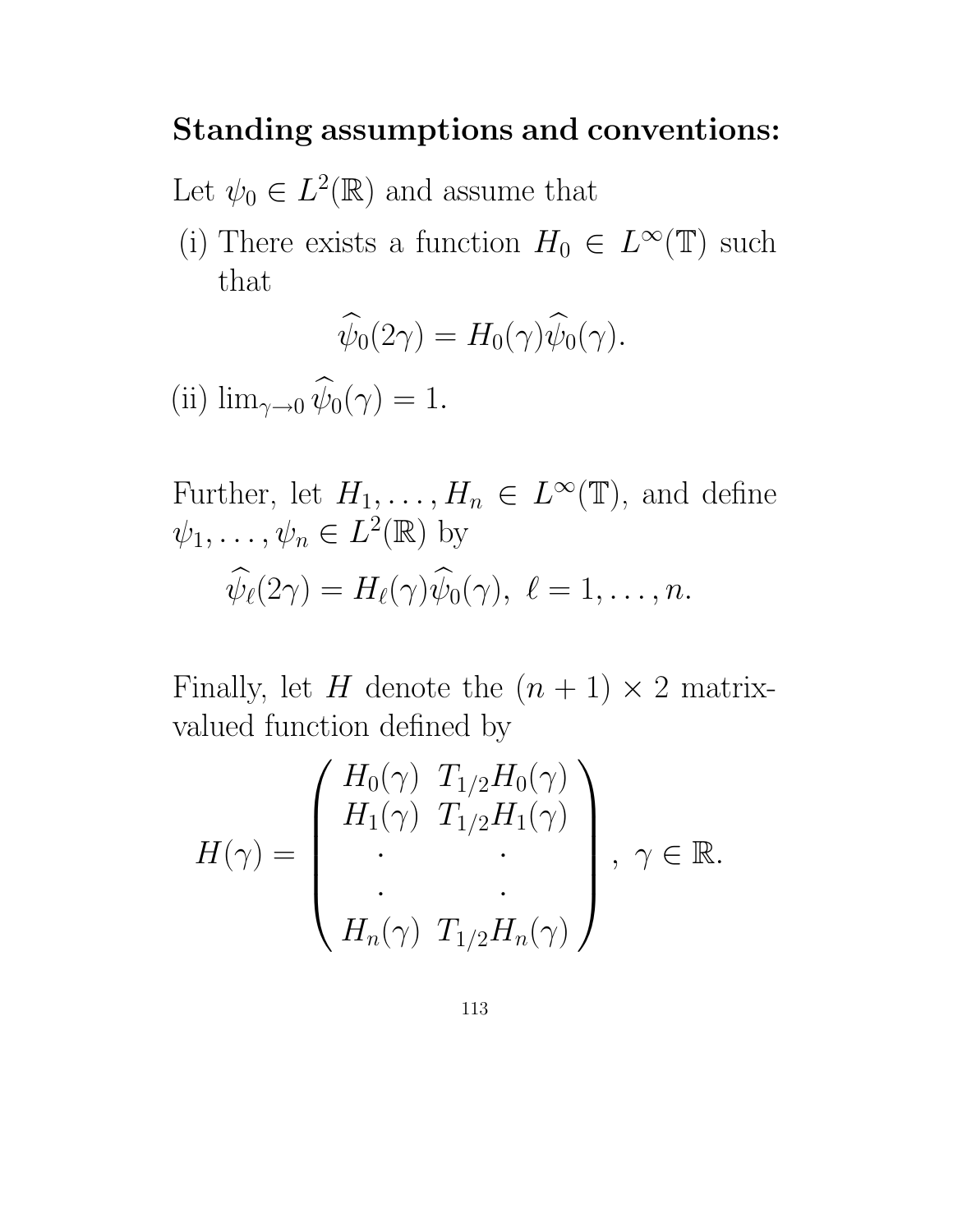We want to find conditions on the functions  $H_1, \ldots, H_n$  such that  $\psi_1, \ldots, \psi_n$  generate a multiwavelet frame for  $L^2(\mathbb{R})$ .

Explicit expression for  $\psi_{\ell}$ : expanding  $H_{\ell}$  in a Fourier series,

$$
H_{\ell}(\gamma) = \sum_{k \in \mathbb{Z}} c_{k,\ell} e^{2\pi i k \gamma},
$$

we have

$$
\psi_{\ell}(x) = \sqrt{2} \sum_{k \in \mathbb{Z}} c_{k,\ell} DT_{-k} \psi_0(x)
$$

$$
= 2 \sum_{k \in \mathbb{Z}} c_{k,\ell} \psi_0(2x + k).
$$

Note: If  $H_{\ell}$  are trigonometric polynomials, the sums are finite. Therefore the functions  $\psi_{\ell}$  have compact support if  $\psi_0$  has compact support.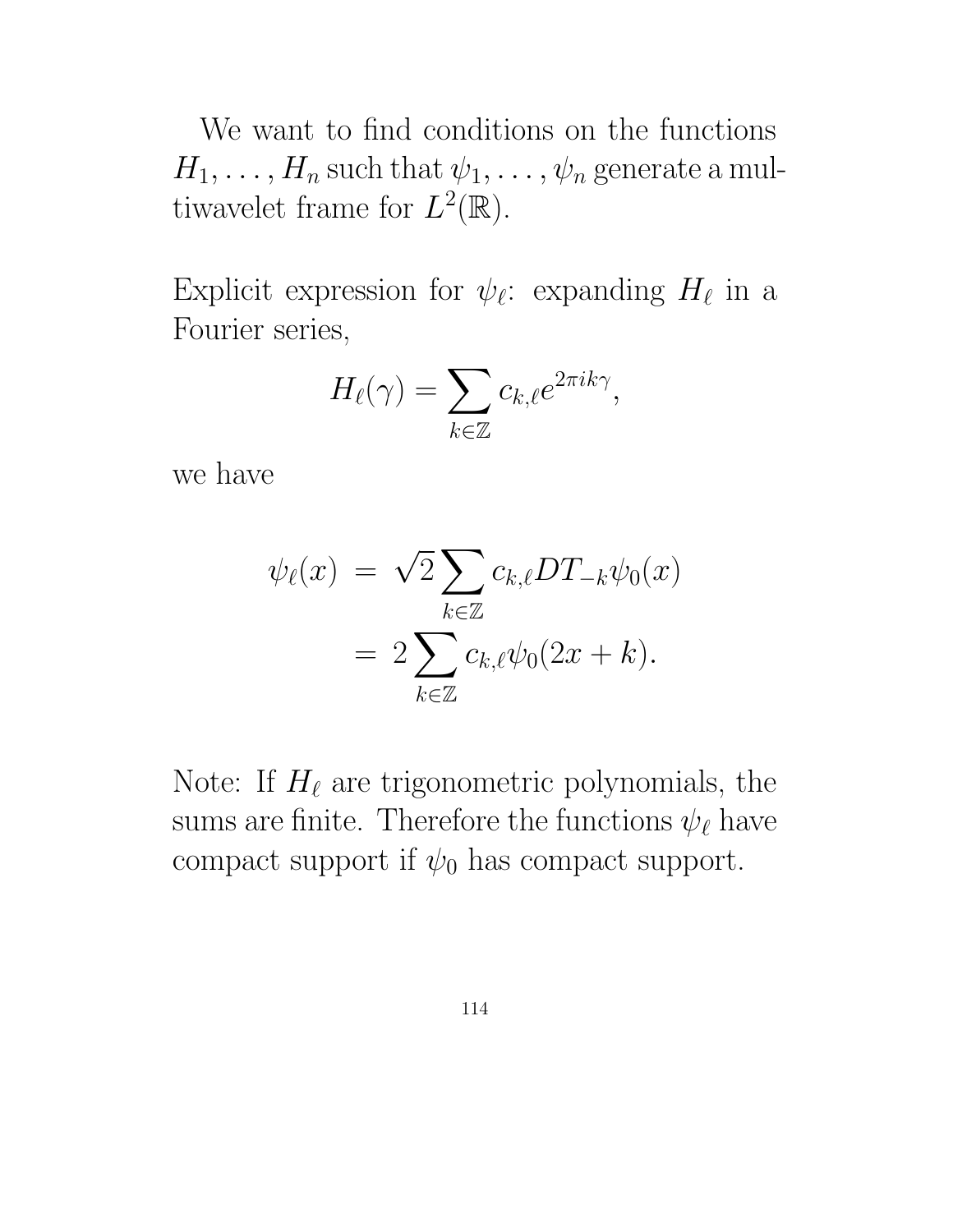The general setup presented here preserves the algorithmic structure of a multiresolution analysis: by Theorem 9.5, the spaces

$$
V_j := \overline{\operatorname{span}} \{ D^j T_k \psi_0 \}_{k \in \mathbb{Z}}, \ j \in \mathbb{Z},
$$

satisfy the conditions for a multiresolution analysis in Definition 9.1, except (v). Also,

$$
\psi_1,\ldots,\psi_n\in V_1.
$$

### The unitary extension principle:

**Theorem 10.1** Let  $\{\psi_{\ell}, H_{\ell}\}_{\ell=0}^n$  be as in the general setup on page 113, and assume that  $H(\gamma)^*H(\gamma) = I$  for a.e.  $\gamma \in \mathbb{T}$ . Then the multiwavelet system  $\{D^jT_k\psi_\ell\}_{j,k\in\mathbb{Z},\ell=1,\ldots,n}$  constitutes a tight frame for  $L^2(\mathbb{R})$  with frame bound equal to 1.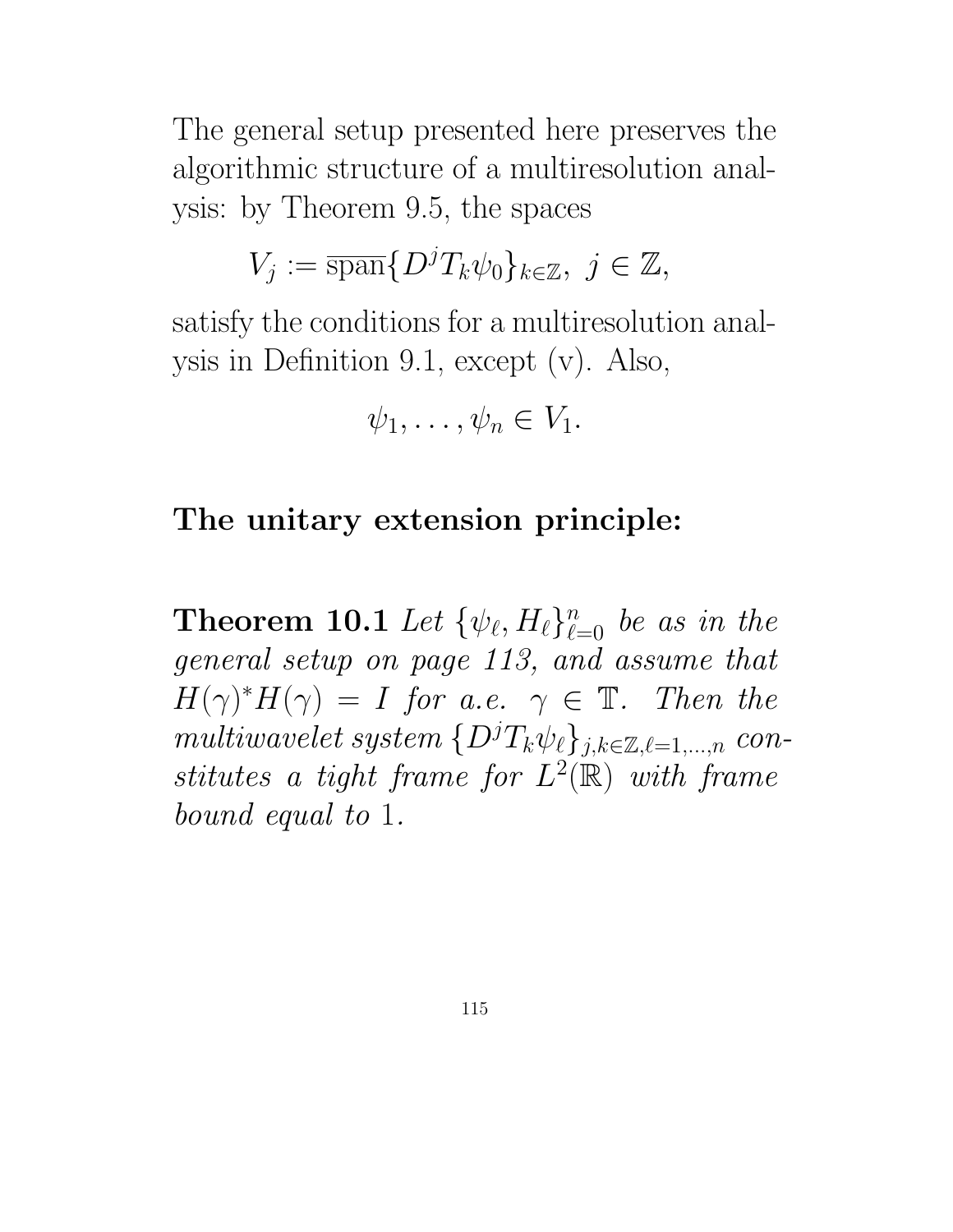The matrix  $H(\gamma)^* H(\gamma)$  has four entries, but it is enough to verify two sets of equations:

Corollary 10.2 Let  $\{\psi_{\ell}, H_{\ell}\}_{\ell=0}^n$  be as in the general setup on page 113, and assume that

$$
\left\{\sum_{\ell=0}^n |H_{\ell}(\gamma)|^2 = 1, \sum_{\ell=0}^n H_{\ell}(\gamma)T_{1/2}H_{\ell}(\gamma) = 0, \right\}
$$

for a.e.  $\gamma \in \mathbb{T}$ . Then  $\{D^jT_k\psi_{\ell}\}_{j,k\in\mathbb{Z},\ell=1,\ldots,n}$ constitutes a tight frame for  $L^2(\mathbb{R})$  with frame bound equal to 1.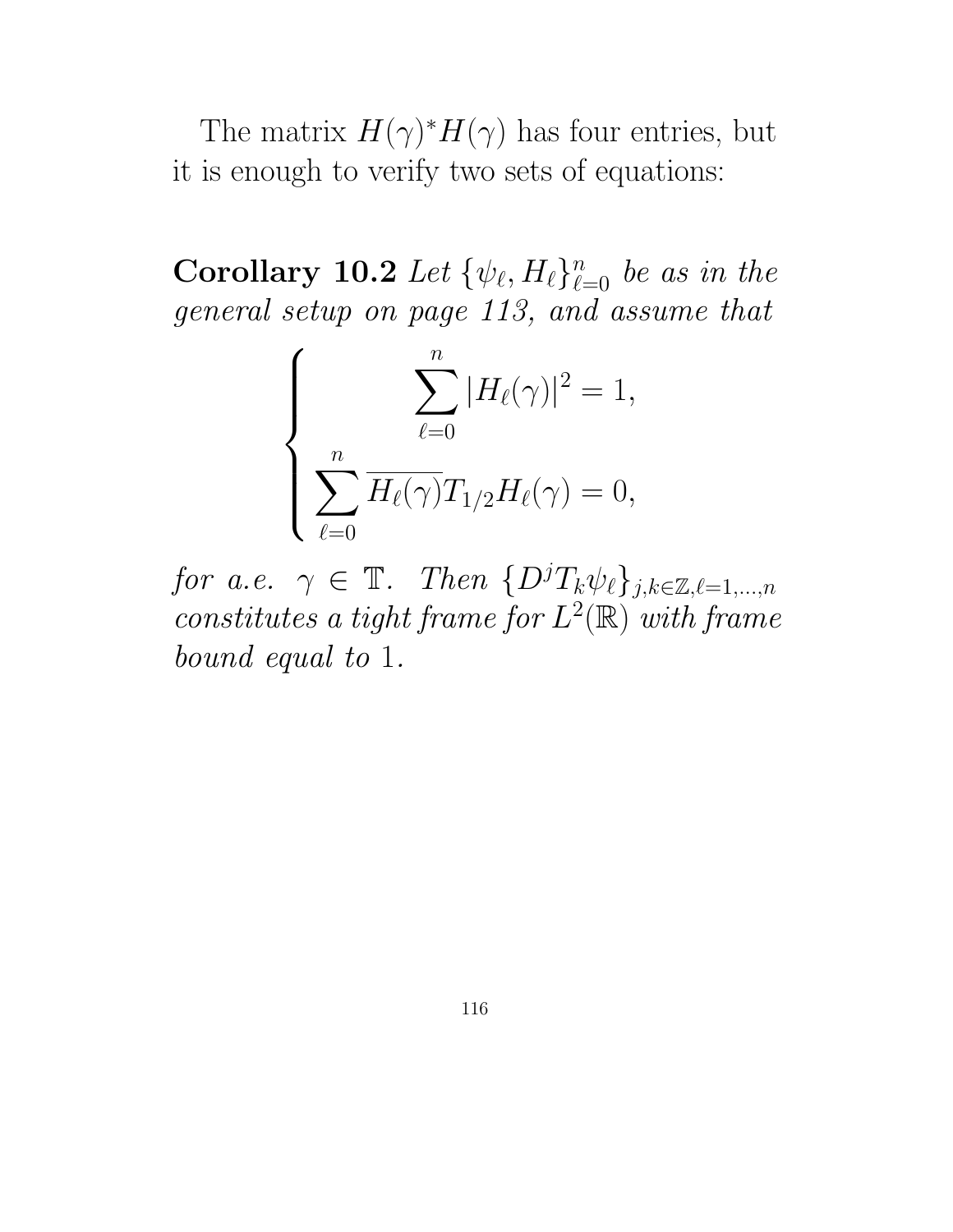**Example 10.3** For any  $m = 1, 2, \ldots$ , we consider the  $B\operatorname{\!-split}$ 

$$
\psi_0:=B_{2m}
$$

of order 2m. Then

$$
\widehat{\psi}_0(\gamma) = \left(\frac{\sin(\pi \gamma)}{\pi \gamma}\right)^{2m}.
$$

It is clear that  $\lim_{\gamma\to 0} \widehat{\psi}_0(\gamma) = 1$ , and by direct calculation,

$$
\widehat{\psi}_0(2\gamma) = \left(\frac{\sin(2\pi\gamma)}{2\pi\gamma}\right)^{2m}
$$

$$
= \left(\frac{2\sin(\pi\gamma)\cos(\pi\gamma)}{2\pi\gamma}\right)^{2m}
$$

$$
= \cos^{2m}(\pi\gamma)\widehat{\psi}_0(\gamma).
$$

Thus  $\psi_0$  satisfies a refinement equation with two-scale symbol

$$
H_0(\gamma) = \cos^{2m}(\pi \gamma).
$$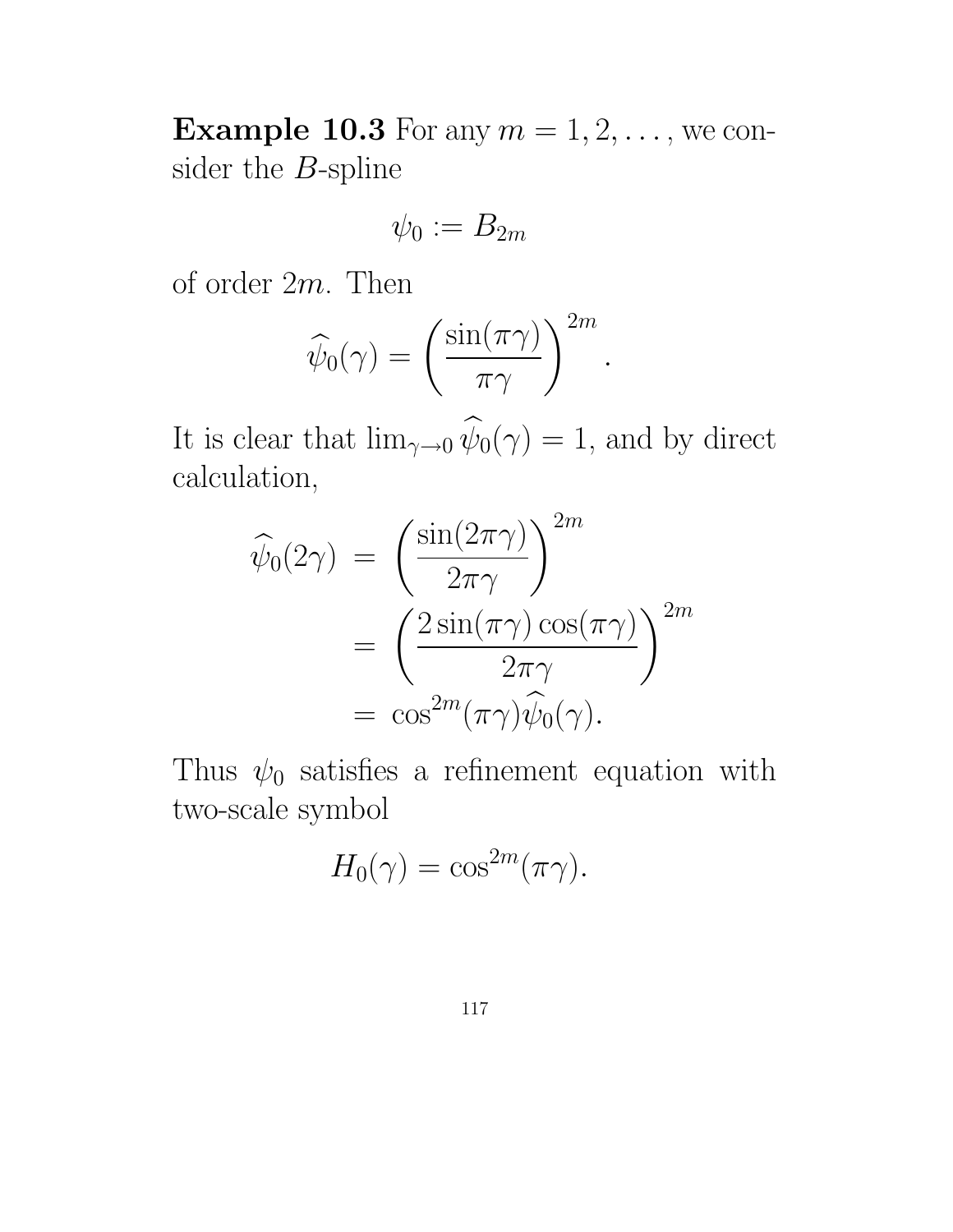Now, consider the binomial coefficient

$$
\left(\begin{array}{c} 2m \\ \ell \end{array}\right):=\frac{(2m)!}{(2m-\ell)!\ell!},
$$

and define the functions  $H_1, \ldots, H_{2m} \in L^{\infty}(\mathbb{T})$ by

$$
H_{\ell}(\gamma) = \sqrt{\left(\frac{2m}{\ell}\right)} \sin^{\ell}(\pi \gamma) \cos^{2m-\ell}(\pi \gamma).
$$

Using that  $\cos(\pi(\gamma - 1/2)) = \sin(\pi \gamma)$  and  $\sin(\pi(\gamma - 1/2)) = -\cos(\pi \gamma),$ 

$$
T_{1/2}H_{\ell}(\gamma)=\sqrt{\binom{2m}{\ell}}(-1)^{\ell}\cos^{\ell}(\pi\gamma)\sin^{2m-\ell}(\pi\gamma).
$$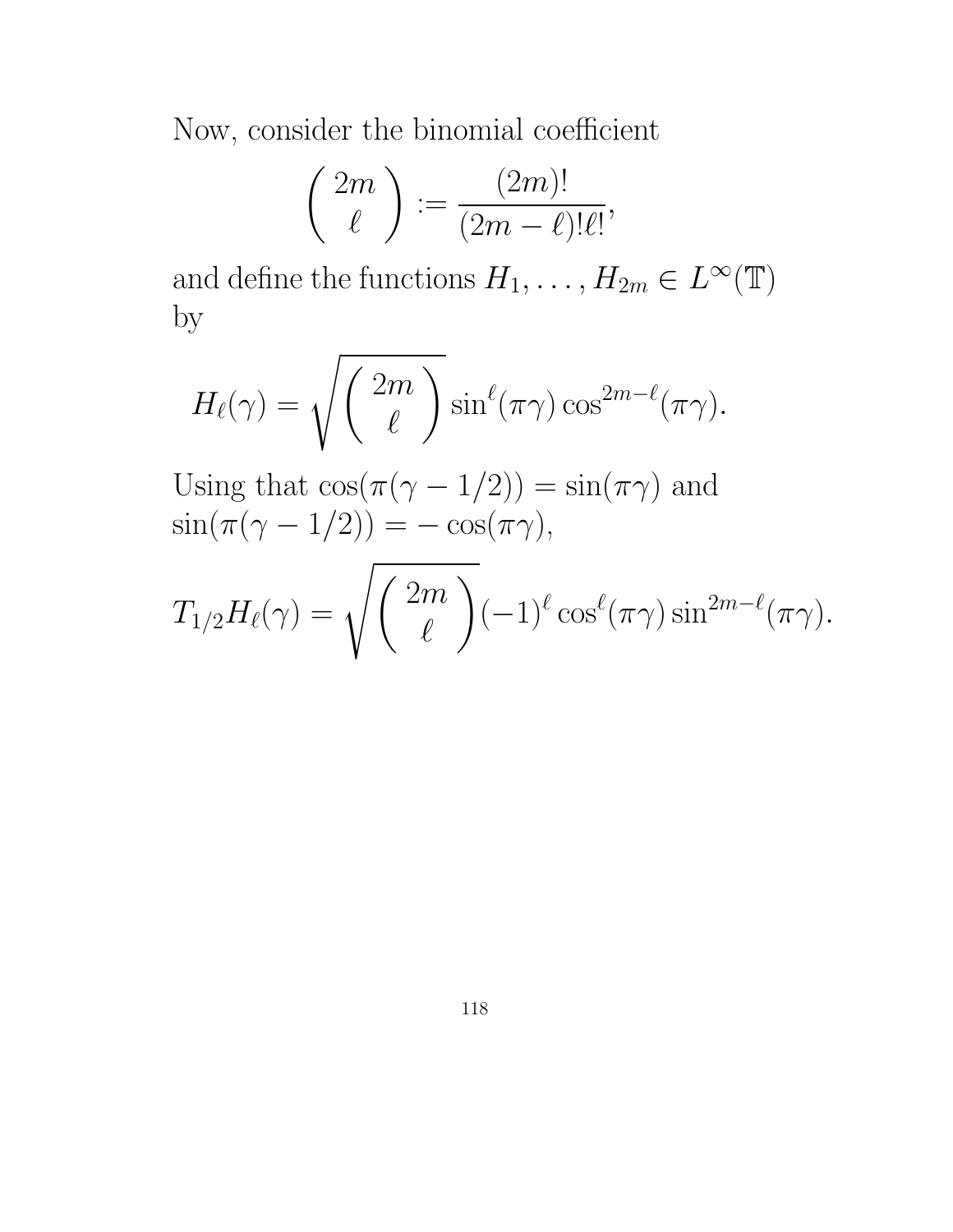Thus, the matrix  $H$  is given by

$$
H(\gamma) = \begin{pmatrix} H_0(\gamma) & T_{1/2}H_0(\gamma) \\ H_1(\gamma) & T_{1/2}H_1(\gamma) \\ \cdot & \cdot \\ \cdot & \cdot \\ H_{2m}(\gamma) & T_{1/2}H_{2m}(\gamma) \end{pmatrix} =
$$

$$
\begin{pmatrix} \frac{\cos^{2m}(\pi \gamma)}{1} & \frac{\sin^{2m}(\pi \gamma)}{1} \\ \sqrt{\frac{2m}{2}} \sin(\pi \gamma) \cos^{2m-1}(\pi \gamma) & -\sqrt{\frac{2m}{2}} \cos(\pi \gamma) \sin^{2m-1}(\pi \gamma) \\ \cdot & \cdot \\ \cdot & \cdot \\ \sqrt{\frac{2m}{2m}} \sin^{2}(\pi \gamma) \cos^{2m-2}(\pi \gamma) & \sqrt{\frac{2m}{2}} \cos^{2}(\pi \gamma) \sin^{2m-2}(\pi \gamma) \\ \cdot & \cdot \\ \sqrt{\frac{2m}{2m}} \cos^{2m}(\pi \gamma) & \sqrt{\frac{2m}{2m}} \cos^{2m}(\pi \gamma) \end{pmatrix}.
$$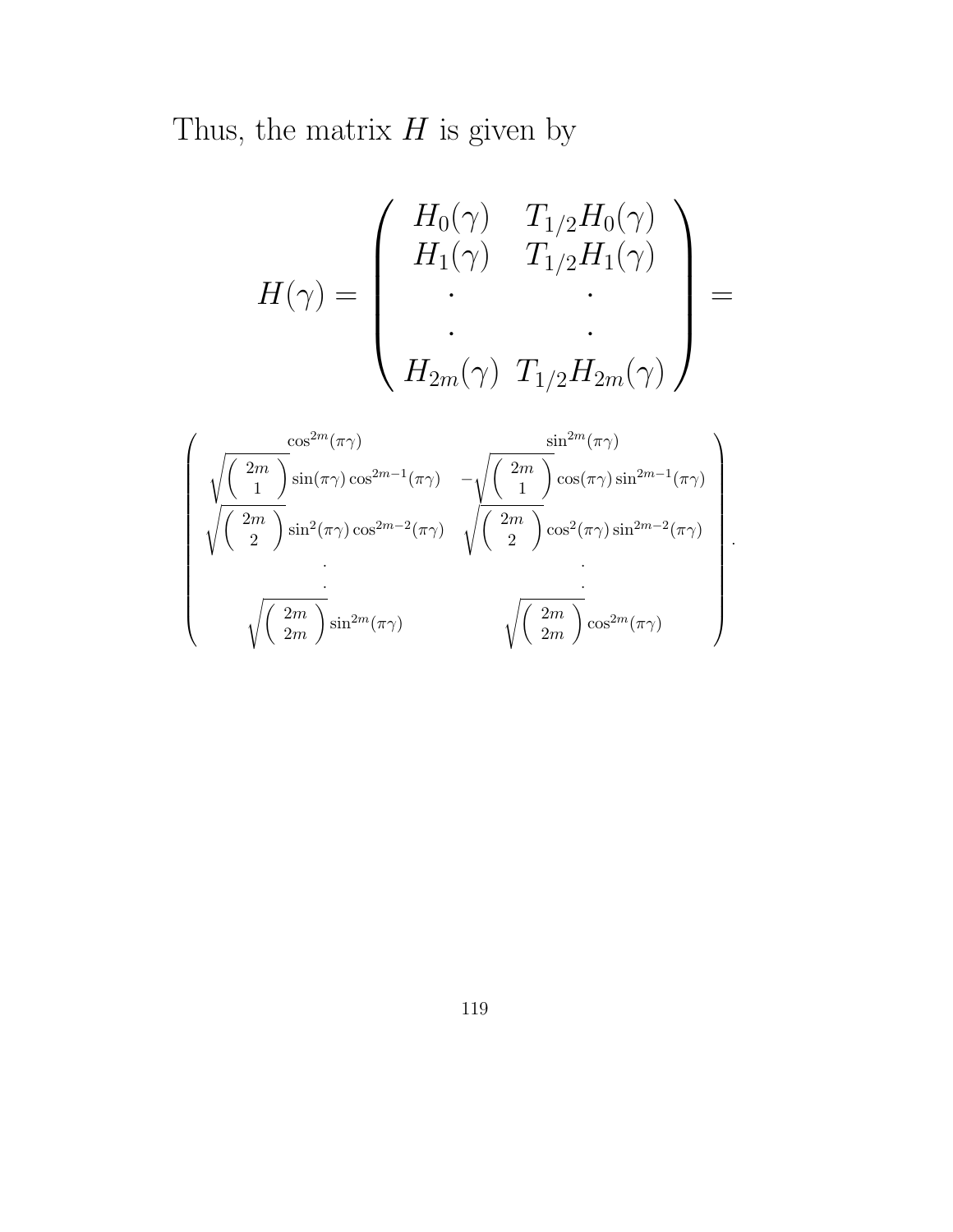We now verify the conditions in Corollary 10.2. Using the binomial formula

$$
(x+y)^{2m} = \sum_{\ell=0}^{2m} \binom{2m}{\ell} x^{\ell} y^{2m-\ell},
$$

$$
\sum_{\ell=0}^{2m} |H_{\ell}(\gamma)|^2 = \sum_{\ell=0}^{2m} {\binom{2m}{\ell}} \sin^{2\ell}(\pi \gamma) \cos^{2(2m-\ell)}(\pi \gamma)
$$

$$
= (\sin^2(\pi \gamma) + \cos^2(\pi \gamma))^{2m}
$$

$$
= 1, \ \gamma \in \mathbb{T}.
$$

Using the binomial formula with  $x = -1, y =$ 1,

$$
\sum_{\ell=0}^{2m} \overline{H_{\ell}(\gamma)} T_{1/2} H_{\ell}(\gamma)
$$
\n
$$
= \sin^{2m} (\pi \gamma) \cos^{2m} (\pi \gamma) \sum_{\ell=0}^{2m} (-1)^{\ell} {\binom{2m}{\ell}}
$$
\n
$$
= \sin^{2m} (\pi \gamma) \cos^{2m} (\pi \gamma) (1 - 1)^{2m}
$$
\n
$$
= 0.
$$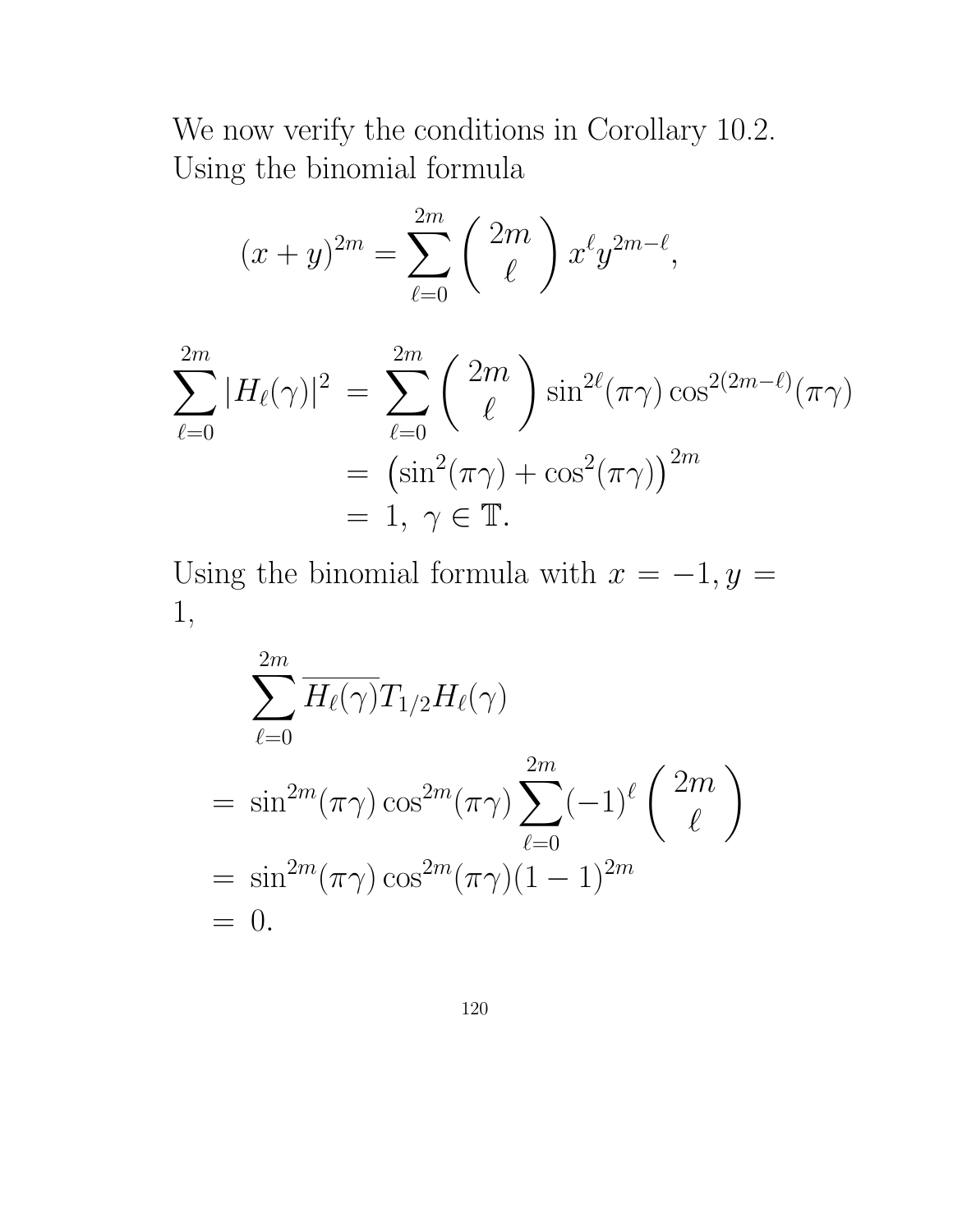Now Corollary 10.2 implies that the 2m functions  $\psi_1, \ldots, \psi_{2m}$  defined by

$$
\widehat{\psi}_{\ell}(\gamma) = H_{\ell}(\gamma/2)\psi_0(\gamma/2)
$$
  
= 
$$
\sqrt{\left(\frac{2m}{\ell}\right)^{\sin^{2m+\ell}(\pi\gamma/2)\cos^{2m-\ell}(\pi\gamma/2)}}
$$

generate a tight frame  $\{D^jT_k\psi_\ell\}_{j,k\in\mathbb{Z},\ell=1,\ldots,2m}$ for  $L^2(\mathbb{R})$ .  $^{2}(\mathbb{R})$ .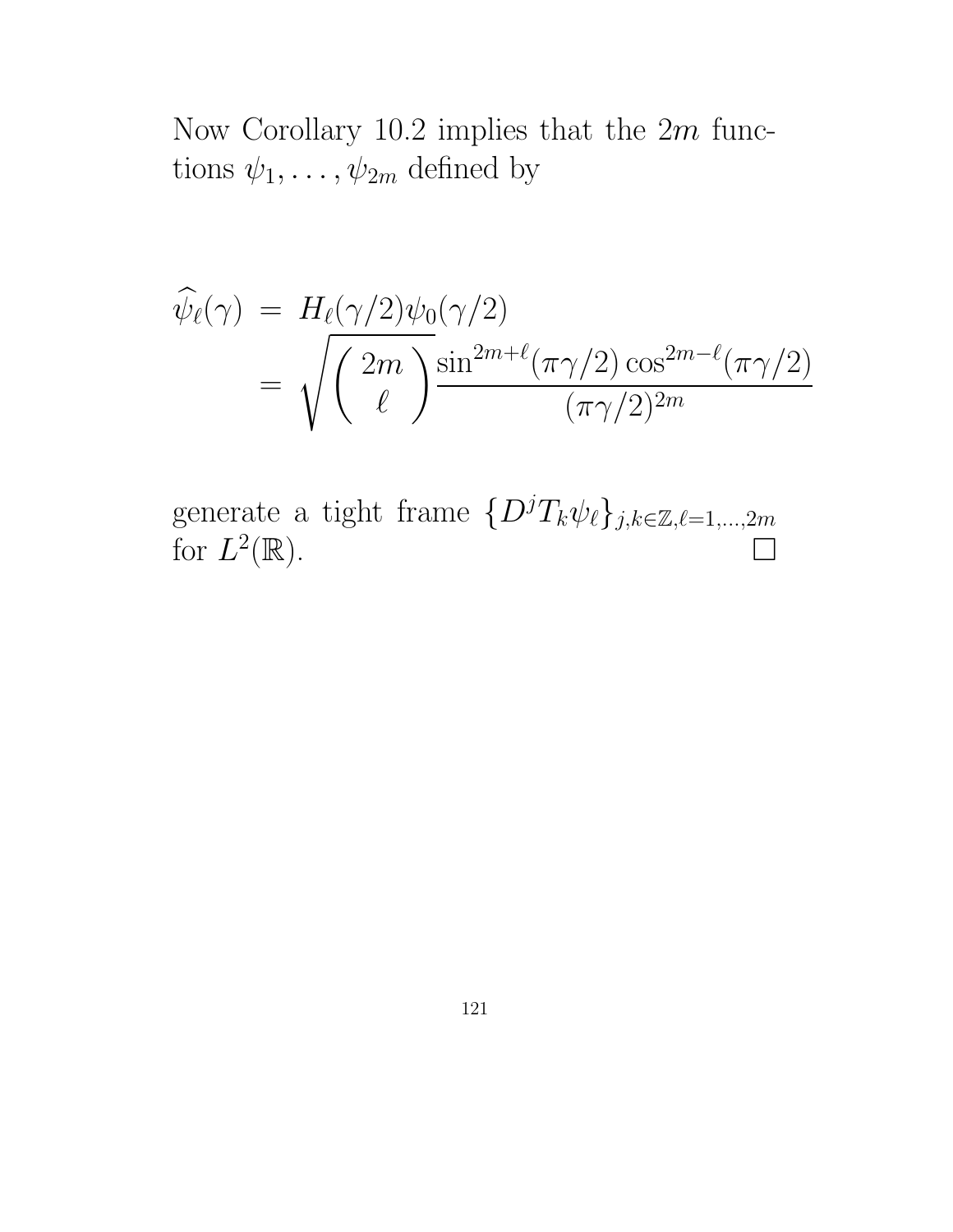A small modification:

Example 10.4 We continue Example 10.3, but now we define

$$
H_{\ell}(\gamma) = i^{\ell} \sqrt{\binom{2m}{\ell}} \sin^{\ell}(\pi \gamma) \cos^{2m-\ell}(\pi \gamma).
$$

 $H_{\ell}$  only differs from the choice in Example 10.3 by a constant of absolute value 1, so the functions  $\psi_1, \ldots, \psi_{2m}$  given by

$$
\widehat{\psi}_{\ell}(2\gamma)=H_{\ell}(\gamma)\widehat{\psi_0}(\gamma),\ \ell=1,\ldots,2m,
$$

also generate a tight multiwavelet frame.

Rewrite  $H_{\ell}(\gamma)$  using Euler's formula:

$$
H_{\ell}(\gamma)
$$
\n
$$
= i^{\ell} \sqrt{\binom{2m}{\ell}} \left(\frac{e^{\pi i \gamma} - e^{-\pi i \gamma}}{2i}\right)^{\ell} \left(\frac{e^{\pi i \gamma} + e^{-\pi i \gamma}}{2}\right)^{2m-\ell}
$$
\n
$$
= 2^{-2m} \sqrt{\binom{2m}{\ell}} \left(e^{\pi i \gamma} - e^{-\pi i \gamma}\right)^{\ell} \left(e^{\pi i \gamma} + e^{-\pi i \gamma}\right)^{2m-\ell}
$$

.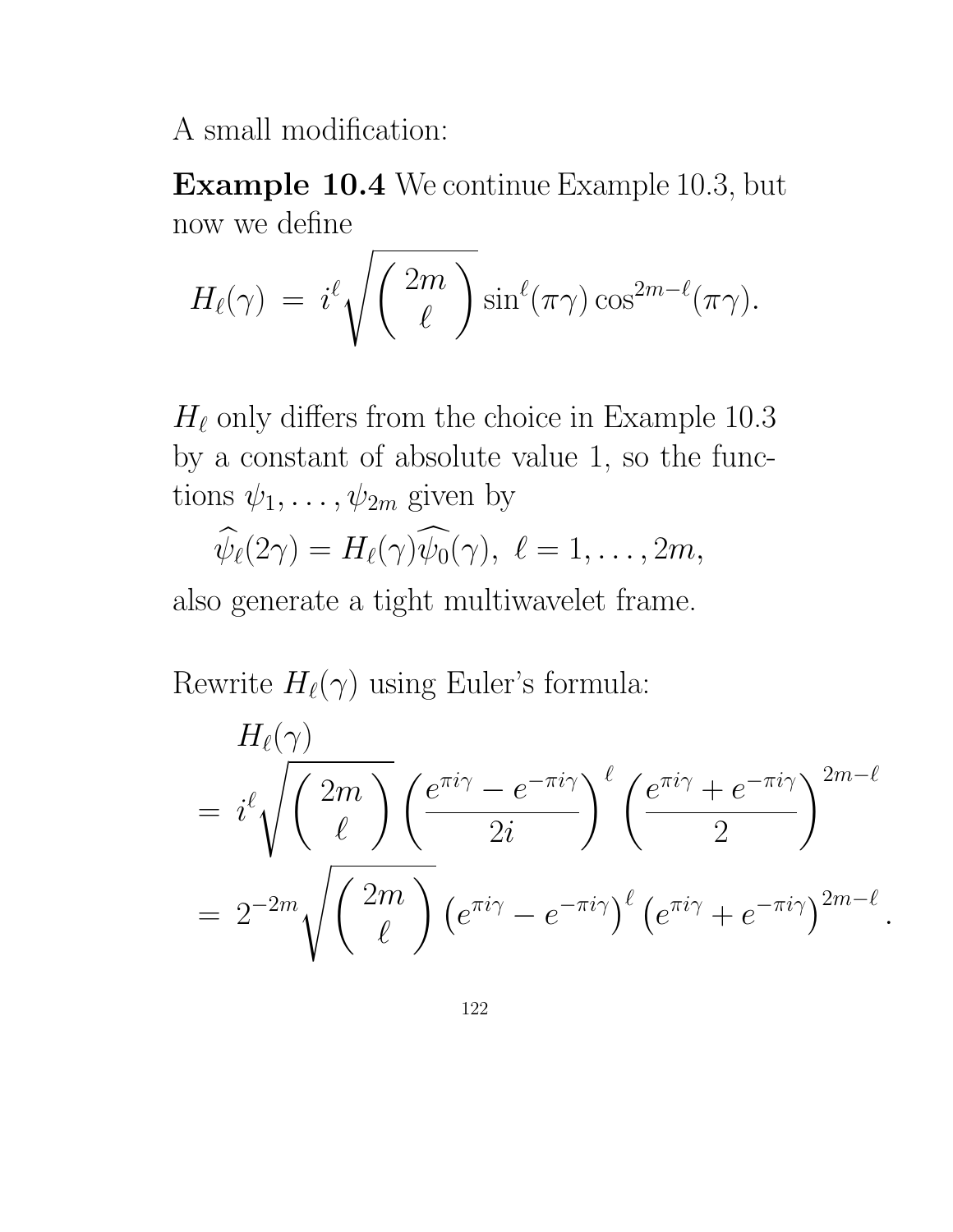Via the binomial formula we see that  $H_{\ell}(\gamma)$  is a finite linear combination of terms

$$
e^{-2\pi im\gamma}
$$
,  $e^{-2\pi i(m-1)\gamma}$ , ...,  $e^{2\pi i(m-1)\gamma}$ ,  $e^{2\pi im\gamma}$ .

All coefficients in the linear combination are real. Writing

$$
H_{\ell}(\gamma) = \sum_{k=-m}^{m} c_{k,\ell} e^{2\pi i k \gamma},
$$

Lemma 9.2 shows that

$$
\psi_{\ell} = \sqrt{2} \sum_{k=-m}^{m} c_{k,\ell} DT_{-k} \psi_0.
$$

That is,  $\psi_{\ell}$  is a real-valued spline. Since  $DT_m\psi_0$ has support in [0, m] and  $DT_{-m}\psi_0$  has support in  $[-m, 0]$ , the spline  $\psi_{\ell}$  has support in  $[-m, m]$ . The splines  $\psi_{\ell}$  inherit other properties from  $\psi_0$ : they have degree  $2m-1$ , belong to  $C^{2m-2}(\mathbb{R})$ , and have knots at  $\mathbb{Z}/2$ .  $\Box$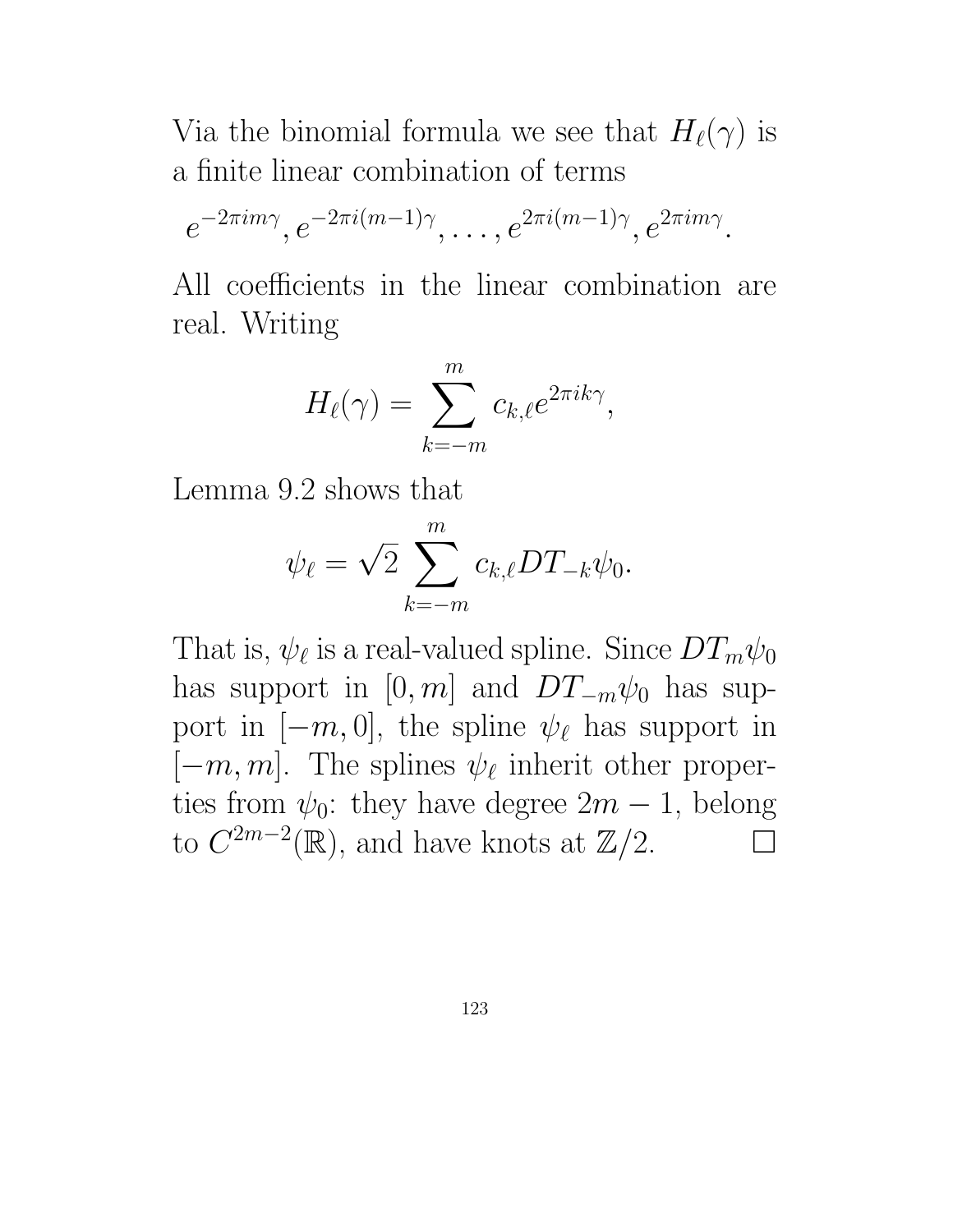Explicitly, in the case  $m = 1$ :

**Example 10.5** In the case  $m = 1$ , the construction in Example 10.4 leads to two generators  $\psi_1$  and  $\psi_2$ . Via the expression for  $H_1$ ,

$$
H_1(\gamma) = \frac{1}{4} \sqrt{\binom{2m}{1}} (e^{\pi i \gamma} - e^{-\pi i \gamma}) (e^{\pi i \gamma} + e^{-\pi i \gamma})
$$
  
= 
$$
\frac{1}{2\sqrt{2}} (e^{2\pi i \gamma} - e^{-2\pi i \gamma}).
$$

By Lemma 9.2 we conclude that

$$
\psi_1(x) = \frac{1}{\sqrt{2}}(B_2(2x+1) - B_2(2x-1)).
$$

Similarly,

$$
\psi_2(x) = \frac{1}{2} \left( B_2(2x+1) - 2B_2(2x) + B_2(2x-1) \right).
$$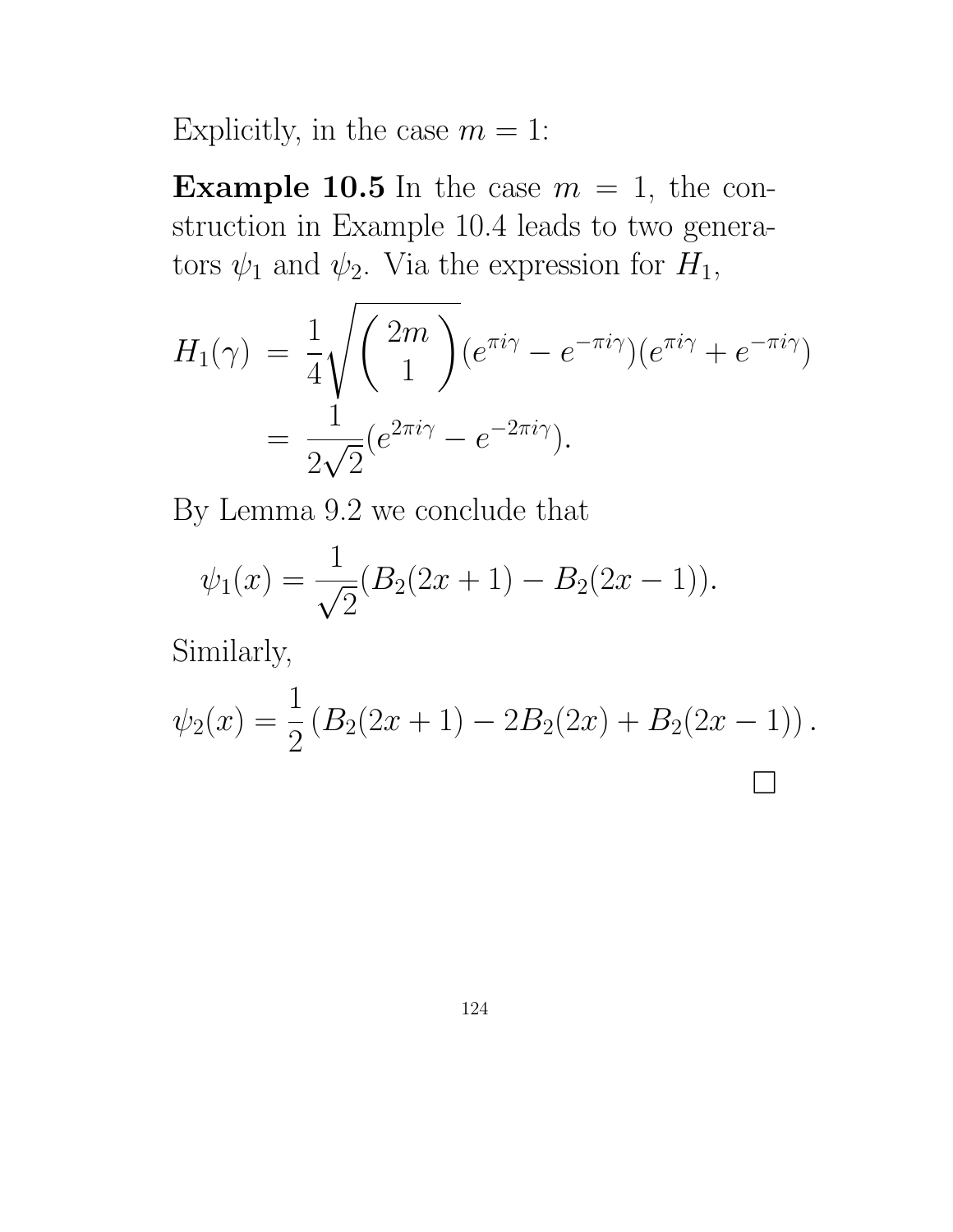

Figure 10: The function  $\psi_1$ .



Figure 11: The function  $\psi_2$ .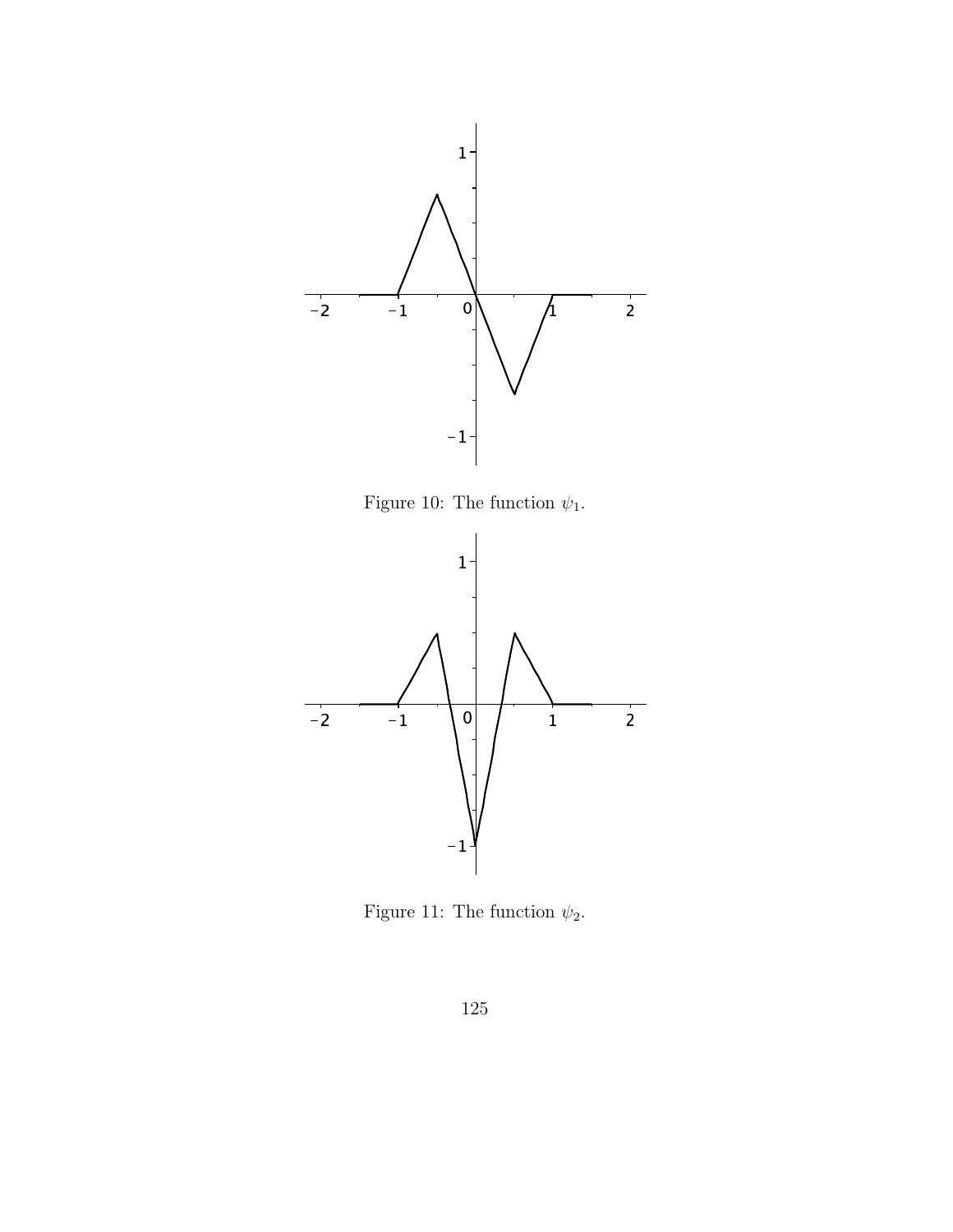Example 10.6 Can also construct spline frames with support on  $[0, 2m]$ . Letting  $\psi_0 := N_{2m}$ , one can prove that

$$
\widehat{\psi_0}(2\gamma) = H_0(\gamma)\widehat{\psi_0}(\gamma)
$$

with

$$
H_0(\gamma) = \left(\frac{1 + e^{-2\pi i \gamma}}{2}\right)^{2m} = e^{-2\pi i m \gamma} \cos^{2m}(\pi \gamma).
$$

Since  $H_0$  appears from the corresponding function for  $B_{2m}$  simply by multiplication with  $e^{-2\pi im\gamma}$ , the functions

$$
H_{\ell}(\gamma) = e^{-2\pi i m \gamma} \sqrt{\left(\frac{2m}{\ell}\right)} \sin^{\ell}(\pi \gamma) \cos^{2m-\ell}(\pi \gamma)
$$

satisfy the conditions in the unitary extension principle. We prefer to consider

$$
H_{\ell}(\gamma) = i^{\ell} e^{-2\pi i m \gamma} \sqrt{\binom{2m}{\ell}} \sin^{\ell}(\pi \gamma) \cos^{2m-\ell}(\pi \gamma);
$$

with this choice, the functions  $\psi_1, \ldots, \psi_{2m}$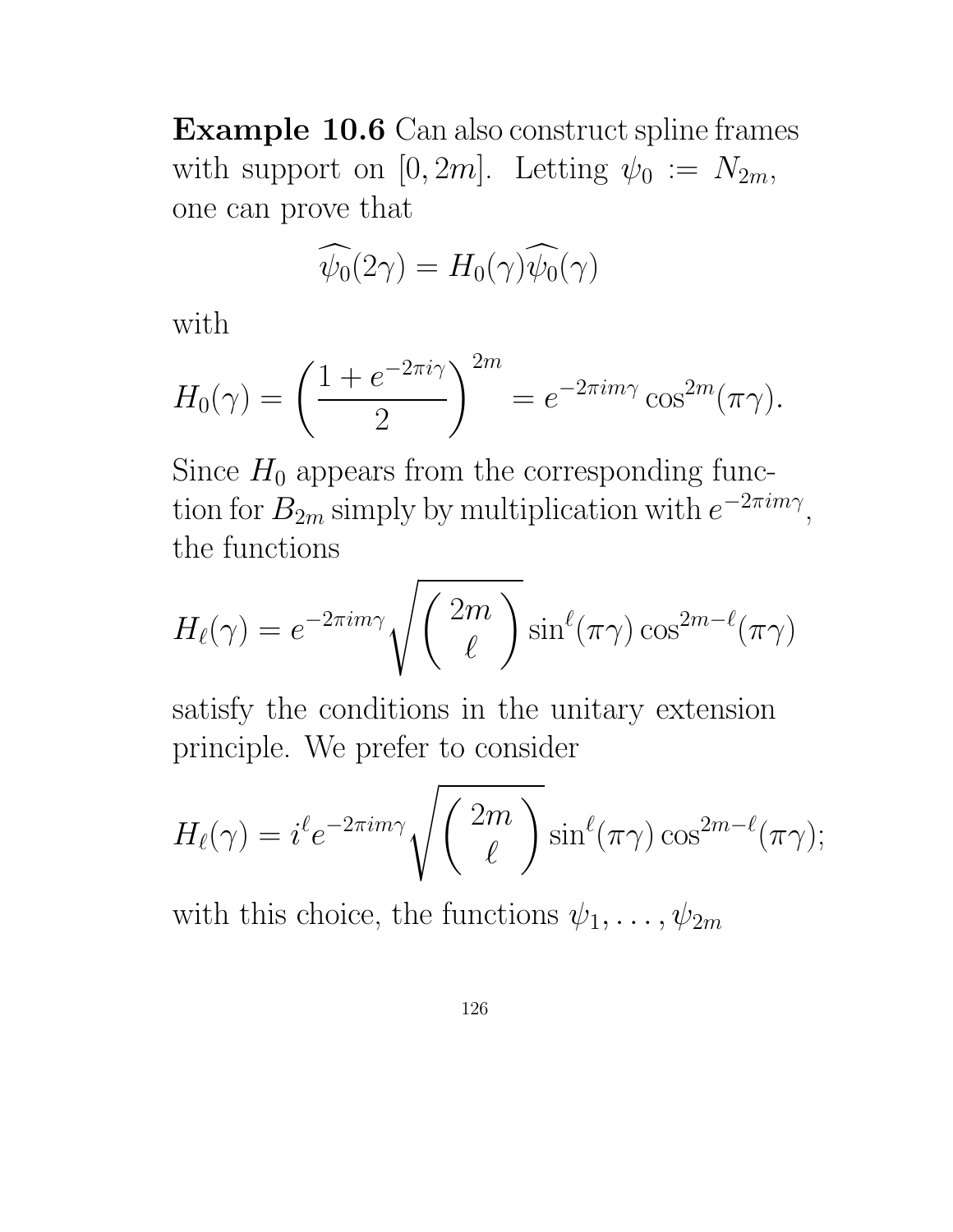defined by

$$
\begin{aligned}\n\widehat{\psi}_{\ell}(\gamma) \\
&= H_{\ell}(\gamma/2)\psi_0(\gamma/2) \\
&= i^{\ell} e^{-2\pi i m \gamma} \sqrt{\left(\frac{2m}{\ell}\right)^{\frac{\sin^{2m+\ell}(\pi \gamma/2) \cos^{2m-\ell}(\pi \gamma/2)}{(\pi \gamma/2)^{2m}}}\n\end{aligned}
$$

generate a tight frame for  $L^2(\mathbb{R})$ . The spline functions  $\psi_1, \ldots, \psi_{2m}$  now have support on [0, 2m].  $\Box$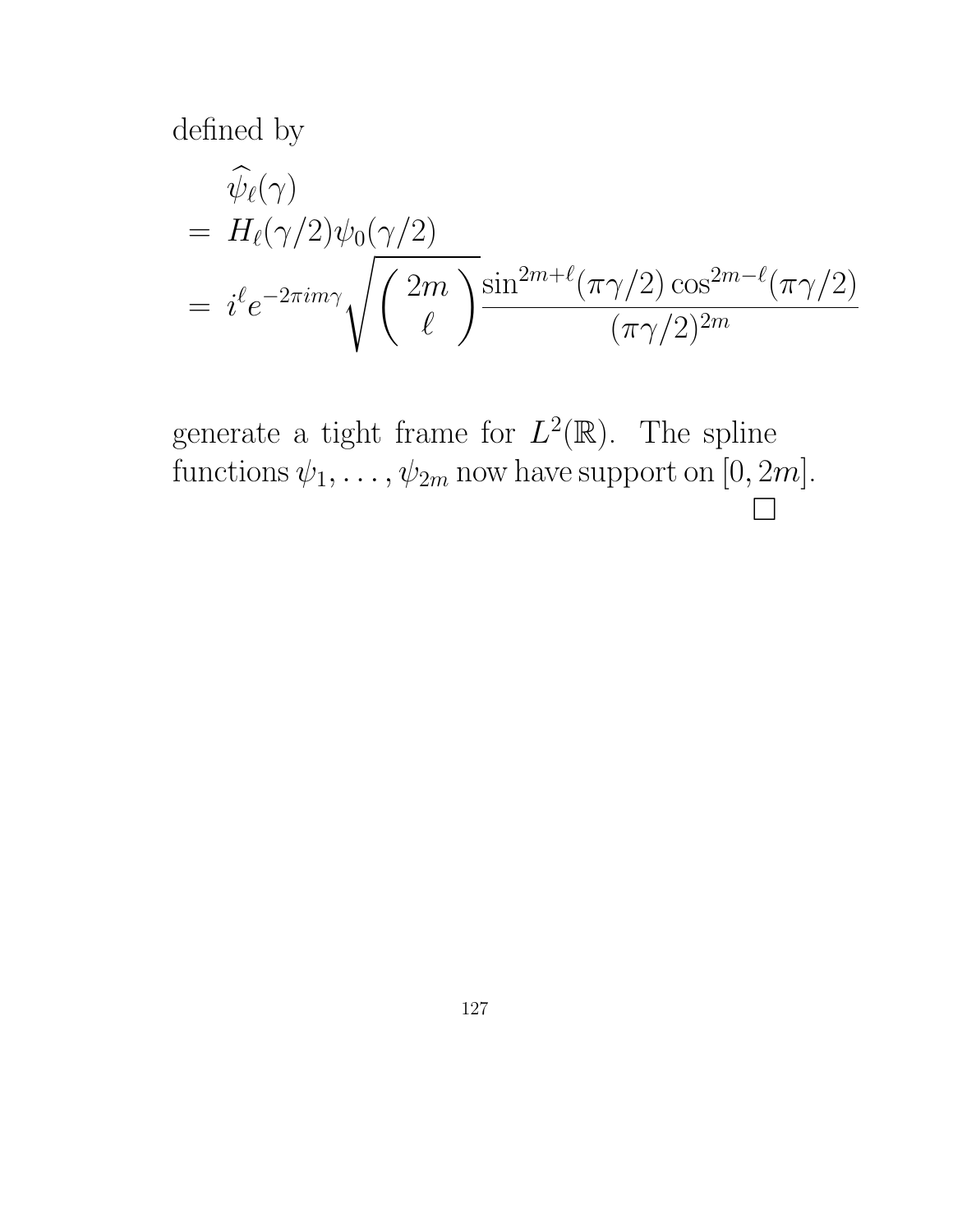# Shortcomings for the unitary extension principle:

- The computational effort increases with the order of the B-spline  $B_{2m}$ : For higher orders, we need more generators, and more non-zero coefficients appear in  $\psi_{\ell}$ .
- There is a limitation on the possible number of vanishing moments  $\psi_{\ell}$  can have.

If  $\{\psi_{\ell}\}_{\ell=1}^n$  is constructed via the unitary extension principle,then

$$
\widehat{\psi}_{\ell}(\gamma) = H_{\ell}(\gamma/2) \widehat{\psi_0}(\gamma/2)
$$

and

$$
\widehat{\psi_0}(0) = 1.
$$

Thus, the number of vanishing moments for the function  $\psi_{\ell}$  is equal to the order of zero for  $H_{\ell}$ at  $\gamma = 0$ .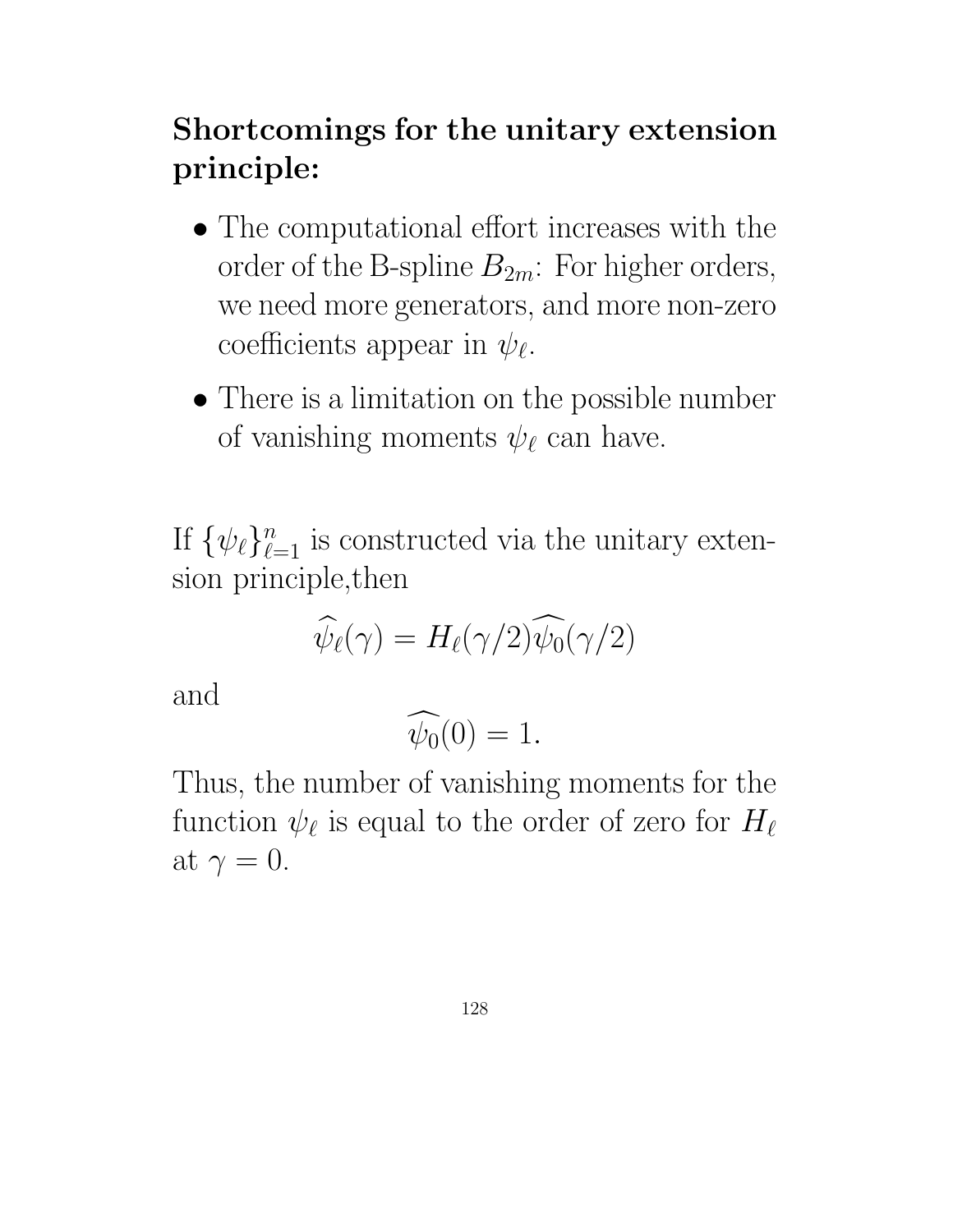**Example 10.7** Consider  $B_{2m}$ ; it satisfies a refinement equation with two-scale symbol

$$
H_0(\gamma) = \cos^{2m}(\pi \gamma).
$$

If we want to construct a frame via the unitary extension principle, then

$$
1=\sum_{\ell=0}^n|H_{\ell}(\gamma)|^2,
$$

i.e.,

$$
\sum_{\ell=1}^{n} |H_{\ell}(\gamma)|^2 = 1 - \cos^{4m}(\pi \gamma).
$$
 (11)

The order of the zero at  $\gamma = 0$  for the function  $1 - \cos^{4m}(\pi \gamma)$  is 2, so also on the left-hand side of (11) we can only factor  $\gamma^2$  out; this implies that at least one of the functions  $|H_{\ell}|$ 2 can at most have a zero at  $\gamma = 0$  of order 2.

Therefore at least one of the functions  $\psi_{\ell}$  can at most have one vanishing moment.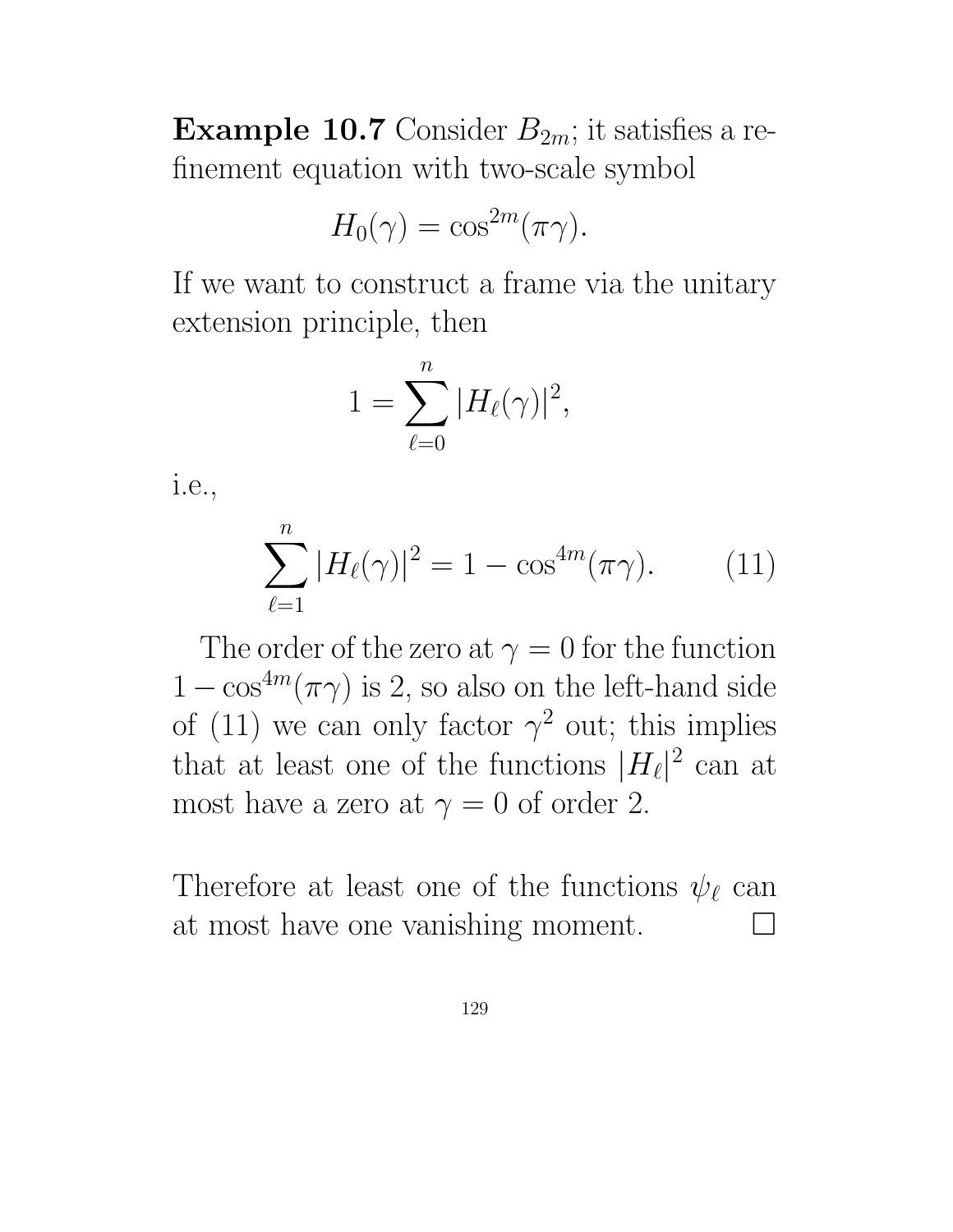#### 11 The oblique extension principle

An important reformulation of Theorem 10.1 was simultaneously obtained by Daubechies, Han, Ron and Shen in [4] and Chui, He and Stöckler in [3]. It gives a more flexible recipe for construction of frames than Theorem 10.1, and is called the oblique extension principle:

**Theorem 11.1** Let  $\{\psi_{\ell}, H_{\ell}\}_{\ell=0}^n$  be as in the general setup. Assume that there exists a strictly positive function  $\theta \in L^{\infty}(\mathbb{T})$  for which

$$
\lim_{\gamma\to 0}\theta(\gamma)=1
$$

and such that for a.e.  $\gamma \in \mathbb{T}$ ,

$$
H_0(\gamma) \overline{H_0(\gamma + \nu)} \theta(2\gamma) + \sum_{\ell=1}^n H_\ell(\gamma) \overline{H_\ell(\gamma + \nu)}
$$
  
= 
$$
\begin{cases} \theta(\gamma) & \text{if } \nu = 0, \\ 0 & \text{if } \nu = \frac{1}{2}. \end{cases}
$$

Then the functions  $\{D^jT_k\psi_{\ell}\}_{j,k\in\mathbb{Z},\ell=1,\ldots,n}$  constitute a tight frame for  $L^2(\mathbb{R})$  with frame bound equal to 1.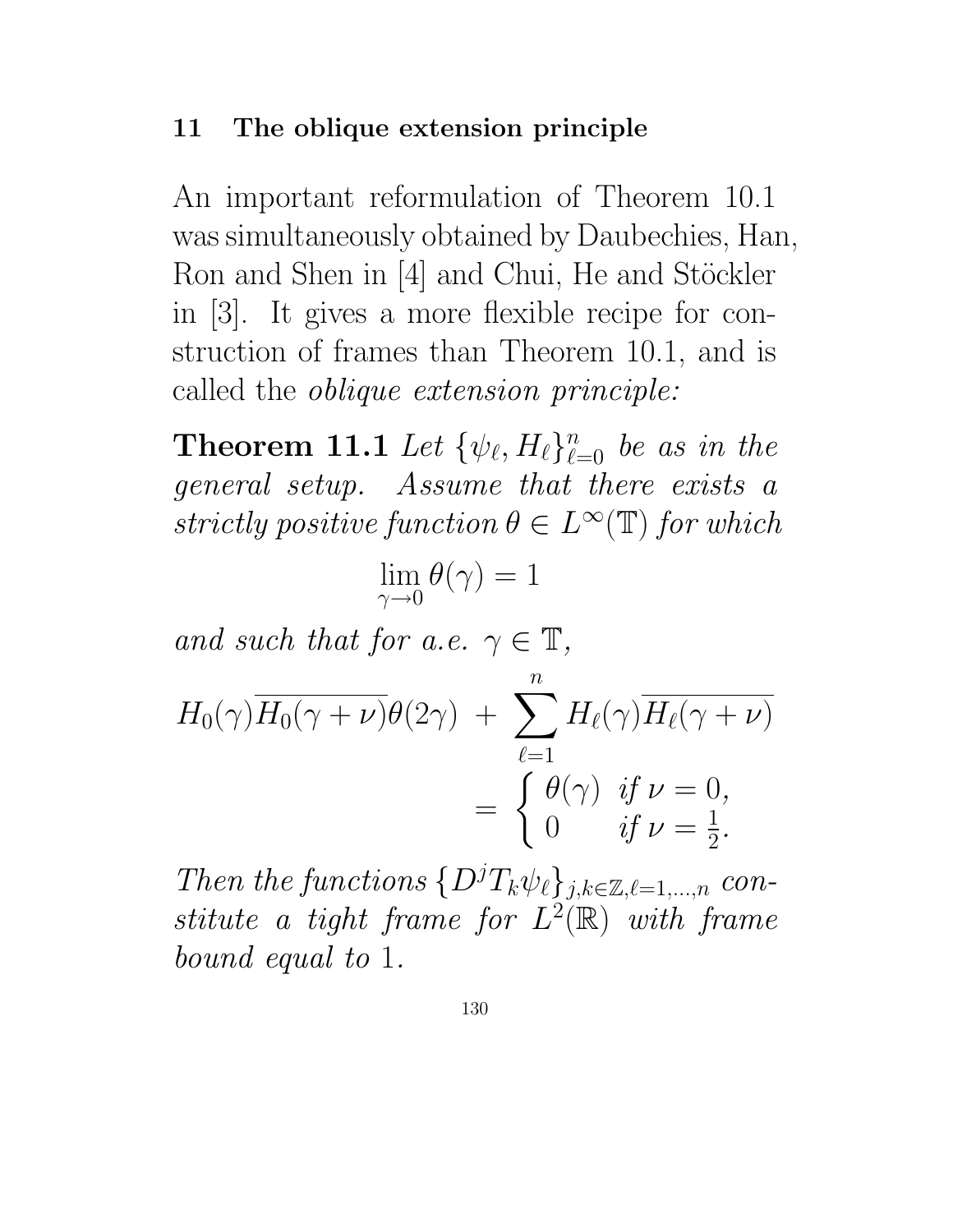Proof. Assume that the conditions in Theorem 11.1 are satisfied, and define the function  $\psi_0 \in L^2(\mathbb{R})$  by

$$
\widehat{\widetilde{\psi_0}}(\gamma) = \sqrt{\theta(\gamma)} \widehat{\psi_0}(\gamma).
$$

Define the 1-periodic functions  $\widetilde{H}_0, \ldots, \widetilde{H}_n$  by

$$
\widetilde{H_0}(\gamma)=\sqrt{\frac{\theta(2\gamma)}{\theta(\gamma)}}H_0(\gamma),\quad \widetilde{H_\ell}(\gamma)=\sqrt{\frac{1}{\theta(\gamma)}}H_\ell(\gamma).
$$

We now prove that  $\widetilde{\psi_0}, \widetilde{H_0}, \ldots, \widetilde{H_n}$  satisfy the conditions in the general setup. First,

$$
\widehat{\widetilde{\psi_0}}(2\gamma) = \sqrt{\theta(2\gamma)}\widehat{\psi_0}(2\gamma) = \sqrt{\theta(2\gamma)}H_0(\gamma)\widehat{\psi_0}(\gamma)
$$

$$
= \sqrt{\frac{\theta(2\gamma)}{\theta(\gamma)}}H_0(\gamma)\widehat{\widetilde{\psi_0}}(\gamma)
$$

$$
= \widetilde{H_0}(\gamma)\widehat{\widetilde{\psi_0}}(\gamma).
$$

Also,

$$
\lim_{\gamma \to 0} \widehat{\widetilde{\psi_0}}(\gamma) = \lim_{\gamma \to 0} \left( \sqrt{\theta(\gamma)} \widehat{\psi_0}(\gamma) \right) = 1.
$$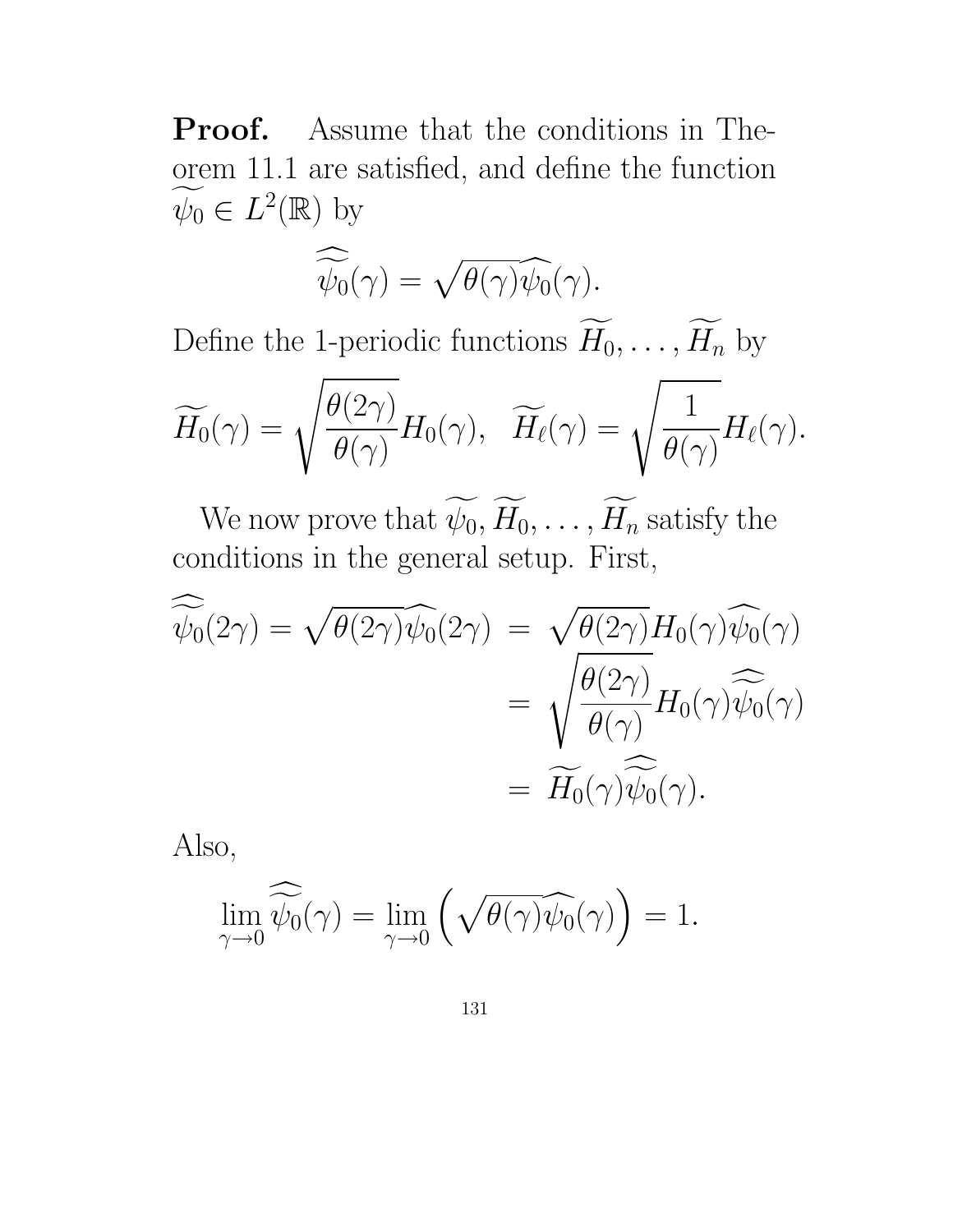Via the definition,

$$
\sum_{\ell=0}^n |\widetilde{H}_{\ell}(\gamma)|^2 = \frac{\theta(2\gamma)}{\theta(\gamma)} |H_0(\gamma)|^2 + \sum_{\ell=1}^n \frac{|H_{\ell}(\gamma)|^2}{\theta(\gamma)}
$$
  
= 1, *a.e.*  $\gamma \in \mathbb{T}$ .

Thus,  $H_0, \ldots, H_n \in L^{\infty}(\mathbb{T})$ . Similarly,

$$
\sum_{\ell=0}^n \widetilde{H_{\ell}}(\gamma) \overline{\widetilde{H_{\ell}}}(\gamma + \frac{1}{2}) = 0, \ a.e. \ \gamma \in \mathbb{T}.
$$

Defining the functions  $\widetilde{\psi_1}, \ldots, \widetilde{\psi_n}$  by

$$
\widehat{\widetilde{\psi}_{\ell}}(2\gamma) = \widetilde{H}_{\ell}(\gamma)\widehat{\widetilde{\psi}_{0}}(\gamma), \ \ell = 1,\ldots,n,
$$

it follows from Theorem 10.1 that the functions  $\{D^jT_k\widetilde{\psi}_\ell\}_{j,k\in\mathbb{Z},\ell=1,\dots,n}$  constitute a tight frame for  $L^2(\mathbb{R})$  with frame bound equal to 1. Now,

$$
\widehat{\psi}_{\ell}(2\gamma) = H_{\ell}(\gamma)\widehat{\psi}_{0}(\gamma)
$$
\n
$$
= \sqrt{\theta(\gamma)}\widetilde{H_{\ell}}(\gamma)\frac{1}{\sqrt{\theta(\gamma)}}\widehat{\widetilde{\psi}_{0}}(\gamma)
$$
\n
$$
= \widehat{\widetilde{\psi}_{\ell}}(2\gamma),
$$
\nn shows that  $\psi_{\ell} = \widetilde{\psi}_{\ell}$ .

\n
$$
\Box
$$

which shows that  $\psi_{\ell} = \psi_{\ell}$ .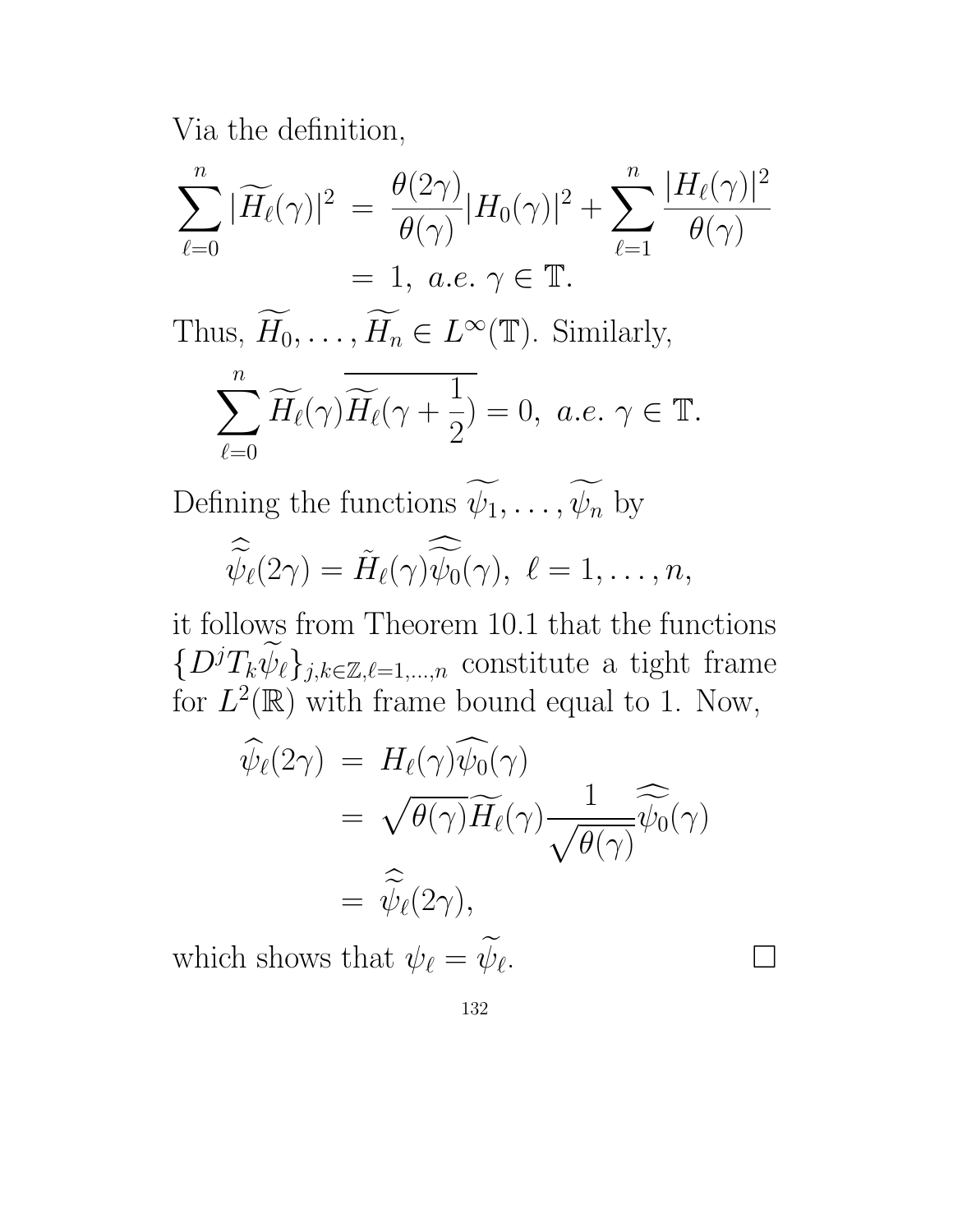## The UEP and the OEP are equivalent:

Taking  $\theta = 1$  in the OEP we obtain the UEP.

The proof of Theorem 11.1 shows that all OEP constructions can also be obtained via the UEP.

However, in practice the OEP is more flexible:

Suppose that

•  $\psi_0$  is a compactly supported function such that for some function  $H_0 \in L^{\infty}(\mathbb{R}),$ 

$$
\widehat{\psi}_0(2\gamma) = H_0(\gamma)\widehat{\psi}_0(\gamma);
$$

• the functions  $\theta, H_{\ell}$  are trigonometric polynomials satisfying the conditions in the OEP

Then the generators  $\psi_{\ell}$  for the frame  $\{D^{j}T_{k}\psi_{\ell}\}$ have the form

$$
\psi_{\ell}(x) = \sum c_{k,\ell} \psi_0(2x - k)
$$

(finite sum) and thus compact support.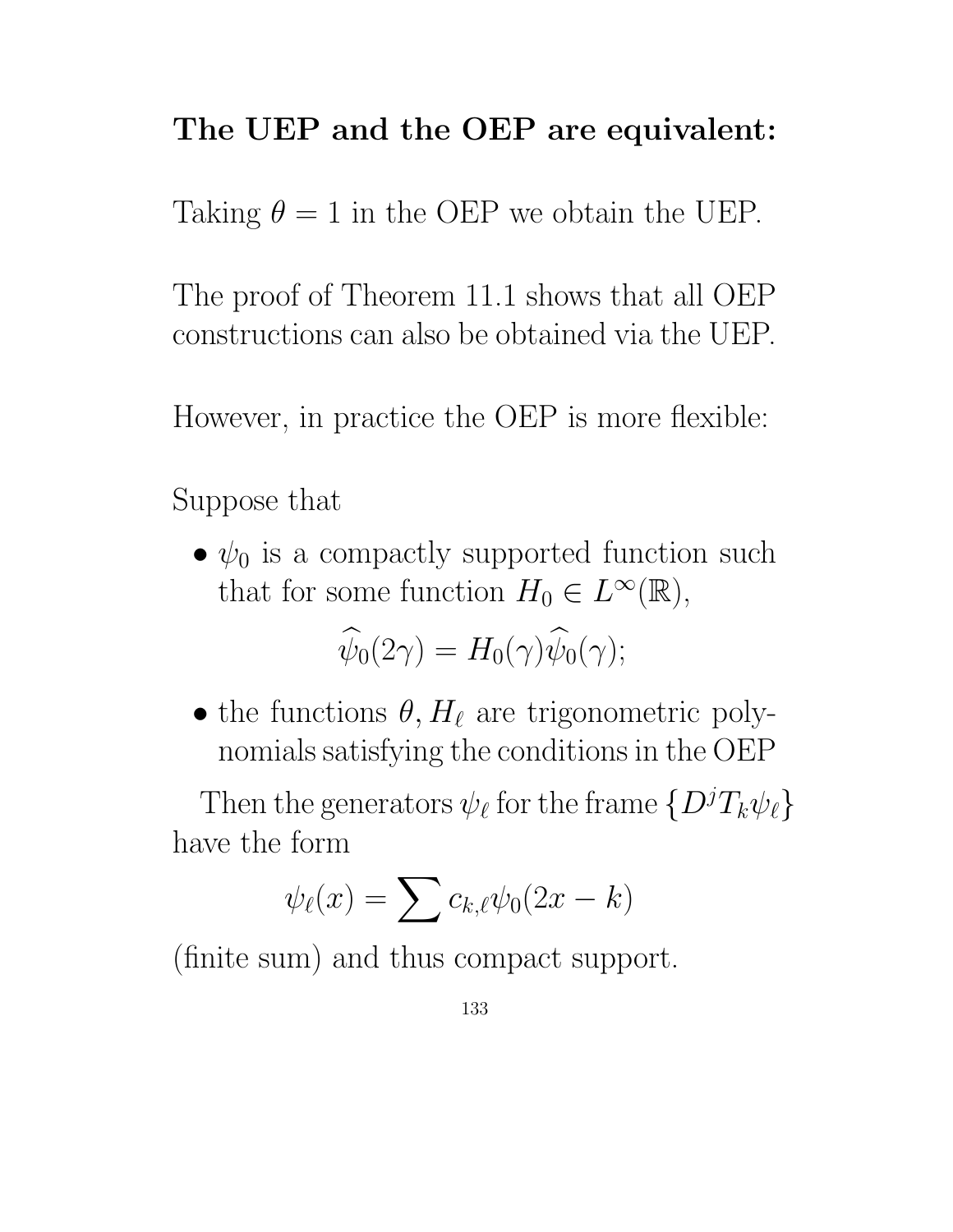The same frame can be constructed via the UEP: if we define  $\psi_0$  by

$$
\widehat{\widetilde{\psi_0}}(\gamma) = \sqrt{\theta(\gamma)} \widehat{\psi_0}(\gamma),
$$

then the functions  $\widetilde{\psi}_{\ell}$  constructed in the proof of the UEP will satisfy the conditions in the unitary extension principle, and  $\psi_{\ell} = \psi_{\ell}$ .

However, in general  $\psi_0$  is not compactly supported, and  $H_{\ell}$  is not a trigonometric polynomial, so the fact that the resulting frame  $\{D^jT_k\psi_\ell\}$ is generated by compactly supported functions is somewhat miraculous and could certainly not be predicted in advance.

There are constructions which appear naturally via the OEP, but one would not even think about constructing them via the UEP.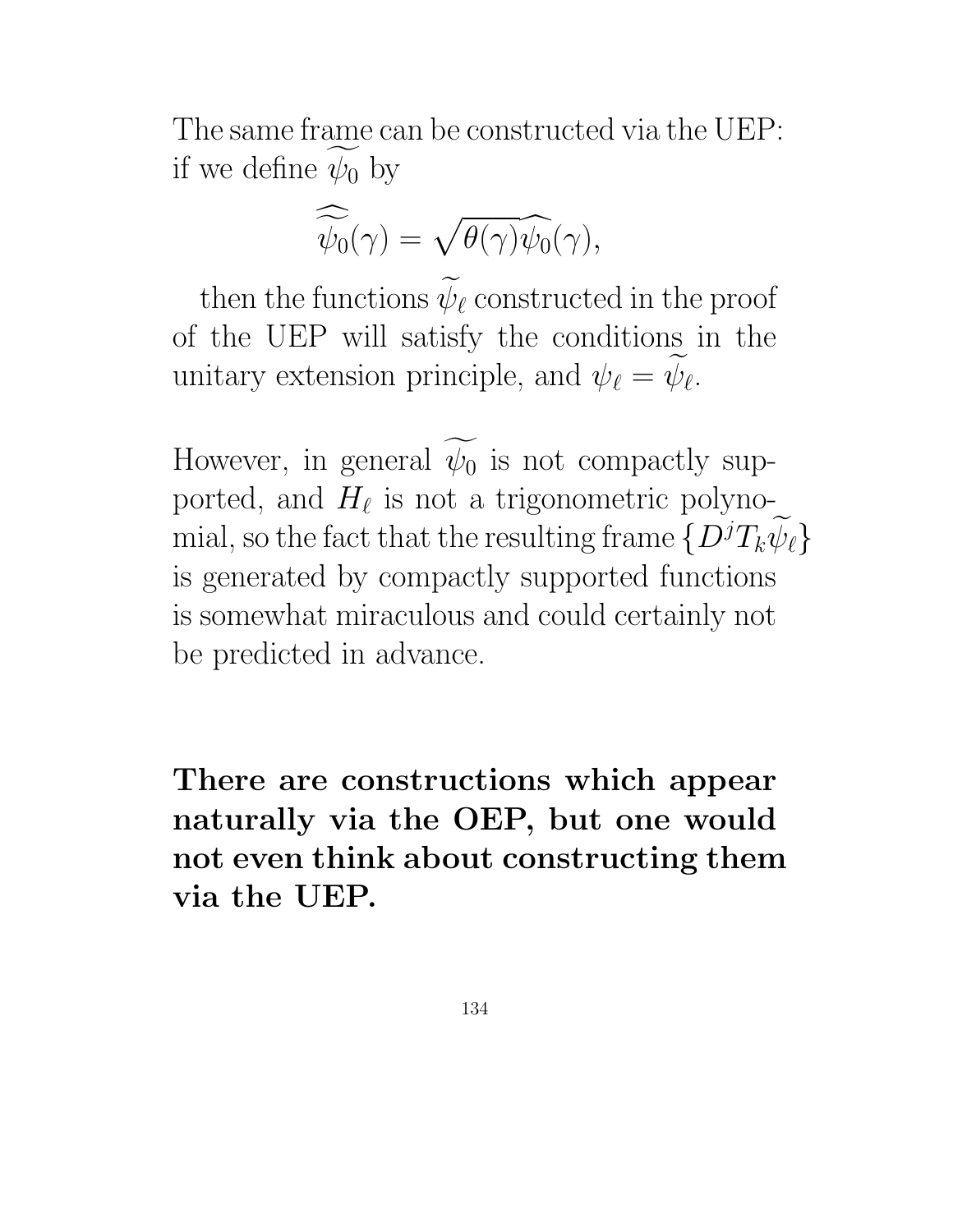In practice: desirable to have as few generators as possible.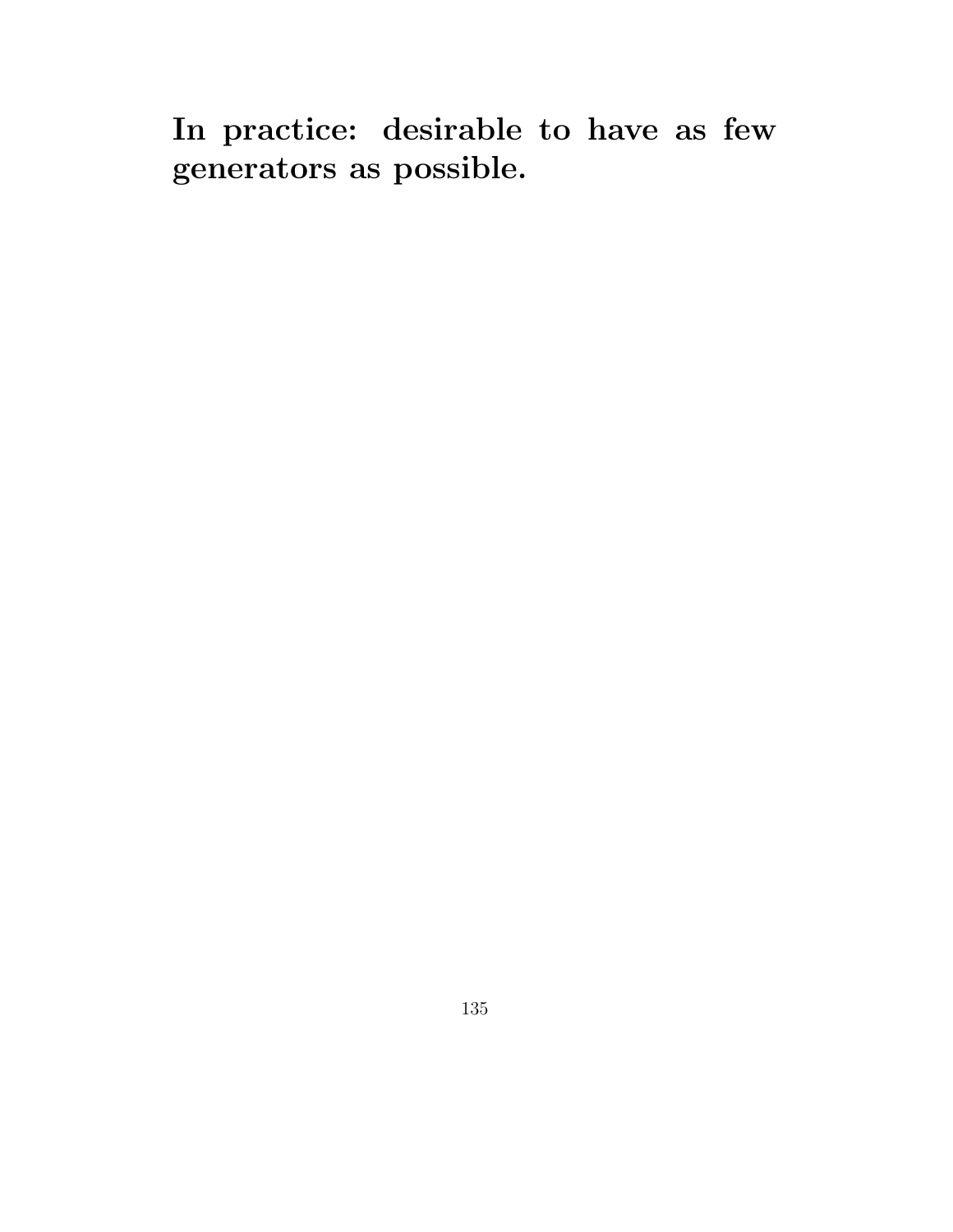Corollary 11.2 Let  $\psi_0$  and  $H_0$  be as in the general setup. Let  $\theta \in L^{\infty}(\mathbb{T})$  be a strictly positive function for which  $\lim_{\gamma\to 0} \theta(\gamma) = 1$ , chosen such that the function

$$
\eta(\gamma) := \theta(\gamma) - \theta(2\gamma) \left( |H_0(\gamma)|^2 + |H_0(\gamma + \frac{1}{2})|^2 \right)
$$

is positive as well. Fix an integer  $n \geq 2$ and let  $\{G_{\ell}\}_{\ell=2}^n$  be 1-periodic trigonometric polynomials for which

$$
\sum_{\ell=2}^{n} |G_{\ell}(\gamma)|^{2} = 1, \ \ and \ \sum_{\ell=2}^{n} G_{\ell}(\gamma) \overline{G_{\ell}(\gamma + \frac{1}{2})} = 0.
$$

Let  $\rho$ ,  $\sigma$  be 1-periodic functions such that

 $|\rho(\gamma)|^2 = \theta(\gamma), \quad |\sigma(\gamma)|^2 = \eta(\gamma),$  (12) and define the 1-periodic functions  $\{H_{\ell}\}_{\ell=1}^n$  $\ell=1$ by

$$
H_1(\gamma) = e^{2\pi i \gamma} \rho(2\gamma) H_0(\gamma + \frac{1}{2}), \quad H_\ell(\gamma) = G_\ell(\gamma) \sigma(\gamma).
$$

Then the functions  $\{\psi_{\ell}\}_{\ell=1}^n$  in the general setup generate a tight frame  $\{D^jT_k\psi_\ell\}_{j,k\in\mathbb{Z},\ell=1,\ldots,n}$ .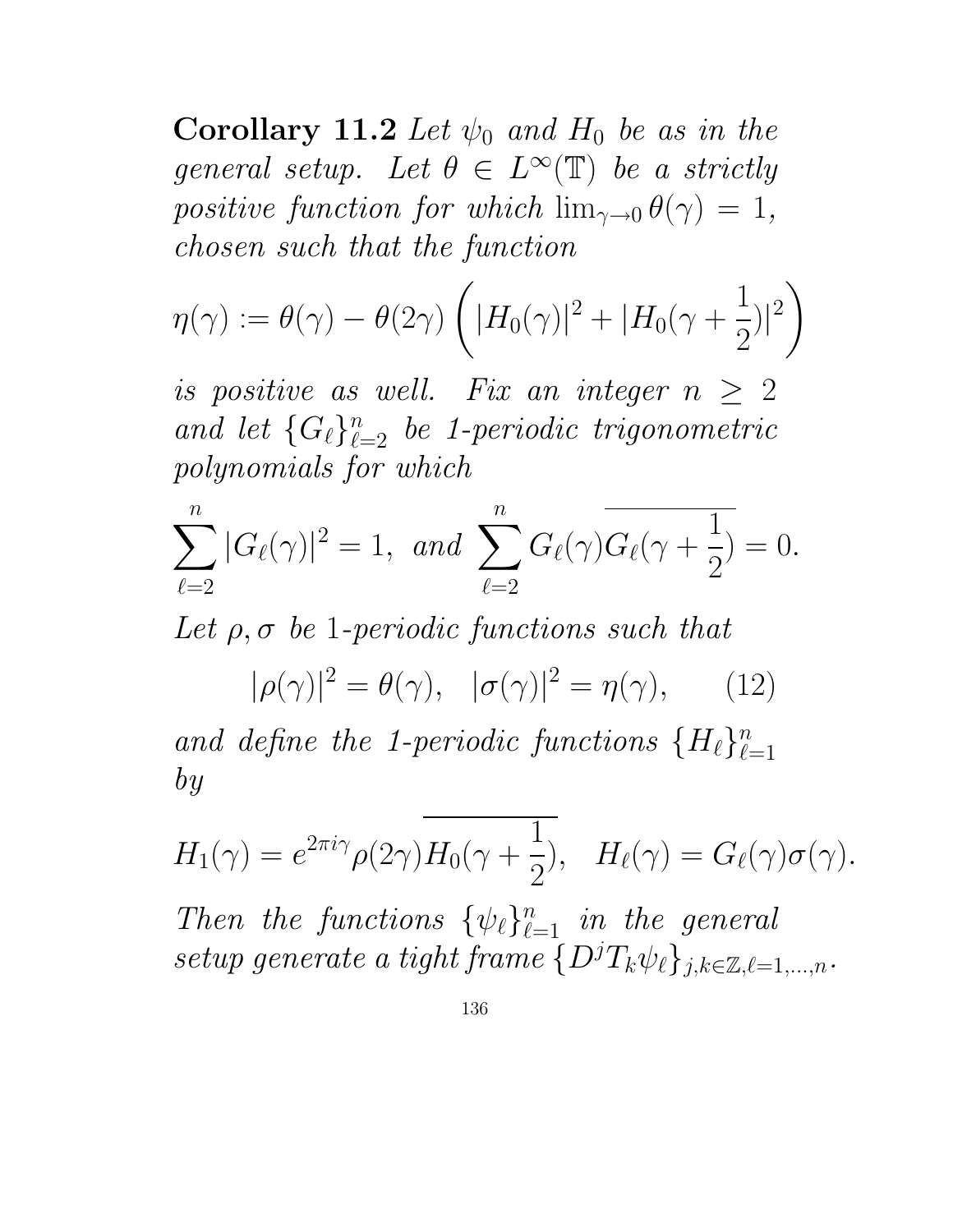If the condition on  $\eta$  is satisfied, Corollary 11.2 makes it easy to obtain frames with for example three generators.

For example, the conditions on  $G_\ell$  are satisfied with

$$
G_2(\gamma) = \frac{1}{\sqrt{2}}, \quad G_3(\gamma) = \frac{1}{\sqrt{2}} e^{2\pi i \gamma}.
$$

Thus, in order to apply Corollary 11.2, the remaining work consists in finding  $\rho$ ,  $\sigma$  such that (12) is satisfied.

If the functions  $\theta$  and  $\eta$  are trigonometric polynomials, then the functions  $\rho$  and  $\sigma$  can be chosen to be trigonometric polynomials as well (spectral factorization).

The assumption on  $\eta$  even implies that we can construct a frame generated by two functions: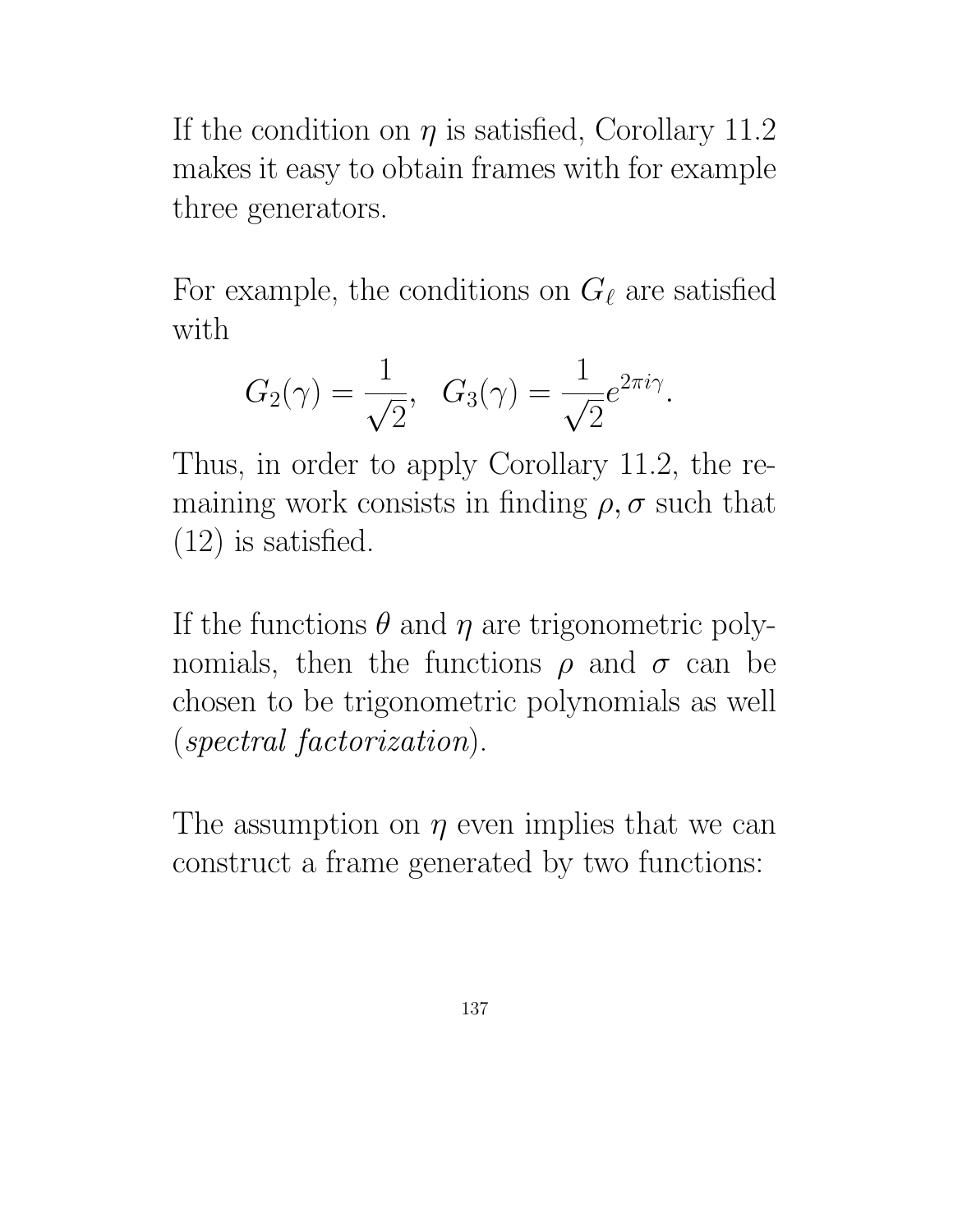Corollary 11.3 Let  $\psi_0$  and  $H_0$  be as in the general setup. Let  $\theta \in L^{\infty}(\mathbb{T})$  be a strictly positive function for which  $\lim_{\gamma\to 0} \theta(\gamma) = 1$ , chosen such that the function

$$
\eta(\gamma) := \theta(\gamma) - \theta(2\gamma) \left( |H_0(\gamma)|^2 + |H_0(\gamma + \frac{1}{2})|^2 \right)
$$

is positive as well. Define the functions  $\rho, \sigma$ by

$$
|\rho(\gamma)|^2 = \theta(\gamma), \quad |\sigma(\gamma)|^2 = \eta(\gamma),
$$

and let

$$
H_1(\gamma) = e^{2\pi i \gamma} \rho(2\gamma) H_0(\gamma + \frac{1}{2}),
$$
  
\n
$$
H_2(\gamma) = H_0(\gamma) \sigma(2\gamma).
$$

Then the functions  $\{\psi_{\ell}\}_{\ell=1}^2$  generate a tight frame  $\{D^jT_k\psi_\ell\}_{j,k\in\mathbb{Z},\ell=1,2}$  for  $L^2(\mathbb{R})$ .

If  $\theta$  and  $H_0$  are trigonometric polynomials, then  $\eta$  is also a trigonometric polynomial.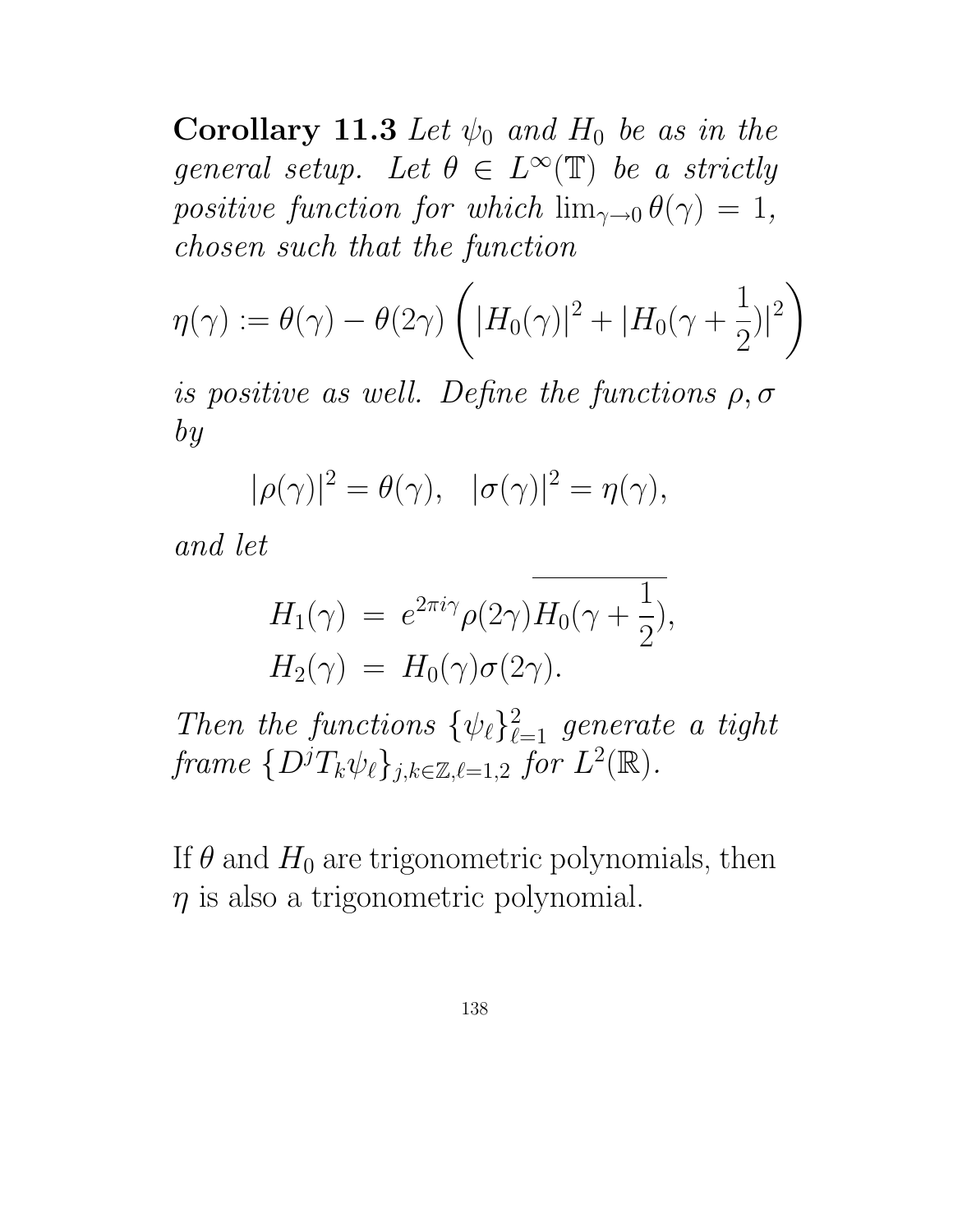The assumption that  $\theta$  and  $\eta$  are positive implies that we can choose  $\rho$ ,  $\sigma$  in (12) to be trigonometric polynomials.

In this case, the generators  $\psi_{\ell}$  are finite linear combinations of functions  $DT_k\psi_0$ .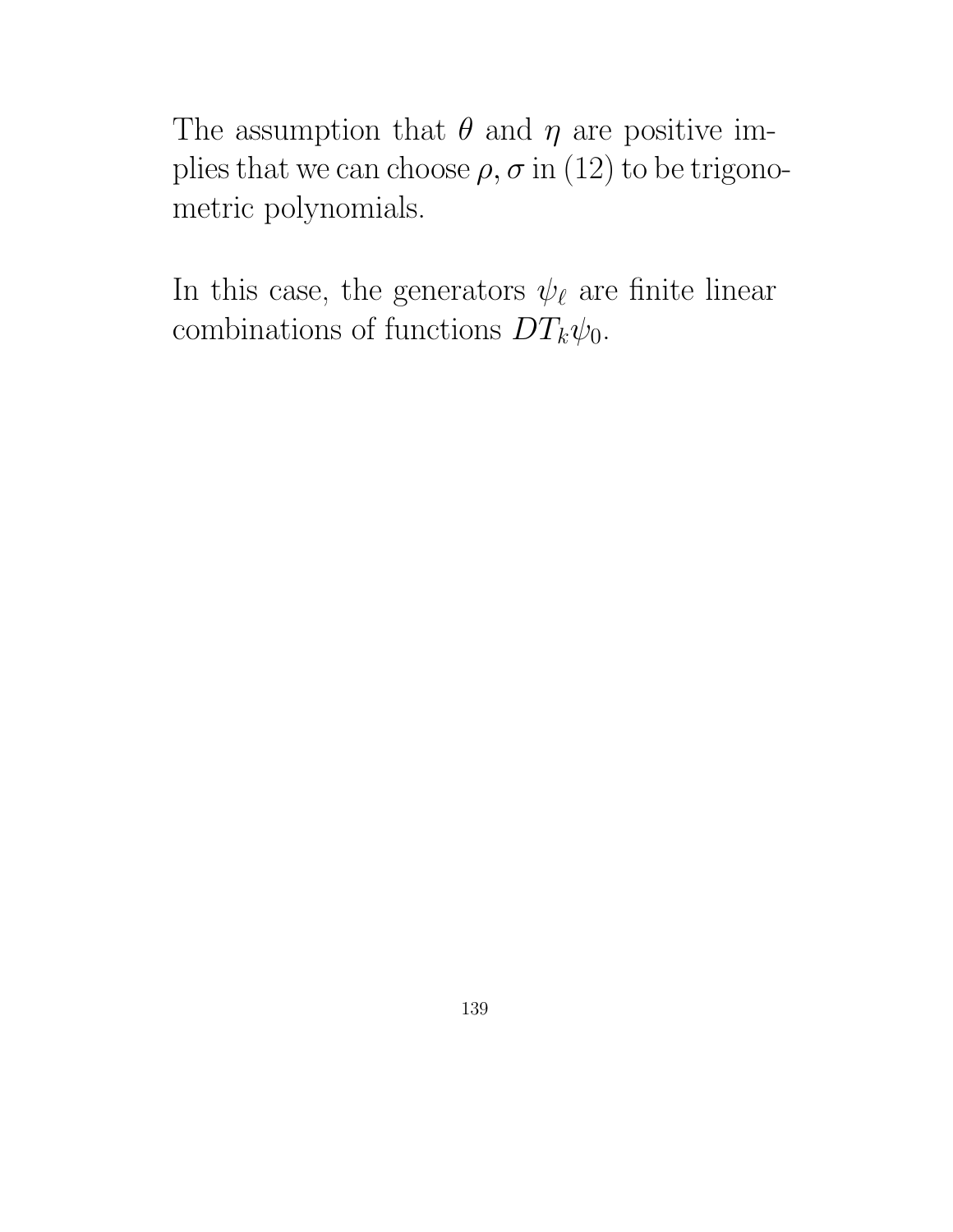The conditions for reduction of the number of generators are satisfied for Bsplines:

**Theorem 11.4** Let  $B_{2m}$  denote the B-spline of order 2m with two-scale symbol  $H_0(\gamma) =$  $\cos^{2m}(\pi\gamma)$ . Then, for each positive integer  $M \leq 2m$ , there exists a trigonometric polynomial θ of the form

$$
\theta(\gamma) = 1 + \sum_{j=1}^{M-1} c_j \sin^{2j}(\pi \gamma),
$$

for which the following hold:

- (i)  $c_j \geq 0$  for all  $j = 1, ..., M 1, i.e.,$  $\theta(\gamma) > 0$  for all  $\gamma \in \mathbb{R}$ ;
- (*ii*) The function  $\eta$  is positive;
- (iii) The generators in the tight wavelet frames constructed via the oblique extension principle and its corollaries have M vanishing moments.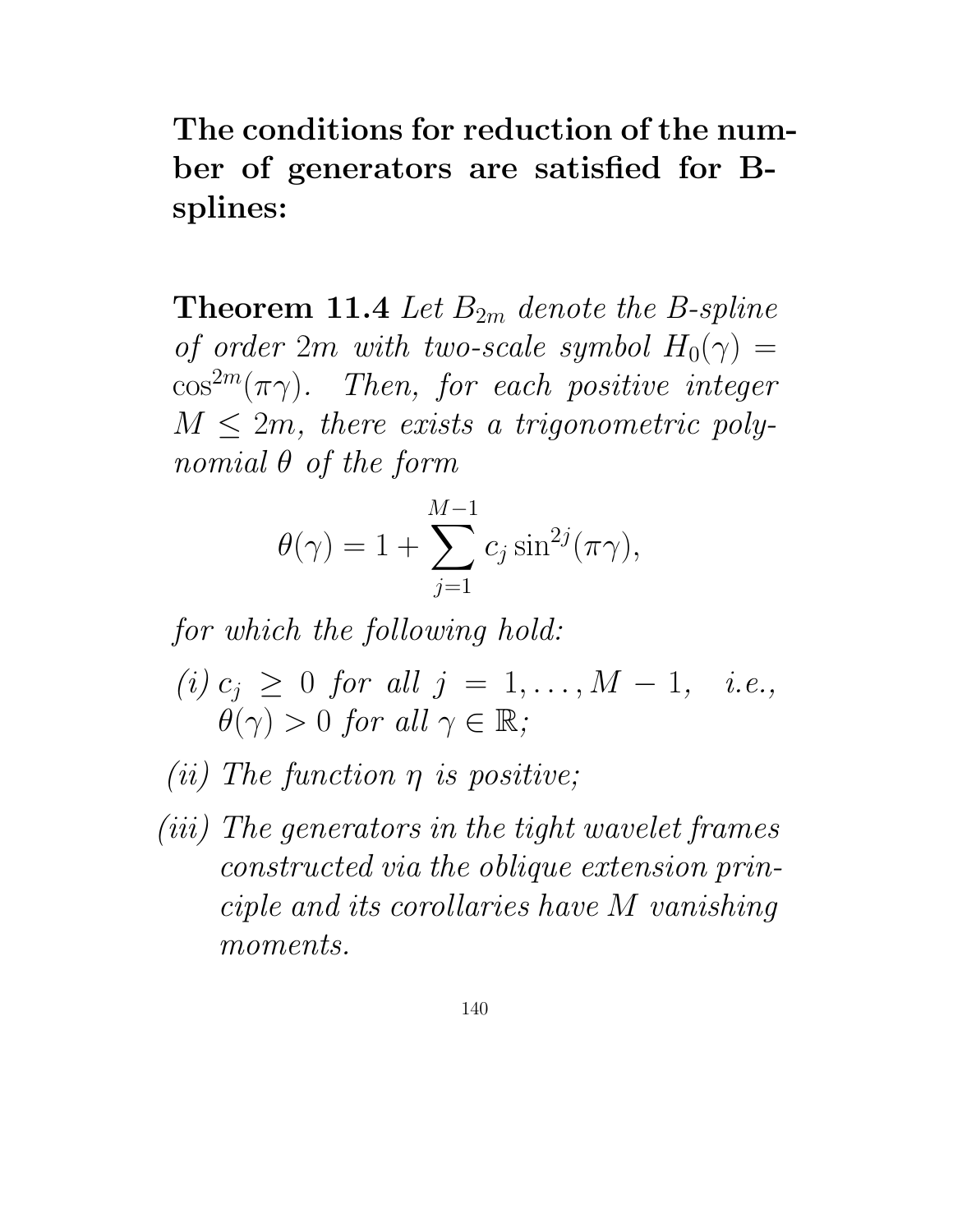The coefficients  $c_j, j = 1, ..., M - 1$  can be determined via the requirement that

$$
\left(1 + \sum_{j=1}^{\infty} \frac{(2j-1)!}{(2j)!(2j+1)} y^j\right)^{4m}
$$
  
=  $1 + \sum_{j=1}^{M-1} c_j y^j + O(|y|^M)$  as  $y \to 0$ .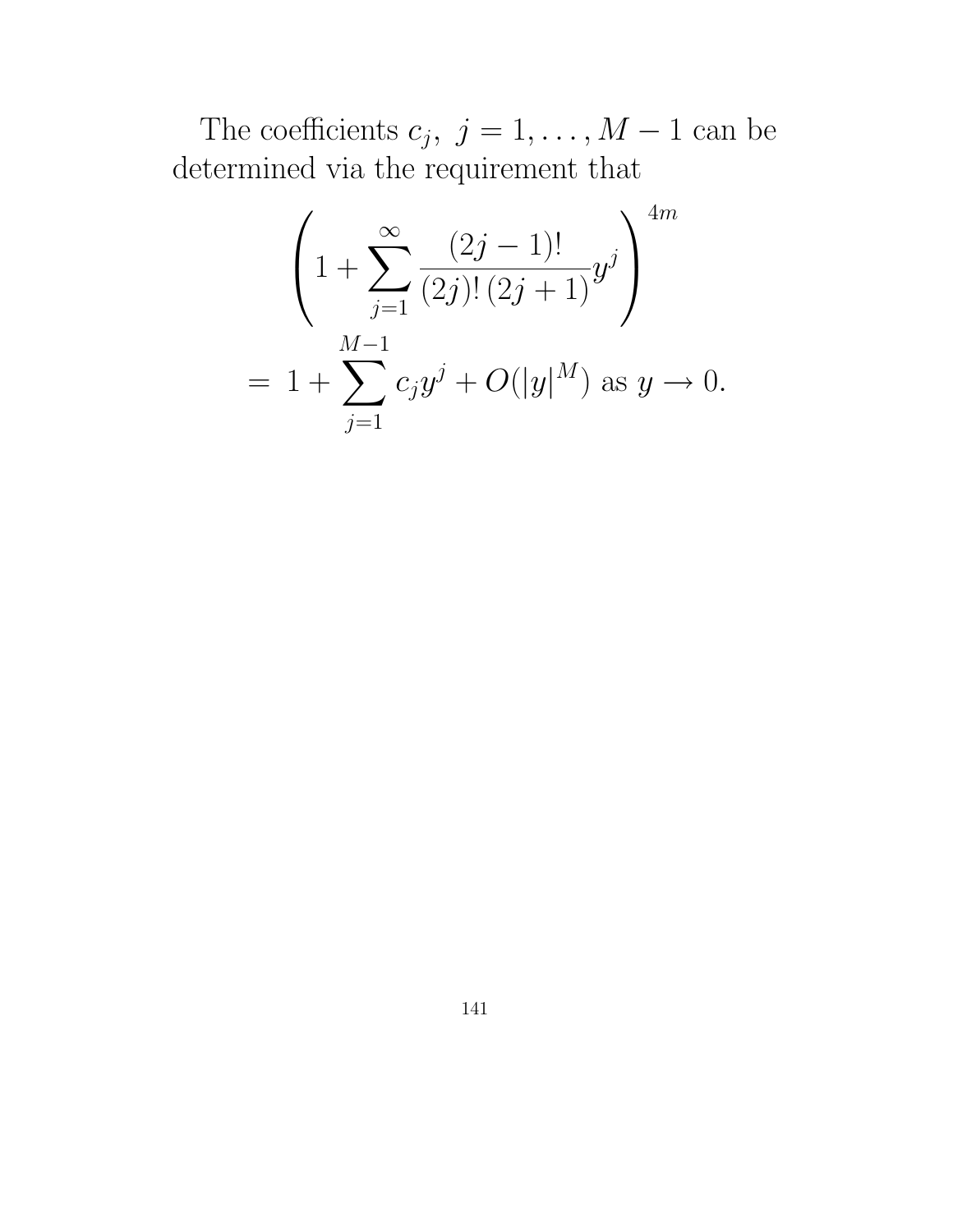**Example 11.5** Consider the B-spline  $B_{2m}$  and  $M = 2$ . Note that

$$
\left(1 + \sum_{j=1}^{\infty} \frac{(2j-1)!}{(2j)!(2j+1)} y^j \right)^{4m}
$$
  
=  $\left(1 + \frac{1}{6}y + \frac{1}{20}y^2 + \cdots \right)^{4m}$   
=  $1 + \frac{2m}{3}y + O(|y|^2).$ 

This proves that for  $M = 2$ , the condition is satisfied with  $c_1 = 2m/3$ . Thus, the desired trigonometric polynomial is

$$
\theta(\gamma) = 1 + \frac{2m}{3}\sin^2(\pi\gamma)
$$
  
= 
$$
1 + \frac{2m}{3}\frac{1 - \cos 2\pi\gamma}{2}
$$
  
= 
$$
\frac{3 + m}{3} - \frac{m}{3}\cos 2\pi\gamma.
$$

 $\Box$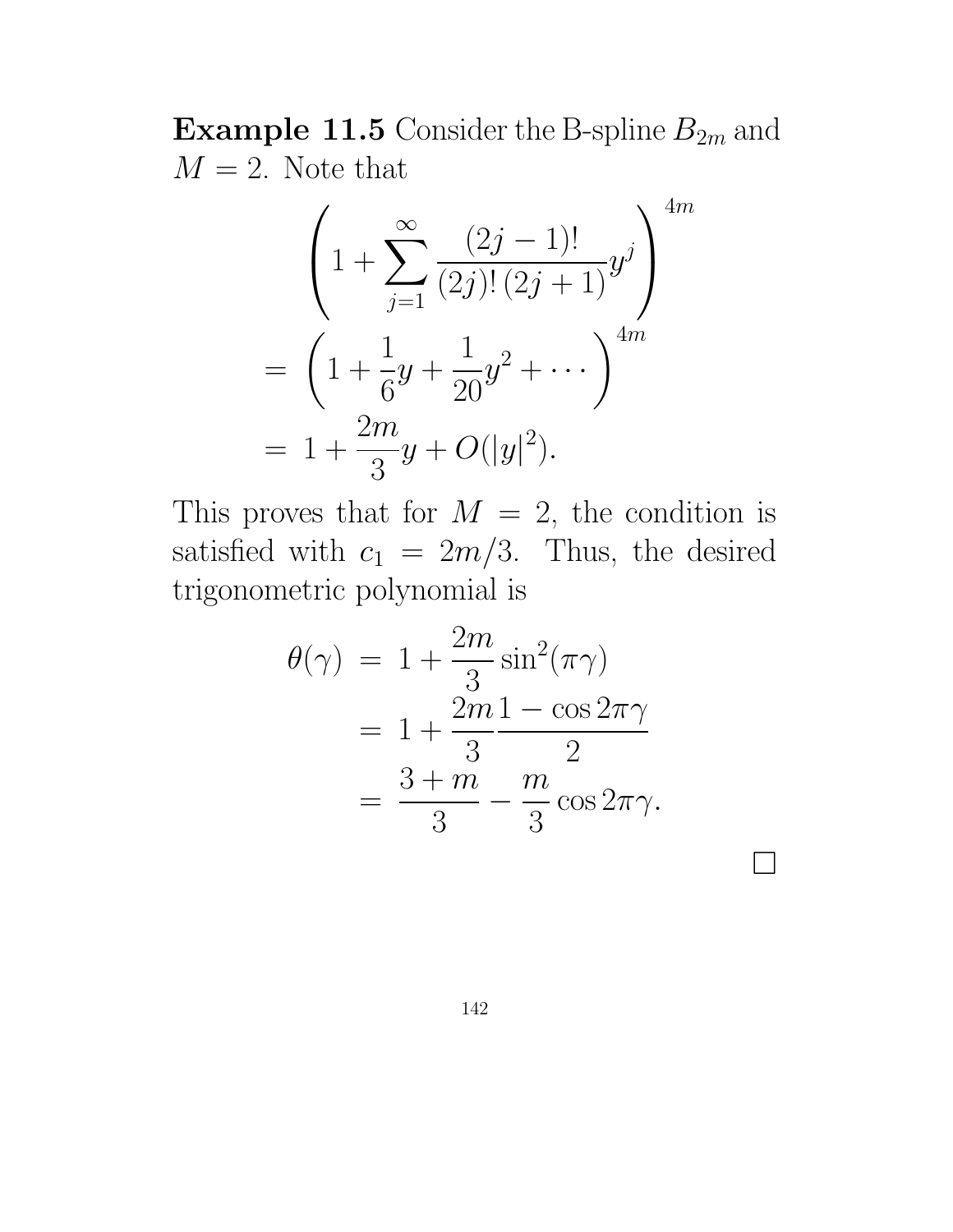## Conclusion:

- We can construct multiwavelet frames with two generators based on *any* B-spline  $B_{2m}$ .
- If we choose  $\rho, \sigma$  in (12) to be trigonometric polynomials, then  $H_1, H_2$  in Theorem 11.3 are trigonometric polynomials, and the associated frame generators  $\psi_1, \psi_2$  are finite linear combinations of functions

$$
B_{2m}(2x-k), k \in \mathbb{Z}.
$$

• Choosing  $m$  large enough, we can obtain generators belonging to any prescribed smoothness class  $C^N(\mathbb{R})$ .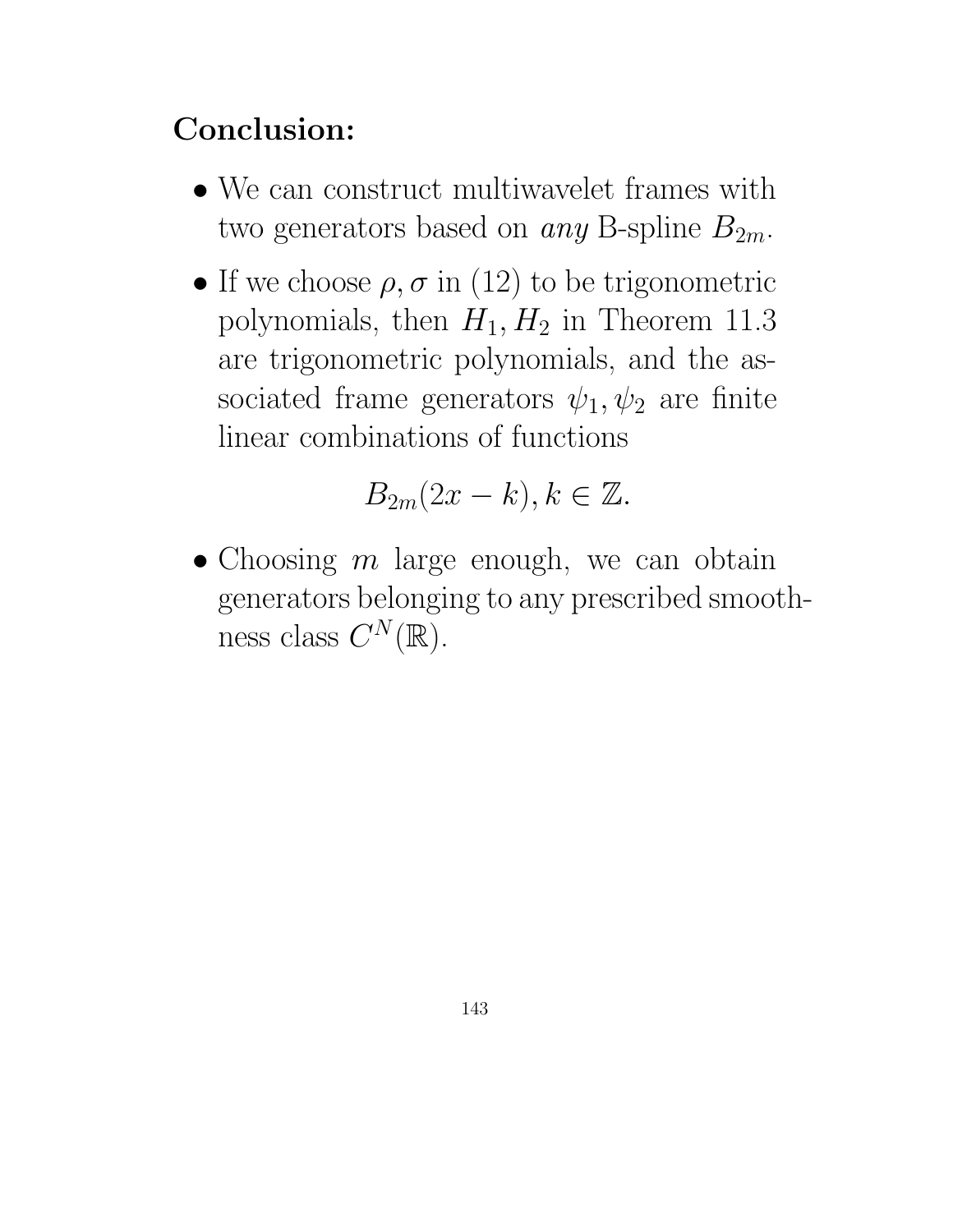Frame constructions via the UEP and the OEP:

Example 11.6 Let  $\psi_0 = N_2$ . Then  $\widehat{N}_2(2\gamma) = H_0(\gamma)\widehat{N}_2(\gamma),$ 

where

$$
H_0(\gamma) = \frac{(1 + e^{-2\pi i \gamma})^2}{4} = e^{-2\pi i \gamma} \cos^2(\pi \gamma).
$$

We first revisit Example 10.6 and then give constructions via the oblique extension principle and its corollaries.

(i) Defining 
$$
H_1
$$
 and  $H_2$  by  
\n
$$
H_1(\gamma) = ie^{-2\pi i \gamma} \sqrt{2} \sin(\pi \gamma) \cos(\pi \gamma)
$$
\n
$$
= \frac{\sqrt{2}}{4} (1 - e^{-4\pi i \gamma}),
$$
\n
$$
H_2(\gamma) = -e^{-2\pi i \gamma} \sin^2(\pi \gamma) = \frac{(1 - e^{-2\pi i \gamma})^2}{4},
$$

it follows from Example 10.6 that the associated functions  $\psi_1^{(i)}$  $\psi_1^{(i)} := \psi_1$  and  $\psi_2$  generate a tight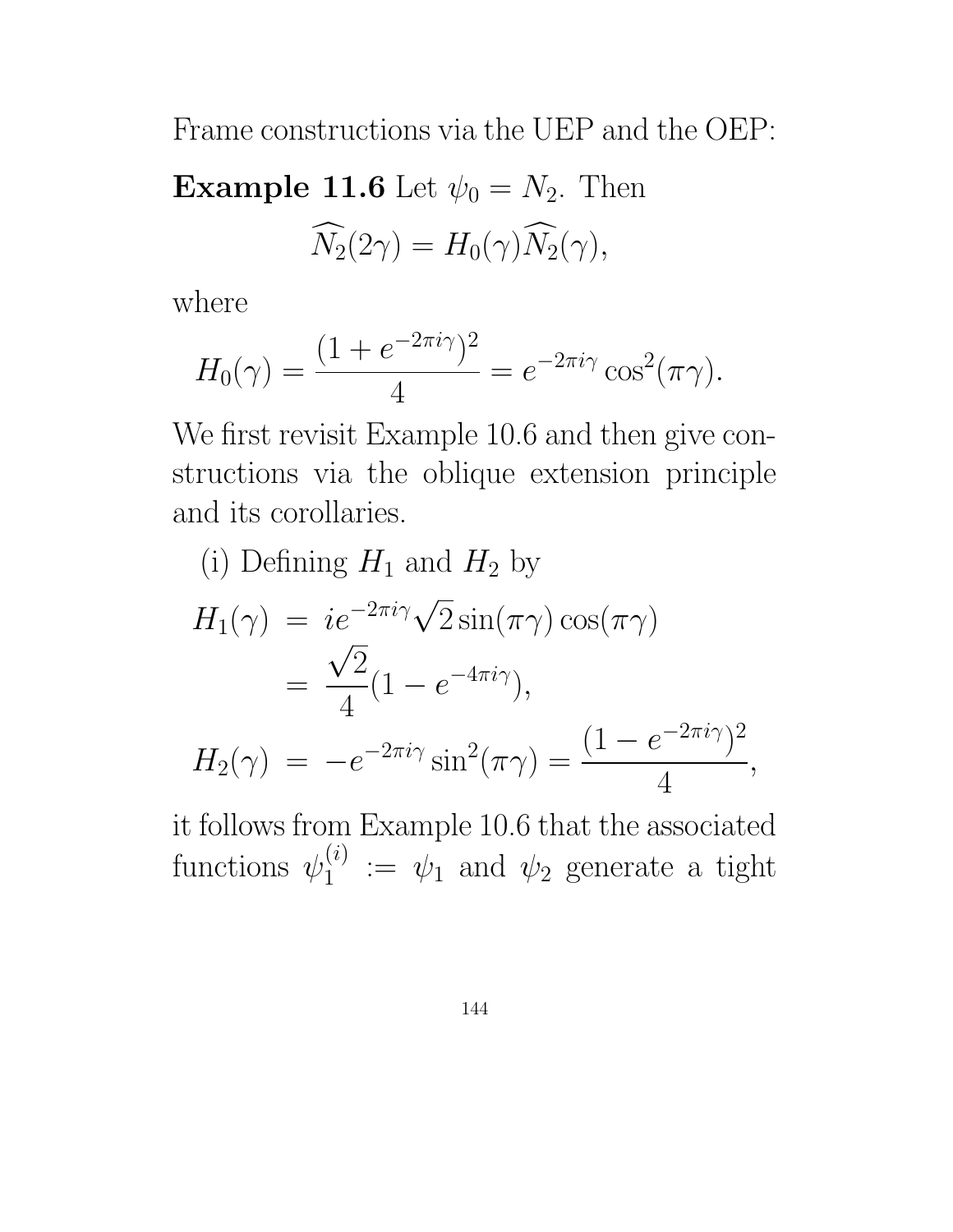frame for  $L^2(\mathbb{R})$ . They are given by

$$
\psi_1^{(i)}(x) = \frac{1}{\sqrt{2}} (N_2(2x) - N_2(2x - 2)),
$$
  

$$
\psi_2(x) = \frac{1}{2} (N_2(2x) - 2N_2(2x - 1) + N_2(2x - 2)).
$$

See Figures 9-10.

(ii) An alternative construction can be obtained via the oblique extension principle. Let

$$
\theta(\gamma) := \frac{4 - \cos(2\pi\gamma)}{3}.
$$

In this example we keep the choice of  $H_2$  in (i). Thus, if we want to use the oblique extension principle, we have to choose  $H_1$  such that

$$
|H_1(\gamma)|^2 = \theta(\gamma) - |H_0(\gamma)|^2 \theta(2\gamma) - |H_2(\gamma)|^2,
$$
  
and

$$
H_1(\gamma)H_1(\gamma + \frac{1}{2})
$$
  
=  $-H_0(\gamma)H_0(\gamma + \frac{1}{2})\theta(2\gamma) - H_2(\gamma)H_2(\gamma + \frac{1}{2}).$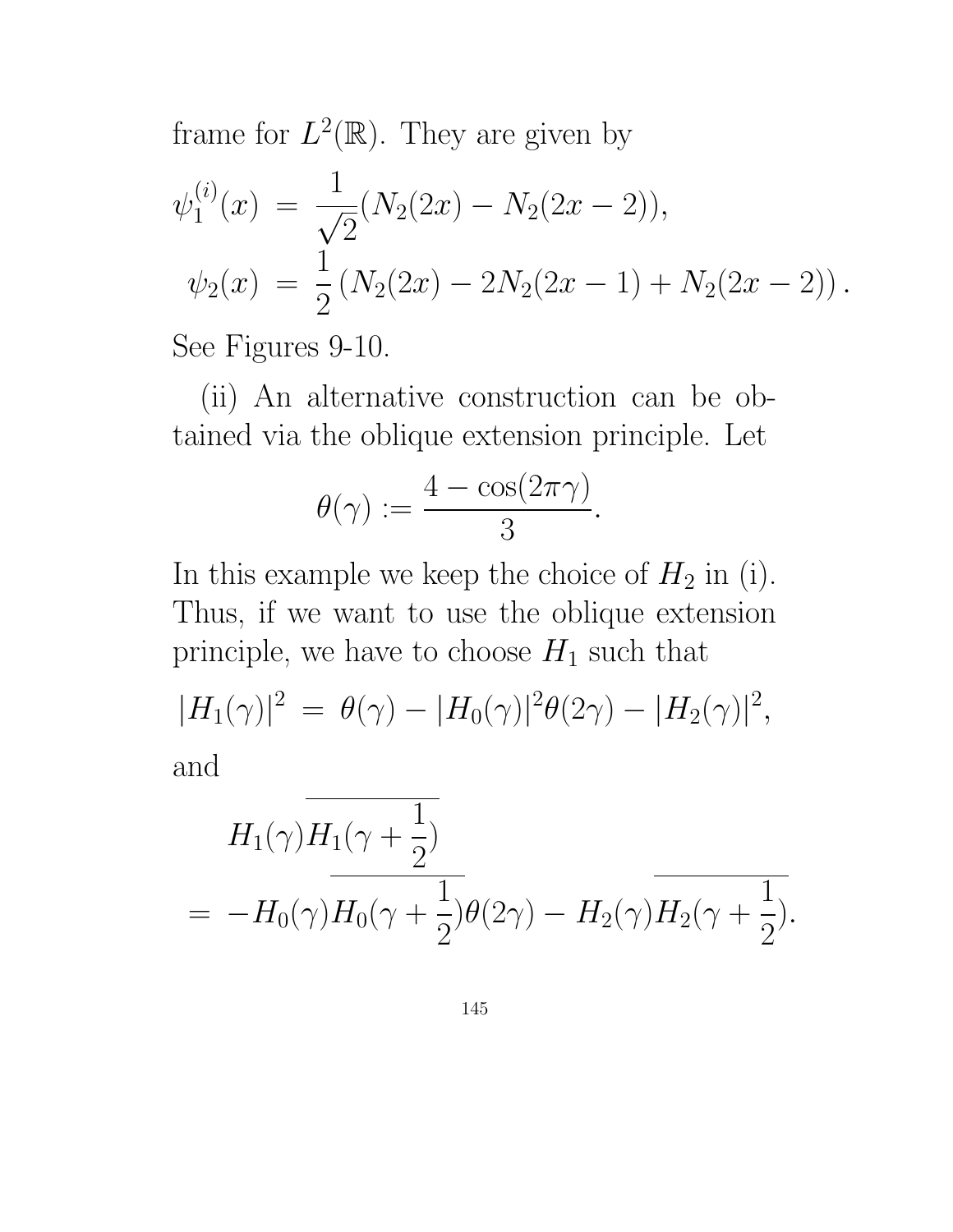One can take

$$
\psi_1^{(ii)}(\gamma) = \frac{1}{2\sqrt{6}} (N_2(2\gamma - 4) + 2N_2(2\gamma - 3))
$$
  

$$
-\frac{6}{2}N_2(2\gamma - 2)
$$
  

$$
+\frac{1}{2\sqrt{6}} (2N_2(2\gamma - 1) + N_2(2\gamma)),
$$

which has support on [0, 3]. The function  $\psi_1^{(ii)}$ 1 is shown in Figure 11.  $\Box$ 



Figure 12: The function  $\psi_1^{(i)}$  $\mathbf{1}^{(i)}$ .

146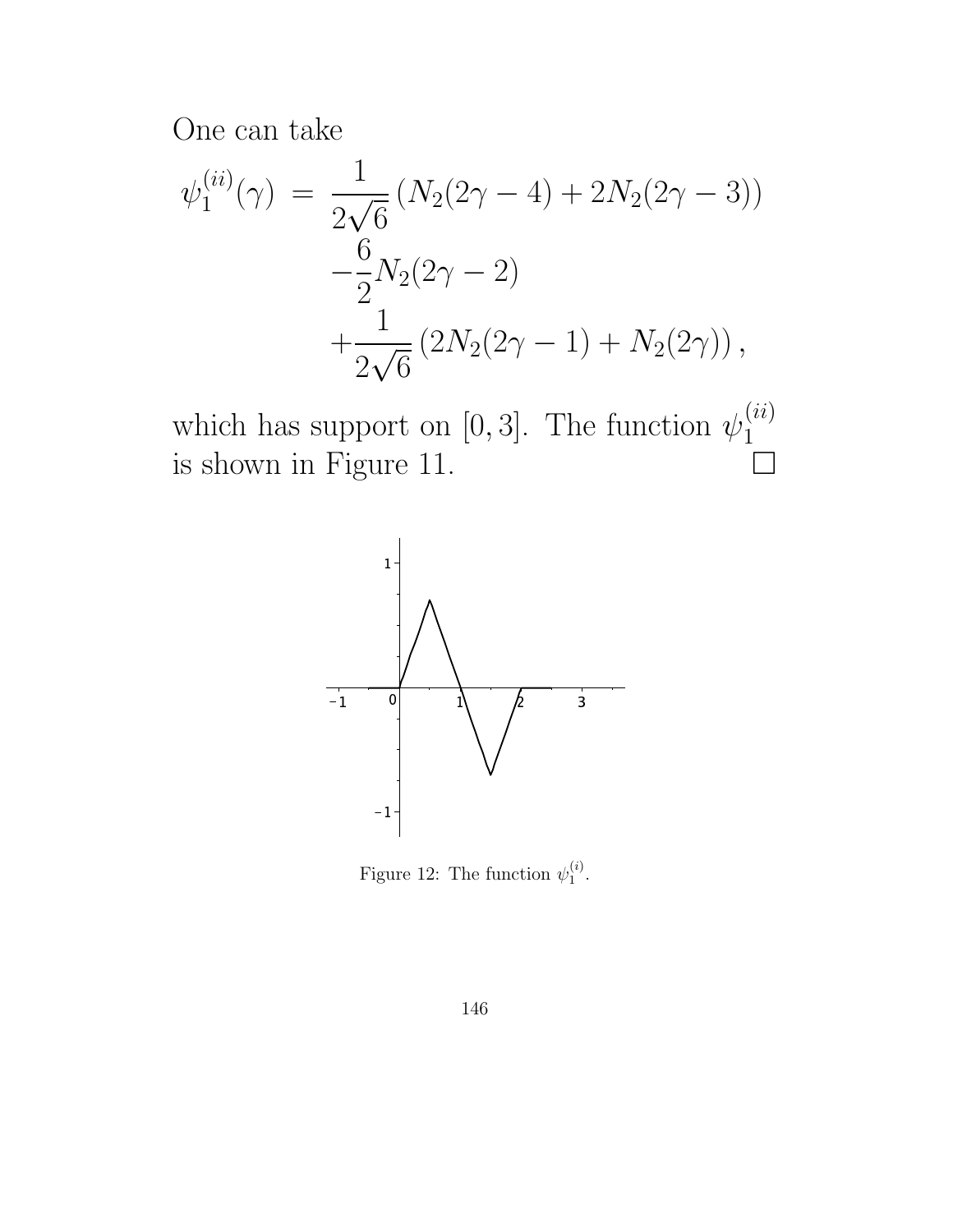

Figure 13: The function  $\psi_2.$ 



Figure 14: The function  $\psi_1^{(ii)}$  $\mathbf{1}^{(u)}$ .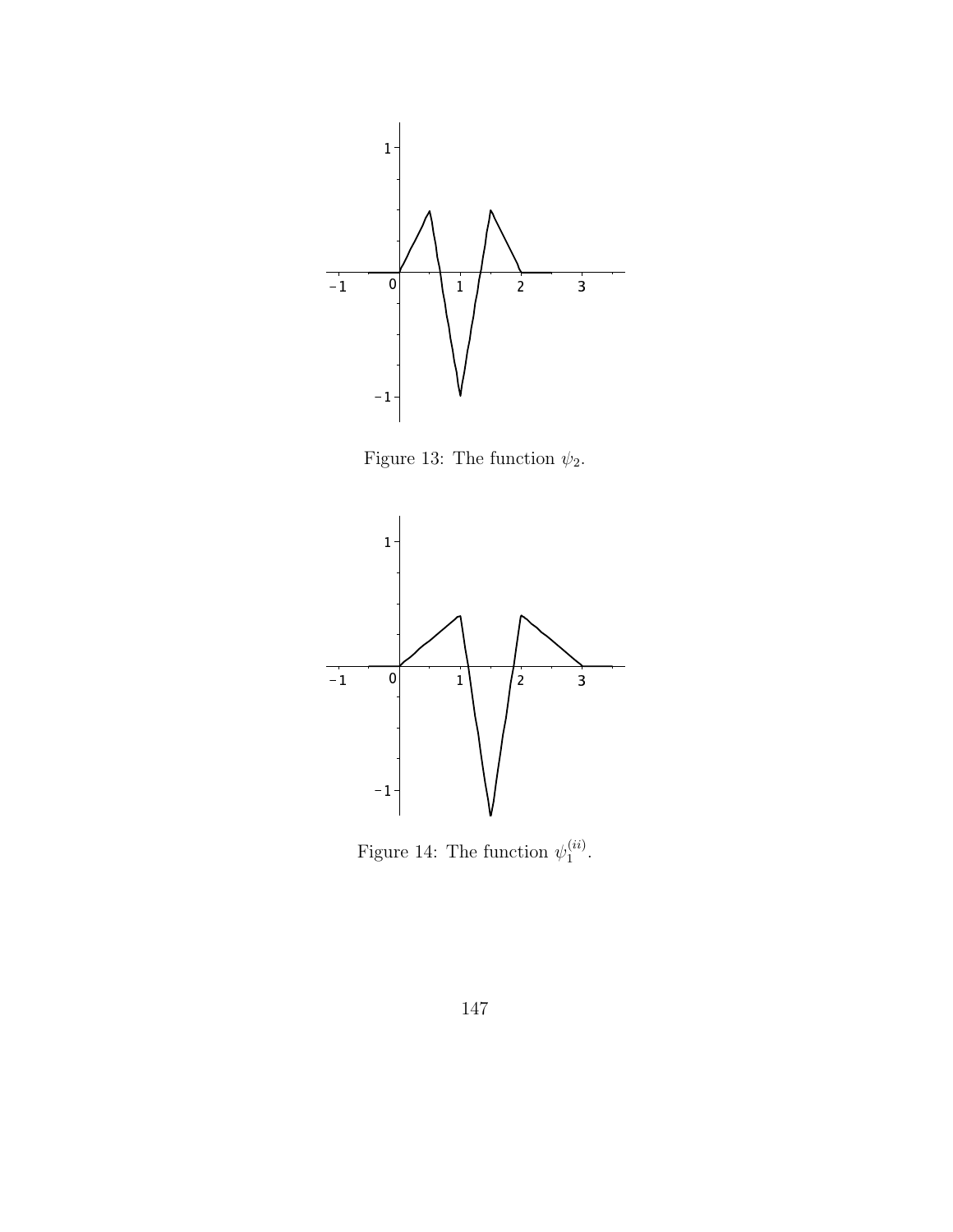#### 12 Approximation orders

# More reasons for constructing frames via the oblique extension principle:

Assume that  $\{H_{\ell}, \psi_{\ell}\}_{\ell=0}^n$  is as in the general setup, and that  $\{D^jT_k\psi_{\ell}\}_{j,k\in\mathbb{Z},\ell=1,\ldots,n}$  is a tight frame constructed via the oblique extension principle and  $\psi_0 = B_{2m}$  for some  $m \in \mathbb{N}$ . Let

$$
V_j = \overline{\operatorname{span}} \{ D^j T_k \psi_0 \}_{j,k \in \mathbb{Z}}.
$$

For  $s > 0$ , consider the *Sobolev space* 

$$
H_s(\mathbb{R}) = \left\{ f \mid \int_{-\infty}^{\infty} |\widehat{f}(\gamma)|^2 (1 + |\gamma|^2)^s d\gamma < \infty \right\}.
$$

 $H_s(\mathbb{R})$  is a Banach space with respect to the natural norm,

.

$$
||f||_{H_s} = \left(\int_{-\infty}^{\infty} |\hat{f}(\gamma)|^2 (1+|\gamma|^2)^s d\gamma\right)^{1/2}
$$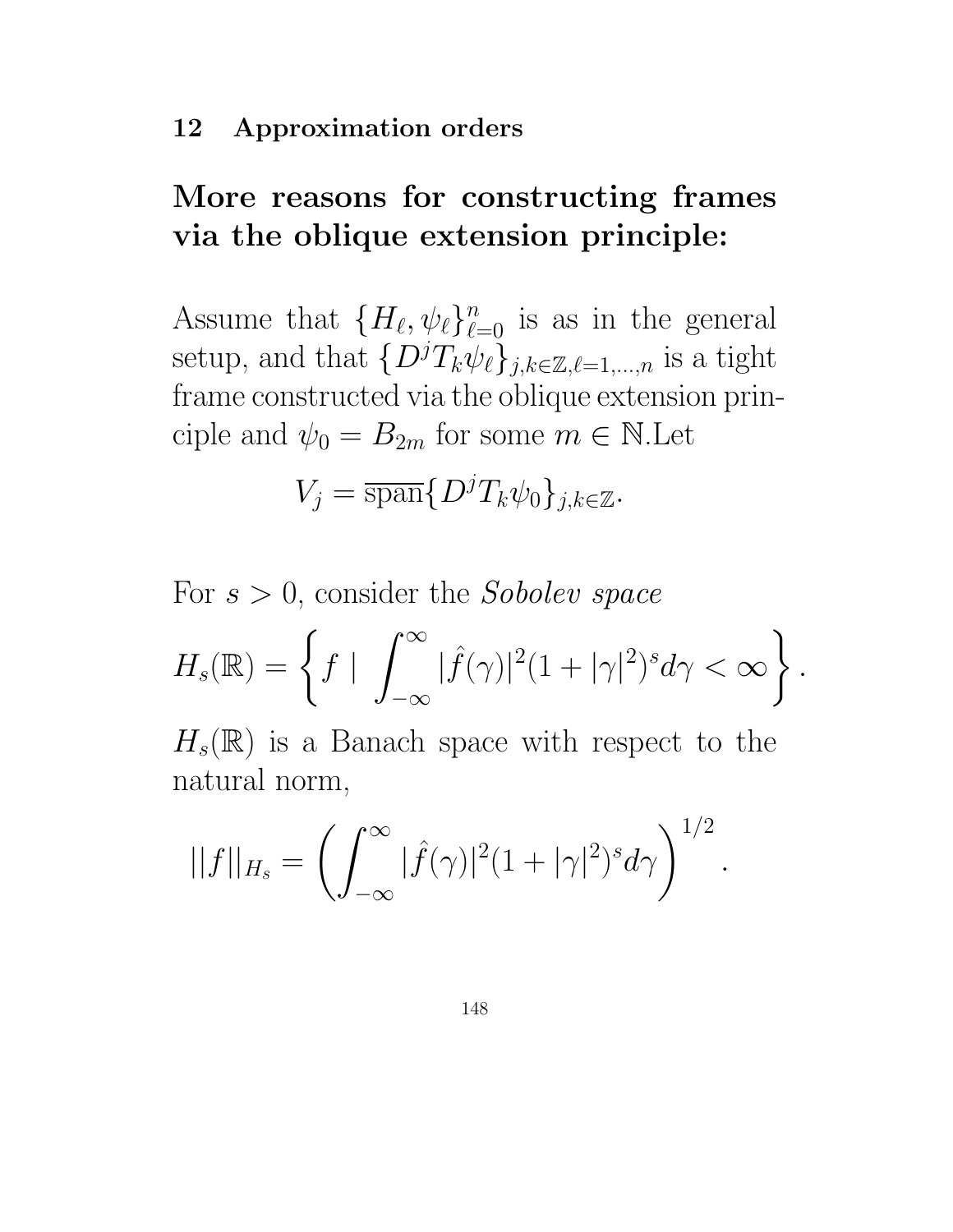We say that  $\psi_0$  provides approximation order s if for all f in the Sobolev space  $H^s(\mathbb{R}),$ 

$$
dist(f, V_j) = O(2^{-js}),
$$

i.e., if there exists a constant  $C > 0$  such that

$$
dist(f, V_j) \le C2^{-js}, \ \forall j \in \mathbb{Z}.
$$

For the tight frame  $\{D^jT_k\psi_\ell\}_{j,k\in\mathbb{Z},\ell=1,\ldots,n}$ , we know that for all  $f \in L^2(\mathbb{R}),$ 

$$
f = \sum_{\ell=1}^n \sum_{j \in \mathbb{Z}} \sum_{k \in \mathbb{Z}} \langle f, D^j T_k \psi_\ell \rangle D^j T_k \psi_\ell.
$$

As an approximation of  $f$  we can use

$$
Q_Jf:=\sum_{\ell=1}^n\sum_{j
$$

for a reasonably large value of  $J \in \mathbb{Z}$ . We say that the frame  $\{D^jT_k\psi_\ell\}_{j,k\in\mathbb{Z},\ell=1,\ldots,n}$  provides approximation order s if for all  $f \in H^s(\mathbb{R}),$ 

$$
||f - Q_Jf|| = O(2^{-sJ}).
$$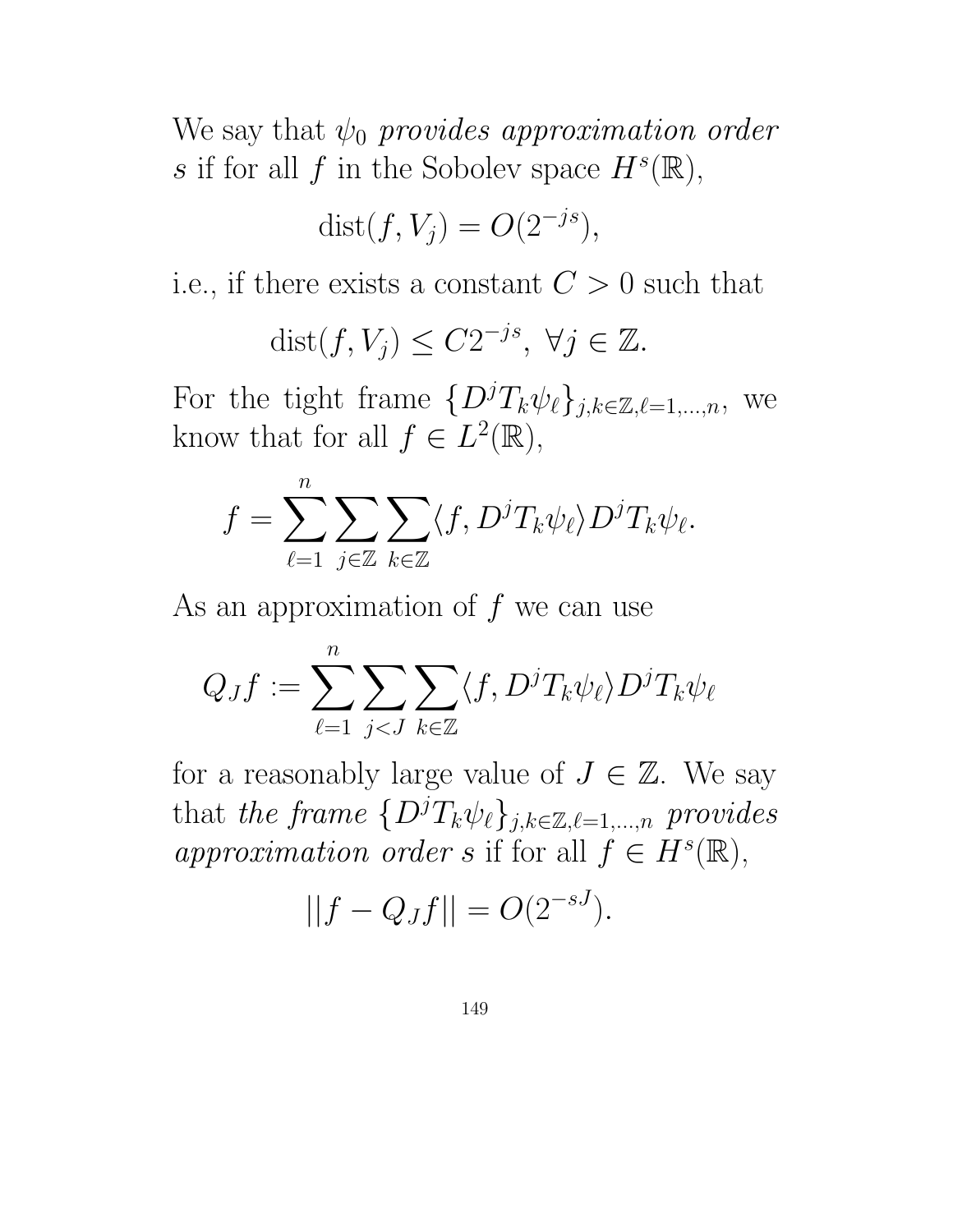We know that  $\psi_1, \ldots, \psi_n \in V_1$ , so  $Q_J f \in V_J$ for all  $J \in \mathbb{Z}$ ; thus, the approximation order of the frame  $\{D^jT_k\psi_{\ell}\}_{j,k\in\mathbb{Z},\ell=1,\ldots,n}$  can not exceed the approximation order of the underlying refinable function  $\psi_0$ .

We usually want the approximation order of  $\{D^jT_k\psi_{\ell}\}_{j,k\in\mathbb{Z},\ell=1,\ldots,n}$  to be as large as possible.

### Can prove that

- The refinable function  $\psi_0 = B_{2m}$  provides approximation order 2m.
- With the function  $\theta$  chosen as in the OEP, the approximation order of  $\{D^jT_k\psi_\ell\}$  is

 $min(2m, 2M)$ .

• Choosing  $M$  sufficiently large, we can obtain the approximation order  $2m$ , which is the best possible one can hope for with the given function  $\psi_0 = B_{2m}$ .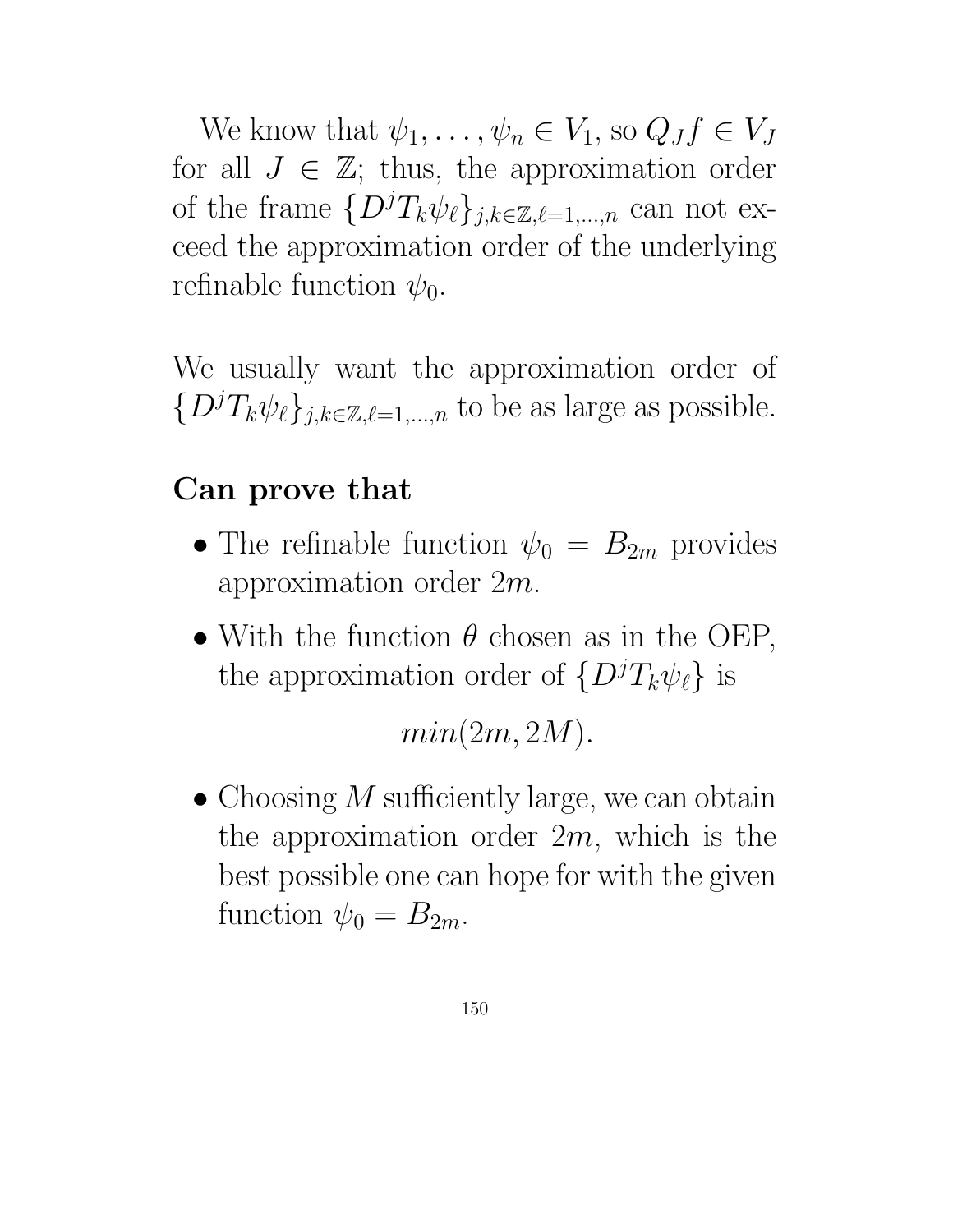#### 13 Construction of pairs of dual wavelet frames

Extension of the OEP to construction of dual multiwavelet pairs:

**Theorem 13.1** Let  $\{H_{\ell}, \psi_{\ell}\}_{\ell=0}^n$  and  $\{K_{\ell}, \psi_{\ell}\}_{\ell=0}^n$  $\ell = 0$ be two sets of functions, satisfying the conditions in the general setup on page 113, and such that for some  $C > 0$  and  $\rho > \frac{1}{2}$  $\frac{1}{2}$ ,

$$
|\widehat{\psi_0}(\gamma)|, |\widehat{\widetilde{\psi_0}}(\gamma)| \le \frac{C}{|\gamma|^\rho}, \quad a.e.
$$

Assume that there exists a function  $\theta \in L^{\infty}(\mathbb{T})$ such that  $\lim_{\gamma \to 0} \theta(\gamma) = 1$  and

$$
H_0(\gamma)\overline{K_0(\gamma+\nu)}\theta(2\gamma) + \sum_{\ell=1}^n H_\ell(\gamma)\overline{K_\ell(\gamma+\nu)}
$$
  
= 
$$
\begin{cases} \theta(\gamma) & \text{if } \nu=0, \\ 0 & \text{if } \nu=\frac{1}{2}. \end{cases}
$$

Then  $\{D^jT_k\psi_\ell\}_{j,k\in\mathbb{Z},\ell=1,\ldots,n}$  and  $\{D^jT_k\widetilde{\psi}_\ell\}_{j,k\in\mathbb{Z},\ell=1,\ldots,n}$ are a pair of dual multiwavelet frames.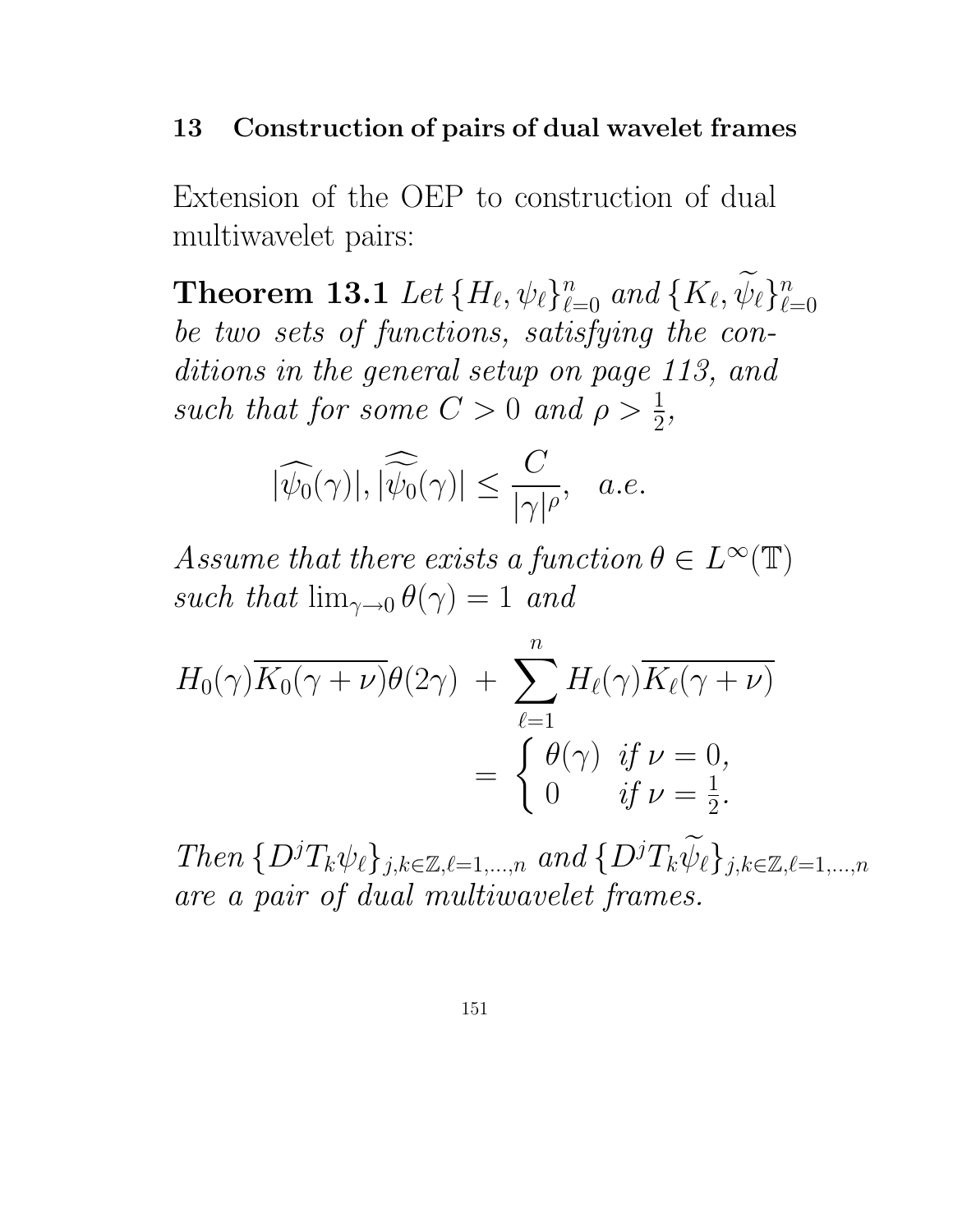# Easier to find a pair of dual frames via Theorem 13.1 than to construct tight frames via the OEP:

- The function  $\theta$  is not required to be positive.
- We have freedom to chose two sets of trigonometric polynomials  $H_{\ell}$  and  $K_{\ell}$ : in fact, the condition in the OEP corresponds exactly to the condition in Theorem 13.1 with  $H_{\ell} =$  $K_{\ell}$ , and is more complicated to satisfy.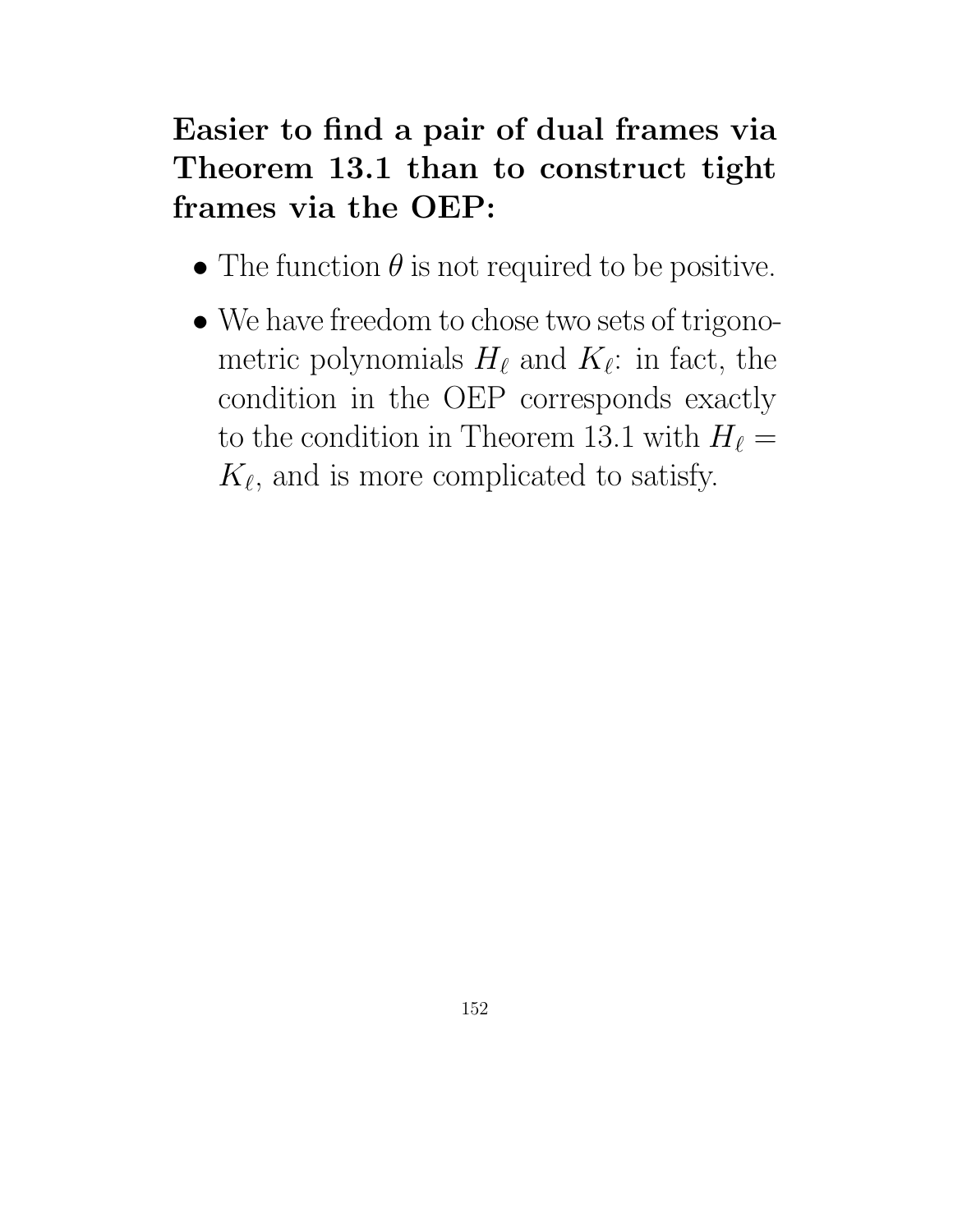## Setup for construction of pairs of dual wavelet frames:

Let  $\{\psi_0, H_0\}, \{K_0, \widetilde{\psi_0}\}$  be as in the general setup. Let  $\theta \in L^{\infty}(\mathbb{T})$  be a real-valued function for which  $\lim_{\gamma\to 0} \theta(\gamma) = 1$ , and assume that the function

$$
\eta(\gamma) := \theta(\gamma)
$$
  
-  $\theta(2\gamma) \left( H_0(\gamma) \overline{K_0(\gamma)} + H_0(\gamma + \frac{1}{2}) \overline{K_0(\gamma + \frac{1}{2})} \right)$ 

is real-valued and has a zero of order at least 2 at the origin. Choose real-valued functions  $\eta_1, \eta_2 \in L^{\infty}(\mathbb{T})$  such that

$$
\eta(\gamma) = 2\eta_1(\gamma)\eta_2(\gamma)
$$
, and  $\eta_1(0) = \eta_2(0) = 0$ ,

and choose two  $\frac{1}{2}$  $\frac{1}{2}$ -periodic and real-valued functions  $\theta_1, \theta_2$  such that

$$
\theta(2\gamma) = \theta_1(\gamma)\theta_2(\gamma).
$$

 $\Box$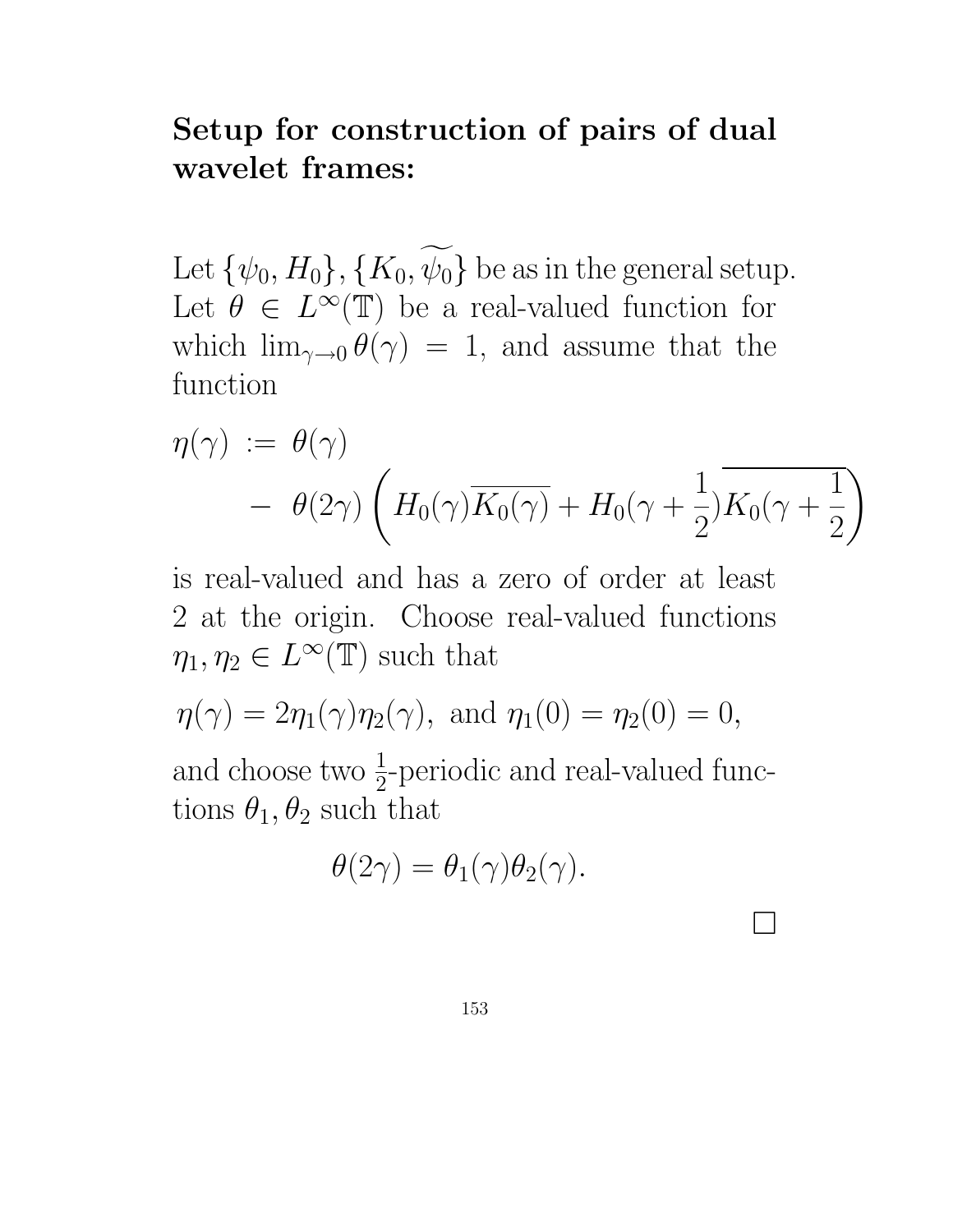In the construction of tight multiwavelet frames: we had to perform a spectral factorization of the functions  $\theta$  and  $\eta$ .

The choices of the functions  $\eta_1, \eta_2, \theta_1, \theta_2$  will replace the spectral factorization - much easier!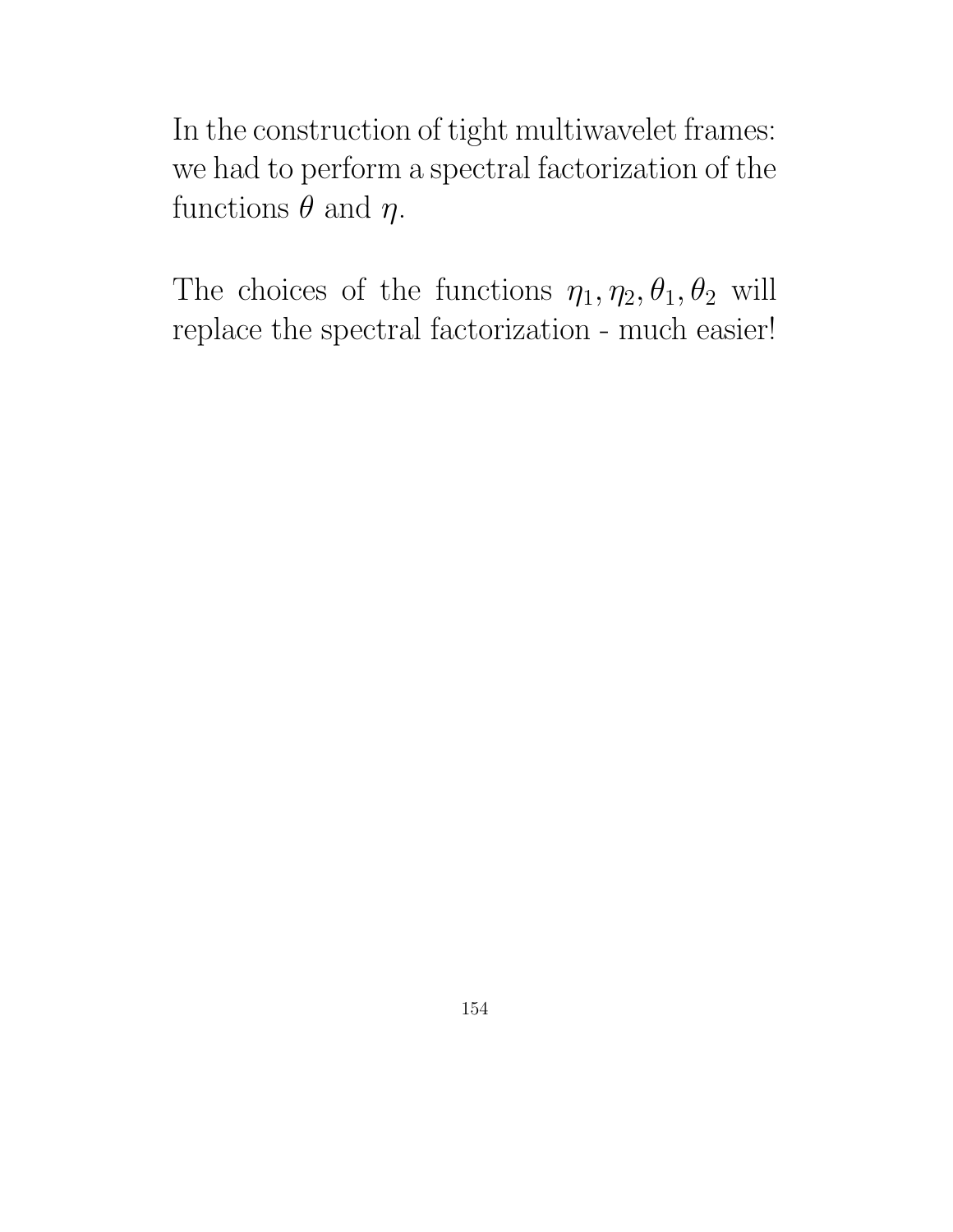Corollary 13.2 Assume the setup on page 153 and define  ${H_{\ell}}_{\ell=1}^{3}$  and  ${K_{\ell}}_{\ell=1}^{3}$  by

$$
H_1(\gamma) = e^{2\pi i \gamma} \theta_1(\gamma) \overline{K_0(\gamma + \frac{1}{2})},
$$
  
\n
$$
H_2(\gamma) = \eta_1(\gamma),
$$
  
\n
$$
H_3(\gamma) = e^{2\pi i \gamma} \eta_1(\gamma),
$$
  
\n
$$
K_1(\gamma) = e^{2\pi i \gamma} \theta_2(\gamma) H_0(\gamma + \frac{1}{2}),
$$
  
\n
$$
K_2(\gamma) = \eta_2(\gamma),
$$
  
\n
$$
K_3(\gamma) = e^{2\pi i \gamma} \eta_2(\gamma).
$$

Define the associated functions  $\{\psi_{\ell}\}_{\ell=1}^3$  and  $\{\psi_{\ell}\}_{\ell=1}^3$  as in the general setup on page 113.  $Then \{D^jT_k\psi_\ell\}_{j,k\in\mathbb{Z},\ell=1,2,3} and \{D^jT_k\widetilde{\psi}_\ell\}_{j,k\in\mathbb{Z},\ell=1,2,3}$ constitute a pair of dual multiwavelet frames.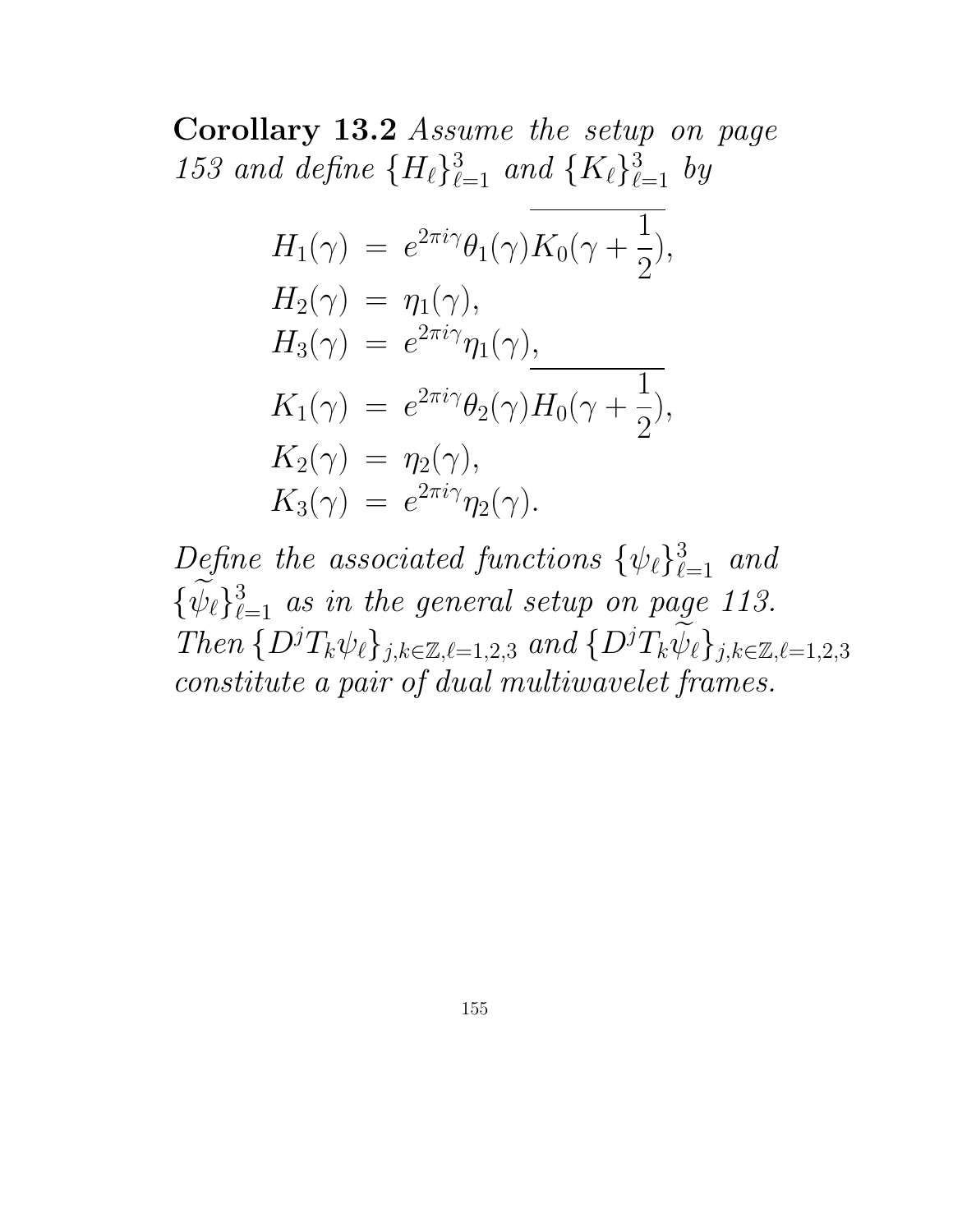The number of generators can be reduced to two:

Corollary 13.3 Assume the setup on page 153 and let

$$
H_1(\gamma) = e^{2\pi i \gamma} \theta_1(\gamma) K_0(\gamma + \frac{1}{2}),
$$
  
\n
$$
H_2(\gamma) = \eta_1(2\gamma) H_0(\gamma),
$$
  
\n
$$
K_1(\gamma) = e^{2\pi i \gamma} \theta_2(\gamma) H_0(\gamma + \frac{1}{2}),
$$
  
\n
$$
K_2(\gamma) = \eta_2(2\gamma) K_0(\gamma).
$$

Then  $\{D^jT_k\psi_\ell\}_{j,k\in\mathbb{Z},\ell=1,2}$  and  $\{D^jT_k\widetilde{\psi}_\ell\}_{j,k\in\mathbb{Z},\ell=1,2}$ constitute a pair of dual multiwavelet frames.

If  $\theta$ ,  $H_0$  and  $K_0$  are trigonometric polynomials and  $\eta_1, \eta_2$  and  $\theta_1, \theta_2$  are real-valued trigonometric polynomials, then the frame generators  $\{\psi_{\ell}\}_{\ell=1}^3$  and  $\{\psi_{\ell}\}_{\ell=1}^3$  are symmetric if the refinable functions  $\psi_0$  and  $\psi_0$  are symmetric realvalued functions. Thus, the above process will lead to symmetric dual wavelet pairs when applied to even-order B-splines.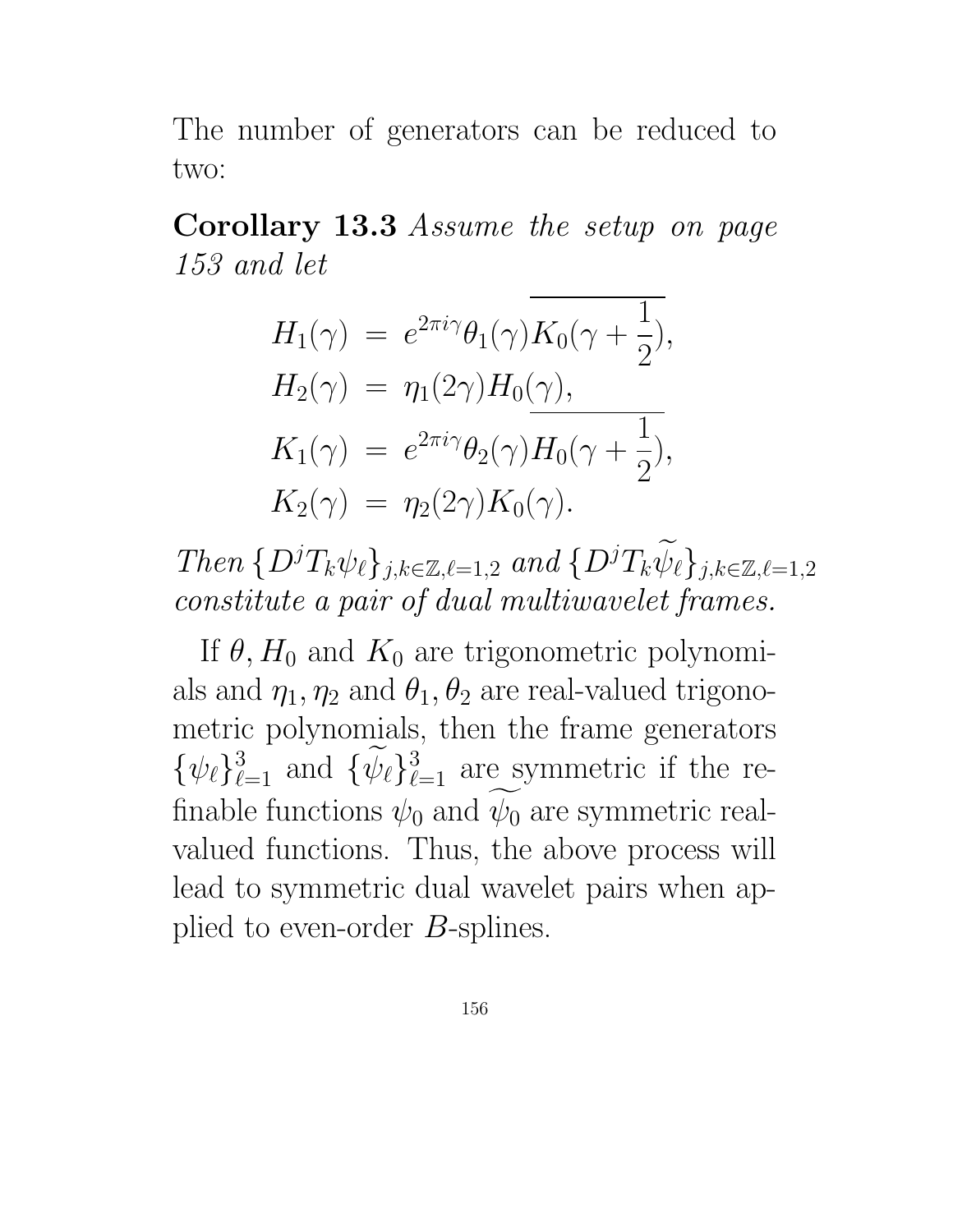Example 13.4 Frame construction with two generators, based on  $\psi_0 = \psi_0 = N_2$ ; the associated two-scale symbol is

$$
H_0(\gamma) = \frac{(1 + e^{-2\pi i \gamma})^2}{4} = e^{-2\pi i \gamma} \cos^2(\pi \gamma).
$$

We again take

$$
\theta(\gamma) = \frac{4 - \cos(2\pi\gamma)}{3};
$$

as proved in Example 11.6 this leads to

$$
\eta(\gamma)
$$
  
=  $\frac{2}{3}(8\cos^4(\pi\gamma) + 1)(\cos(\pi\gamma) - 1)^2(\cos(\pi\gamma) + 1)^2$ .

If we want to apply Corollary 13.3, we need to find functions  $\eta_1, \eta_2, \theta_1, \theta_2$  such that

$$
\begin{cases} \eta(\gamma) = 2\eta_1(\gamma)\eta_2(\gamma), \text{ and } \eta_1(0) = \eta_2(0) = 0, \\ \theta(2\gamma) = \theta_1(\gamma)\theta_2(\gamma) \end{cases}
$$

Easy!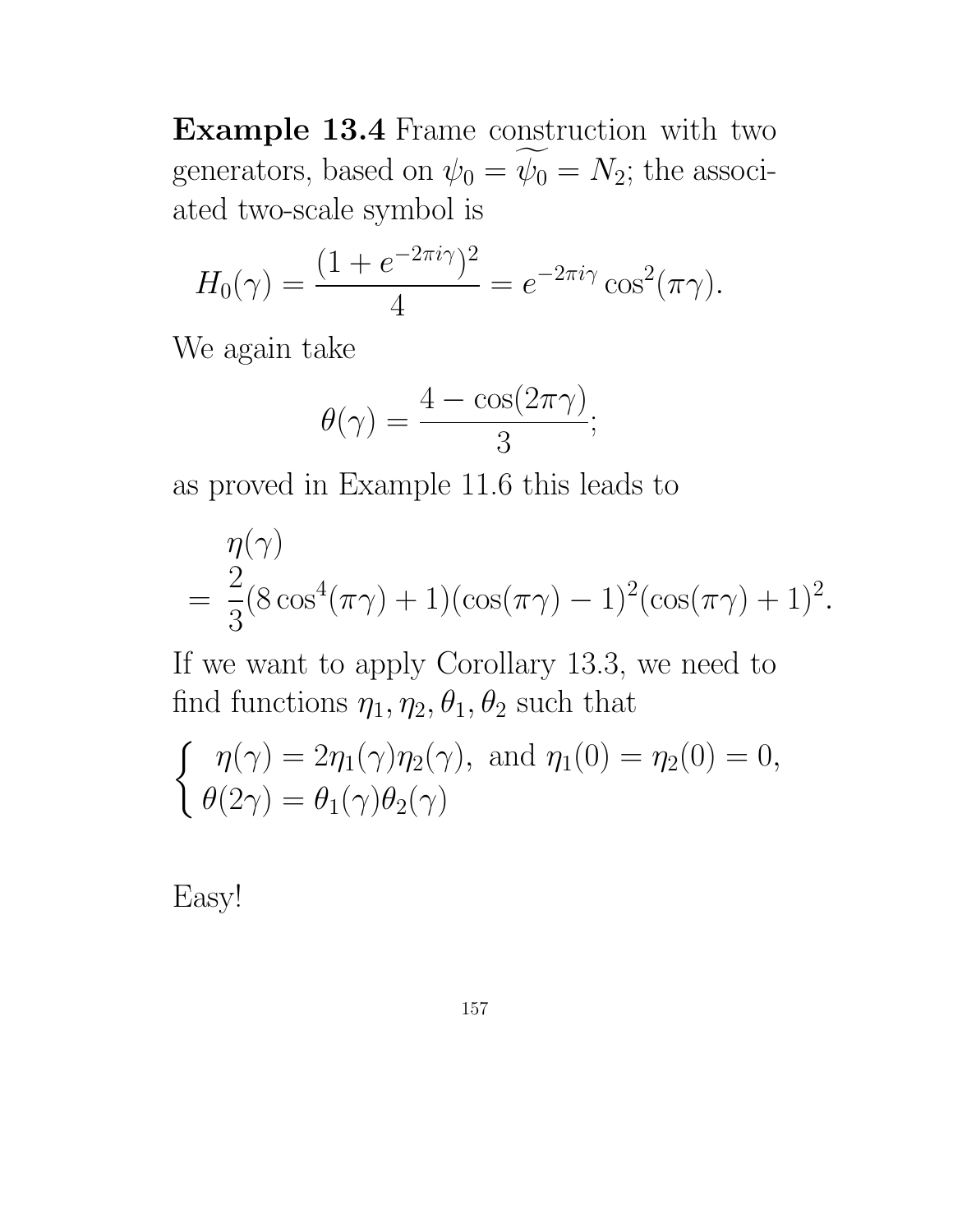For example, we can take

$$
\eta_1(\gamma)
$$
  
=  $\frac{1}{3}(8 \cos^4(\pi \gamma) + 1)(\cos(\pi \gamma) - 1)(\cos(\pi \gamma) + 1)^2$ ,  

$$
\eta_2(\gamma) = (\cos(\pi \gamma) - 1),
$$
  

$$
\theta_1(\gamma) = 1, \quad \theta_2(\gamma) = \theta(2\gamma) = \frac{4 - \cos(4\pi \gamma)}{3}.
$$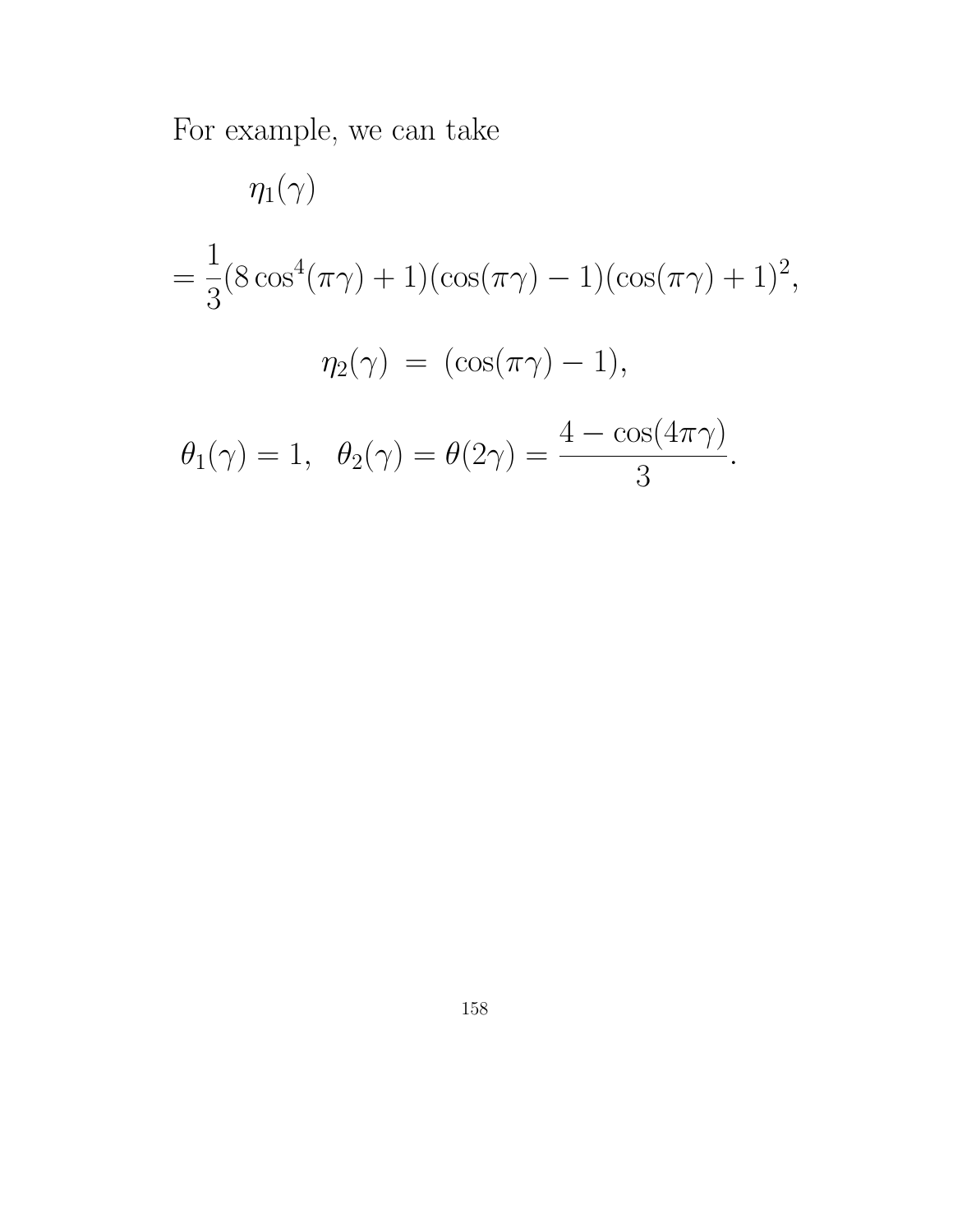The functions in Corollary 13.3 are now

$$
H_1(\gamma) = e^{2\pi i \gamma} \theta_1(\gamma) \overline{K_0(\gamma + \frac{1}{2})}
$$
  
\n
$$
= e^{2\pi i \gamma} \frac{(1 - e^{2\pi i \gamma})^2}{4},
$$
  
\n
$$
K_1(\gamma) = e^{2\pi i \gamma} \theta_2(\gamma) H_0(\gamma + \frac{1}{2})
$$
  
\n
$$
= e^{2\pi i \gamma} \left(\frac{4}{3} - \frac{e^{4\pi i \gamma} + e^{-4\pi i \gamma}}{6}\right) \frac{(1 - e^{2\pi i \gamma})^2}{4},
$$
  
\n
$$
H_2(\gamma) = \eta_1(2\gamma) H_0(\gamma)
$$
  
\n
$$
= \frac{1}{3} \left( 8 \left( \frac{e^{2\pi i \gamma} + e^{-2\pi i \gamma}}{2} \right)^4 + 1 \right)
$$
  
\n
$$
\times \left( \frac{e^{2\pi i \gamma} + e^{-2\pi i \gamma}}{2} - 1 \right)
$$
  
\n
$$
\times \left( \frac{e^{2\pi i \gamma} + e^{-2\pi i \gamma}}{2} + 1 \right)^2 \frac{(1 + e^{-2\pi i \gamma})^2}{4},
$$
  
\n
$$
K_2(\gamma) = \eta_2(2\gamma) K_0(\gamma)
$$
  
\n
$$
= \left( \frac{e^{2\pi i \gamma} + e^{-2\pi i \gamma}}{2} - 1 \right) \frac{(1 + e^{-2\pi i \gamma})^2}{4}.
$$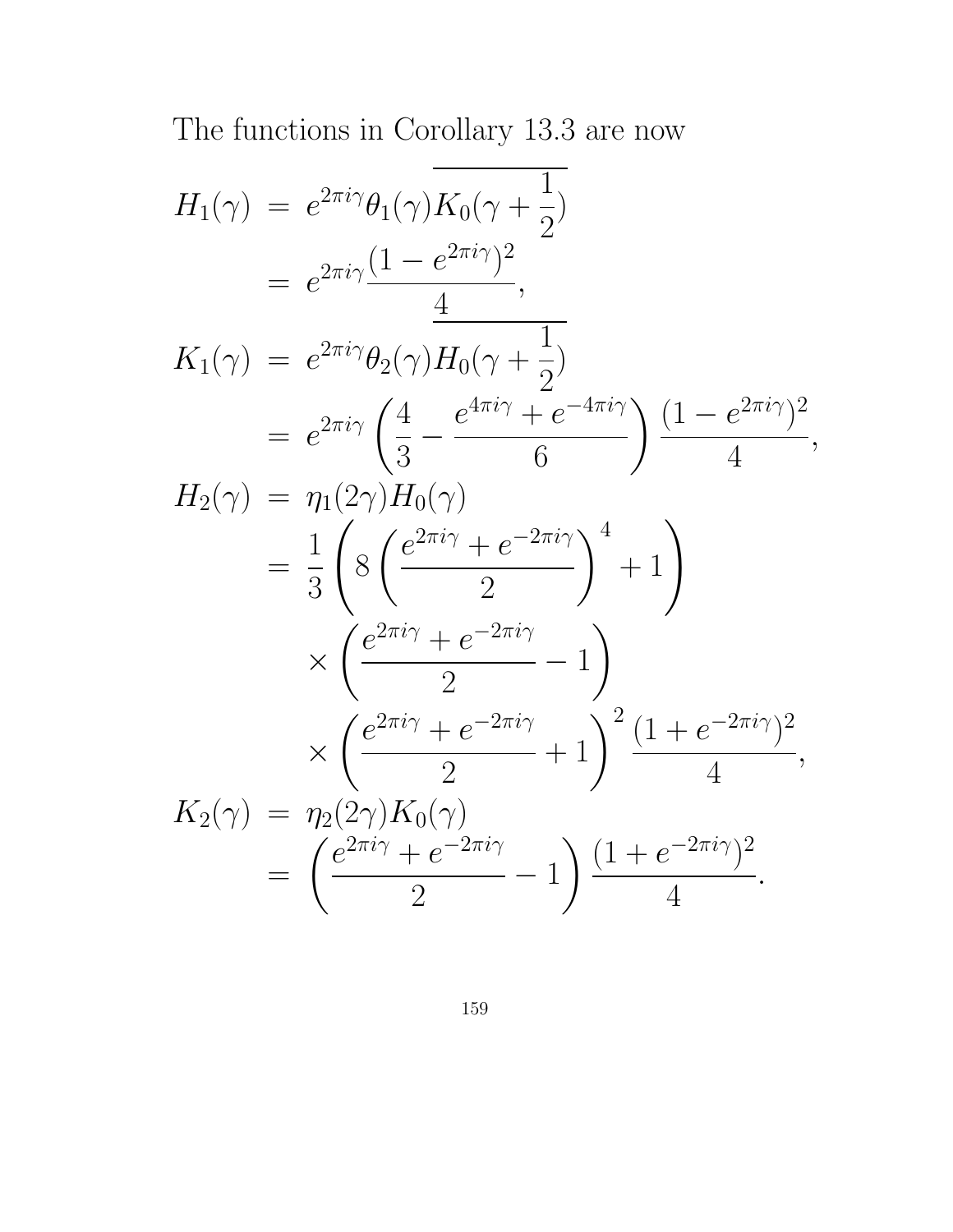With these choices,  $\{D^j T_k \psi_\ell\}_{j,k\in\mathbb{Z},\ell=1,2}$  and  $\{D^jT_k\widetilde{\psi}_\ell\}_{j,k\in\mathbb{Z},\ell=1,2}$  constitute a pair of dual mul-<br>tiwayelet frames tiwavelet frames.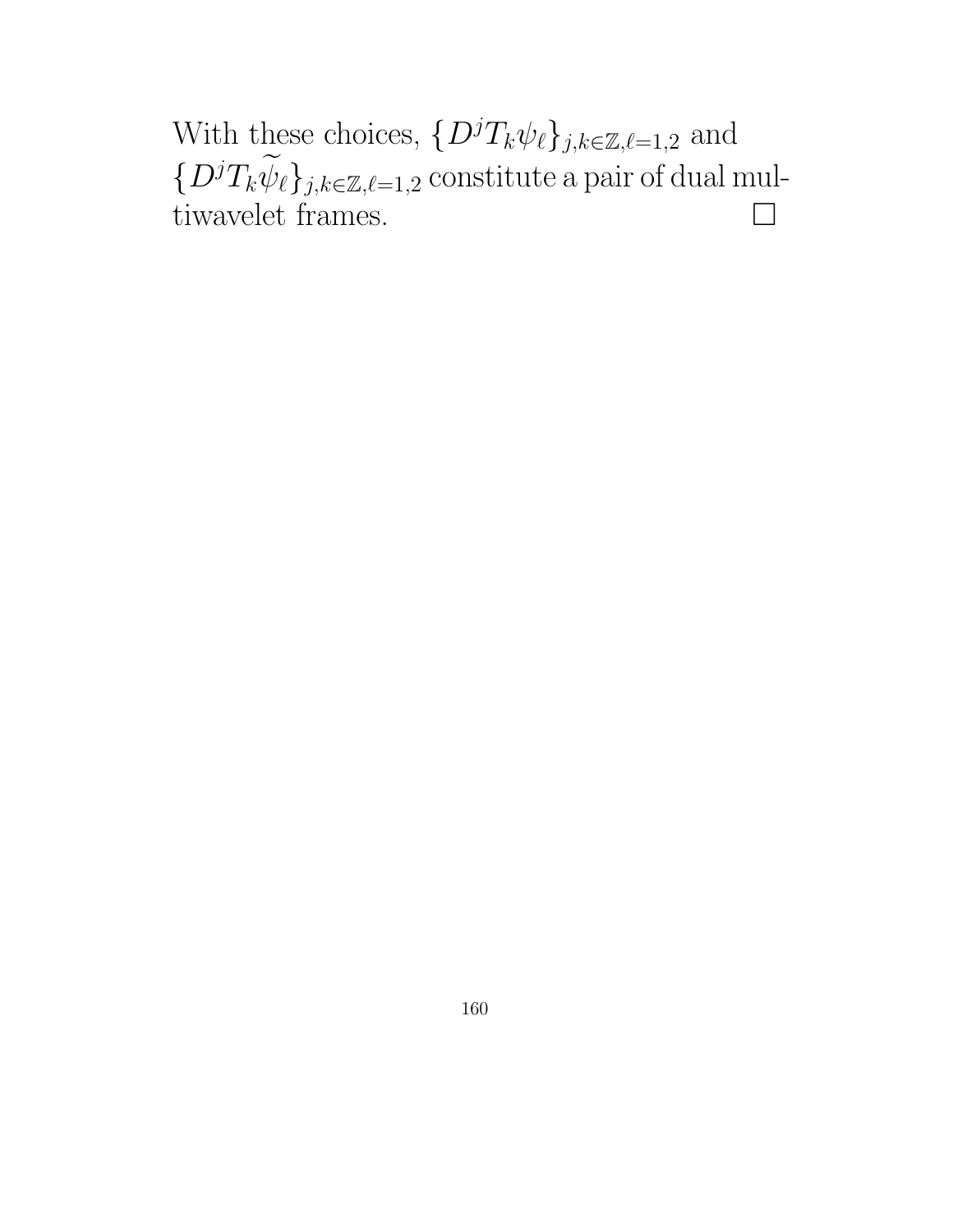### 14 The signal processing perspective

Goal: Formulate the UEP in signal processing terms.

Formally, the Z-transform of a sequences  $\{h_k\}_{k\in\mathbb{Z}}$ is defined as the infinite series (depending on a variable  $z \in \mathbb{C}$ )

$$
\tilde{H}(z) := \sum_{k \in \mathbb{Z}} h_k z^{-k}.
$$

For finite sequences  $\{h_k\}_{k\in\mathbb{Z}}$ , the Z-transform is defined for all  $z \neq 0$ .

For  $\ell^2(\mathbb{Z})$ -sequences (Fourier coefficients), the Z-transform converges for a.e.  $z \in \mathbb{C}$  with  $|z| = 1.$ 

The sequence  $\{h_k\}_{k\in\mathbb{Z}}$  is often called a *filter*.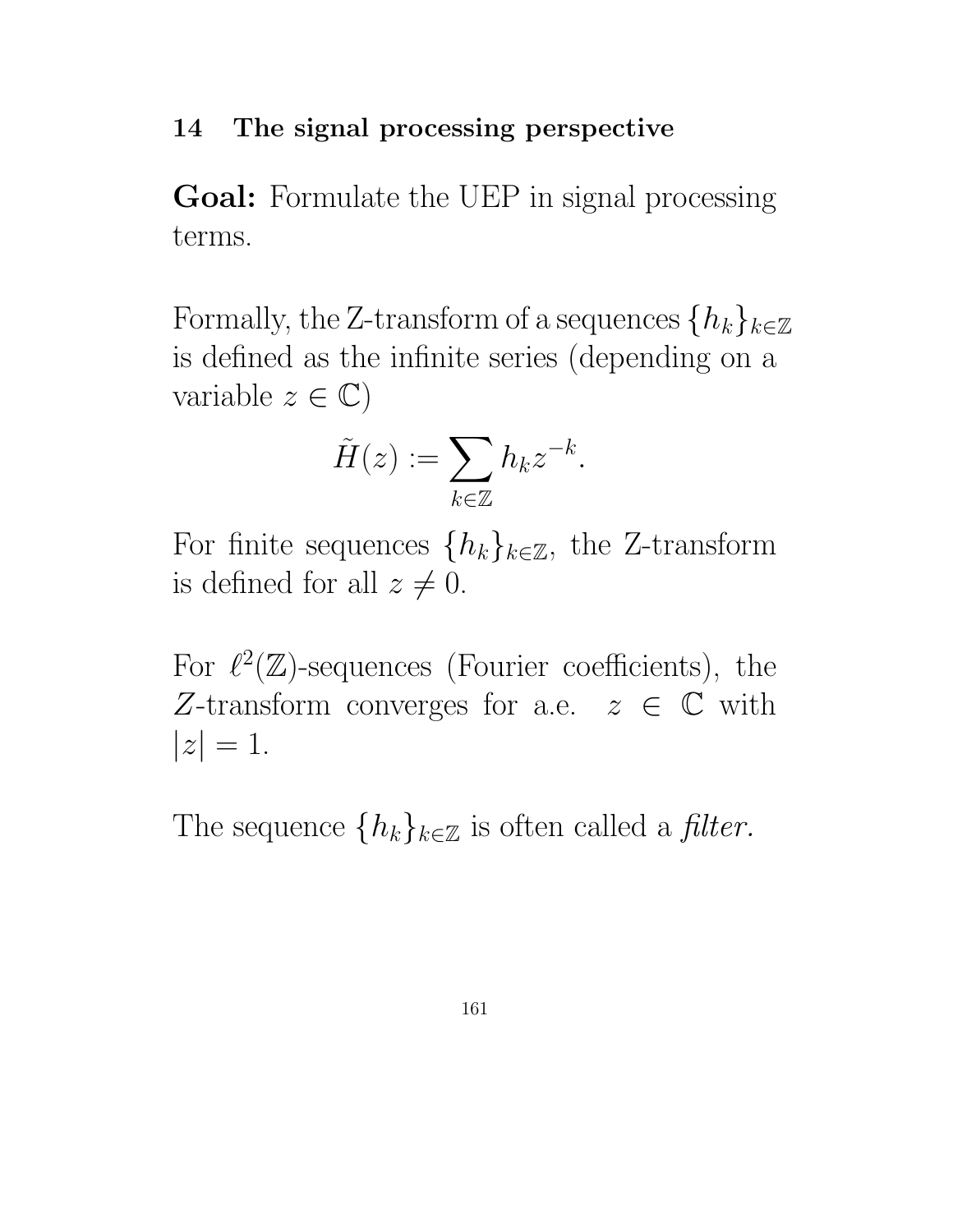Consider the 1-periodic functions  $H_{\ell}, \ell = 0, \ldots, n$ , in the general setup. Write  $H_{\ell}$  in terms of Fourier series, with Fourier coefficients  $h_{k,\ell}$ :

$$
H_{\ell}(\gamma) = \sum_{k \in \mathbb{Z}} h_{k,\ell} e^{2\pi i k \gamma}.
$$

In terms of the Z-transform, this means that

$$
H_{\ell}(\gamma) = \sum_{k \in \mathbb{Z}} h_{k,\ell} \left( e^{-2\pi i \gamma} \right)^{-k} = \widetilde{H}_{\ell}(e^{-2\pi i \gamma}).
$$

Reformulation of the UEP:

**Theorem 14.1** Assume that the functions  $H_{\ell}$ ,  $\ell =$  $0, \ldots, n$ , have real Fourier coefficients  $h_{k,\ell}, k \in$ Z. Then the UEP-conditions hold if and only if the equations

$$
\begin{cases}\n\sum_{\ell=0}^{n} \widetilde{H}_{\ell}(z) \widetilde{H}_{\ell}(z^{-1}) = 1, \\
\sum_{\ell=0}^{n} \widetilde{H}_{\ell}(z) \widetilde{H}_{\ell}(-z^{-1}) = 0\n\end{cases}
$$

hold for a.e.  $z \in \mathbb{C}$  for which  $|z|=1$ .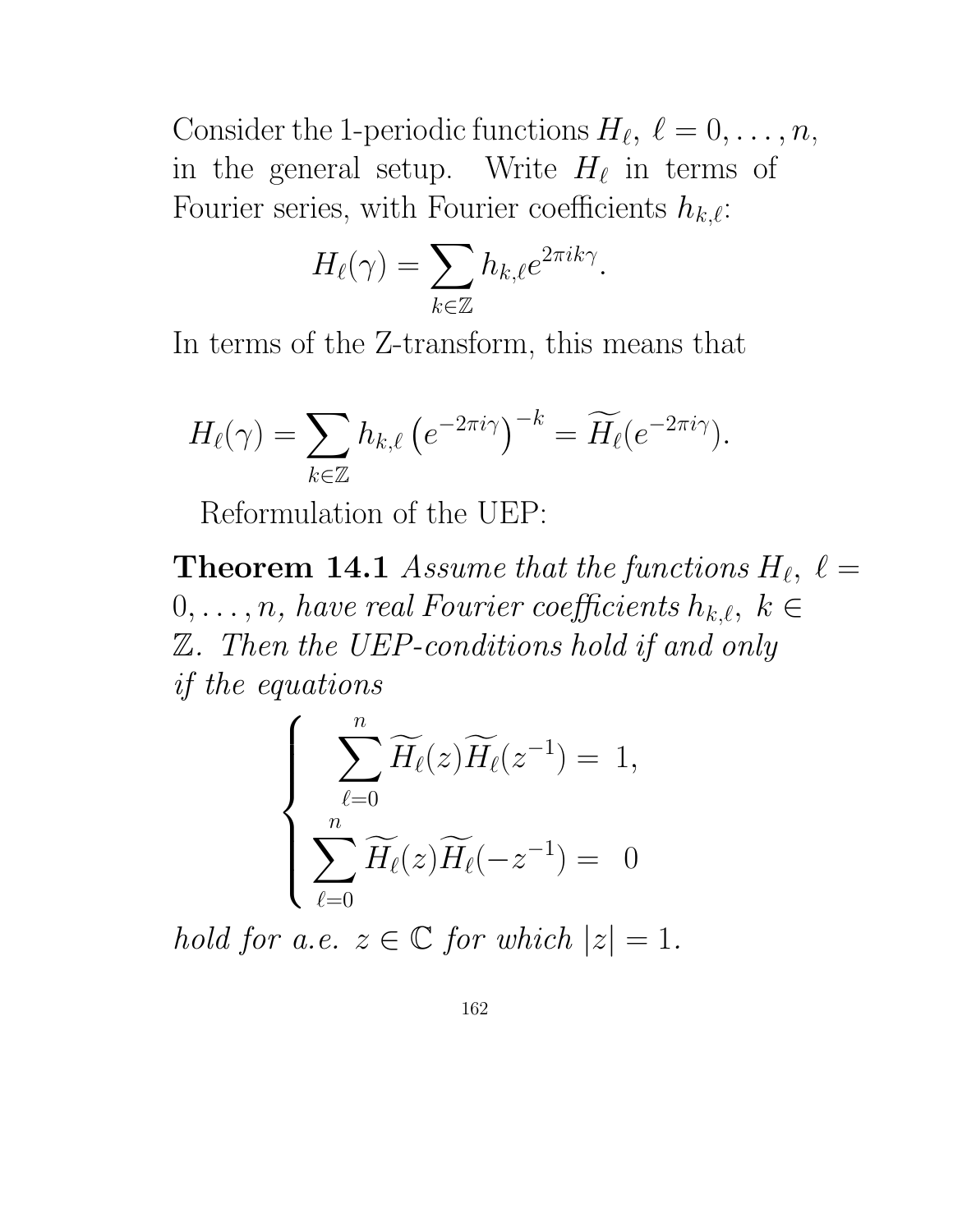### The polyphase decomposition

We can decompose a sequence  $\{h_k\}_{k\in\mathbb{Z}}$  into "even" and "odd" parts:

$$
(\ldots, h_{-2}, h_{-1}, h_0, h_1, h_2, \ldots)
$$
  
=  $(\ldots, h_{-2}, 0, h_0, 0, h_2, \ldots)$   
+  $(\ldots, 0, h_{-1}, 0, h_1, 0, \ldots).$ 

Thus, the Z-transformation of  $\{h_k\}_{k\in\mathbb{Z}}$  is

$$
\tilde{H}(z) = \left[ \dots + h_{-2} z^2 + h_0 + h_2 z^{-2} + \dots \right] \n+ \left[ \dots + h_{-1} z + h_1 z^{-1} + h_3 z^{-3} + \dots \right] \n= \left[ \dots + h_{-2} z^2 + h_0 + h_2 z^{-2} + \dots \right] \n+ z^{-1} \left[ \dots + h_{-1} z^2 + h_1 + h_3 z^{-2} + \dots \right] \n= \sum_{k \in \mathbb{Z}} h_{2k} z^{-2k} + z^{-1} \sum_{k \in \mathbb{Z}} h_{2k+1} z^{-2k}.
$$

The *polyphase components* of  $H(z)$  are now defined as the two functions

$$
\widetilde{H_0}(z):=\sum_{k\in\mathbb{Z}}h_{2k}z^{-k},\quad \widetilde{H_1}(z)=\sum_{k\in\mathbb{Z}}h_{2k+1}z^{-k}.
$$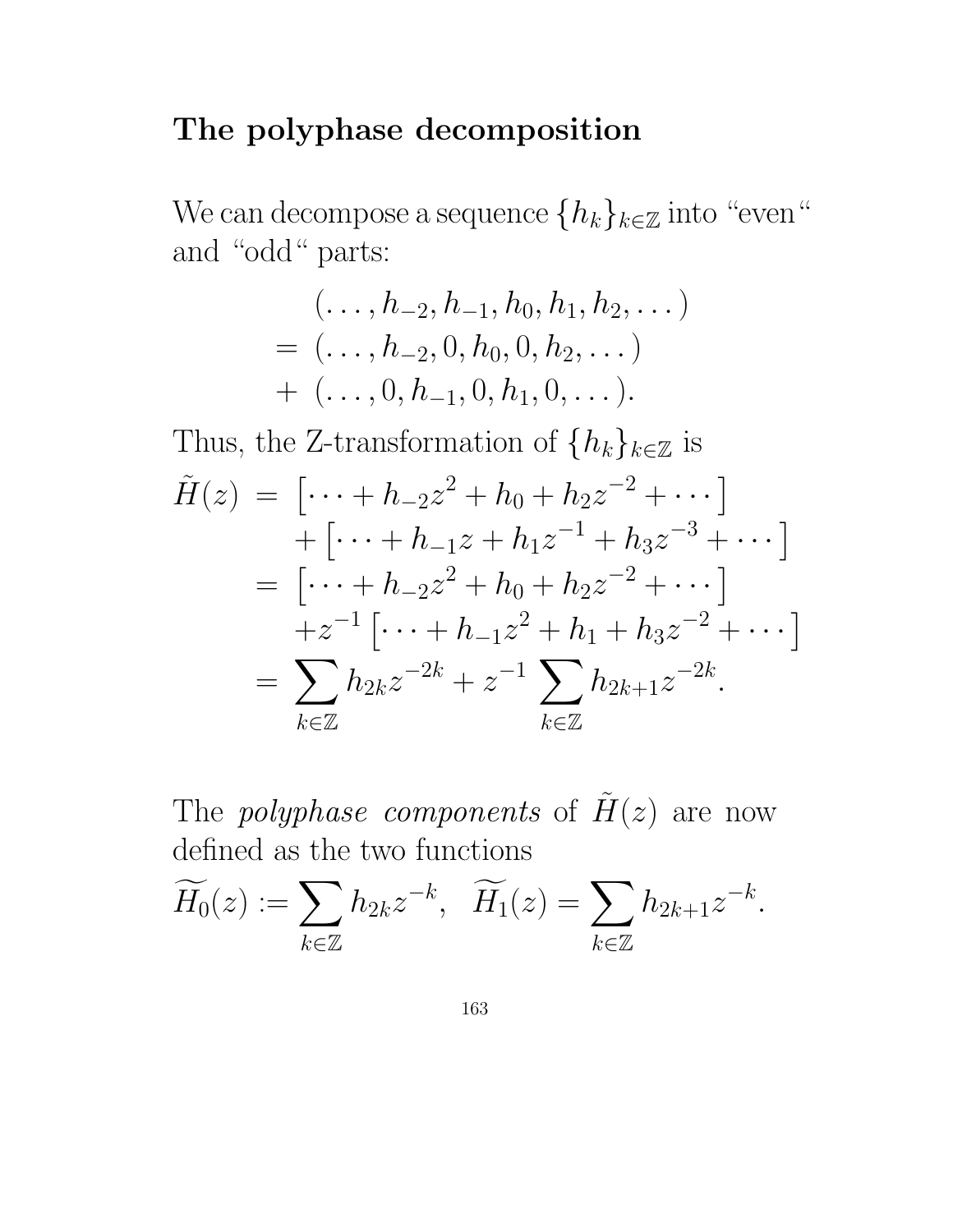Thus, the Z-transformation has the *polyphase* decomposition

$$
\widetilde{H}(z) = \widetilde{H}_0(z^2) + z^{-1} \widetilde{H}_1(z^2).
$$

Consider now a given sequence of 1-periodic functions  $H_{\ell}, \ell = 0, \ldots, n$ , or, equivalently, a sequence of filters  $\{h_{k,\ell}\}_{k\in\mathbb{Z}}, \ell = 0, \ldots n$ . Associated to the filter  $\{h_{k,\ell}\}_{k\in\mathbb{Z}}$ , we denote the polyphase components of  $H_\ell$  by  $H_{\ell,0}$  and  $H_{\ell,1}$ . Define the  $(n+1) \times 2$  matrix of polyphase components  $H_p$  by

$$
H_p(z) = \begin{pmatrix} \widetilde{H_{0,0}}(z) & \widetilde{H_{0,1}}(z) \\ \widetilde{H_{1,0}}(z) & \widetilde{H_{1,1}}(z) \\ \vdots & \vdots \\ \widetilde{H_{n,0}}(z) & \widetilde{H_{n,1}}(z) \end{pmatrix}
$$

.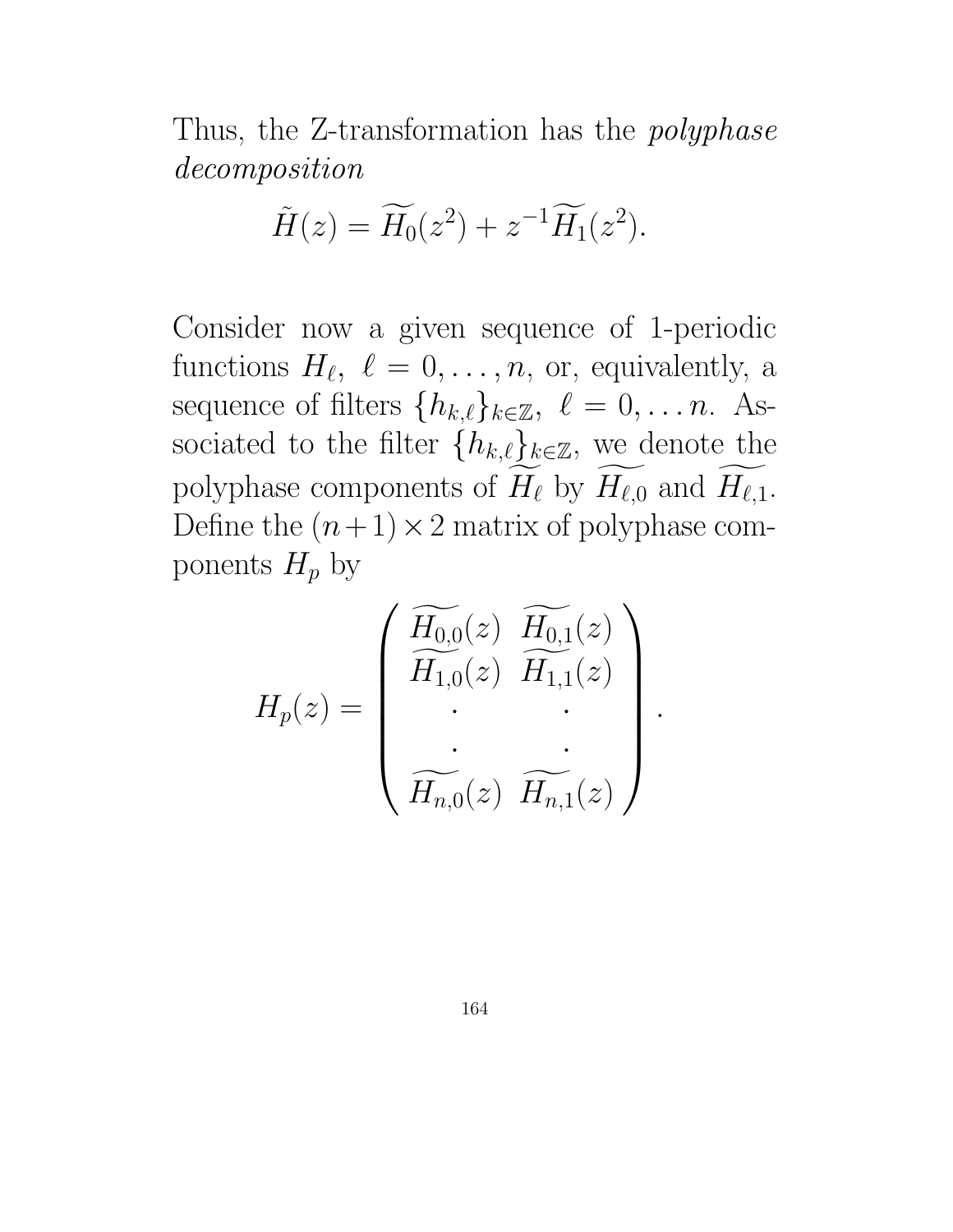The UEP in terms of the polyphase matrix:

**Theorem 14.2** Assume that the functions  $H_{\ell}$ ,  $\ell = 0, \ldots, n$ , have real Fourier coefficients  $h_{k,\ell}, k \in \mathbb{Z}$ . Then the UEP condition is satisfied if and only if

$$
H_p^T(z^{-1})H_p(z) = \frac{1}{2}I\tag{13}
$$

for almost all  $z \in \mathbb{C}$  with  $|z| = 1$ .

The condition (13) is well known in the context of filter banks!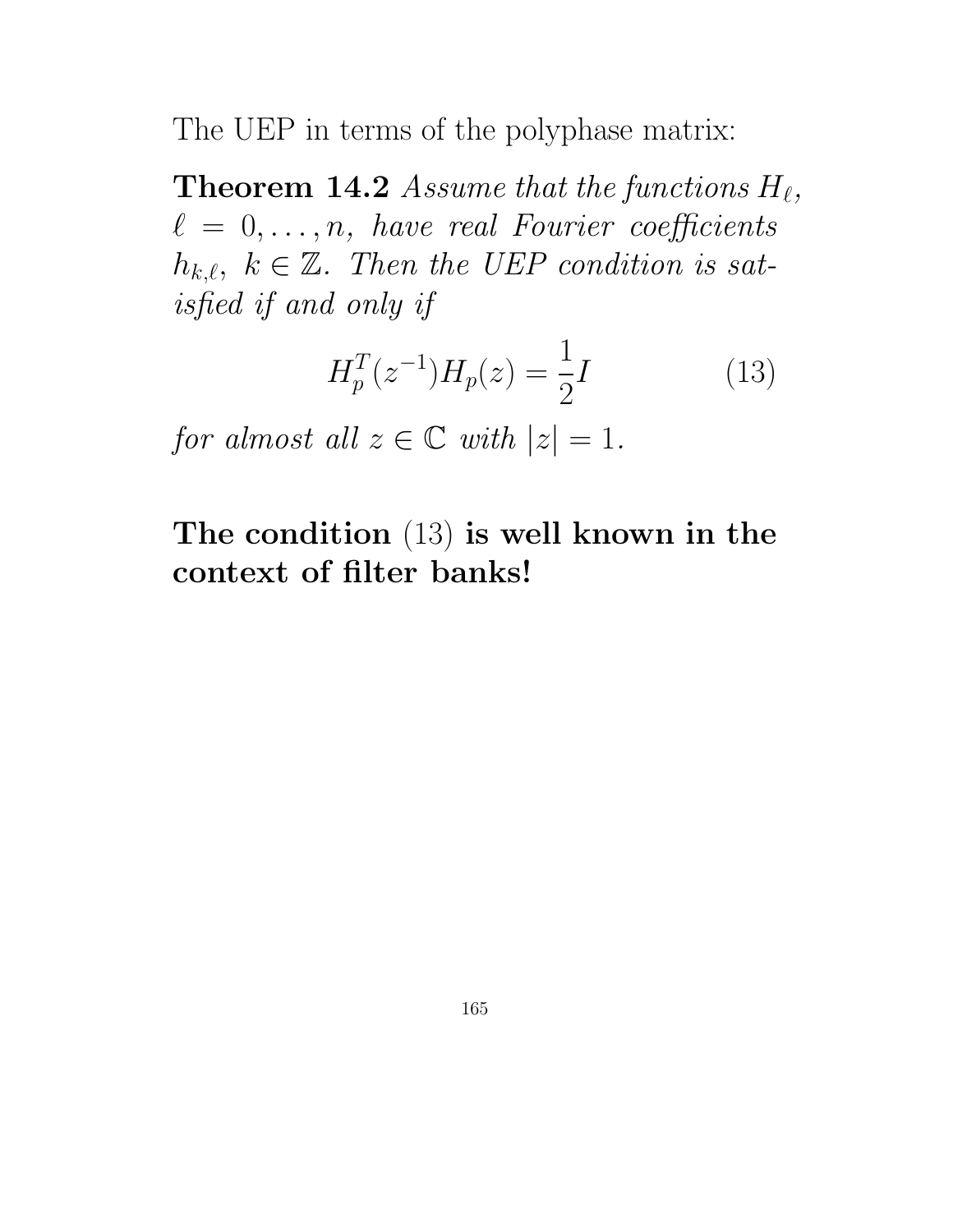An analysis filter bank is a "black box", which performs operations on an incoming signal (i.e., a sequence of numbers).

Typically, a filter bank splits the incoming signal into certain subsignals, which contain particular information about the signal.

After processing the subsequences coming out of the analysis filter bank, engineers usually wish to get back to the original input sequence.

For this reason, an analysis filter bank is followed by another filter bank, which reconstructs the original signal from the subsignals; such a filter bank is called a synthesis filter bank.

In that case the entire system consisting of the two filter banks is said to have the *perfect* reconstruction property.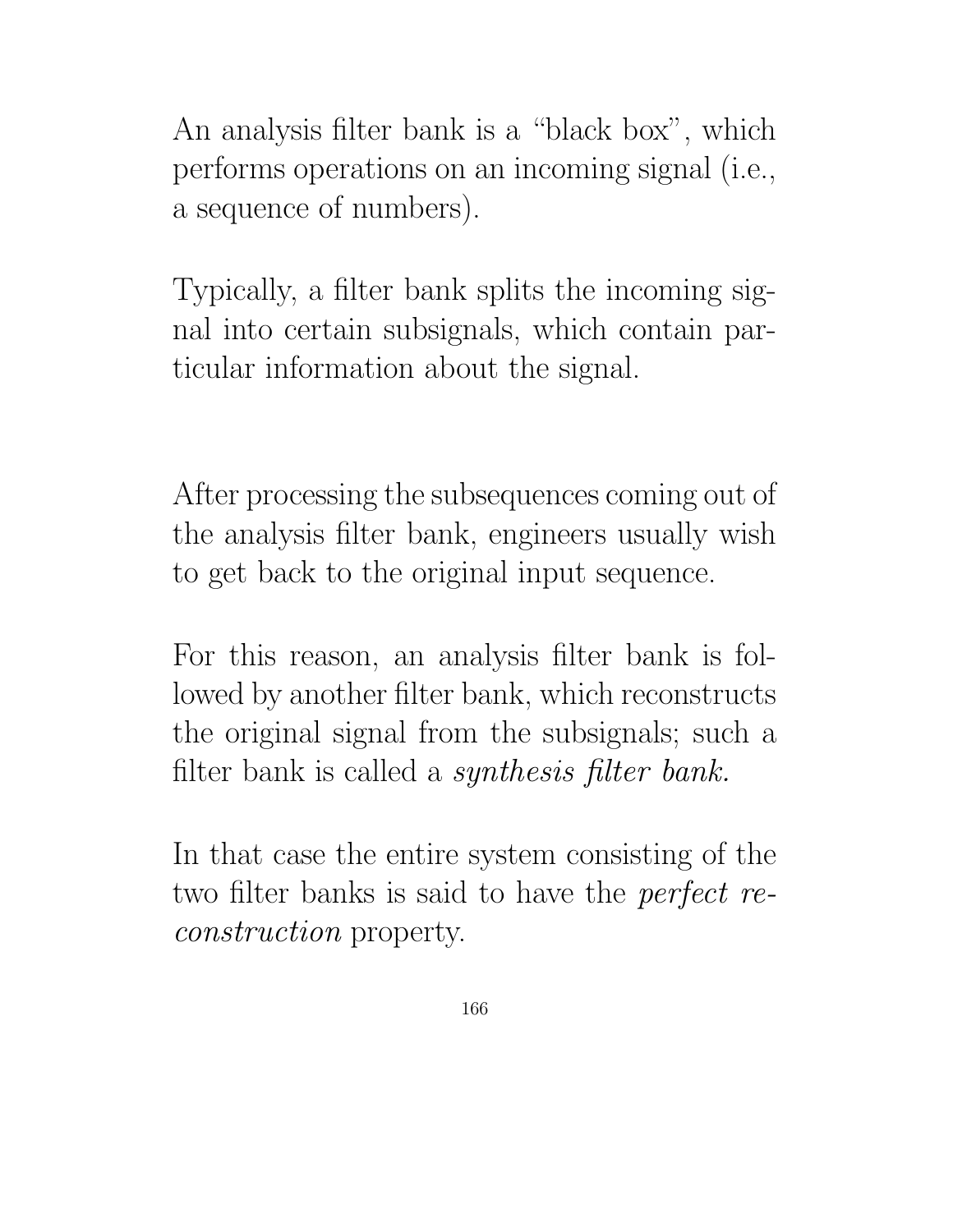The filter banks considered here will contain three operations on the incoming sequence  ${x_k}_{k \in \mathbb{Z}}$ :

- Convolution with a sequence  $\{h_k\}_{k\in\mathbb{Z}}$ : The outcome is a new sequence, whose  $k$ -th coordinate is given by  $\sum$  $n \in \mathbb{Z}$   $h_n x_{k-n}$ .
- Downsampling: The outcome is the sequence

$$
\downarrow \{x_k\}_{k\in\mathbb{Z}}:=\{\cdots x_{-2},x_0,x_2,\cdots\}.
$$

Thus, downsampling removes each second element in the sequence.

• **Upsampling:** The outcome is the sequence

 $\uparrow \{x_k\}_{k\in\mathbb{Z}} := (\cdots x_{-1}, 0, x_0, 0, x_1, \cdots \}.$ 

Thus, upsampling inserts zeroes between the elements in the sequence.

Note that downsampling is the left-inverse of upsampling, but not the right-inverse.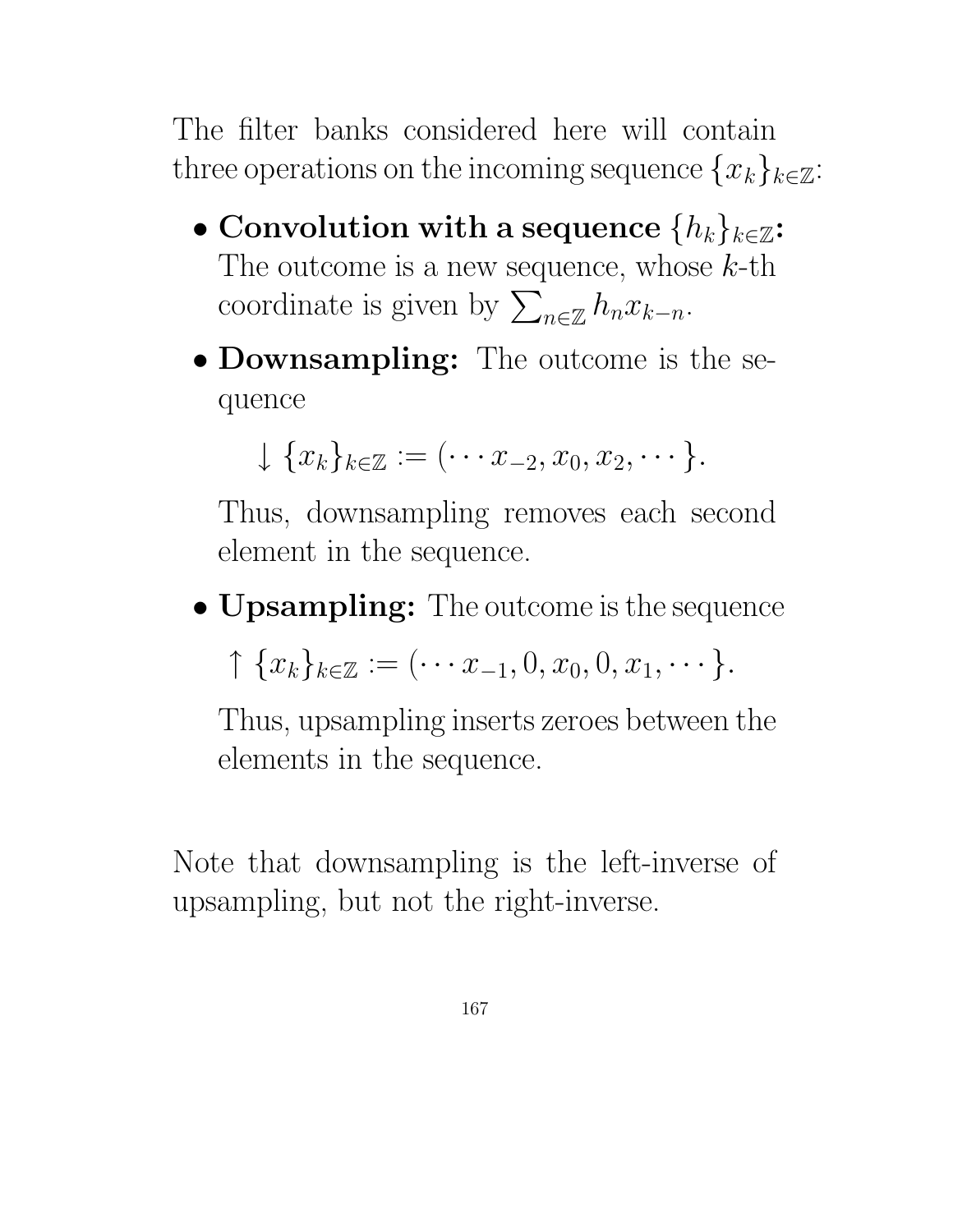## Description of particular filter bank:

The analysis filter bank splits the incoming signal  ${x_k}_{k\in\mathbb{Z}}$  into  $n+1$  subsignals: each of these signals is obtained by convolving  $\{x_k\}_{k\in\mathbb{Z}}$  with a sequence  $h_{k,\ell}, \ell = 0, \ldots, n$ , followed by a downsampling.

The synthesis filter bank first upsamples each of the incoming  $n + 1$  subsignals, then convolves the resulting sequences with sequences  ${g_{k,\ell}}_{k\in\mathbb{Z}}$ ,  $\ell = 0, \ldots, n$ , and finally add the outcoming  $n + 1$  signals.

See Figure 11.6.

We will assume that the sequences  $\{h_{k,\ell}\}_{k\in\mathbb{Z}}$ and  $\{g_{k,\ell}\}_{k\in\mathbb{Z}}, \ell = 0, \ldots, n$ , are related by

$$
g_{k,\ell}=h_{-k,\ell},\ k\in\mathbb{Z},\ell=0,\ldots,n.
$$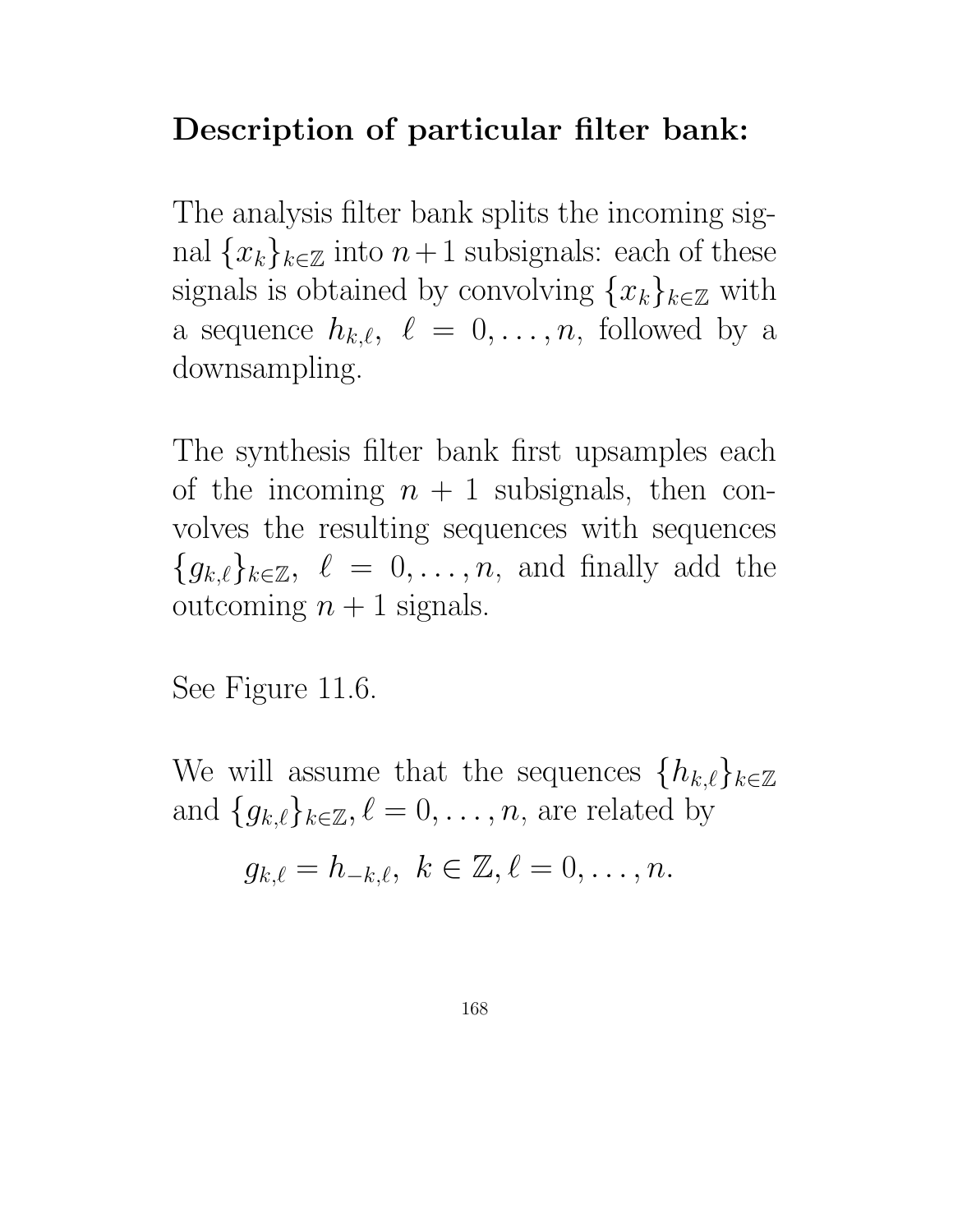



For the above system , the perfect reconstruction property can be formulated in terms of the polyphase components associated to the filters  ${h_{k,\ell}}_{k\in\mathbb{Z}}$ :

Theorem 14.3 For the considered filter bank, the perfect reconstruction property is equivalent to the condition

 $H_p^T$  $p_T^T(z^{-1})H_p(z) = I$  for  $z \in \mathbb{C}$  with  $|z| = 1$ .

Note that the condition in Theorem 14.3 is "identical" to the UEP condition!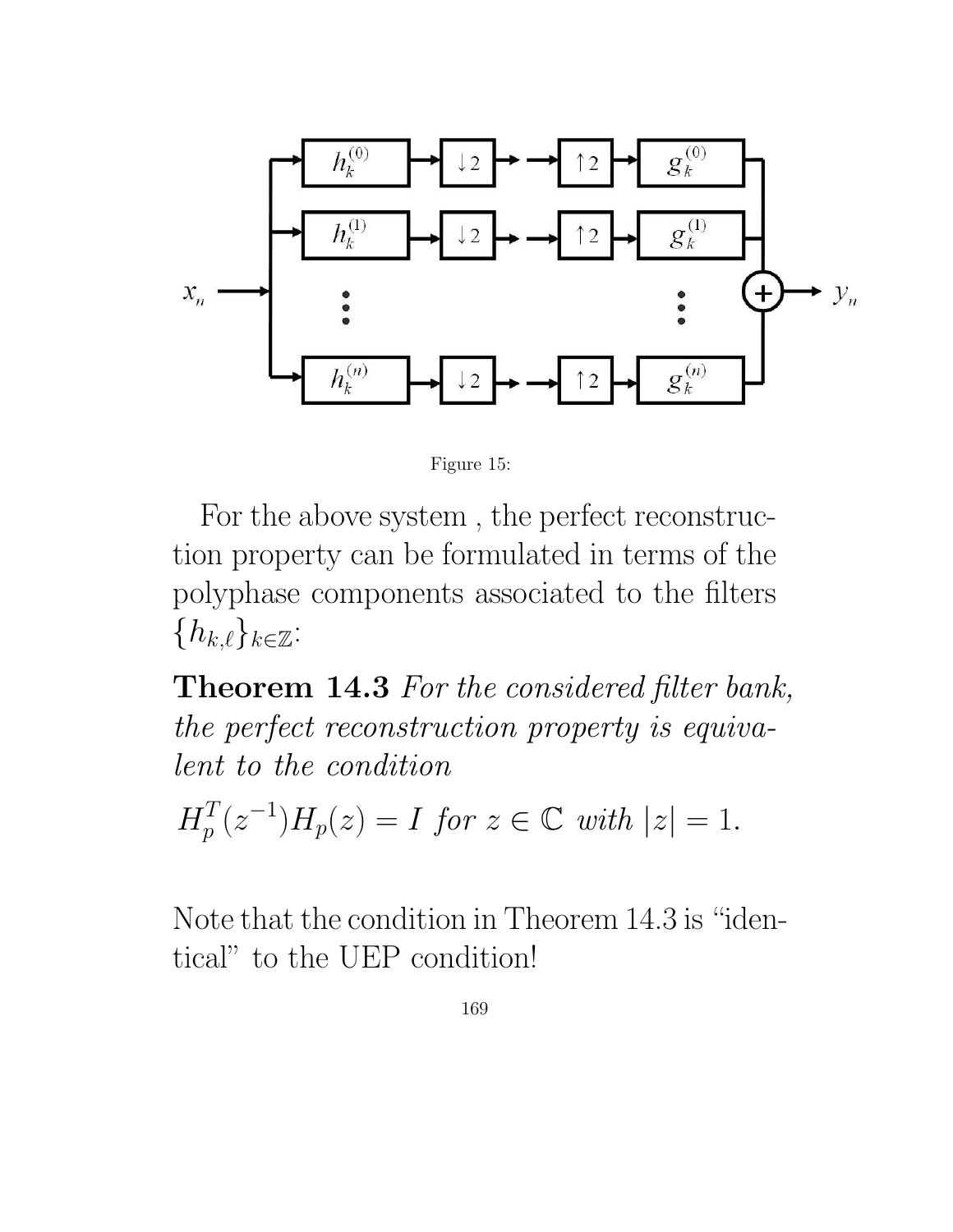### References

- [1] Christensen, O.: Frames and bases in mathematics and engineering. An introductory course. Birkhäuser 2007.
- [2] Christensen, O. and Kim, R. Y.: On dual Gabor frame pairs generated by polynomials. Preprint, 2007.
- [3] Chui, C., He, W., and Stöckler, J.: Compactly supported tight and sibling frames with maximum vanishing moments. Appl. Comp. Harm. Anal. **13** no.3 (2002), 226-262.
- [4] Daubechies, I., Han, B., Ron, A. and Shen, Z.: Framelets: MRA-based constructions of wavelet frames. Appl. Comp. Harm. Anal. 14 no.1 (2003), 1-46. 2001.
- [5] Feichtinger, H. G. and Strohmer, T. (eds.): Gabor Analysis and Algorithms: Theory and Applications. Birkhäuser, Boston, 1998.